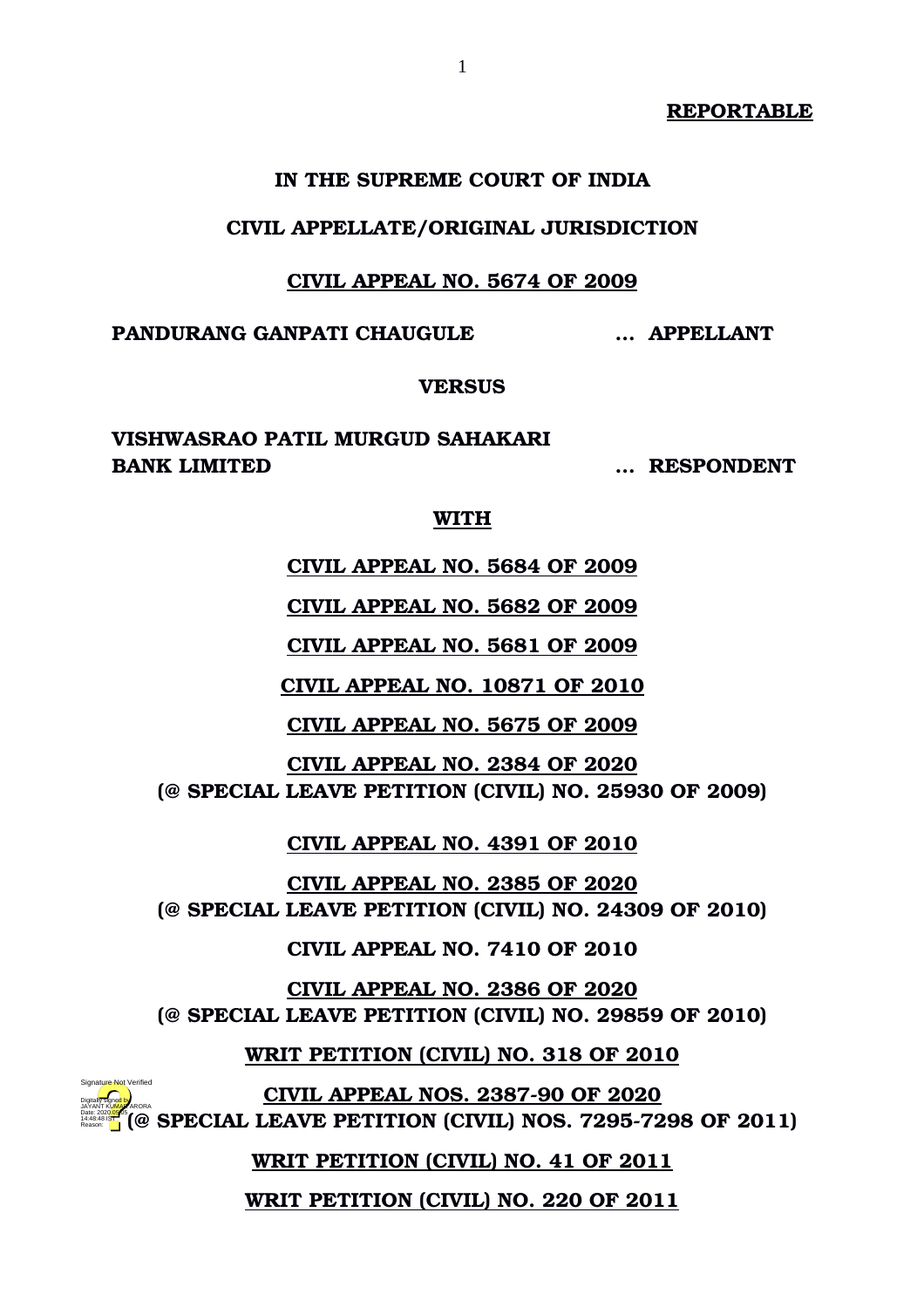**WRIT PETITION (CIVIL) NO. 293 OF 2011 WRIT PETITION (CIVIL) NO. 306 OF 2011 CIVIL APPEAL NOS. 2391-92 OF 2020 (@ SPECIAL LEAVE PETITION (CIVIL) NOS. 2230422305 OF 2011) WRIT PETITION (CIVIL) NO. 338 OF 2011 WRIT PETITION (CIVIL) NO. 375 OF 2011 CIVIL APPEAL NOS. 2393-94 OF 2020 (@ SPECIAL LEAVE PETITION (CIVIL) NOS. 24479-24480 OF 2011) WRIT PETITION (CIVIL) NO. 122 OF 2012 WRIT PETITION (CIVIL) NO. 199 OF 2012 CIVIL APPEAL NO. 2395 OF 2020 (@ SPECIAL LEAVE PETITION (CIVIL) NO. 24276 OF 2012) WRIT PETITION (CIVIL) NO. 250 OF 2012 WRIT PETITION (CIVIL) NO. 291 OF 2012 WRIT PETITION (CIVIL) NO. 386 OF 2012 WRIT PETITION (CIVIL) NO. 487 OF 2012 WRIT PETITION (CIVIL) NO. 537 OF 2012 WRIT PETITION (CIVIL) NO. 554 OF 2012 WRIT PETITION (CIVIL) NO. 36 OF 2013 WRIT PETITION (CIVIL) NO. 146 OF 2013 WRIT PETITION (CIVIL) NO. 138 OF 2013 WRIT PETITION (CIVIL) NO. 179 OF 2013 WRIT PETITION (CIVIL) NO. 192 OF 2013 WRIT PETITION (CIVIL) NO. 191 OF 2013 WRIT PETITION (CIVIL) NO. 112 OF 2013 WRIT PETITION (CIVIL) NO. 111 OF 2013 WRIT PETITION (CIVIL) NO. 151 OF 2013 WRIT PETITION (CIVIL) NO. 175 OF 2013**

**WRIT PETITION (CIVIL) NO. 181 OF 2013**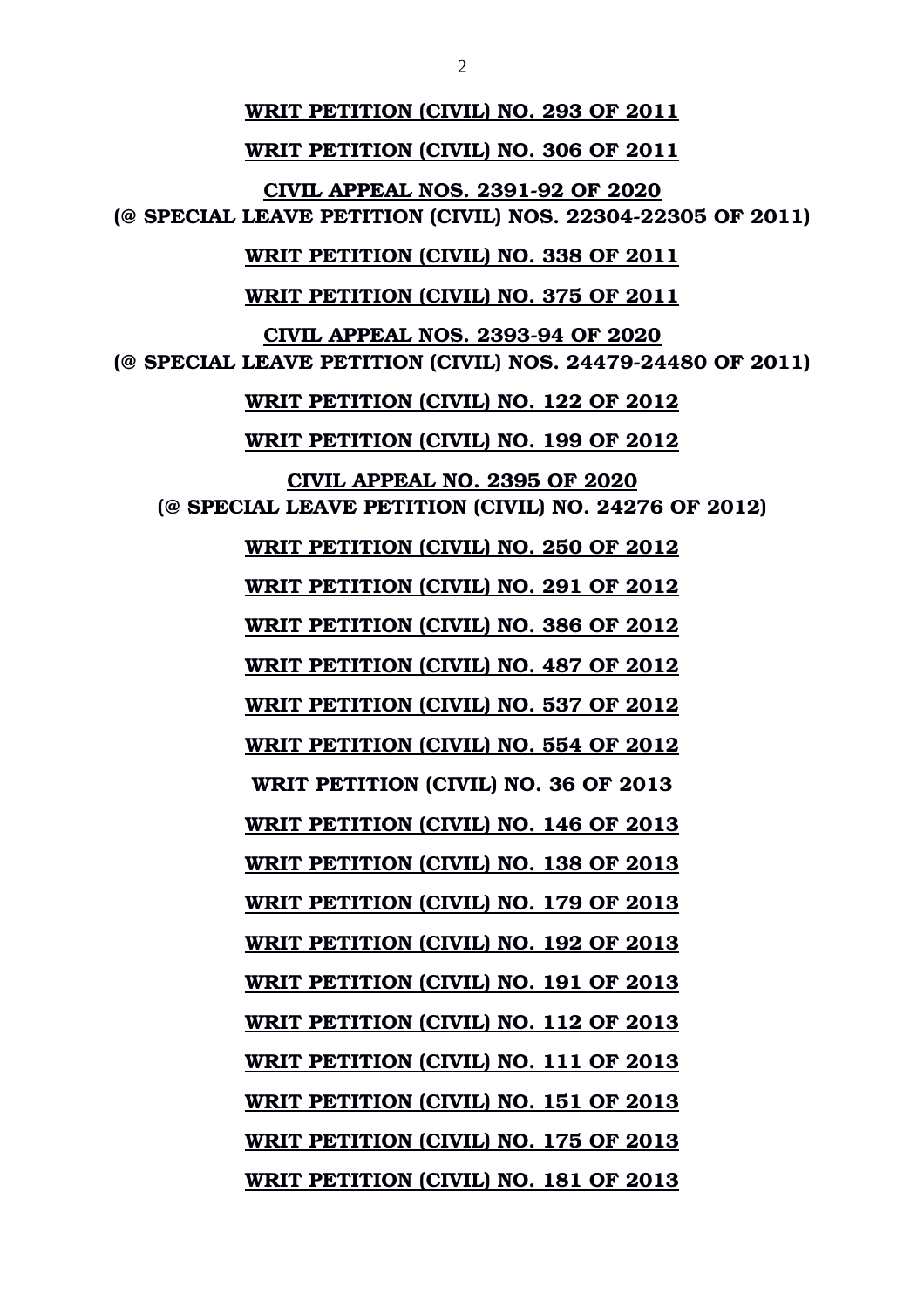**CIVIL APPEAL NOS. 2396-97 OF 2020 (@ SPECIAL LEAVE PETITION (CIVIL) NOS. 1563415635 OF 2013) CIVIL APPEAL NO. 2398 OF 2020 (@ SPECIAL LEAVE PETITION (CIVIL) NO. 12916 OF 2013) WRIT PETITION (CIVIL) NO. 201 OF 2013 WRIT PETITION (CIVIL) NO. 233 OF 2013 WRIT PETITION (CIVIL) NO. 236 OF 2013 WRIT PETITION (CIVIL) NO. 238 OF 2013 WRIT PETITION (CIVIL) NO. 253 OF 2013 WRIT PETITION (CIVIL) NO. 250 OF 2013 WRIT PETITION (CIVIL) NO. 248 OF 2013 WRIT PETITION (CIVIL) NO. 271 OF 2013 WRIT PETITION (CIVIL) NO. 265 OF 2013 WRIT PETITION (CIVIL) NO. 270 OF 2013 CIVIL APPEAL NO. 2399 OF 2020 (@ SPECIAL LEAVE PETITION (CIVIL) NO. 17054 OF 2013) CIVIL APPEAL NO. 2400 OF 2020 (@ SPECIAL LEAVE PETITION (CIVIL) NO. 18777 OF 2013) CIVIL APPEAL NO. 2401 OF 2020 (@ SPECIAL LEAVE PETITION (CIVIL) NO. 18775 OF 2013) WRIT PETITION (CIVIL) NO. 279 OF 2013 WRIT PETITION (CIVIL) NO. 266 OF 2013 WRIT PETITION (CIVIL) NO. 280 OF 2013 WRIT PETITION (CIVIL) NO. 284 OF 2013 WRIT PETITION (CIVIL) NO. 353 OF 2013 WRIT PETITION (CIVIL) NO. 469 OF 2013 WRIT PETITION (CIVIL) NO. 452 OF 2013 WRIT PETITION (CIVIL) NO. 588 OF 2013 CIVIL APPEAL NO. 2402 OF 2020**

**(@ SPECIAL LEAVE PETITION (CIVIL) NO. 29720 OF 2013)**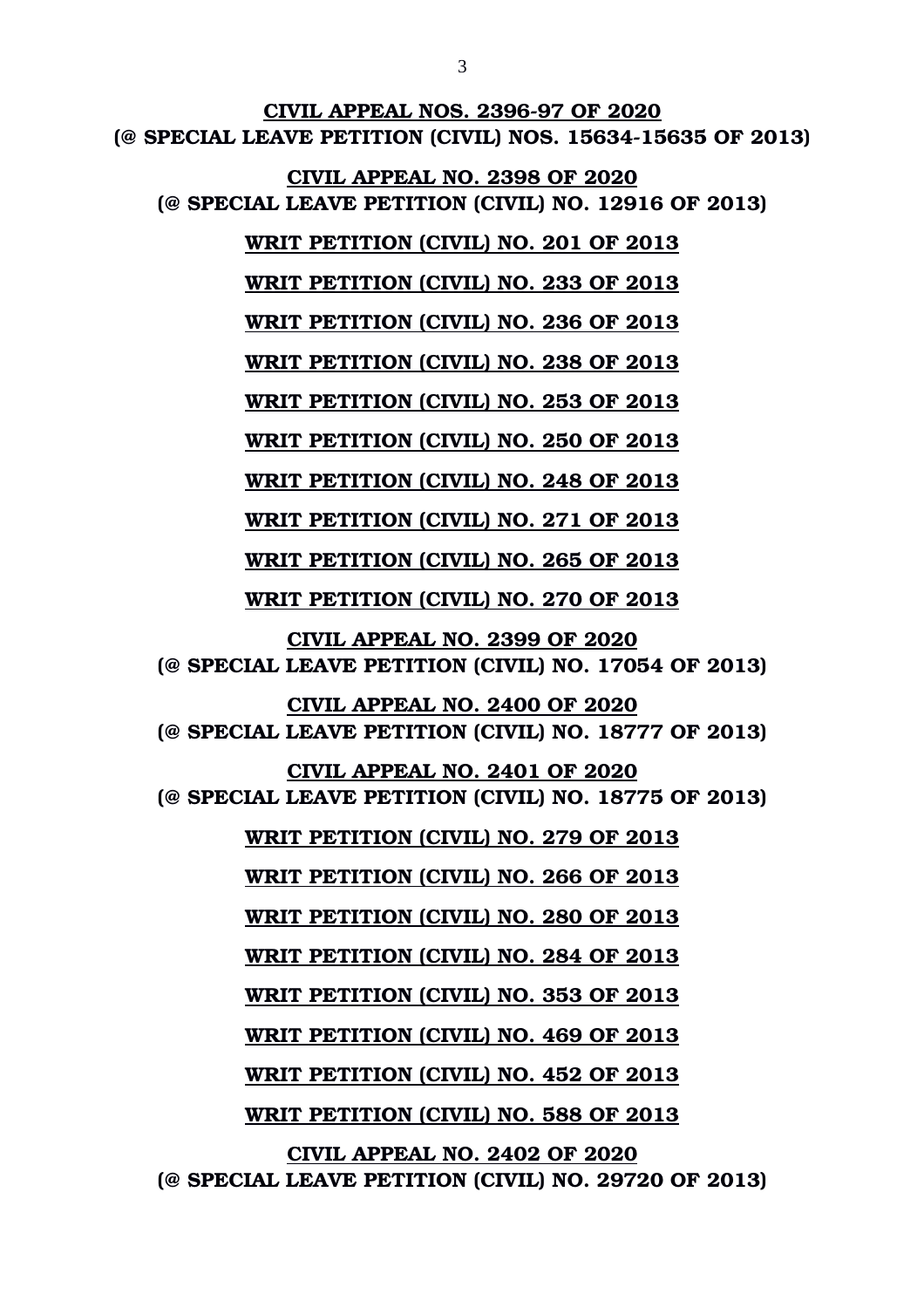**CIVIL APPEAL NO. 2403 OF 2020 (@ SPECIAL LEAVE PETITION (CIVIL) NO. 29721 OF 2013) WRIT PETITION (CIVIL) NO. 758 OF 2013 WRIT PETITION (CIVIL) NO. 762 OF 2013 WRIT PETITION (CIVIL) NO. 761 OF 2013 WRIT PETITION (CIVIL) NO. 800 OF 2013 WRIT PETITION (CIVIL) NO. 753 OF 2013 WRIT PETITION (CIVIL) NO. 819 OF 2013 CIVIL APPEAL NO. 2404 OF 2020 (@ SPECIAL LEAVE PETITION (CIVIL) NO. 35137 OF 2013) WRIT PETITION (CIVIL) NO. 922 OF 2013 WRIT PETITION (CIVIL) NO. 1007 OF 2013 WRIT PETITION (CIVIL) NO. 5 OF 2014 WRIT PETITION (CIVIL) NO. 10 OF 2014 WRIT PETITION (CIVIL) NO. 1037 OF 2013 WRIT PETITION (CIVIL) NO. 1044 OF 2013 WRIT PETITION (CIVIL) NO. 1043 OF 2013 WRIT PETITION (CIVIL) NO. 1045 OF 2013 WRIT PETITION (CIVIL) NO. 40 OF 2014 WRIT PETITION (CIVIL) NO. 142 OF 2014 WRIT PETITION (CIVIL) NO. 169 OF 2014 WRIT PETITION (CIVIL) NO. 168 OF 2014 WRIT PETITION (CIVIL) NO. 352 OF 2014 CIVIL APPEAL NO. 2405 OF 2020 (@ SPECIAL LEAVE PETITION (CIVIL) NO. 17935 OF 2015) CIVIL APPEAL NO. ............... OF 2020 (@ SPECIAL LEAVE PETITION (CIVIL) NO. ........... OF 2020)**

**(@ CC NO. 7586 OF 2014)**

**WRIT PETITION (CIVIL) NO. 408 OF 2014**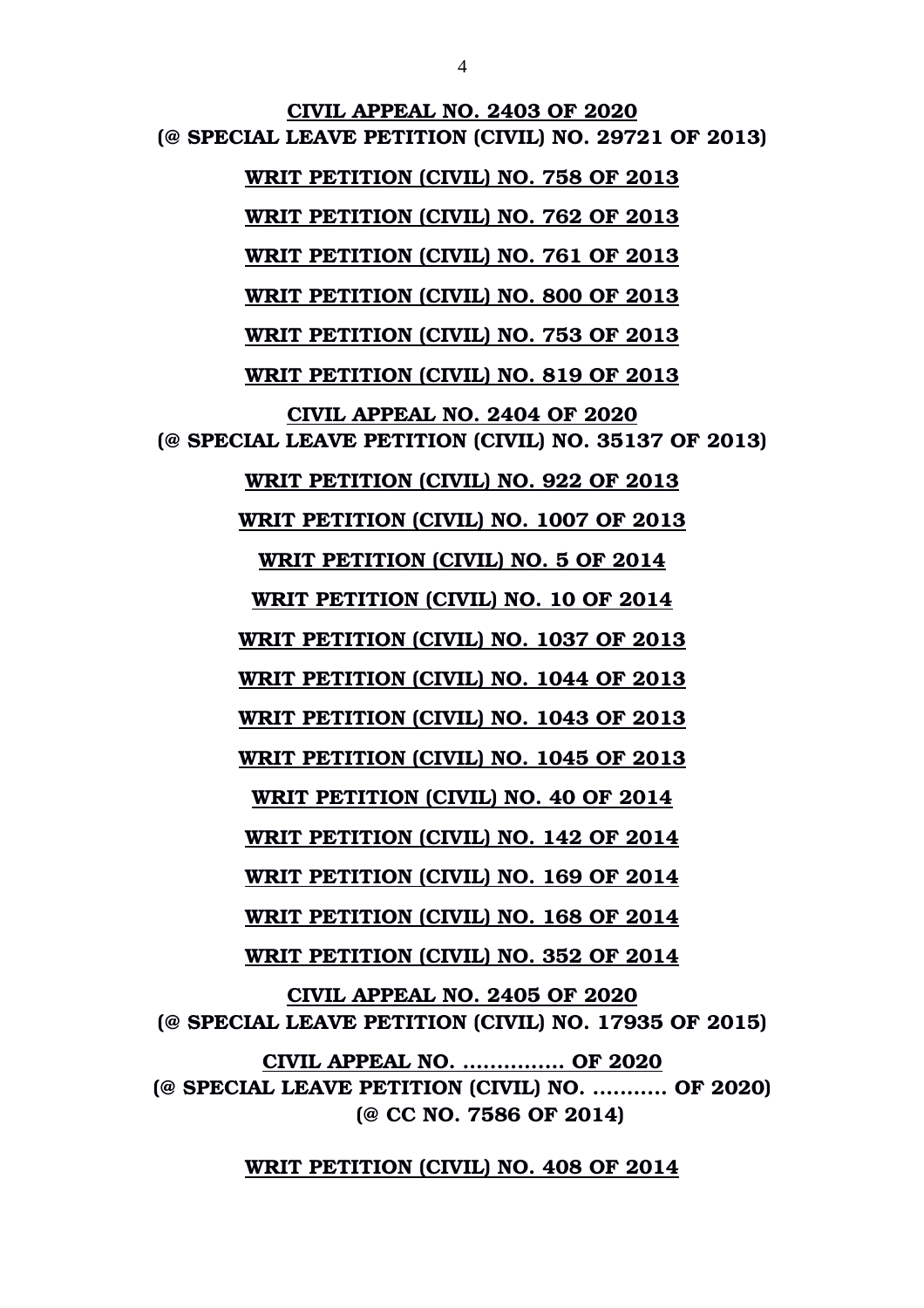**WRIT PETITION (CIVIL) NO. 420 OF 2014 WRIT PETITION (CIVIL) NO. 421 OF 2014 WRIT PETITION (CIVIL) NO. 492 OF 2014 WRIT PETITION (CIVIL) NO. 712 OF 2014 WRIT PETITION (CIVIL) NO. 714 OF 2014 WRIT PETITION (CIVIL) NO. 795 OF 2014 WRIT PETITION (CIVIL) NO. 754 OF 2014 WRIT PETITION (CIVIL) NO. 827 OF 2014 WRIT PETITION (CIVIL) NO. 849 OF 2014 WRIT PETITION (CIVIL) NO. 838 OF 2014 CIVIL APPEAL NO. 2406 OF 2020 (@ SPECIAL LEAVE PETITION (CIVIL) NO. 32589 OF 2014) WRIT PETITION (CIVIL) NO. 26 OF 2015 WRIT PETITION (CIVIL) NO. 1020 OF 2014 WRIT PETITION (CIVIL) NO. 86 OF 2015 CIVIL APPEAL NO. 2407 OF 2020 (@ SPECIAL LEAVE PETITION (CIVIL) NO. 7694 OF 2015) WRIT PETITION (CIVIL) NO. 186 OF 2015 WRIT PETITION (CIVIL) NO. 733 OF 2015 WRIT PETITION (CIVIL) NO. 131 OF 2015 WRIT PETITION (CIVIL) NO. 264 OF 2015 WRIT PETITION (CIVIL) NO. 247 OF 2016 CIVIL APPEAL NO. 2408 OF 2020 (@ SPECIAL LEAVE PETITION (CIVIL) NO. 27645 OF 2015) WRIT PETITION (CIVIL) NO. 868 OF 2015 WRIT PETITION (CIVIL) NO. 858 OF 2015 WRIT PETITION (CIVIL) NO. 14 OF 2018 WRIT PETITION (CIVIL) NO. 68 OF 2018 WRIT PETITION (CIVIL) NO. 1062 OF 2018**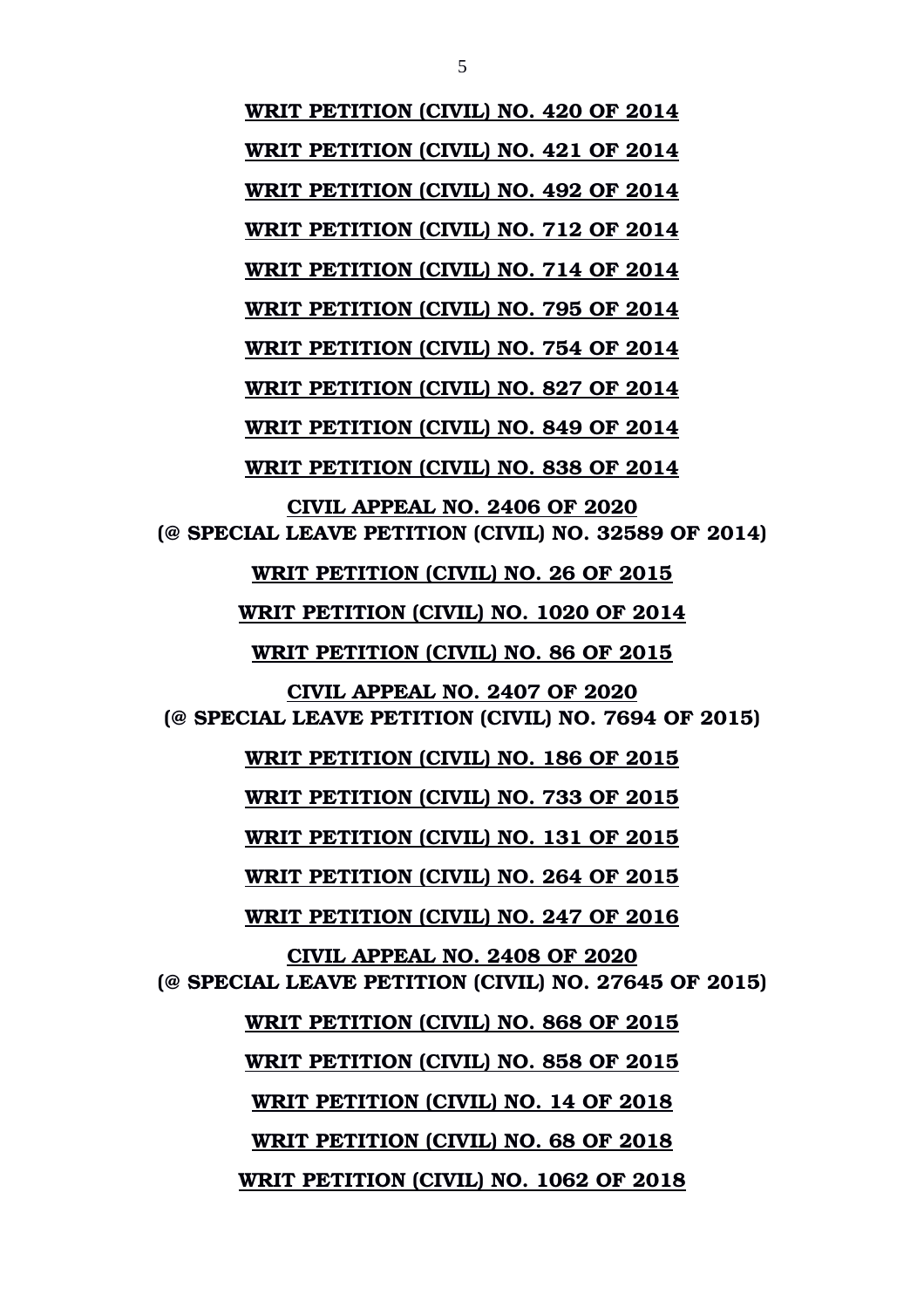**WRIT PETITION (CIVIL) NO. 1173 OF 2018 WRIT PETITION (CIVIL) NO. 1231 OF 2018 WRIT PETITION (CIVIL) NO. 1437 OF 2018 CIVIL APPEAL NO. 2409 OF 2020 (@ SPECIAL LEAVE PETITION (CIVIL) NO. 1877 OF 2019) CIVIL APPEAL NO. 6662 OF 2019 CIVIL APPEAL NO. 1980-1983 OF 2019 WRIT PETITION (CIVIL) NO. 253 OF 2019 WRIT PETITION (CIVIL) NO. 254 OF 2019 WRIT PETITION (CIVIL) NO. 439 OF 2019 WRIT PETITION (CIVIL) NO. 431 OF 2019 WRIT PETITION (CIVIL) NO. 567 OF 2019 WRIT PETITION (CIVIL) NO. 736 OF 2019 WRIT PETITION (CIVIL) NO. 752 OF 2019 WRIT PETITION (CIVIL) NO. 910 OF 2019 WRIT PETITION (CIVIL) NO. 1027 OF 2019 WRIT PETITION (CIVIL) NO. 1043 OF 2019 WRIT PETITION (CIVIL) NO. 1035 OF 2019 WRIT PETITION (CIVIL) NO. 1232 OF 2019 WRIT PETITION (CIVIL) NO. 1355 OF 2019 WRIT PETITION (CIVIL) NO. 1331 OF 2019 WRIT PETITION (CIVIL) NO. 1339 OF 2019 WRIT PETITION (CIVIL) NO. 1353 OF 2019 WRIT PETITION (CIVIL) NO. 31 OF 2020 WRIT PETITION (CIVIL) NO. 62 OF 2020 WRIT PETITION (CIVIL) NO. 72 OF 2020 WRIT PETITION (CIVIL) NO. 134 OF 2020 WRIT PETITION (CIVIL) NO. 207 OF 2020**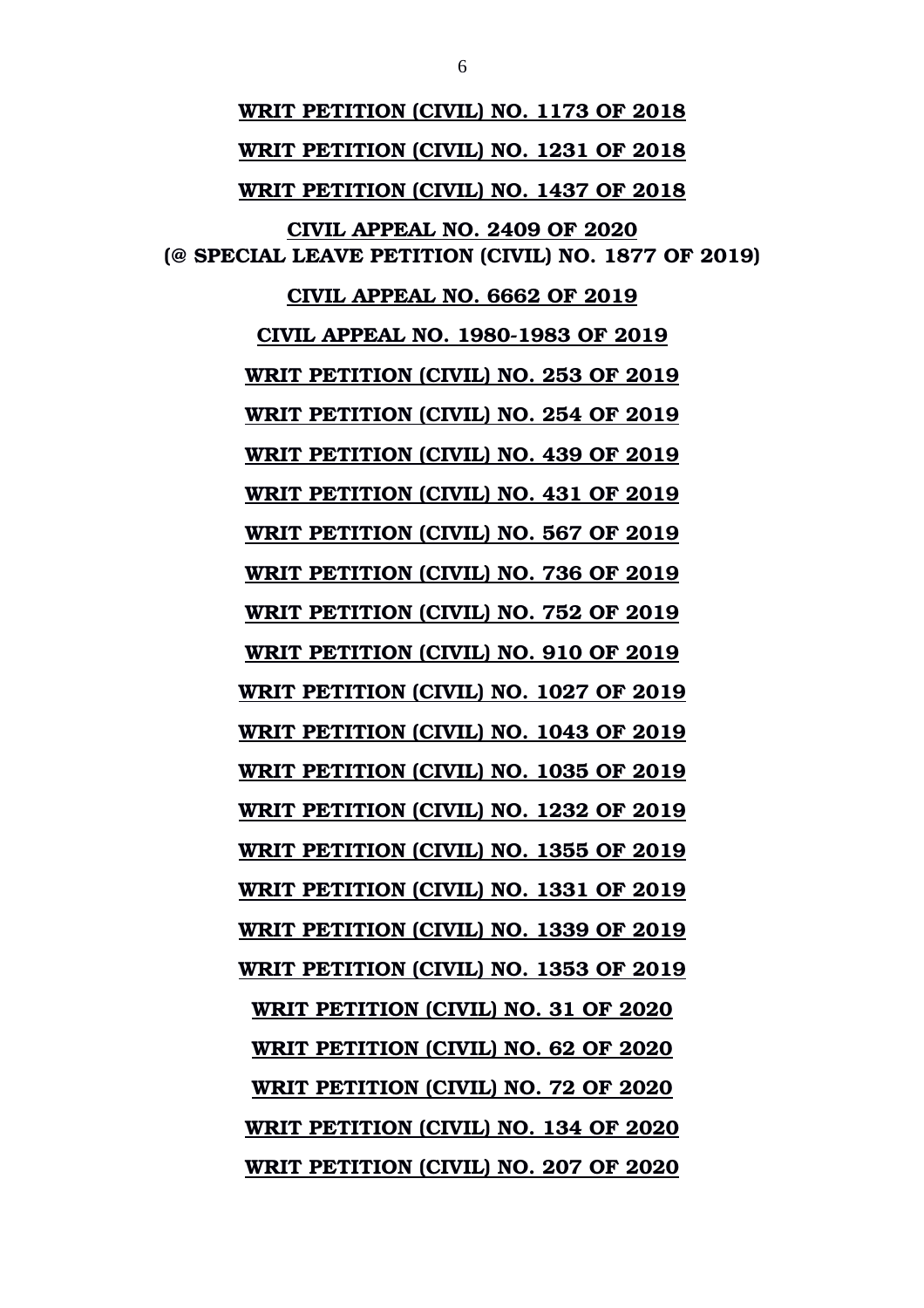# **WRIT PETITION (CIVIL) NO. 271 OF 2020 WRIT PETITION (CIVIL) NO. 289 OF 2020 WRIT PETITION (CIVIL) NO. 292 OF 2020 WRIT PETITION (CIVIL) NO. 373 OF 2020**

### **J U D G M E N T**

### **Arun Mishra, J.**

**1.** The matters have been referred in view of conflicting decisions in *Greater Bombay Coop. Bank Ltd. v. United Yarn Tex (P) Ltd. and Ors.[1](#page-6-0) , Delhi Cloth & General Mills Co. Ltd. v. Union of India and Ors.[2](#page-6-1)* , *T. Velayudhan Achari and Anr. v. Union of India and Ors.[3](#page-6-2) ,* and *Union of India and Anr. v. Delhi High Court Bar Association and Ors.[4](#page-6-3)* . The question relates to the scope of the legislative field covered by Entry 45 of List I *viz.* 'Banking' and Entry 32 of List II of the Seventh Schedule of the Constitution of India, consequentially power of the Parliament to legislate. The moot question is the applicability of the Securitisation and Reconstruction of Financial Assets and Enforcement of Security Interest Act, 2002 (for short, 'the SARFAESI Act') to the co-operative banks.

**1.** The Parliament's competence to amend Section 2(c) of the SARFAESI Act by adding sub-clause '(iva) - a multi-State co-operative

<span id="page-6-0"></span><sup>1</sup> (2007) 6 SCC 236

<span id="page-6-1"></span><sup>2</sup> (1983) 4 SCC 166

<span id="page-6-2"></span><sup>3</sup> (1993) 2 SCC 582

<span id="page-6-3"></span><sup>4</sup> (2002) 4 SCC 275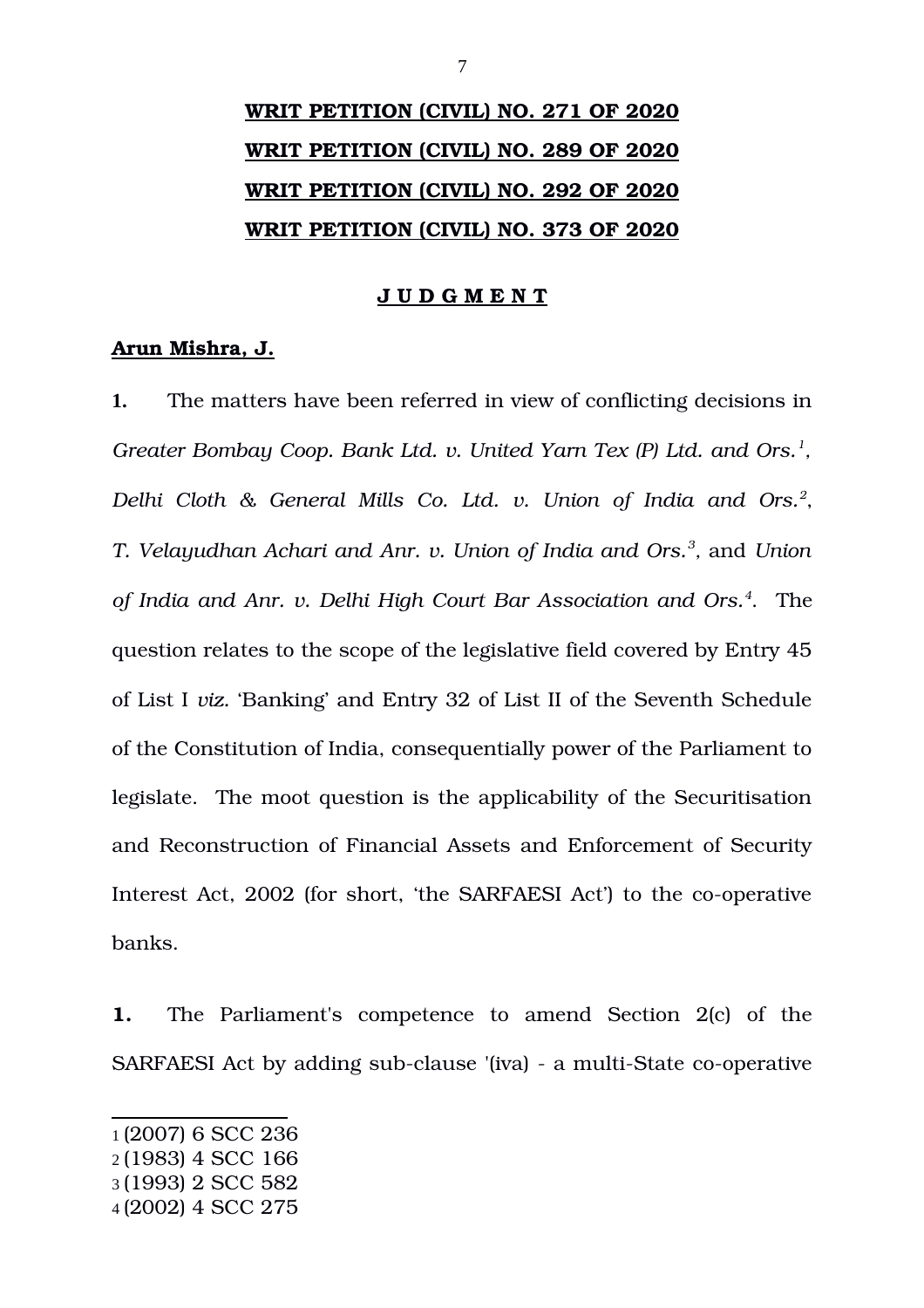bank' has also been questioned. The issue arises whether the definition of 'banking company' contained in Section 5(c) of the Banking Regulation Act, 1949 (for short, 'the BR Act, 1949') covers cooperative banks registered under the State law and also multi-State co-operative societies under the Multi-State Co-operative Societies Act, 2002 (for short, 'the MSCS Act'). Consequently, (i) whether cooperative banks at State and multi-State level are co-operative banks within the purview of the SARFAESI Act ? and (ii) whether provisions of the SARFAESI Act apply to the co-operative banks registered under the MSCS Act ?

**2.** Section 56(c)(i)(cci) is contained in Part V of the BR Act, 1949, and was brought into force on 1.3.1966. It defines 'co-operative bank' to mean a 'state co-operative bank,' a 'central co-operative bank,' and a 'primary co-operative bank.' By the notification issued in 2003, the co-operative bank was brought within the class of banks entitled to seek recourse to the provisions of the SARFAESI Act. Section 2(1)(c) (iva) was inserted into the SARFAESI Act, w.e.f. 15.1.2013. Before that, the co-operative bank and the multi-State co-operative bank took recourse to the SARFAESI Act under the notification issued in 2003.

**3.** Writ petitions were filed questioning vires of the notification dated 28.1.2003 issued under Section 2(1)(c)(v) of the SARFAESI Act and the insertion of Section 2(1)(c)(iva) to the SARFAESI Act in 2013.

8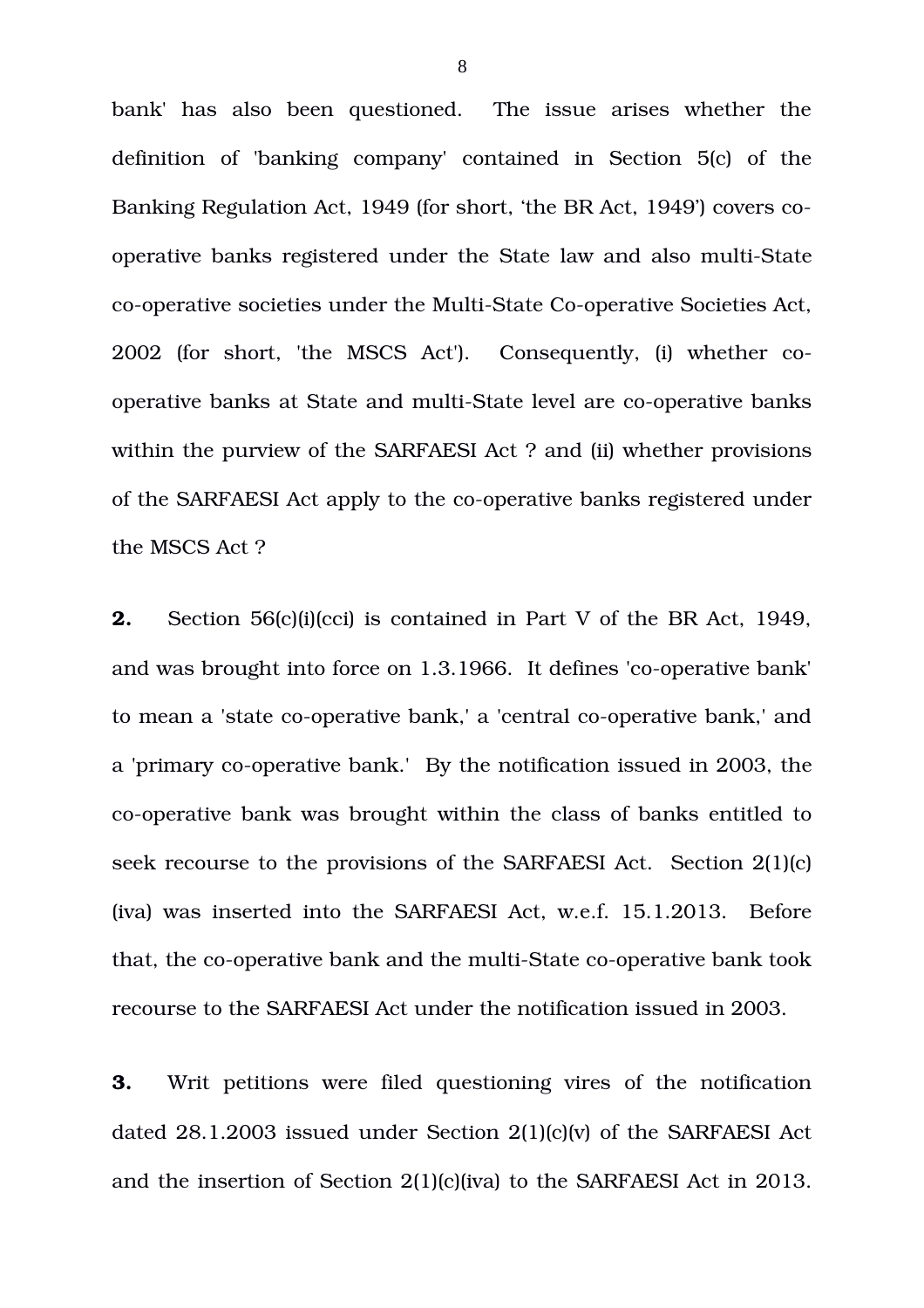<span id="page-8-0"></span>The backdrop history of litigation indicates that in *Narendra Kantilal* Shah v. Joint Registrar, Co-operative Societies<sup>[5](#page-8-0)</sup>, a Full Bench of the Bombay High Court opined that term 'banking company' also means co-operative bank within the meaning of Section  $2(d)$  of the RDB Act, 1993. Hence, with effect from the date of constitution of Debts Recovery Tribunal under RDB Act, 1993, the courts and authorities under the Maharashtra Co-operative Societies Act, 1960, as also the MSCS Act would cease to have jurisdiction to entertain the applications submitted by the co-operative banks for recovery of their dues. The decision in *Narendra Kantilal Shah* (supra) was set aside by this Court in *Greater Bombay Coop. Bank Ltd.* (supra). This Court opined that the co-operative banks established under the Maharashtra Co-operative Societies Act, 1960 and Andhra Pradesh Co-operative Societies Act, 1964, transacting the business of banking do not fall within the meaning of 'banking company' as defined in Section 5(c) of the BR Act, 1949. Therefore, the provisions of the Recovery of Debts Due to Banks and Financial Institutions Act, 1993, now renamed as The Recovery of Debts and Bankruptcy Act, 1993 (for short, 'the RDB Act, 1993'), by invoking the doctrine of incorporation do not apply to the recovery of dues by co-operative banks from their members. The field of co-operative societies cannot be said to have been covered by the Central legislation by reference to Entry 45 of List I of the Seventh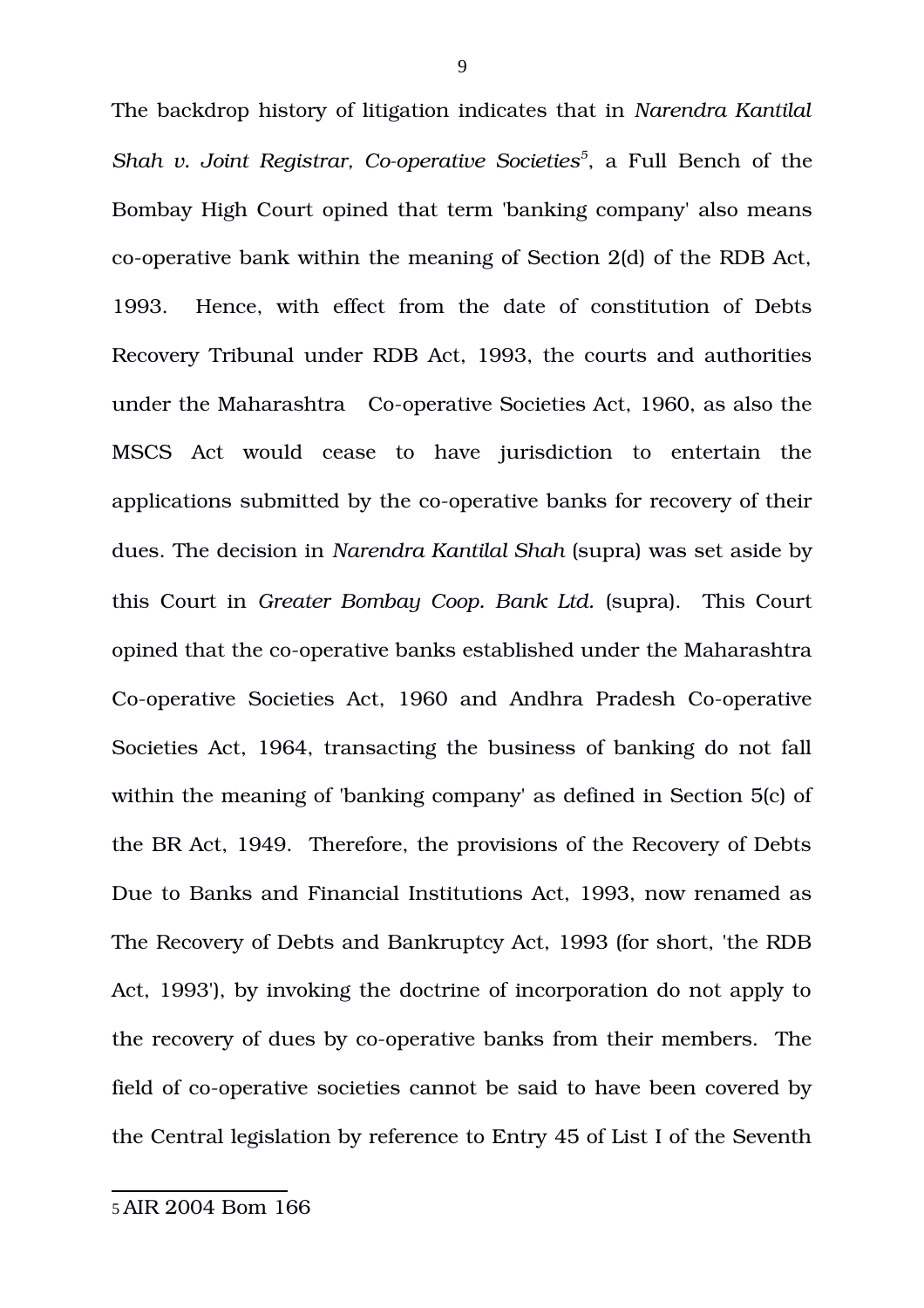Schedule of the Constitution of India. Co-operative banks constituted under the Co-operative Societies Acts enacted by the respective States would be covered by 'co-operative societies' by Entry 32 of List II of the Seventh Schedule of the Constitution of India. In the year 2004, the Banking Regulation (Amendment) and Miscellaneous Provisions Act, 2004, was passed by the Union of India, amending various provisions contained in the BR Act, 1949 retrospectively, w.e.f. 1.3.1966. On the same anvil, the question posed is whether provisions can be applied to recovery provisions carved out in the SARFAESI Act.

**4.** Writ Petition No.2672 of 2007 was filed by Khaja Industries, challenging the invocation of the SARFAESI Act by Jalgaon Peoples Co-operative Bank. The Bombay High Court dismissed the same. The recourse to the proceedings under the SARFAESI Act was upheld. In *Rama Steel v. Union of India[6](#page-9-0) ,* the decision in *Khaja Industries* was followed. Against the decision of Bombay High Court, appeals have been filed.

<span id="page-9-0"></span>**5.** On 13.8.2008, Pandurang Ganpati Chougule – appellant, questioned the action of Vishwasrao Patil Murgud Sahakari Bank Limited under the SARFAESI Act before the Civil Judge in Spl. Civil Suit No.226 of 2007. Deciding the preliminary issue, the Trial Court held that it did not have the jurisdiction to decide the suit. The first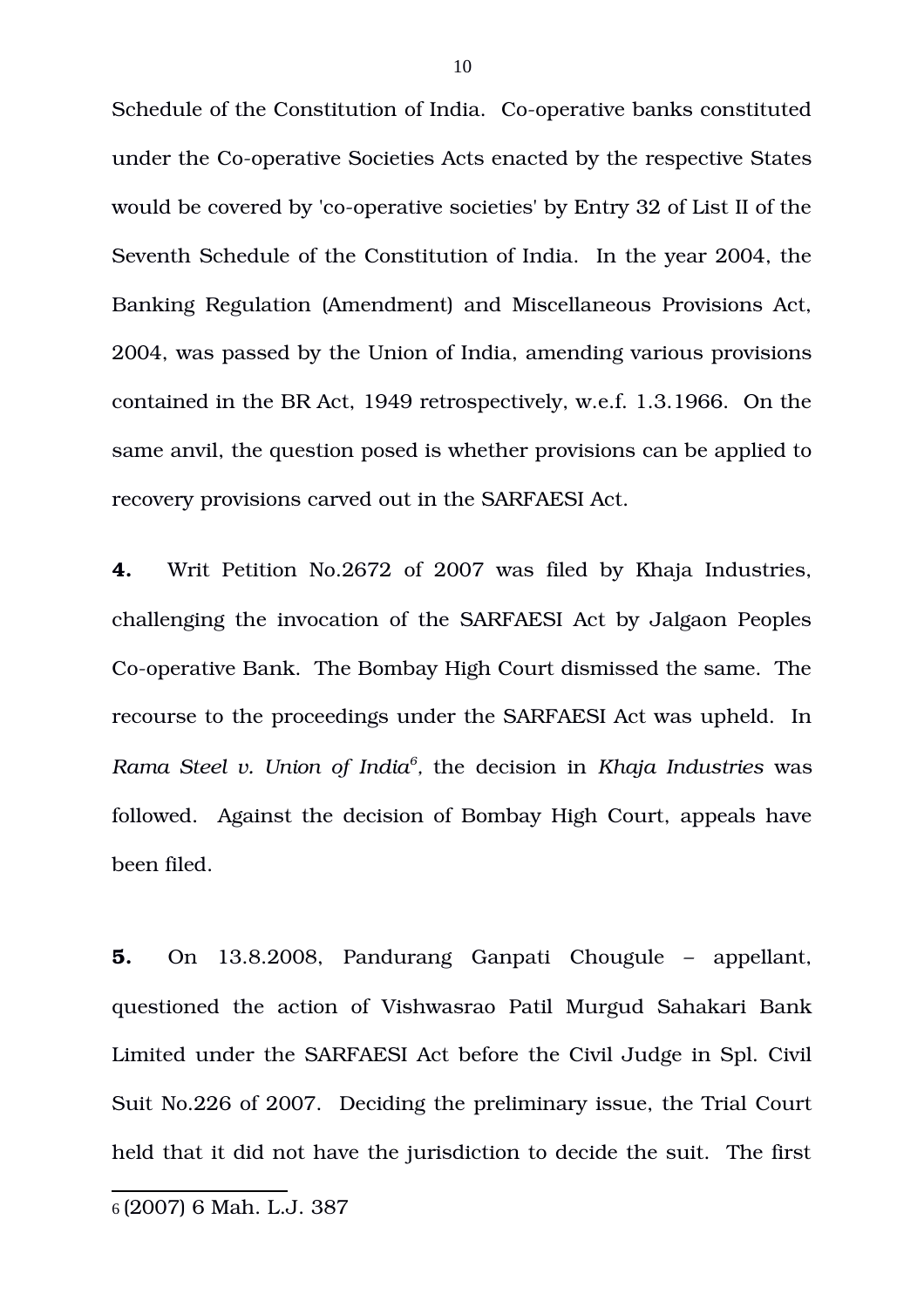appeal preferred was dismissed. Against that, the appeal has been preferred before this Court. A separate writ petition under Article 32 of the Constitution of India has also been filed, questioning the invocation of the SARFAESI Act by issuing notices under Section 13 by co-operative banks. During the pendency of the matters, the Central Government brought into force the Enforcement of Security Deposit and Debts Law (Amendment) Act, 2012 (Act 1 of 2013), amending the definition of Section 2(1)(c) of the SARFAESI Act; the amendment has also been questioned in the writ petition filed in this Court.

**6.** In *Administrator, Shri Dhakari Group Co-operative Cotton Seal & Ors. v. Union of India,* (Special Civil Application No.930 of 2001), the Gujarat High Court struck down the notification dated 28.1.2003, relying upon *Greater Bombay Coop. Bank Ltd.* (supra), same has also been questioned in the appeal. Later on, Gujarat High Court in *Neel Oil Industries v. Union of India[7](#page-10-0) ,* rejected the challenge to the Constitutional validity of clause (iva) 'multi-State co-operative bank' inserted by way of Amendment Act, 2013.

**7.** On 30.7.2015, the matter was referred to a larger Bench. After that, on 26.2.2016, a three-Judge Bench referred the matter to a larger Bench, due to conflicting decisions mentioned earlier of the

<span id="page-10-0"></span><sup>7</sup> AIR 2015 Gujarat 171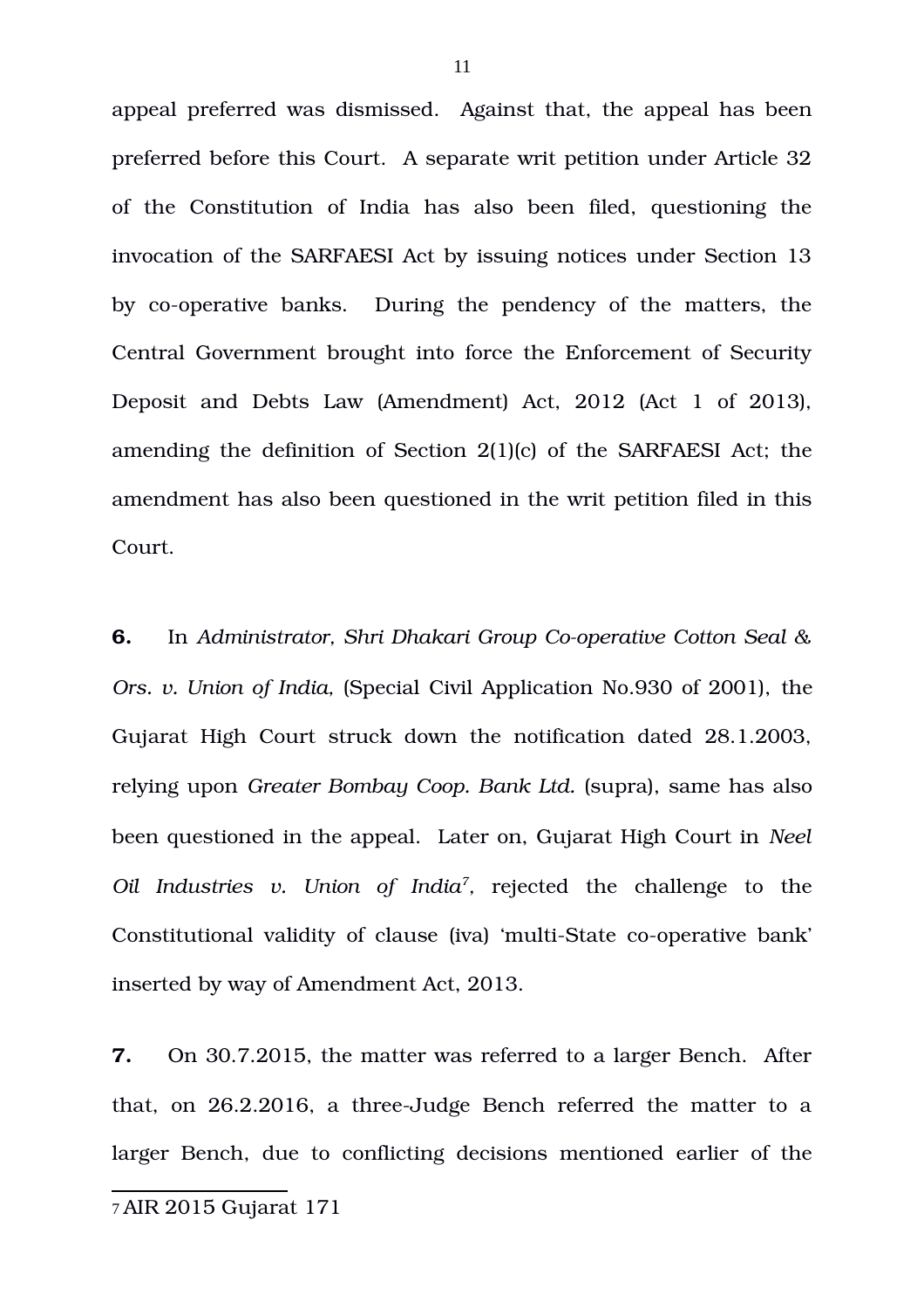three-Judge Bench of this Court.

### **ARGUMENTS:**

**8.** Shri Devansh A. Mohta, learned counsel appearing on behalf of the appellants, raised the following arguments:

(a) The scope of banking under Entry 45 of List I is to be interpreted in light of the definition of expression 'banking' in terms of Section 5(b) of the BR Act, 1949. He has referred to *Rustom Cavasjee Cooper v.* Union of India<sup>[8](#page-11-0)</sup> in which this Court held that 'banking' under Entry 45 did not include 'banker' or 'bank.' Banking is an activity. Entry pertains to the activity of banking alone. Section 5(b) read with Section 6(1) of the BR Act, 1949, recognizes two kinds of activities that a bank may undertake: (1) the banking business, i.e., 'core banking business'; and (2) any other business as provided in Section 6(1). He has also referred to the decision in *Mahaluxmi Bank Ltd. v. Registrar of Companies, West Bengal[9](#page-11-1)* in which the court considered the meaning of 'banking,' and held that the essence of banking was the relationship brought into existence, i.e., the core of banking.

<span id="page-11-2"></span><span id="page-11-1"></span><span id="page-11-0"></span>(a) As to the scope of Entry 45 List I, he has further referred to the decision in *ICICI Bank Limited v. Official Liquidator of APS Star Industries Limited and Ors.[10](#page-11-2)*, wherein it was emphasised that even if a 8 (1970) 1 SCC 248 9 AIR 1961 Calcutta 666 10 (2010) 10 SCC 1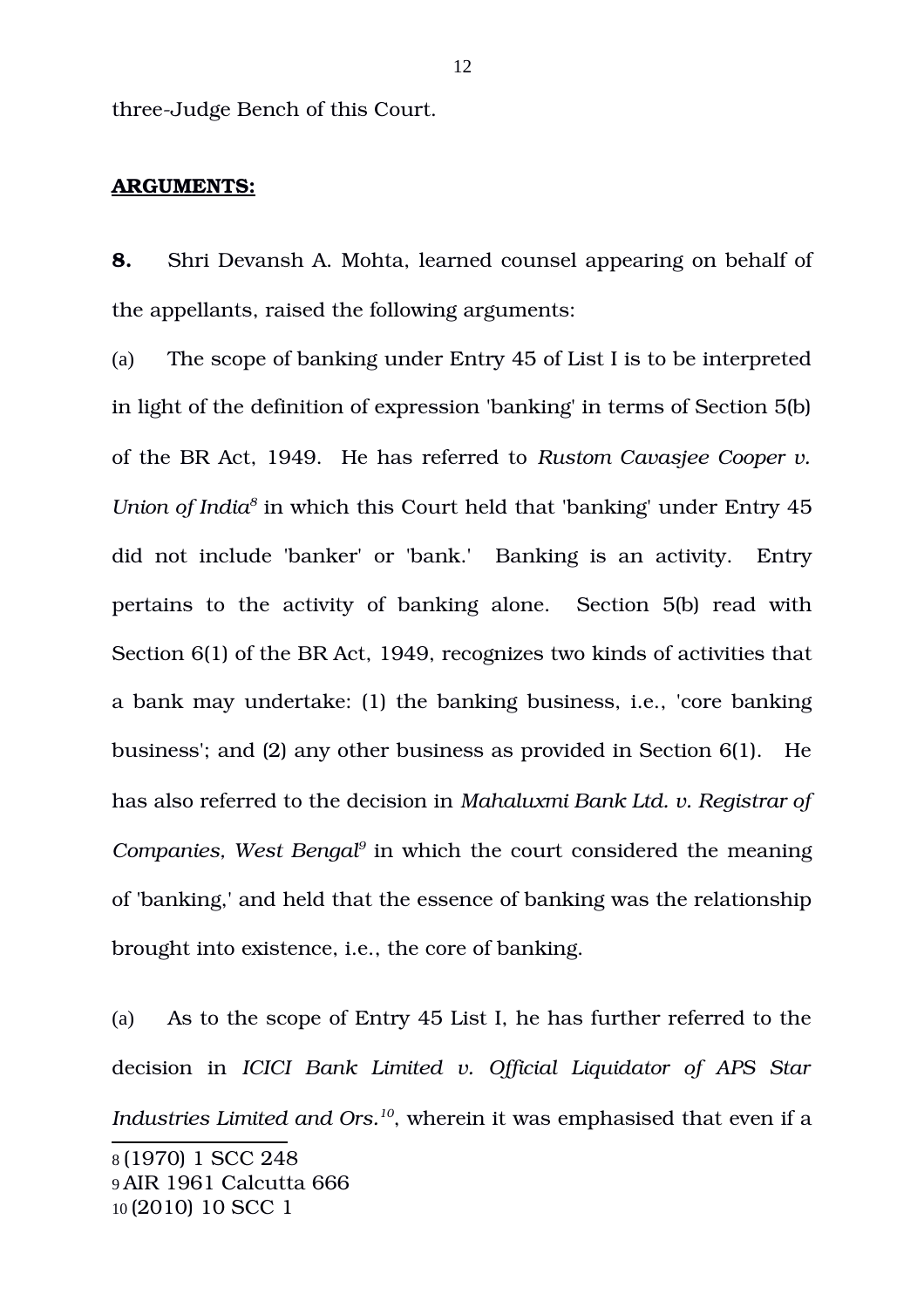company was doing different businesses in addition to clause (a) to (o) of Section 6(1), it would remain a banking company as long as it was performing the core banking functions under Section 5(b). The core banking function is the *sine qua non* for being regulated by the BR Act, 1949. Therefore, 'banking' in Entry 45 of List I is essentially meant to be confined to 'core banking business'. At the time when the Constitution of India was promulgated, a well-defined and wellestablished meaning of the expression 'banking' prevailed in the form of the definition of 'banking' under Section 5(b) of the BR Act, 1949. The same expression was borrowed by the Framers of the Constitution of India, and same meaning was to be given to the expression 'banking' in the Entry as defined in the BR Act, 1949 as observed by this Court in *The State of Madras v. Gannon Dunkerley & Co., (Madras) Ltd.[11](#page-12-0)* and *Diamond Sugar Mills Ltd. and Anr. v. State of Uttar Pradesh and Anr.[12](#page-12-1)* .

(b) There is a difference between 'entity' and 'activity'. Section 6(1) and 6(2) of the BR Act, 1949, enable only a banking entity to perform certain additional business/functions. The performance of additional business/functions does not confer any status of a banking company upon such an entity. He also referred to Sections 32 and 33 of the State Bank of India Act, 1955 (for short, 'the SBI Act'). Section 32

<span id="page-12-1"></span><span id="page-12-0"></span><sup>12</sup> AIR 1961 SC 652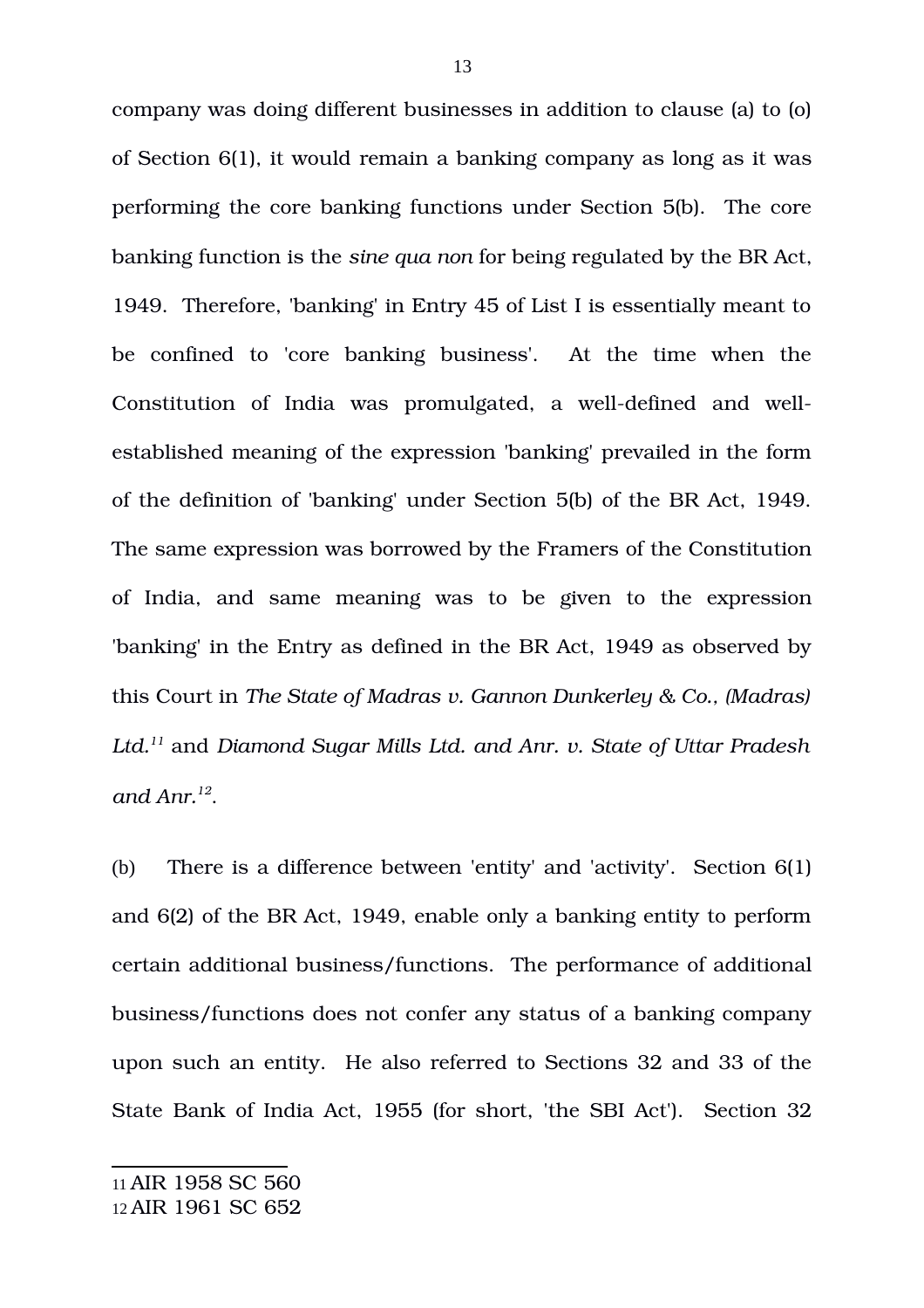recognises that the State Bank of India can carry 'agency business' on behalf of Reserve Bank of India, that is not a banking business performed by the State Bank of India as apparent from the perusal of Section 33, which categorically enables the State Bank of India to carry on banking business under Section 5(b) and other forms of business under Section 6(1) of the BR Act, 1949. Thus, it was submitted that every activity performed by a bank is not a banking activity.

(c) That Entry 43 of List I of the Seventh Schedule of the Constitution of India confers upon the Parliament the competence to pass law pertaining to 'incorporation, regulation and winding up' of a trading corporation, more particularly a banking corporation. However, 'co-operative societies' are expressly excluded from the purview of the Parliament's competence being a State subject under Entry 32 of List II. He argued that the legislative history of the BR Act, 1949, made a difference between 'entity' and 'activity.' The expression 'banking' was defined in Chapter X-A of the Companies Act (VII of 1913). Sections 277F to 277N were inserted vide Amendment Act No.22 of 1936. After that, the BR Act, 1949, was enforced, providing a comprehensive definition of 'banking' to bring within its scope all institutions which receive deposits repayable on demand or otherwise for lending or investment. At that time, the relevant entries of the Government of India Act, 1935, which dealt with the subject of

14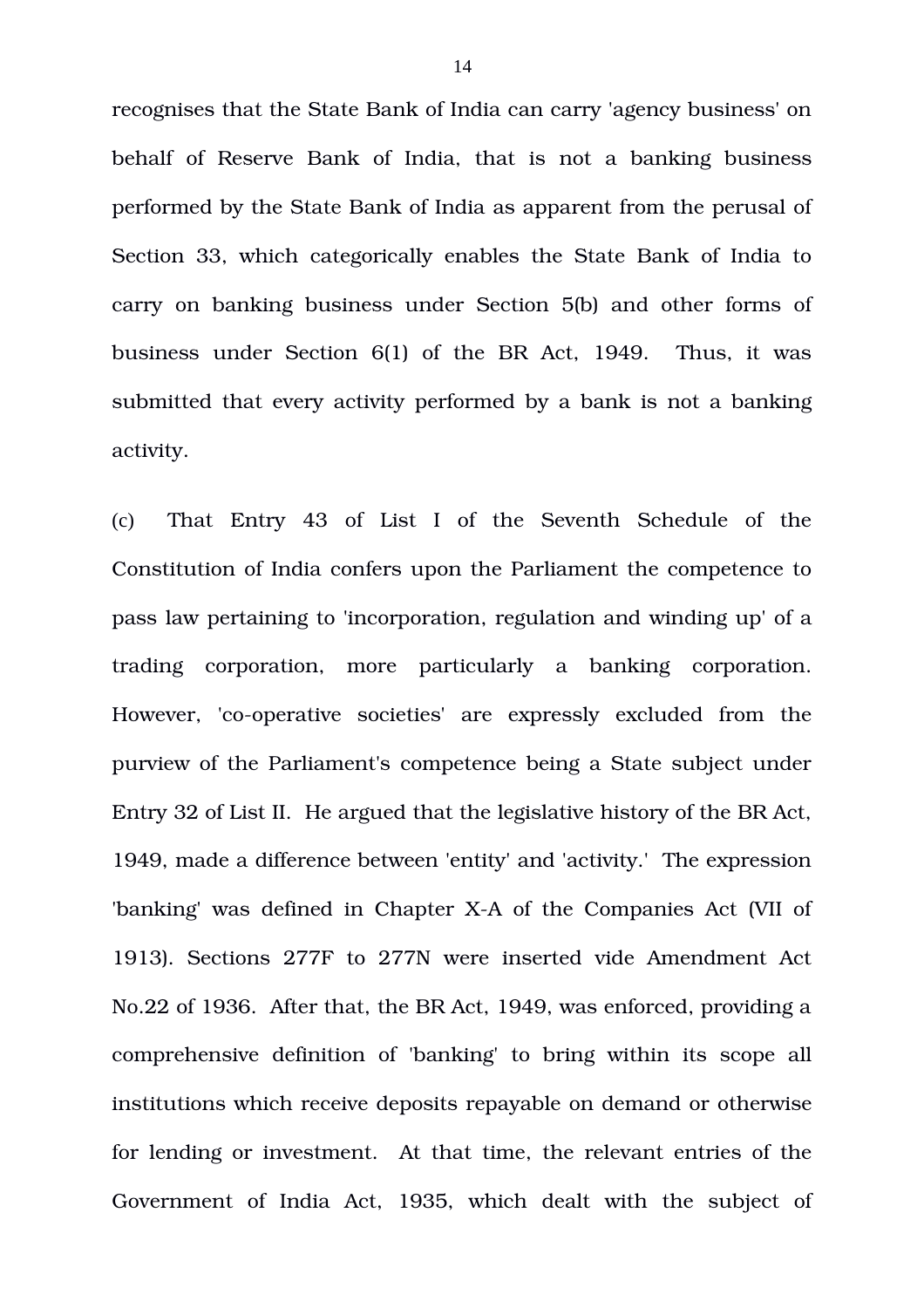banking as well as trading corporation, were in List I (Federal Legislative List). Entry 38 and Entry 33 were in relation to 'banking' and 'corporation' respectively. In the Constitution of India, Entry 38 and Entry 33 have been substituted. Entry 38 is substituted as Entry 45 of List I and Entry 33 has been bifurcated into Entry 43, and 44 of List I. Until 1965 before the amendment was inserted in the BR Act, 1949, it dealt with 'banking companies.' The word 'companies' was omitted in the year 1965. The function of the State Bank of India was governed by a separate statute such as the State Bank of India Act, 1955. In the year 1965, the Central Government passed the Banking Laws [Application of Cooperative Societies Act, 1965 (Act No.23 of 1965)]. He has referred to the Statement of Objects and Reasons, which brings out that the BR Act, 1949, was only to regulate the banking business relatable to Entry 45 and not to regulate the cooperative societies.

(d) Section 2(10) of the Maharashtra Co-operative Societies Act, 1960, is related to the management and business of co-operative societies. Under Section 91 of the Maharashtra Act, any dispute touching the constitution, management or business is required to be referred to a co-operative court.

(e) Similarly, Section  $3(f)$  of the MSCS Act defines 'co-operative bank' to mean a multi-State co-operative society, which undertakes the banking business. Under Section 84(2) of the MSCS Act, a dispute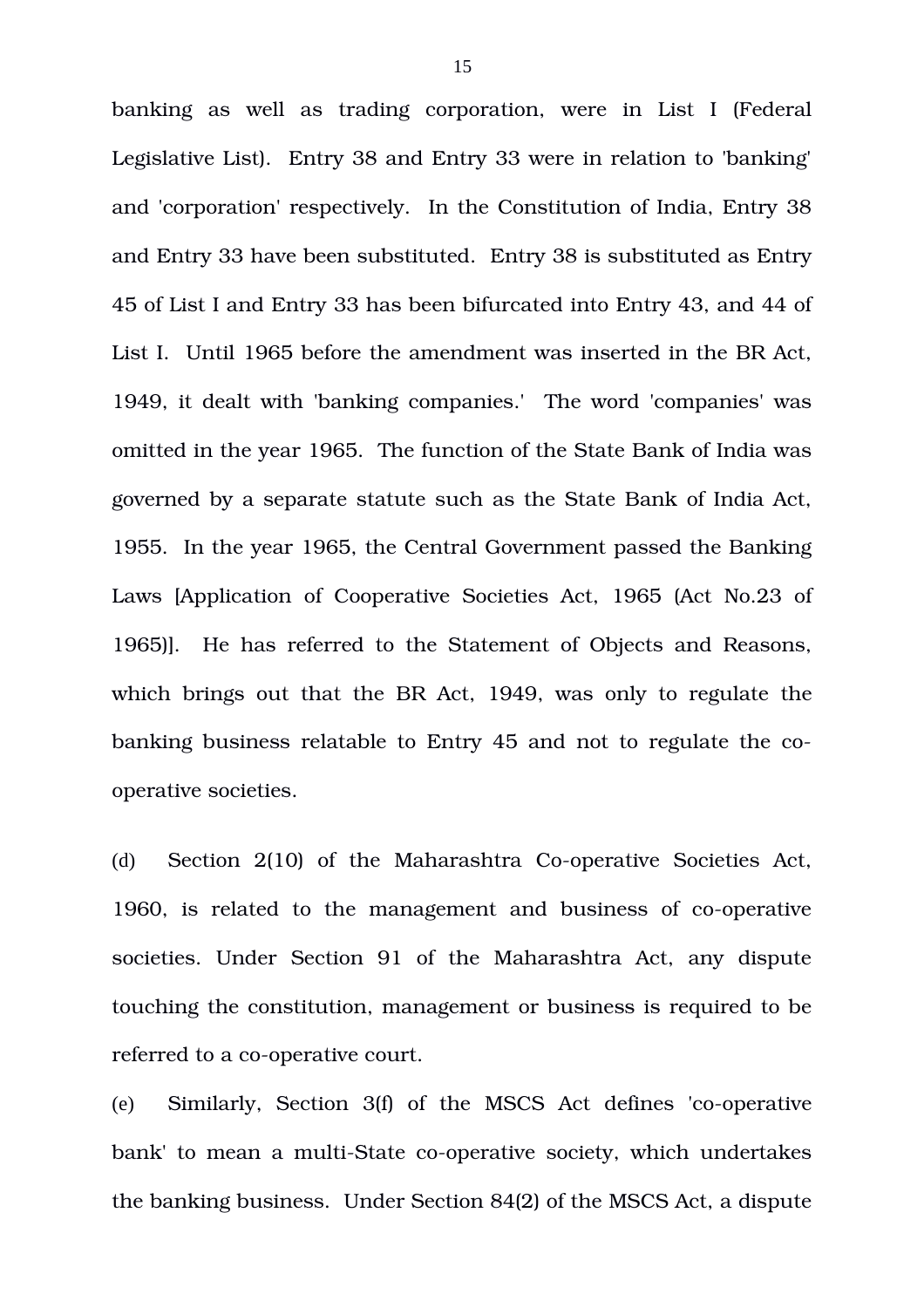can be raised. The power of Parliament is confined to specific provisions of the BR Act, 1949 (a legislation referable to Entry 45 of List I), and the Reserve Bank of India Act (a legislation referable to Entry 38 of List I). The Parliament lacks legislative competence to regulate any other business, function, or facets of co-operative societies. It could have extended the provisions of said Act only. The Parliament cannot regulate these co-operative societies like a company performing banking functions or a banking corporation.

(f) The object of the SARFAESI Act is to regulate securitisation and reconstruction of financial assets and enforcement of security interests. The business of securitisation is not a banking business. Under Section 2(1)(l) of the SARFAESI Act, a 'financial asset' means debt or receivable and includes *inter alia* any financial asset. Section 2(1)(ha) defines 'debt' to mean the same as defined in clause (g) of Section 2 of the RDB Act, 1993. Financial assistance to members is another form of business that is not a banking business. Therefore, an attempt to regulate the assets of a co-operative bank by bringing them within the purview of the SARFAESI Act is contrary to the original intent of the extending provisions of the BR Act, 1949 and that would amount to exercising control over the entities which are beyond the purview of competence of Parliament.

(g) The Parliament lacks legislative competence to regulate financial

16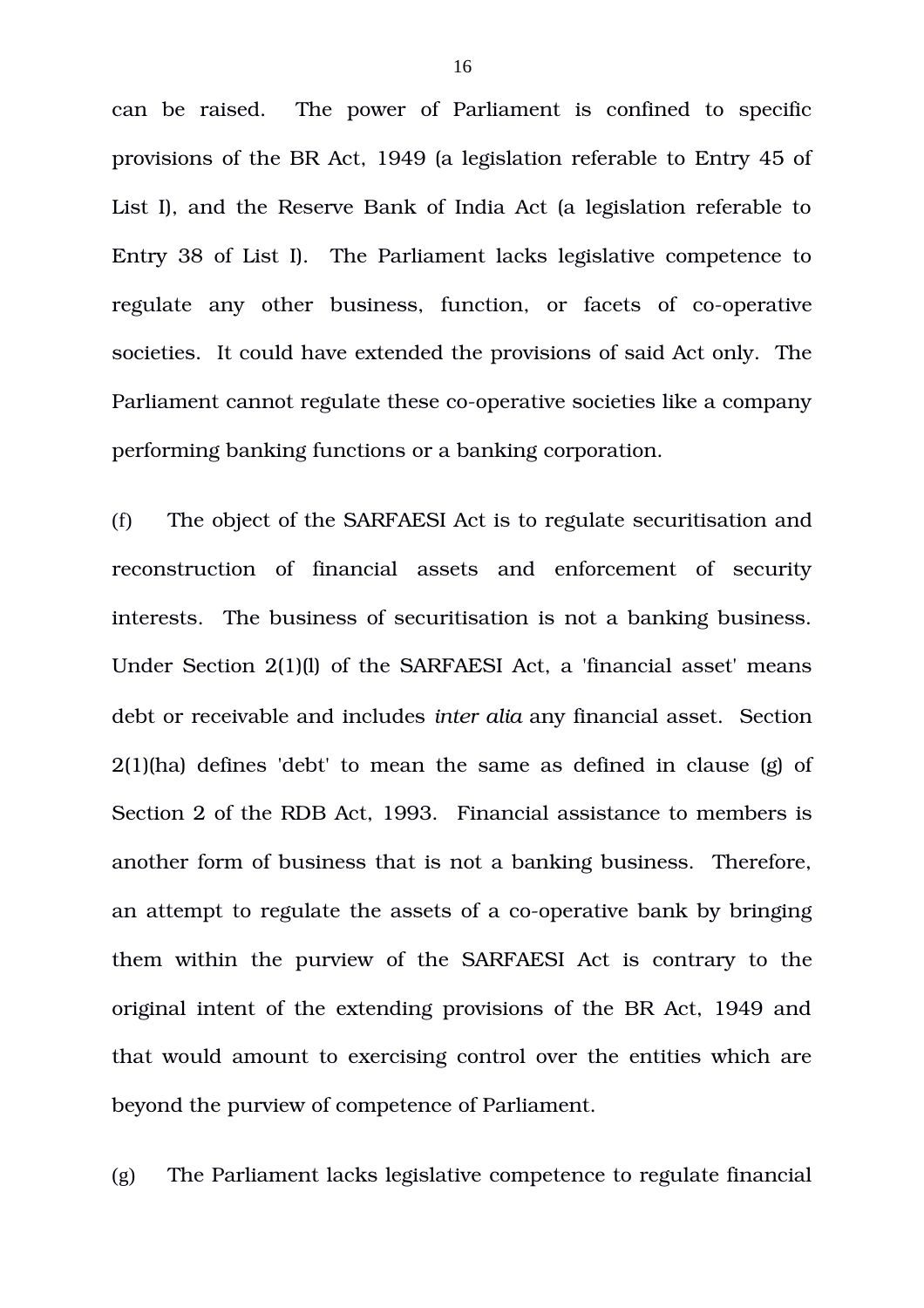assets related to the non-banking activity of a co-operative society as they are expressly excluded from the purview of Entry 43 of List I. The regulation cannot be based upon an interpretation of only Entry 45 without any regard to Entry 43. The legislative action would be inconsistent with the limitation inherent in the federal scheme of distribution of legislative powers between the Union and the State. It would amount to regulation of co-operative society which subject matter is covered under Entry 32 of List II and also confer upon them a status of a banking corporation or a banking company. It would render an entity falling under Entry 32 of List II subject to the control of the Parliament, which would be contrary not only to the text but also to the constitutional intendment as opined in *I.T.C. Ltd. v. Agriculture Produce Market Committee and Ors.[13](#page-16-0)*

(h) Notification No.105(E) dated 28.1.2003 is *ultra vires* as the Parliament has included only two classes of entities, i.e., banking company and banking corporation within its purview. The definition of 'bank' under Section 2(1)(c)(v) means 'such other bank which the Central Government may by notification, specify for this Act.' The power of the Central Government is confined to the entity of the kind referred under Clauses (i) to (iv) and not beyond that, i.e., a banking company or a banking corporation only and not co-operative societies/banks. The co-operative bank is neither a banking company

<span id="page-16-0"></span><sup>13</sup> (2002) 9 SCC 232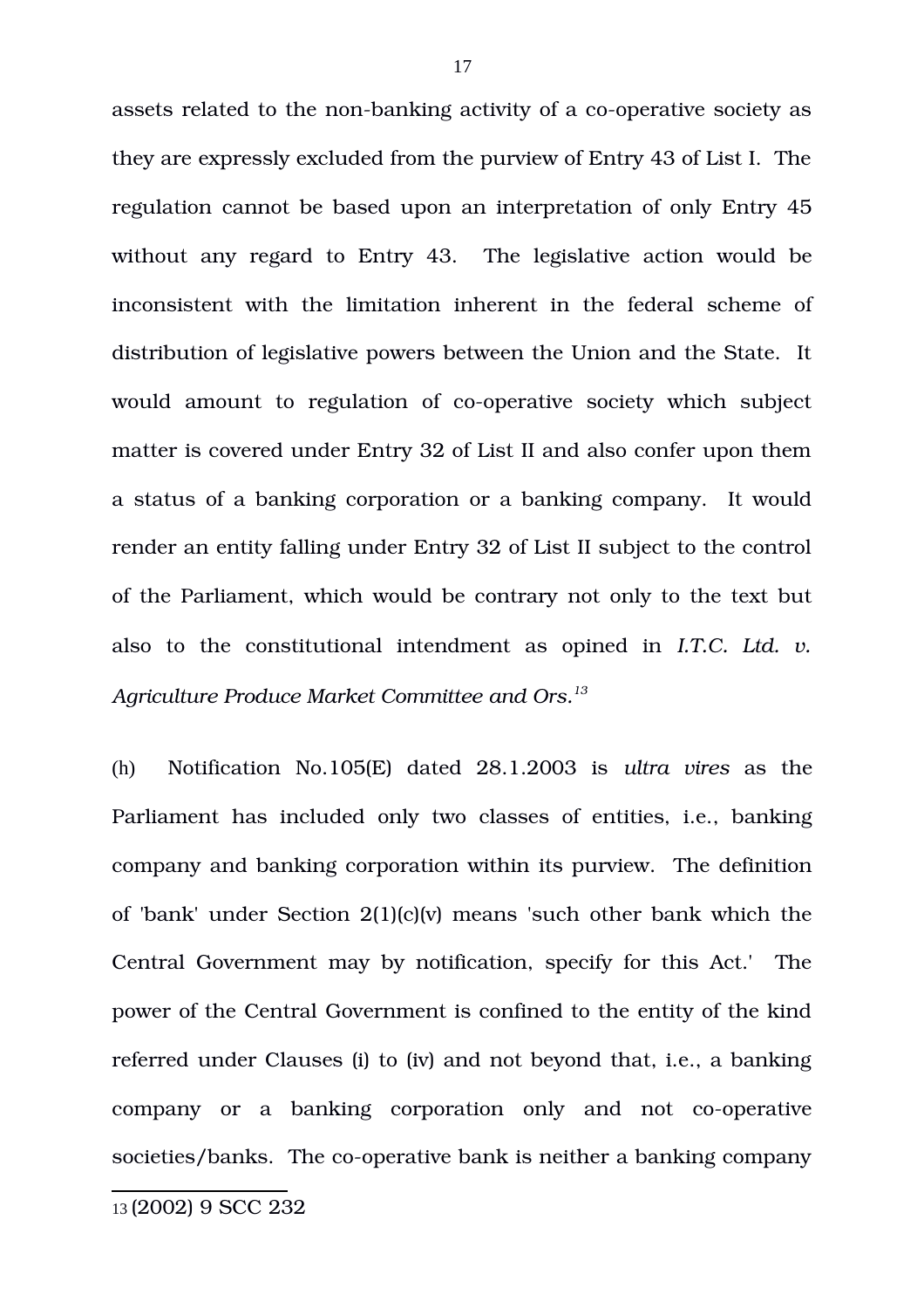nor a banking corporation; thus, it falls outside the purview of Section 2(1)(c)(v) of the SARFAESI Act. The notification is *ultra vires* and violative of not only the parent statute but also the Constitution of India. For this purpose, learned counsel relied upon *Hinsa Virodhak Sangh v. Mirzapur Moti Kuresh Jamat and Ors.[14](#page-17-0)*. Recovery of debts due is essential for the bank, i.e., entity and not for the banking business, i.e., activity. In *Greater Bombay Coop. Bank Ltd.* (supra), the argument based upon the banking business of the co-operative bank to be covered by Entry 45, was rejected. Therefore, recovery of dues was held to be outside the purview of Entry 45 of List I. The Central legislation seeking to regulate banks can only bring within its purview entities falling in Entry 43, i.e., banking corporation and banking companies. Thus, the Parliament is not competent to enact a law concerning the subject matter of Entry 32 of List II.

(i) The amendment incorporated is a colourable exercise. The notification dated 28.1.2003 is *ultra vires* in view of the decisions in *K.C. Gajapati Narayan Deo and Ors. v. State of Orissa[15](#page-17-1)* and *State of Tamil Nadu and Ors. v. K. Shyam Sunder and Ors[16](#page-17-2) .*Once entities are excluded by Entry 43, the Union of India cannot control it by an indirect method. The Multi-State Co-operative Bank is a primary cooperative bank that is, in turn, a co-operative society. In *Apex* 

<span id="page-17-2"></span><span id="page-17-1"></span><span id="page-17-0"></span><sup>14</sup> (2008) 5 SCC 33 15 AIR 1953 SC 375 16 (2011) 8 SCC 737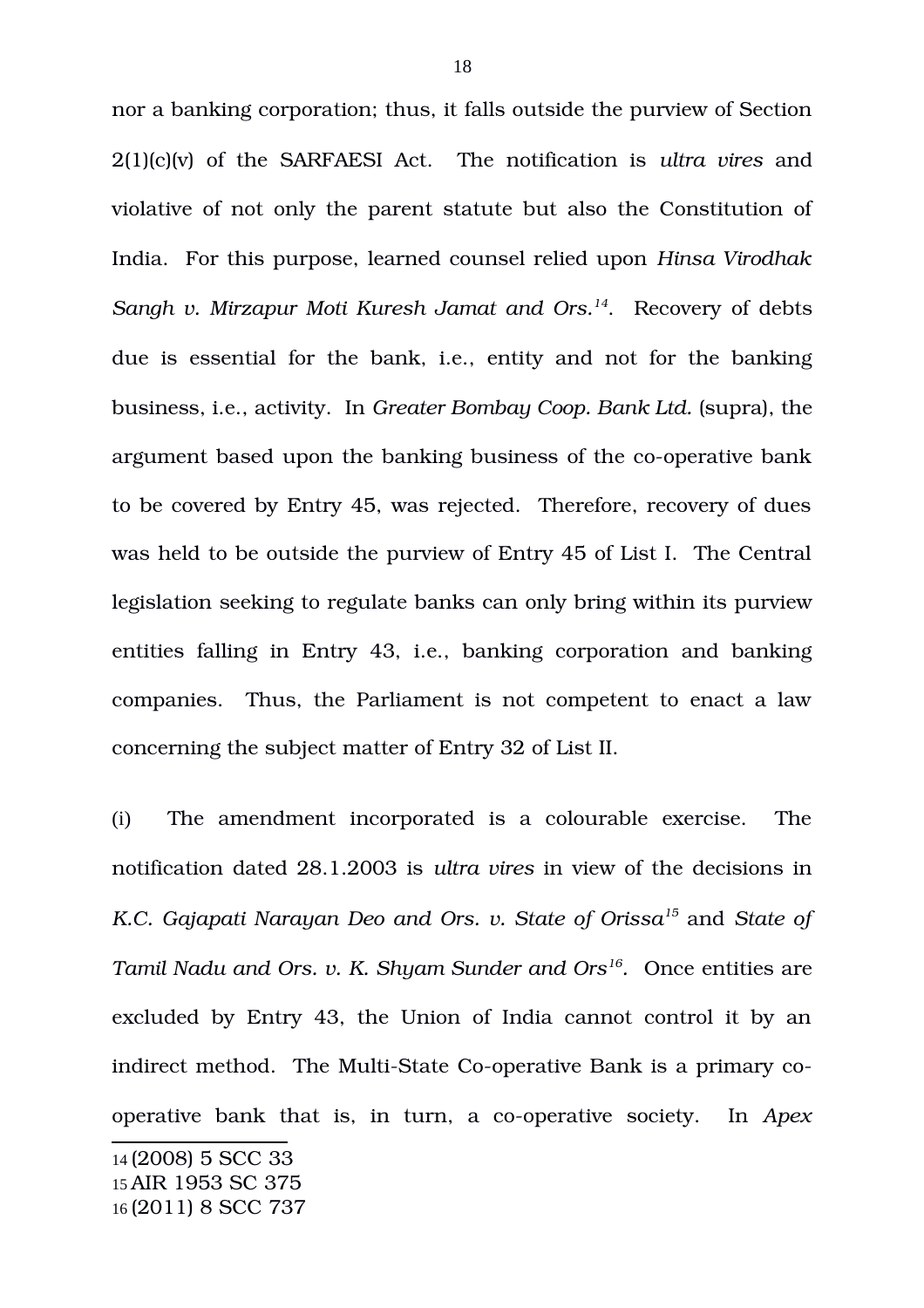*Cooperative Bank of Urban Bank of Maharashtra & Goa Ltd. v. Maharashtra State Cooperative Bank Ltd. and Ors.[17](#page-18-0) ,* it was observed that co-operative societies are in the purview of the State List.

(i) The MSCS Act is relatable to Entry 44. This Court is not required to pronounce upon the validity of the said Act. The source of legislative authority to regulate such banks would be Entry 43. The purpose of Act No.23 of 1965 was to regulate the banking business of certain co-operative societies. They do not cease to be co-operative societies as held in *Virendra Pal Singh and Ors. v. District Assistant Registrar, Cooperative Societies, Etah, and Anr.[18](#page-18-1)*. There is a difference in the Entries 43, 44 and 32 as held in *S.S. Dhanoa v. Municipal Corporation, Delhi and Ors.[19](#page-18-2), Daman Singh and Ors. v. State of Punjab and Ors.[20](#page-18-3) ,* and *Dalco Engineering Private Limited v. Satish Prabhakar* Padhye and Ors.<sup>[21](#page-18-4)</sup>. The decision in *Greater Bombay Coop. Bank Ltd.* (supra) laid down the law correctly.

(k) There has to be harmonious construction of the Entries in List I and List II. Any argument of alarm relating to an adverse effect on the banking sector would be of no consequence or relevance to the question of construction of the constitutional entry as held in *I.T.C.*

<span id="page-18-0"></span><sup>17</sup> (2003) 11 SCC 66

<span id="page-18-1"></span><sup>18</sup> (1980) 4 SCC 109

<span id="page-18-2"></span><sup>19</sup> (1981) 3 SCC 431

<span id="page-18-3"></span><sup>20</sup> (1985) 2 SCC 670

<span id="page-18-4"></span><sup>21</sup> (2010) 4 SCC 378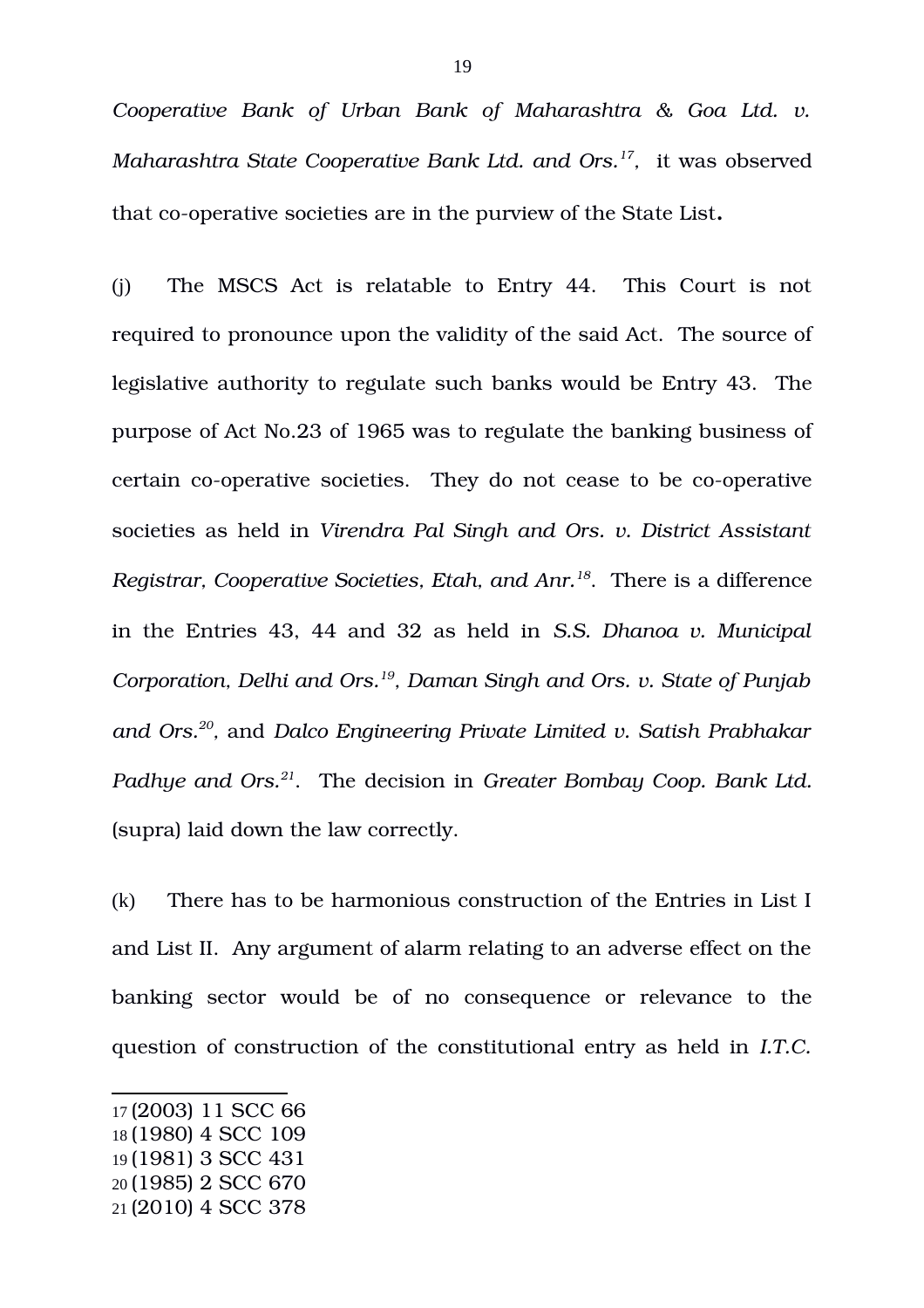Ltd. (supra).

**9.** Shri Vijay Kumar, learned counsel appearing on behalf of petitioners, submitted that Parliament is not competent to enact laws concerning co-operative societies/banks. Banking business for a cooperative society is merely an incidental/ancillary business. A cooperative society doing business remains a co-operative society and is covered under Entry 32 of List II. He has placed reliance on *Iqbal Naseer Usmani v. Central Bank of India and Ors.[22](#page-19-0)*. There is complete mechanism provided under the State Co-operative Societies Acts and MSCS Act; thus, the amendment to the SARFAESI Act and the notification deserve to be struck down.

**10.** Shri Vishwas Shah, learned counsel appearing on behalf of appellants, has argued that it is not necessary to question the 1965 Amendment made to the BR Act, 1949. The validity of the notification and the provisions of the SARFAESI Act have to be tested on their own. The co-operative banks differ from other banks. Entities are basically co-operative societies, and it incidentally trenches on banking. The dominant legislation on the subject is State legislation under Entry 32. The co-operative banks are different from banking companies to the extent that they advance loans to their members only. The banking companies/corporations deal with the public. The

<span id="page-19-0"></span><sup>22</sup> (2006) 2 SCC 241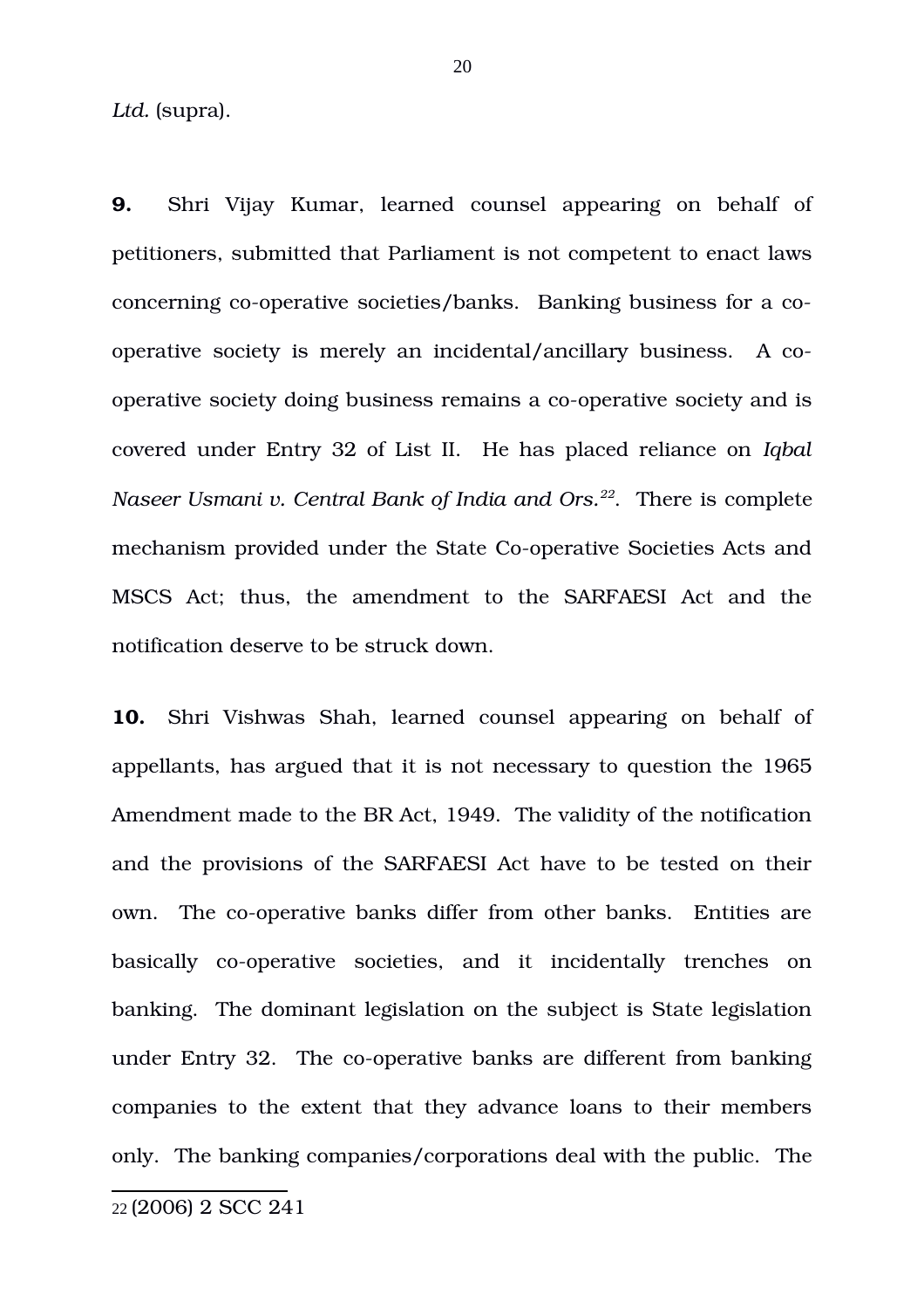co-operative banks do not carry the business as defined in the BR Act, 1949. The Doctrine of Pith and Substance has to be applied, cooperative society engaged in banking does not cease to be a cooperative society. In Entry 45 of List I, 'banking' does not include cooperative banks. He relied upon *Gannon Dunkerley & Co. (Madras) Ltd.* (supra) and *I.T.C. Ltd.* (supra).

**11.** Shri Satpal Singh, learned counsel, has re-emphasised that amendment made by inserting the definition of 'multi-State cooperative bank' is colourable legislation and deserves to be struck down. The Co-operative Acts are comprehensive. The meaning of the expression 'bank' could not have been enlarged.

12. *Per contra*, Shri Shekhar Naphade, learned senior counsel, appearing on behalf of Cosmos Bank, raised the following arguments: (a) Section 2(1)(c) of the SARFAESI Act defines 'bank' to mean 'banking company' as defined in Section 5(c) of the BR Act, 1949. Thus, the definition of 'bank' contained in Section 5(c) of the BR Act, 1949 stands incorporated in Section 2(d) of the SARFAESI Act, that came into existence on 21.6.2002; hence, it is necessary to examine Section 5(c) of the BR Act, 1949, as it stood on 21.6.2002. It is covered by way of incorporation, w.e.f. 1.3.1966. Section 56(a) became part of Statute since 1.3.1966, the reference to a 'banking company' or a 'company' shall be construed as a reference to a co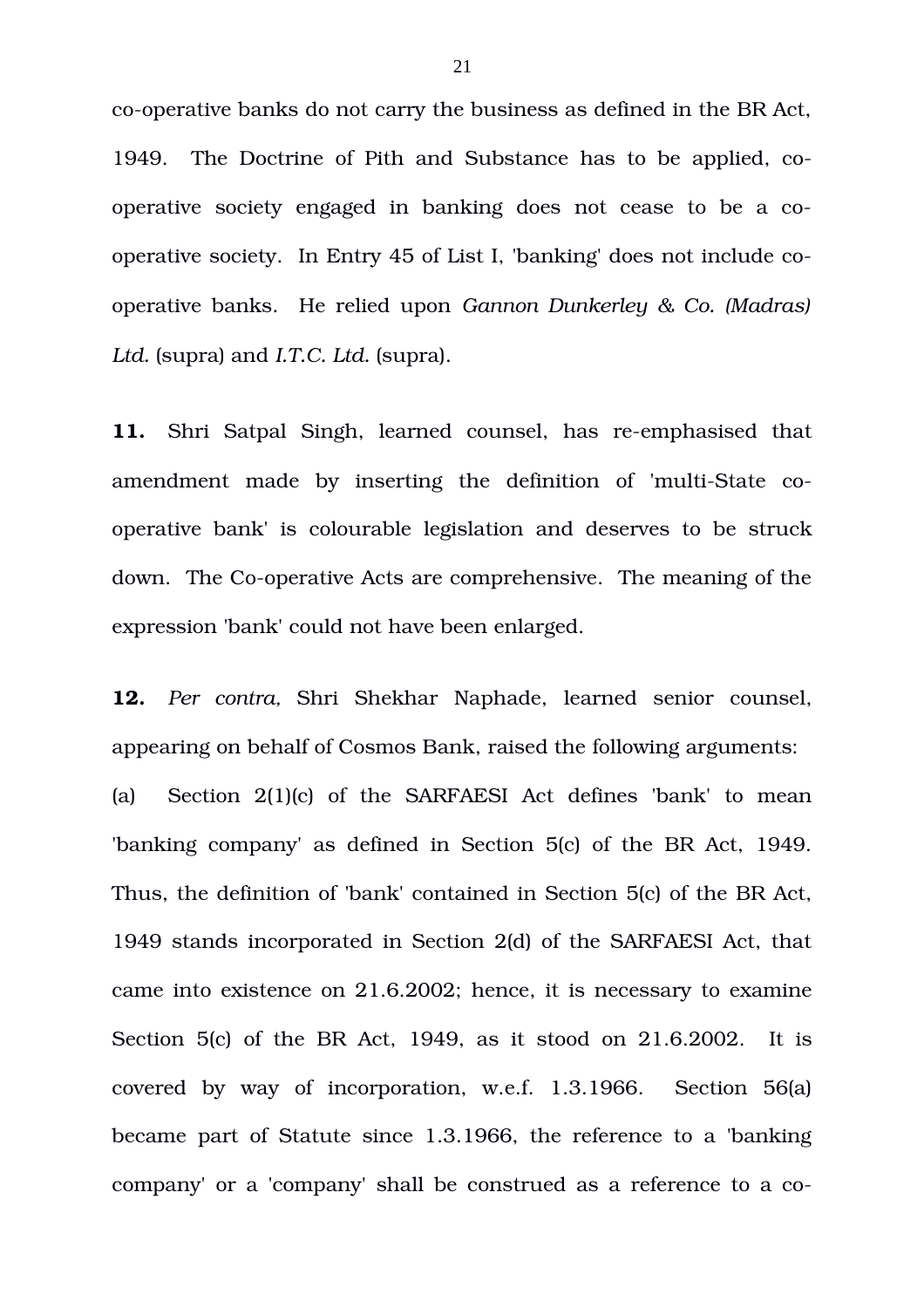operative bank. Section 56(a) becomes part of Section 5(c) of the BR Act, 1949, and stands incorporated in Section 5(c) of the BR Act, 1949. Thus, a reference to the banking company has to be read as a reference to the co-operative bank.

(a) Section 56(a) becomes part of Section 5(c) of the BR Act, 1949. Although Section 56(a) is located in a separate place, its impact on Section 5(c) results in a co-operative bank both on State level as well as multi-State level becoming part of a banking company. Therefore, the SARFAESI Act covers in its purview co-operative banks and multi-State co-operative banks.

(b) The insertion of a 'multi-State co-operative bank' in Section  $2(1)$ (c)(iva) is ex majori cautela as multi-State co-operative bank comes under the ambit of 'banking company' mentioned in Section 2(1)(c) and as defined in Section 2(d) of the SARFAESI Act. In *Daman Singh* (supra), this Court held that expression 'corporation' occurring under Article 31A(1)(3) of the Constitution of India is required to be given a broad interpretation and takes within its compass a registered cooperative society.

<span id="page-21-0"></span>(c) He relied on *The Majoor Sahakari Bank Ltd. v. N.N. Majmudar and Anr.*<sup>[23](#page-21-0)</sup> in which the Bombay High Court observed that co-operative society doing business of banking is a company. The question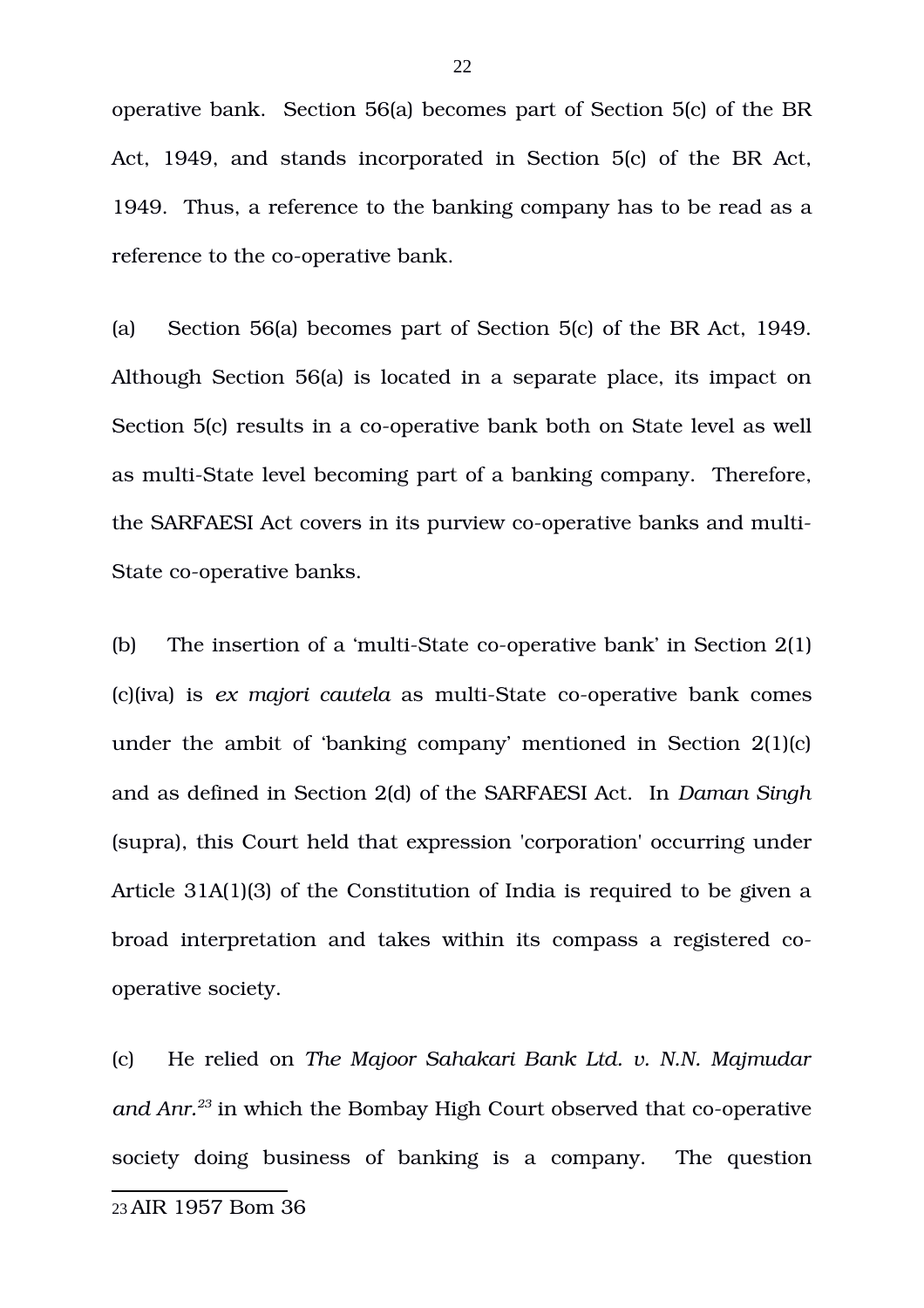mentioned above arose as the Government of Bombay issued a notification and directed that all the provisions of the Bombay Industrial Disputes Act shall apply to the business of banking companies registered under any of the enactments relating to the companies for the time being in force.

(d) Article 246 distributes legislative powers between the Union and the State regarding three lists in the Seventh Schedule. Under Article 246(1), the Parliament has exclusive power to make laws in respect of 97 matters enumerated in List I notwithstanding anything contained in clauses (2) and (3). As per Article 246(3), the State legislature has legislative powers to make laws with respect to 66 matters enumerated in List II. The exclusive power of the State legislature to legislate with respect to any of the matters enumerated in List II has to be exercised subject to Article 246(1), *i.e.*, the exclusive power of the Parliament to legislate concerning matters enumerated in List I. As a consequence if there is a conflict in an Entry in List I and an Entry in List II, which is not capable of reconciliation, the power of Parliament to legislate concerning matters enumerated in List I must supersede *pro tanto* the power of the State legislature. Both the Parliament and the State legislatures have concurrent power of legislation for 47 matters enumerated in List III.

(e) Reliance has been placed on *Virendra Pal Singh* (supra), in which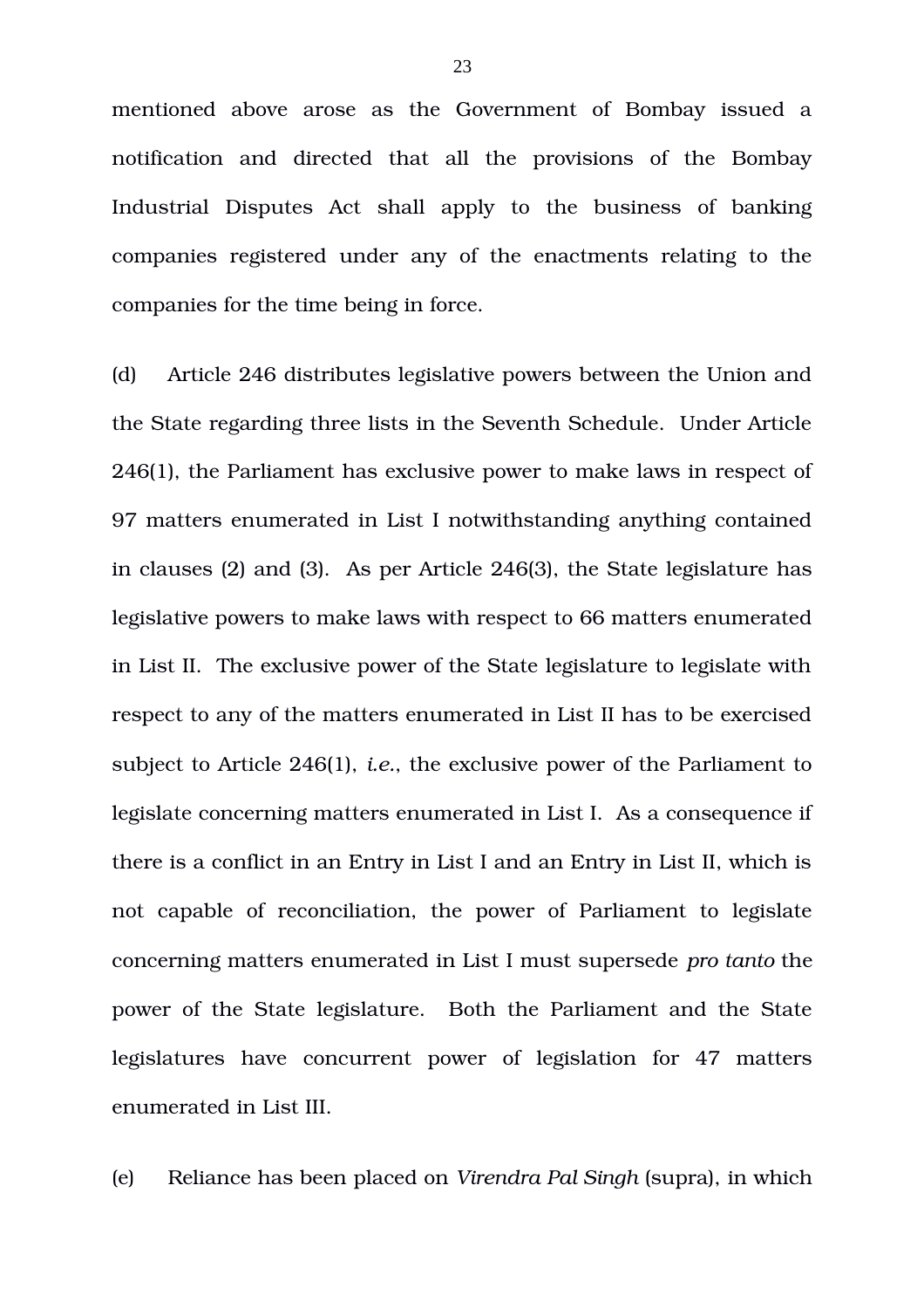the Court examined the powers of the State legislature relating to the service conditions of employees. The Court held that the State legislature was competent to legislate concerning employees of the bank. This Court did not deal with the banking business of the cooperative societies. He argued that regulating the non-banking affairs of society and regulating the banking business of society are two different things. Entry 32 of List II deals with regulation of nonbanking affairs of the co-operative society, on the other hand, Entry 45 of List I deals with banking; hence, any legislation dealing with regulation of banking will be traceable to Entry 45 of List I and only the Parliament will be competent to legislate. The SARFAESI Act does not deal with incorporation, regulation, and winding up of the corporation, company, or co-operative societies. It does not regulate the working of a corporation, company, or co-operative society. It only provides for the recovery of dues of banks, including co-operative banks, the procedure for recovery, the authority competent to recover the loan, and the judicial forum to deal with disputes arising out of recovery. Thus, the Act does not touch upon Entry 32 of List II. The decision in *Greater Bombay Coop. Bank Ltd.* (supra) requires reconsideration and clarification. There is no in-depth consideration of its provisions and, more particularly, Section 56 of the BR Act, 1949.

(f) The ratio of the judgment is material. The obiter relates to the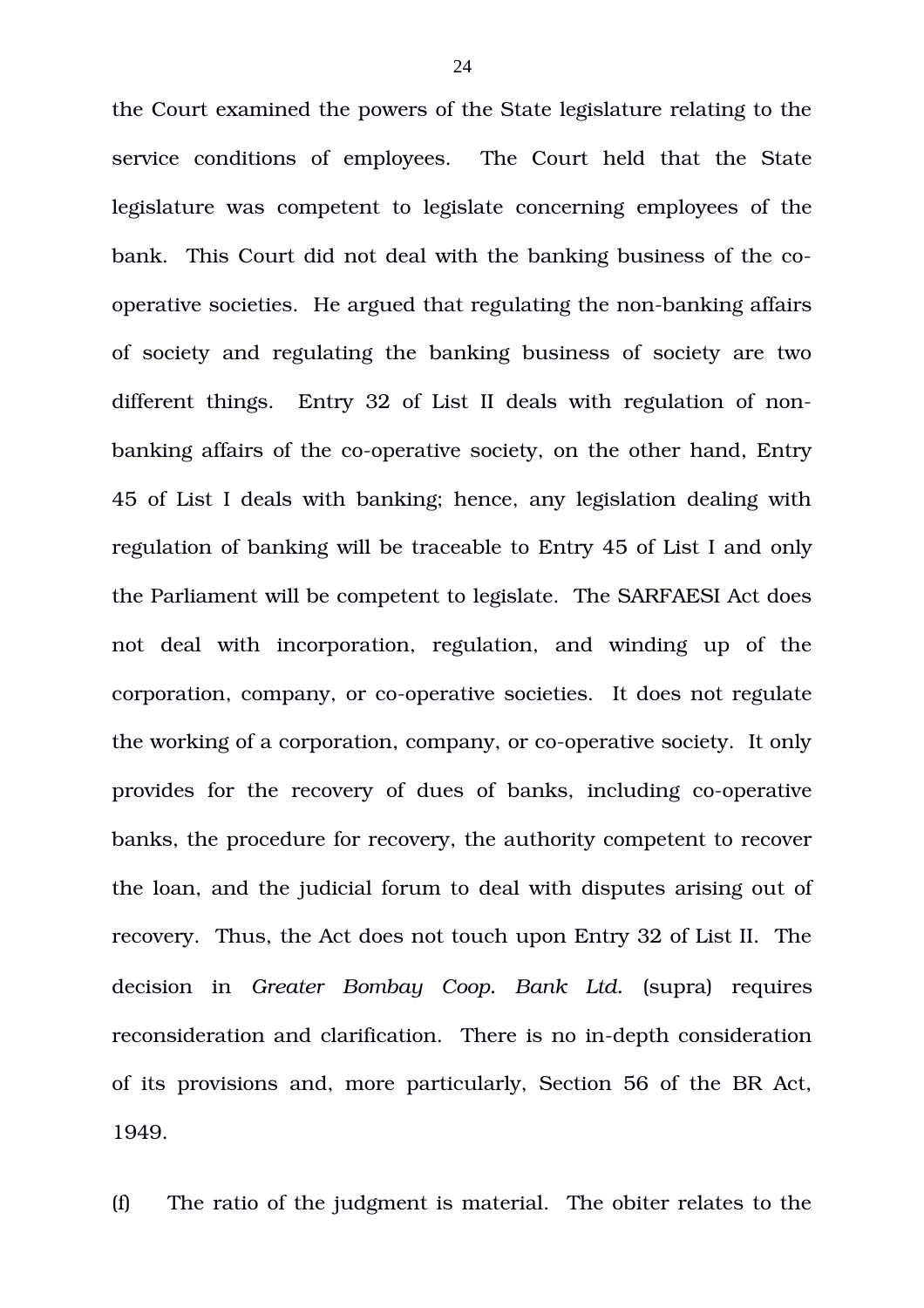finding of court on an issue that arises in the matter but is not required to be decided for the final decision of the case. Thus, the finding of an issue is considered as an obiter. In contrast to ratio and obiter, the opinion of the court on an issue that does not arise is a casual or passing observation. The question in *Greater Bombay Coop. Bank Ltd.* (supra) was whether the court and authorities constituted under the State Co-operative Societies Act and the MSCS Act continue to have jurisdiction to consider applications/disputes submitted before them by State level and multi-State co-operative banks for recovery of debts due to them. The question was of the applicability of the RDB Act, 1993 to debts due to co-operative banks constituted under the MCS Act, 1960, the MSCS Act, and the APCS Act, 1964. The question whether the State legislature was competent to legislate law concerning co-operative societies transacting business of banking in the light of Entry 32 of List II of the Seventh Schedule, did not arise in the matter; hence, any observation made by this Court, concerning the said issue, cannot be considered as the ratio of the judgment in *Greater Bombay Coop. Bank Ltd.* (supra).

(g) He relied upon the decision of a Division Bench of the Bombay High Court in The Shamrao Vithal Co-operative Bank Ltd., Mumbai, *and Anr. v. M/s. Star Glass Works, Mumbai and Ors.[24](#page-24-0)* in which meaning of incorporation by reference was considered. The same has

<span id="page-24-0"></span><sup>24</sup> AIR 2003 Bom 205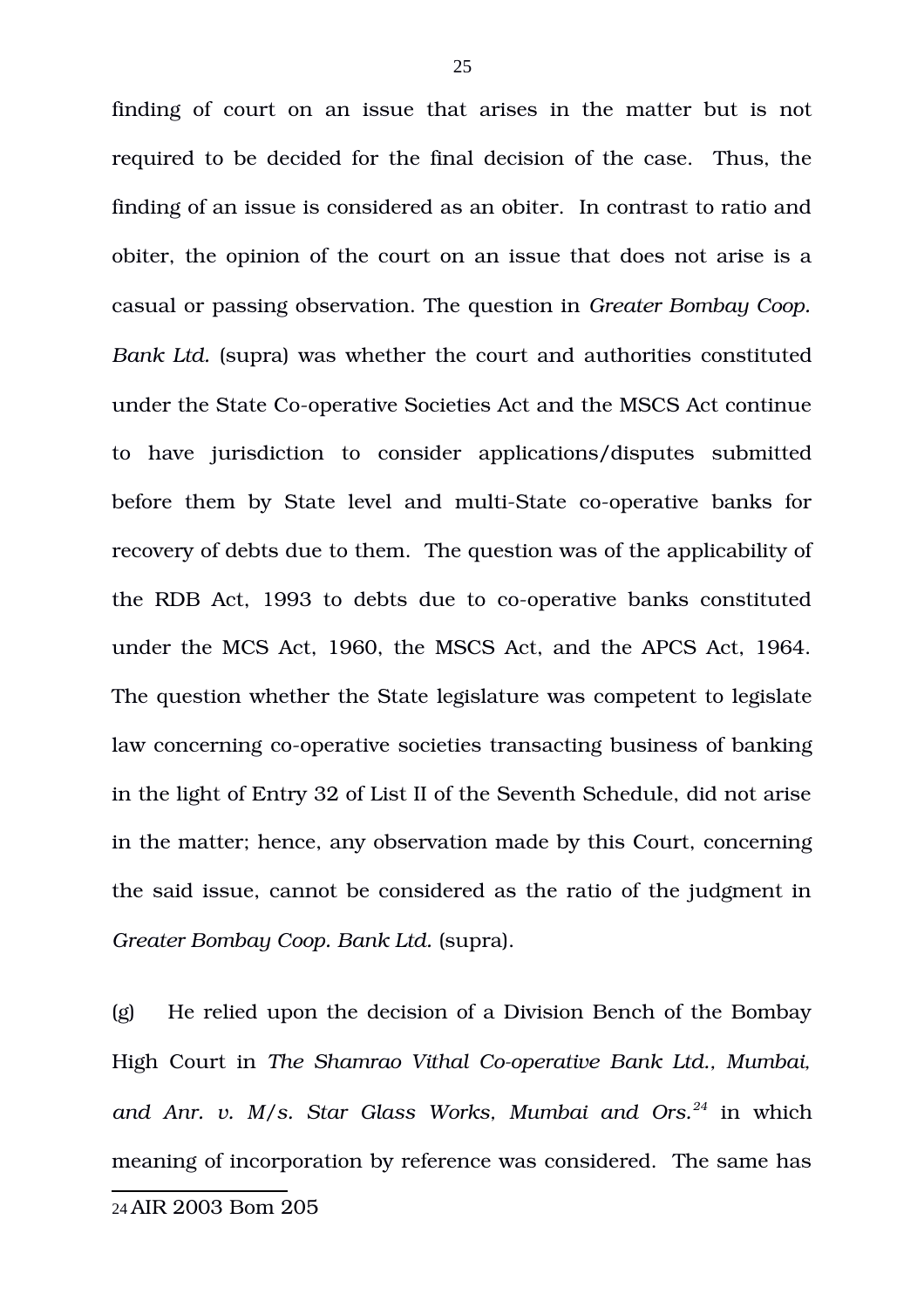to be taken to a logical end. The Parliament has provided an additional remedy to co-operative banks to recover their dues by recourse to the Co-operative Societies Act. The Court did not consider the said aspect in *Greater Bombay Coop. Bank Ltd.* (supra). The distinction between co-operative banks serving the members and the corporate bank doing commercial transactions would make no difference. The activity remains banking merely by the fact that cooperative banks are co-operative societies doing banking business; it does not make the banking activity carried out by them incidental one. It remains their activity. It was observed that the definition of 'banking company' in Section 5(c) had not been altered by Act No.23 of 1965. The incorporation, by reference, has the effect of changing the definition of 'banking company.' Even if in the RDB Act, 1993, the cooperative bank is not included right from the beginning, nothing came in the way of Parliament to enact a law that provides for an additional remedy to co-operative banks.

**13.** Shri Jaideep Gupta, learned senior counsel appearing on behalf of the Reserve Bank of India, raised the following arguments:

(a) The matter is covered by Entry 45 of List I of the Seventh Schedule of the Constitution of India. For the very reason, the Parliament has the right to legislate in respect of the banking business as defined in Section 5(b) of the BR Act, 1949.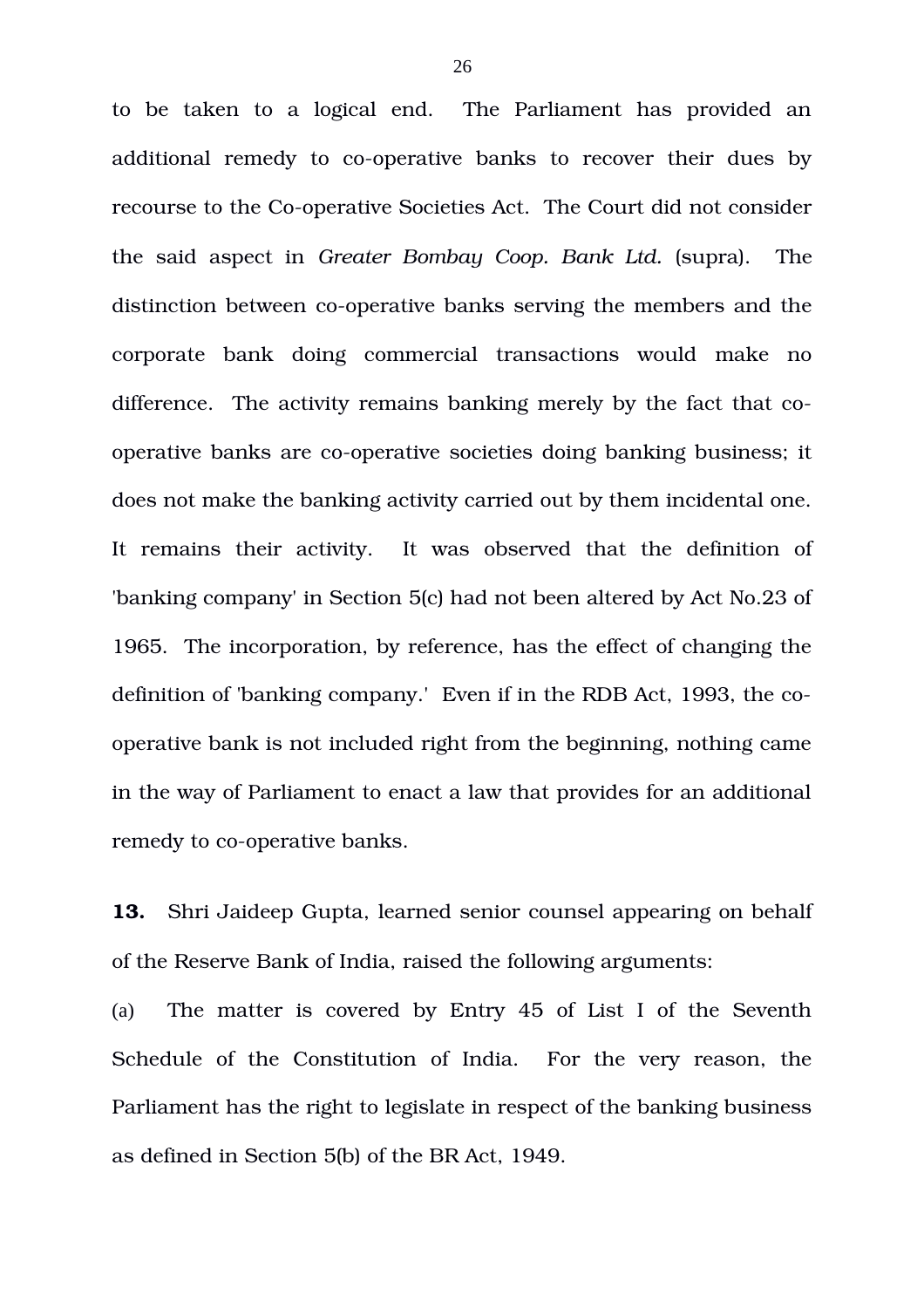(a) Banking operations would *inter alia* include accepting of loans and deposits, the grant of loans and recovery of debts due to the bank. There can be little doubt that the Parliament can enact a law about the conduct of the business by a bank. Recovery of dues is an essential function of a banking institution. Entry 45 of List I would mean legislation regarding all aspects of banking, including ancillary or subsidiary matters relating to that. The SARFAESI Act falls within the ambit of Entry 45 of List I.

(b) The Parliament can enact a law in respect of matters contained in Entry 45 of List I, even if the bank in question is a co-operative society. Entry 45 of List I makes no difference whether an entity carrying business of banking is a company or statutory corporation or a co-operative society.

(c) The 1965 amendment to the BR Act, 1949, brought within its ken co-operative banks, is not under challenge and has never been successfully questioned. The Parliament has the power to legislate concerning matters referred to in the SARFAESI Act under Entry 45 of List I, even if the entity which carries out the activity of banking, is a co-operative society. It is permissible for the Parliament to include multi-State co-operative banks within the definition of 'bank.' Similarly, the Government could have notified co-operative banks under the purview of Section 2(1)(c)(v) of the SARFAESI Act, more so, in view of the definition in clause (cci) of Section 56 of the BR Act,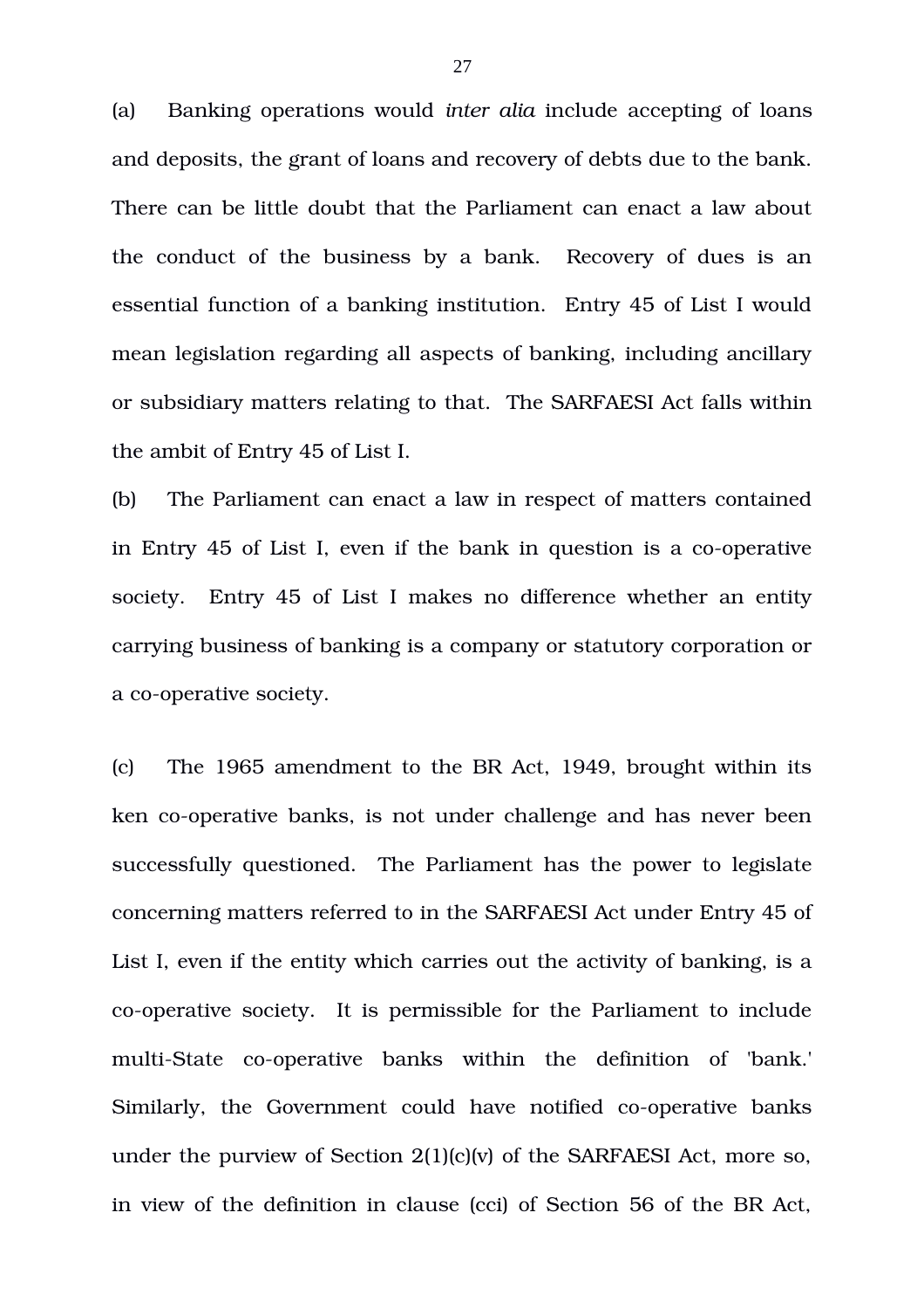1949.

(d) The argument of the appellant that Section  $2(1)(c)$  of the SARFAESI Act refers to an entity and not the activity, therefore, it cannot be justified under Entry 45 of List I, is misconceived. Section 2(1)(c) is only a definition provision. The subject matter of legislation is securitisation, reconstruction of financial assets and enforcement of security interest of banks or financial institutions. The subject matter of legislation is not based on the entity.

(e) The SARFAESI Act is not a legislation relating to incorporation, regulation, and winding up of the co-operative societies or multi-State co-operative society engaged in banking. The same is traceable to Entry 45 of List I, i.e., the activity of banking.

(f) The Statement of Objects and Reasons of the SARFAESI Act indicates that it relates to the business of banking and matters incidental to it. It confers the power upon the bank and financial institutions to take possession of security and sell them to overcome the slow pacing of recovery of default loans and mounting levels of non-performing assets of banks and financial institutions. It was based on the recommendation of the Narasimham Committee I and II and the Andhyarujina Committee formed by the Central Government to examine the banking sector reforms. The legislation in question, thus, relates to the business of banking.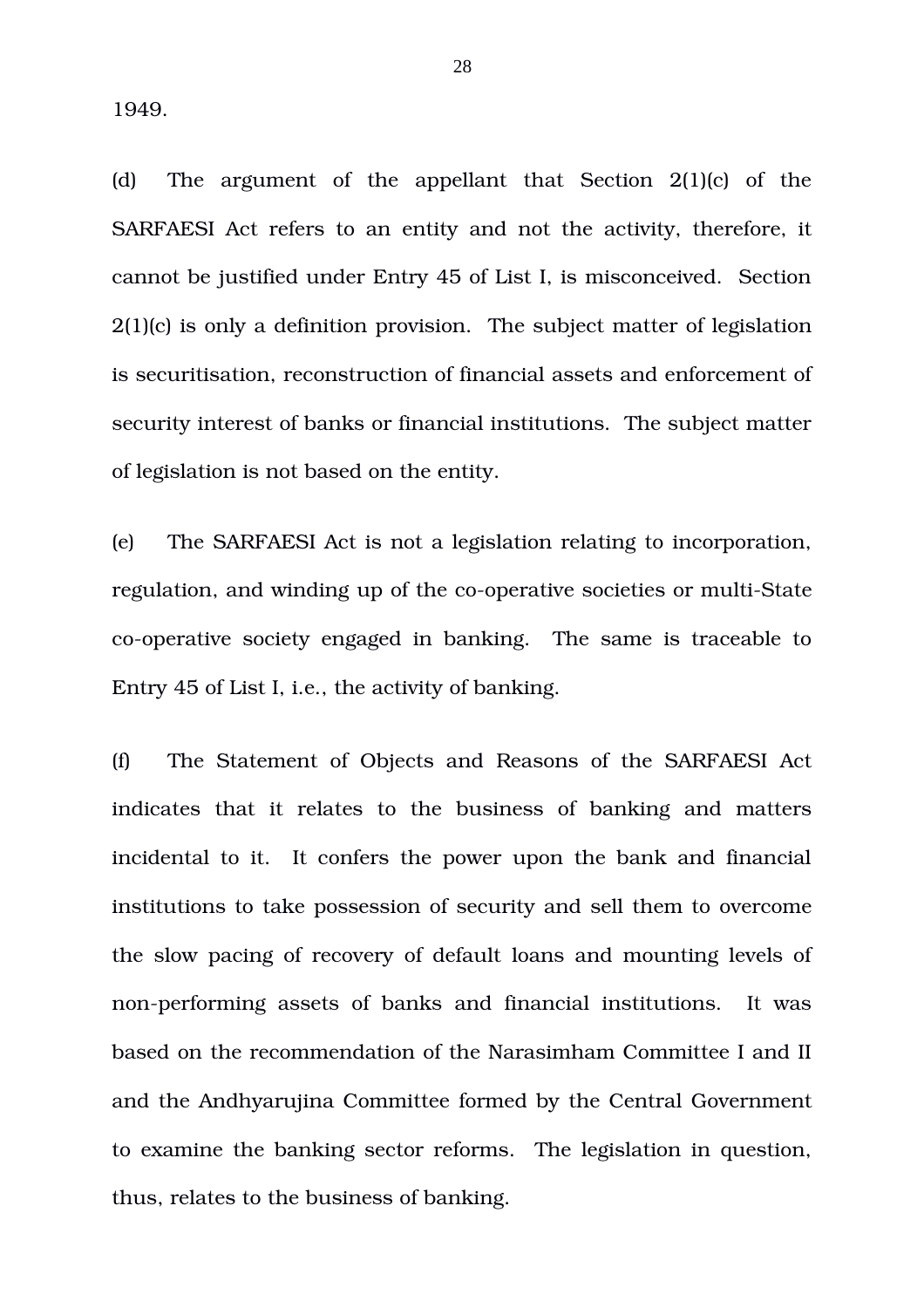(g) The argument of the appellant that 'such other banks' cannot include co-operative banks, is also without basis, and the Parliament has the power to legislate. Certain observations made in *Greater Bombay Coop. Bank Ltd.* (supra) are incorrect and required to be overruled. The questions which arose in the said case were different.

**14.** Shri Vijay Hansaria, learned senior counsel appearing on behalf of Maharashtra State Co-operative Bank, reiterated the aforesaid arguments and additionally urged that the Maharashtra State Cooperative Bank has 41 branches in the State of Maharashtra. As on 31.3.2015, it had deposits of Rs.9,992 crores and has granted loans and advances to the extent of Rs.12,006 crores and has working capital to the extent of  $Rs.20,947$  crores. There are total  $2115$ members including 1818 co-operative institutions, 296 individuals and individual societies and 1 State Government and the number of total shares held by them is 45,67,280 (35,66,104 are held by cooperative institutions, 1176 are held by individuals and individual societies, and 10,00,000 are held by the State Government). The MSC Bank advances various terms loans and working capital loans to cooperative processing units like Sugar Factories, Private Sugar Mills, Spinning Mills, Oil Mills, Marketing Co-operatives, Educational Institutions, and other co-operative Industrial Units. It is the apex institution of all District Central Co-operative Banks, Urban Co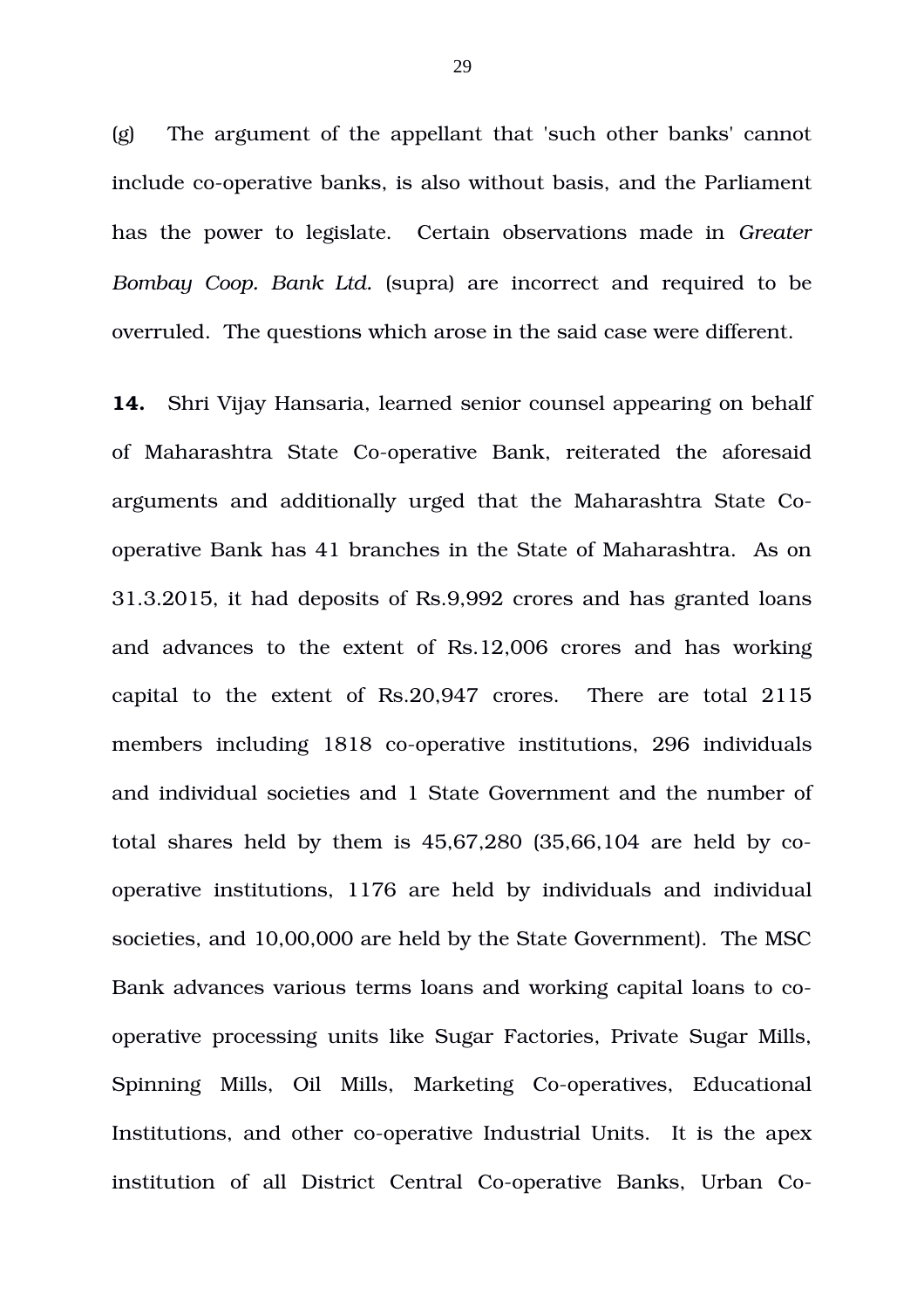operative Banks, and Primary Agricultural Co-operative Societies. It has a network of co-operative banks and the agricultural co-operative societies in the State of Maharashtra on 31.3.2015 as under:

| Total number of District Central Co-operative Banks 31                      |        |
|-----------------------------------------------------------------------------|--------|
| Number of branches of District Central Co-operative 3,734                   |        |
| Banks                                                                       |        |
| Number of Primary Agriculture Credit Societies                              | 21,124 |
| Number of members of Primary Agriculture Credit $\vert 1,14,54,704 \rangle$ |        |
| Societies                                                                   |        |

He further pointed out that out of 31 District Co-operative Banks, 30 primarily cater to the financial needs of the agriculture sector. MSC Bank provides re-finance facilities to the District Central Co-operative Bank, and it also takes care of the financial needs of the non-farming sector by providing re-finance facilities to the District Cooperative Banks under the NABARD's general re-finance to enable them to help rural artisans and small-scale industries. It has also introduced the crop loan system in the State in association with District Co-operative Banks. Thus, the notification issued and the amendment are appropriate, more so, in light of the amendment incorporated in 1965. The matter is covered under Entry 45 of List I of the Seventh Schedule.

**15.** On behalf of the Indian Banks Association, Shri P.V. Yogeswaran learned counsel, supported the arguments raised on behalf of the Banks. He further argued that the enactment of the SARFAESI Act is within the legislative competence of the Parliament. It does not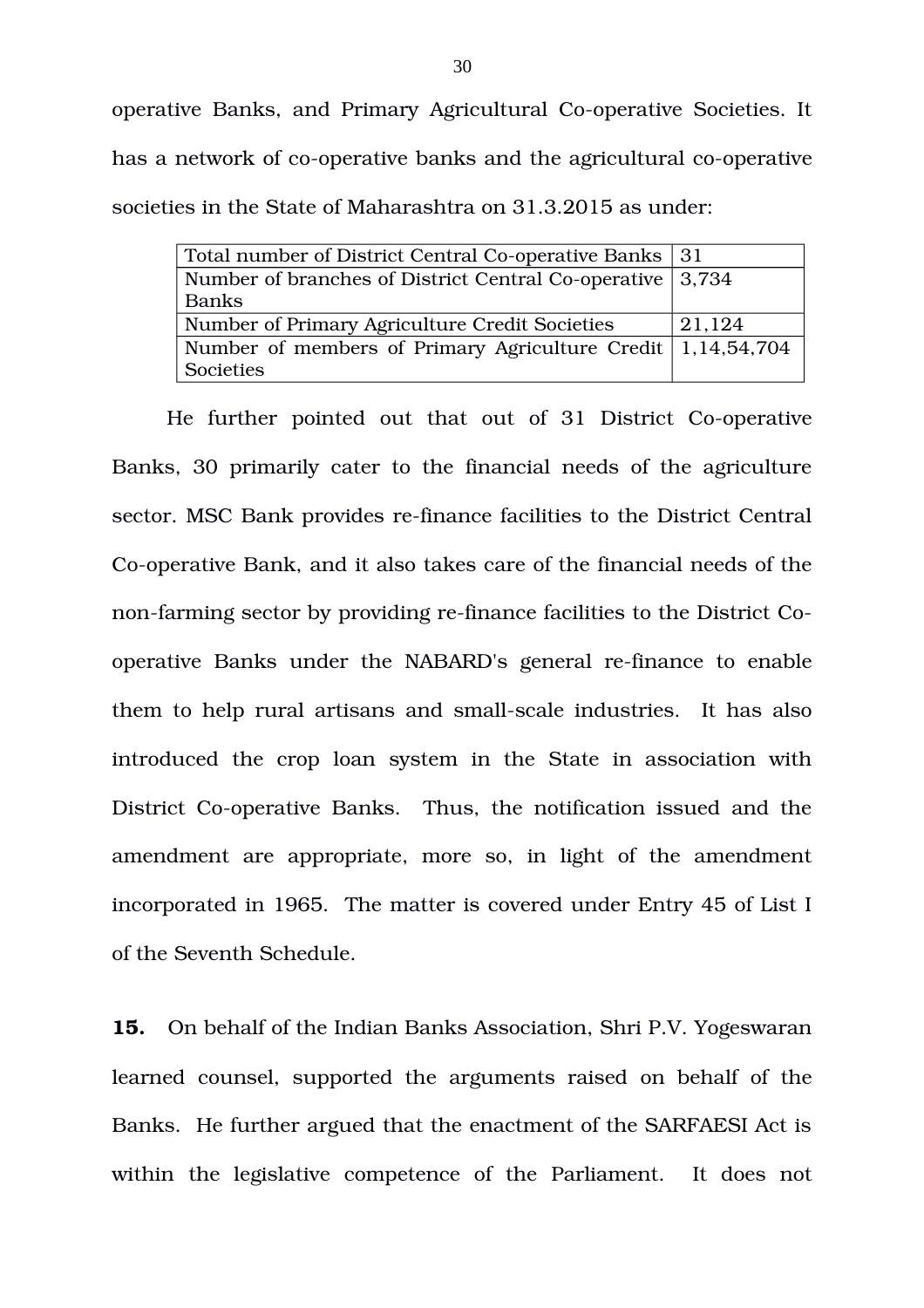deprive borrowers' right to challenge the action under Section 13 of the SARFAESI Act as well as under the Maharashtra Co-operative Societies Act and is not violative of Article 14. It only provided an additional remedy. This Court upheld the validity of Sections 13 and 17 of the SARFAESI Act. The Parliament can legislate concerning cooperative banks within the purview of Entry 45 of List I.

**16.** Shri Vinay Navre, learned senior counsel appearing on behalf of Co-operative Banks, vehemently argued that:

(a) The expression 'incorporation, regulation and winding up' in Entries 43 and 44 of List I and Entry 32 of List II refers only to organisational aspects of the corporations. It does not have any bearing on the business/transactional aspects. He has relied upon decisions in *Hindustan Lever and Anr. v. State of Maharashtra and Anr.[25](#page-30-0)* , *Kerala State Electricity Board v. Indian Aluminium Co. Ltd.[26](#page-30-1)* and *Sita Ram Sharma and Ors. v. State of Rajasthan and Ors.[27](#page-30-2)*. The framers of the Constitution deliberately did not define many terms used in the Lists in the Seventh Schedule. Wherever it was required, they defined such terms. Some of the subjects enumerated in Lists of the Seventh Schedule are defined in Article 366 of the Constitution, for instance, Agricultural Income (List I, Entry 82), Corporation Tax (List I, Entry 85), Debt (List II, Entry 42), Pension (List I, Entry 71) and

<span id="page-30-1"></span><span id="page-30-0"></span><sup>25</sup> (2004) 9 SCC 438 26 (1976) 1 SCC 466

<span id="page-30-2"></span><sup>27</sup> (1974) 2 SCC 301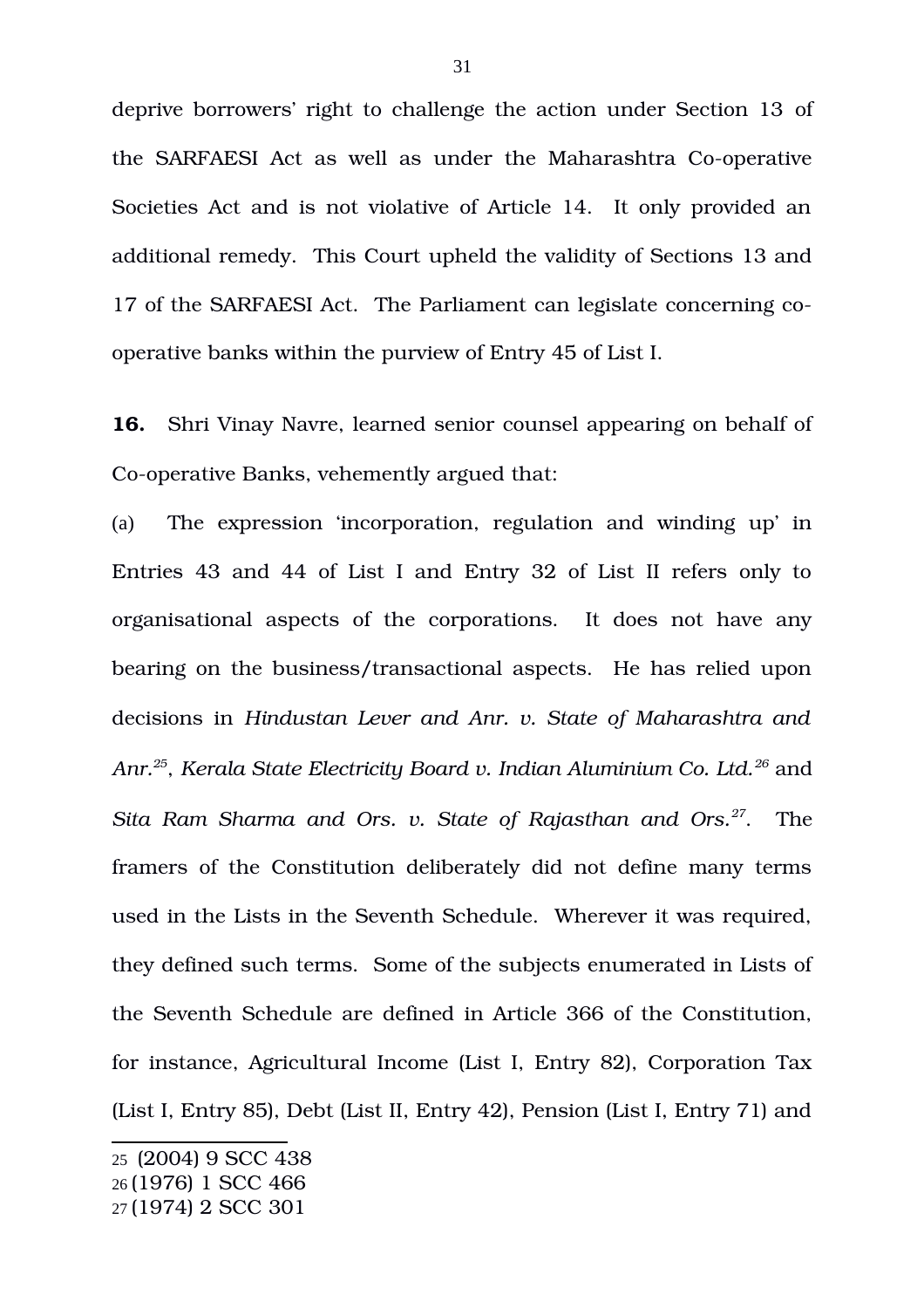(List II, Entry 42). The framers of the Constitution avoided defining the term 'banking' in Article 366. The intention was not to restrict its meaning. For certain Entries, the framers of the Constitution specified the meaning, such as in Entry 71 of List I and Entries 5, 8, 13, 17, 18 of List II.

(a) There was a purpose for the framers not to define as an Entry has to be given meaning as per changes in society, science, and technology. When the American Constitution was framed more than 200 vears before the Indian Constitution, space science and technology were unknown to the human. The Entry 'defence' in the Union List was interpreted to include even space science and technology. He argued that the internet was unknown in 1950. Today Entry 31 of List I of the VII Schedule of the Constitution of India can include the internet. The courts interpreted an Entry taking into account the changing perspectives of the time, retaining the substance.

(b) The term 'banking' as understood in 1950 was too narrow, and after 70 years, the banking industry has undergone significant changes. Today it includes portfolio management, underwriting of shares, and investment banking. There are grey areas like credit card companies, i.e., VISA or American Express. The definition in the BR Act, 1949, cannot be used to restrict the scope of the term 'banking' in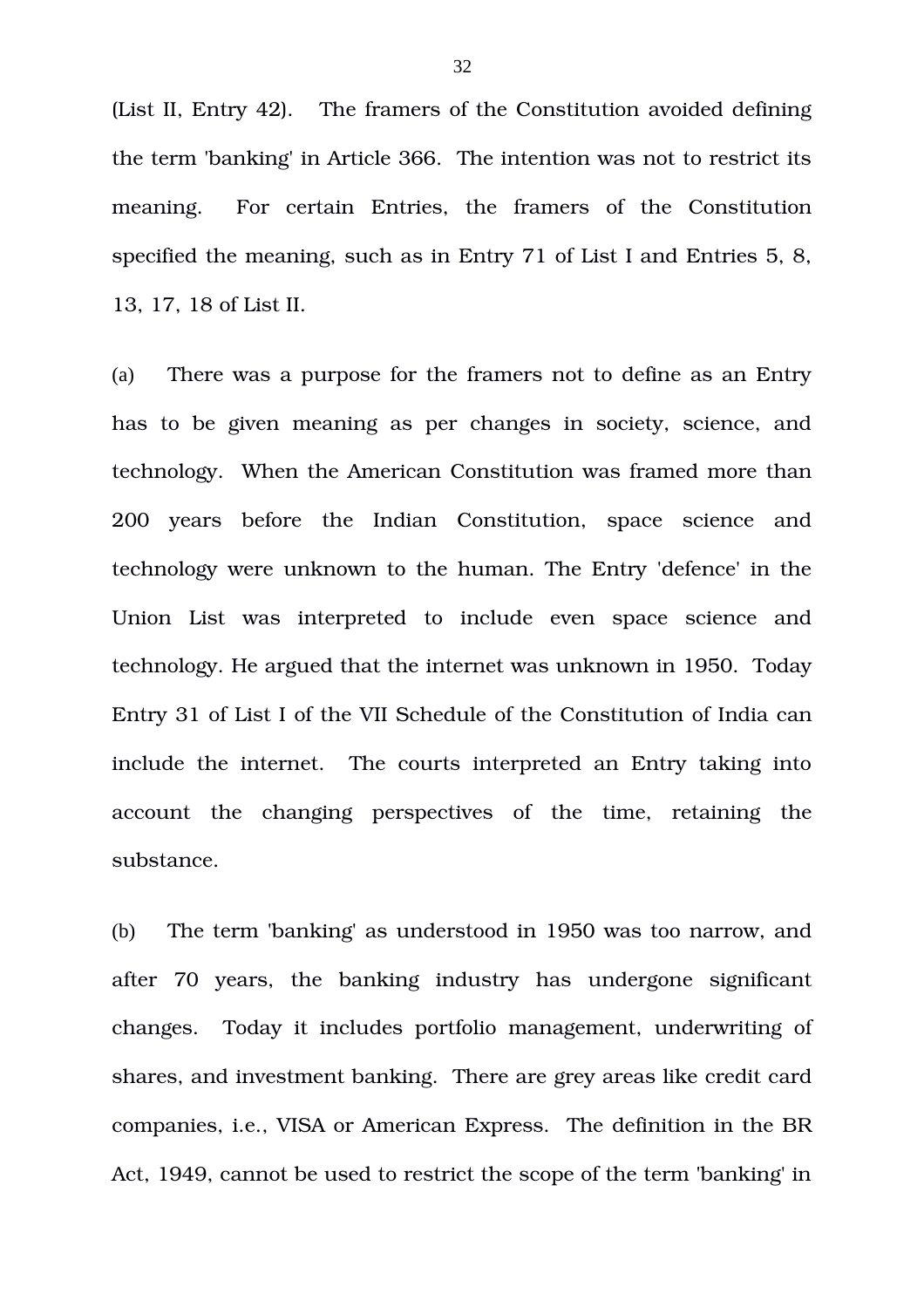Entry 45 of List I.

 $(c)$  If the argument of the appellants that co-operative banks are not covered by Entry 45 of List I is accepted, the consequences will be disastrous. Entire Part V of the BR Act, 1949, would become unconstitutional. The Parliament can amend Section 84 of the MSCS Act, and it could enact the SARFAESI Act. Similarly, power can be provided to recover dues under the SARFAESI Act also. The argument raised on behalf of appellants as to 'occupied field' cannot be accepted as the question of 'occupied field' is germane concerning the Concurrent List as held in *State of A.P. and Ors. v. Mcdowell & Co. and Ors.[28](#page-32-0)*. The recovery of dues is an essential function of a bank. The argument to the contrary cannot be accepted. The purpose of the SARFAESI Act is the enforcement of security interests. The consequence thereof is a recovery, which is an incidental one.

<span id="page-32-0"></span>(d) The SARFAESI Act is for enforcement of security, and it is referable to Entry 6 of List III also, more so, because of the provisions contained in Sections 69 and 69A of the Transfer of Property Act, 1882. Section 13 or other provisions of the SARFAESI Act do not interfere with the legislative field occupied by Entry 32 of List II. The Maharashtra Co-operative Societies Act, 1960, provides two remedies to the co-operative banks for recovery of their dues. Section 91 is akin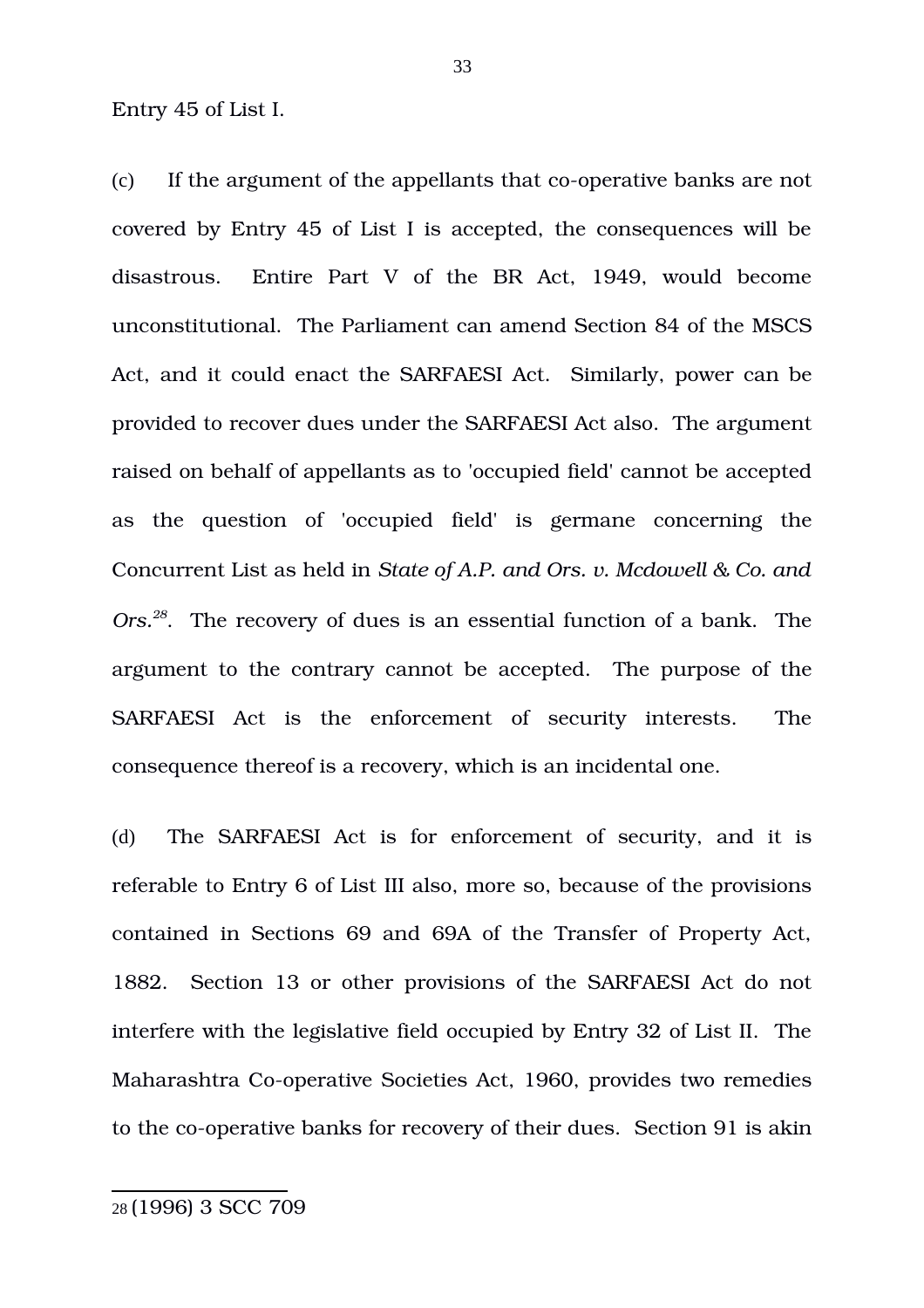to a civil suit, and Section 101 provides a summary procedure for issuance of a revenue recovery certificate. The SARFAESI Act does not take away the remedies of the co-operative banks under Section 91 or 101 of the said Act; it provides additional remedy under Section 13 to co-operative banks to recover the dues and enforce security interest. It is a classic case of co-operative/collaborative federalism.

**17.** Shri Abhijet Sengupta, learned counsel appearing on behalf of Jana Seva Sahakari Bank Ltd., urged that petition under Article 32 of the Constitution cannot be said to be maintainable, given the decisions in *Dewan Bahadur Seth Gopal Das Mohta v. Union of India* and Ors.<sup>[29](#page-33-0)</sup>, and Khyerbari Tea Co. Ltd. and Ors. v. State of Assam<sup>[30](#page-33-1)</sup>. Entry 45 of List I and Entry 32 of List II are to be read harmoniously.

**18.** Following questions arise for consideration:

(1) Whether 'co-operative banks', which are co-operative societies also, are governed by Entry 45 of List I or by Entry 32 of List II of the Seventh Schedule of the Constitution of India, and to what extent?

<span id="page-33-1"></span><span id="page-33-0"></span>(2) Whether 'banking company' as defined in Section 5(c) of the BR Act, 1949 covers co-operative banks registered under the State Co-operative Laws and also multi-State co-operative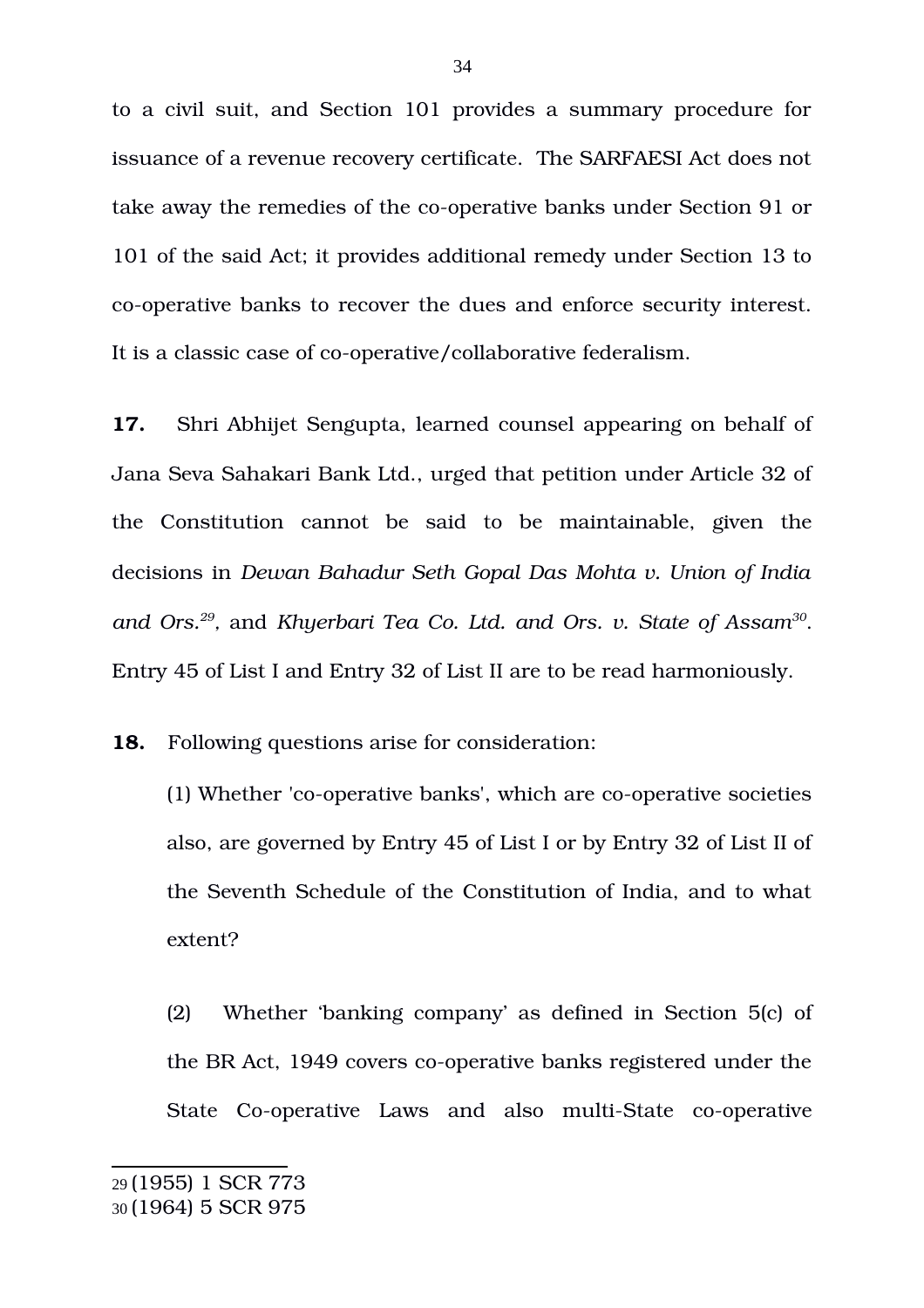societies?

(3)(a) Whether co-operative banks both at the State level and multi-State level are 'banks' for applicability of the SARFAESI Act?

(3)(b) Whether provisions of Section 2(c) (iva) of the SARFAESI Act on account of inclusion of multi-State co-operative banks and notification dated 28.1.2003 notifying cooperative banks in the State are *ultra vires*?

## **IN REFERENCE QUESTION NO.1:**

**19.** In order to appreciate the rival submissions, we have to consider Entries 43, 44 and 45 of List I and Entry 32 of List II of the Seventh Schedule of the Constitution of India. The Entries are reproduced hereunder:

> "43. Incorporation, regulation and winding up of trading corporations, including banking, insurance and financial corporations but not including cooperative societies.

> 44. Incorporation, regulation and winding up of corporations, whether trading or not, with objects not confined to one State, but not including universities.

45. Banking.

32. Incorporation, regulation and winding up of corporation, other than those specified in List I, and universities; unincorporated trading, literary, scientific, religious and other societies and associations; co-operative societies."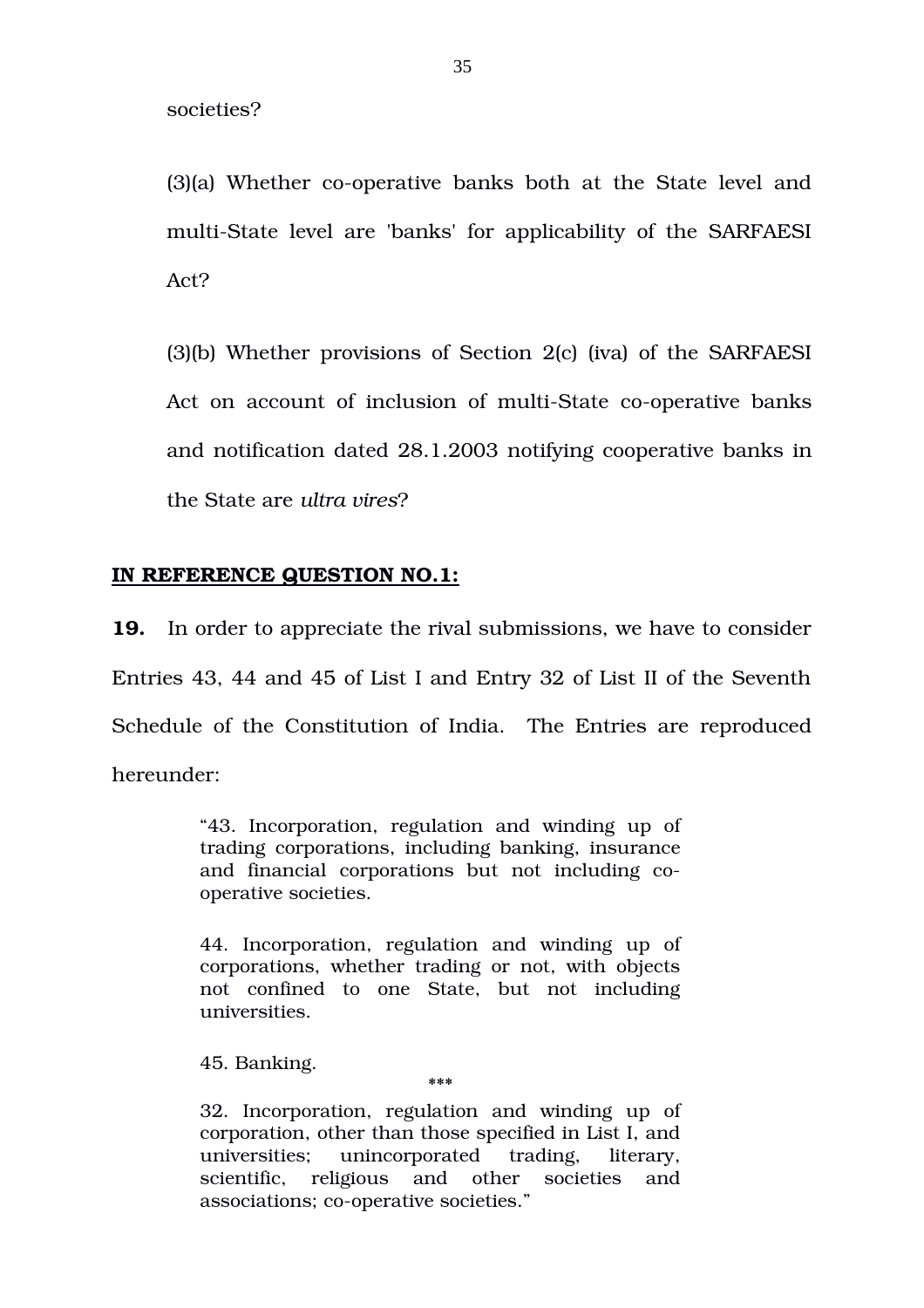**20.** In the BR Act, 1949, 'banking' has been defined under Section 5(b) thus:

> "**5. Interpretation**. — In this Act, unless there is anything repugnant in the subject or context,— (*b*) "banking" means the accepting, for the purpose of lending or investment, of deposits of money from the public, repayable on demand or otherwise, and withdrawable by cheque, draft, order or otherwise;"

**21.** Under Section 5(c) of the BR Act, 1949, the term 'banking

company' has been defined thus:

"**5. Interpretation**.— In this Act, unless there is anything repugnant in the subject or context,— (*c*) "banking company" means any company which transacts the business of banking in India; *Explanation.—* Any company which is engaged in the manufacture of goods or carries on any trade and which accepts deposits of money from the public merely for the purpose of financing its business as such manufacturer or trader shall not be deemed to transact the business of banking within the meaning of this clause;"

**22.** Section 6 in Part II of the BR Act, 1949 deals with forms of

business in which banking companies may engage, is extracted

hereunder:

"**6. Forms of business in which banking companies may engage.**— (1) In addition to the business of banking, a banking company may engage in any one or more of the following forms of business, namely:—

(*a*) the borrowing, raising, or taking up of money; the lending or advancing of money either upon or without security; the drawing, making, accepting; discounting, buying, selling collecting and dealing in bills of exchange, hoondees, promissory notes, coupons, drafts, bills of lading, railway receipts, warrants, debentures, certificates, scrips and other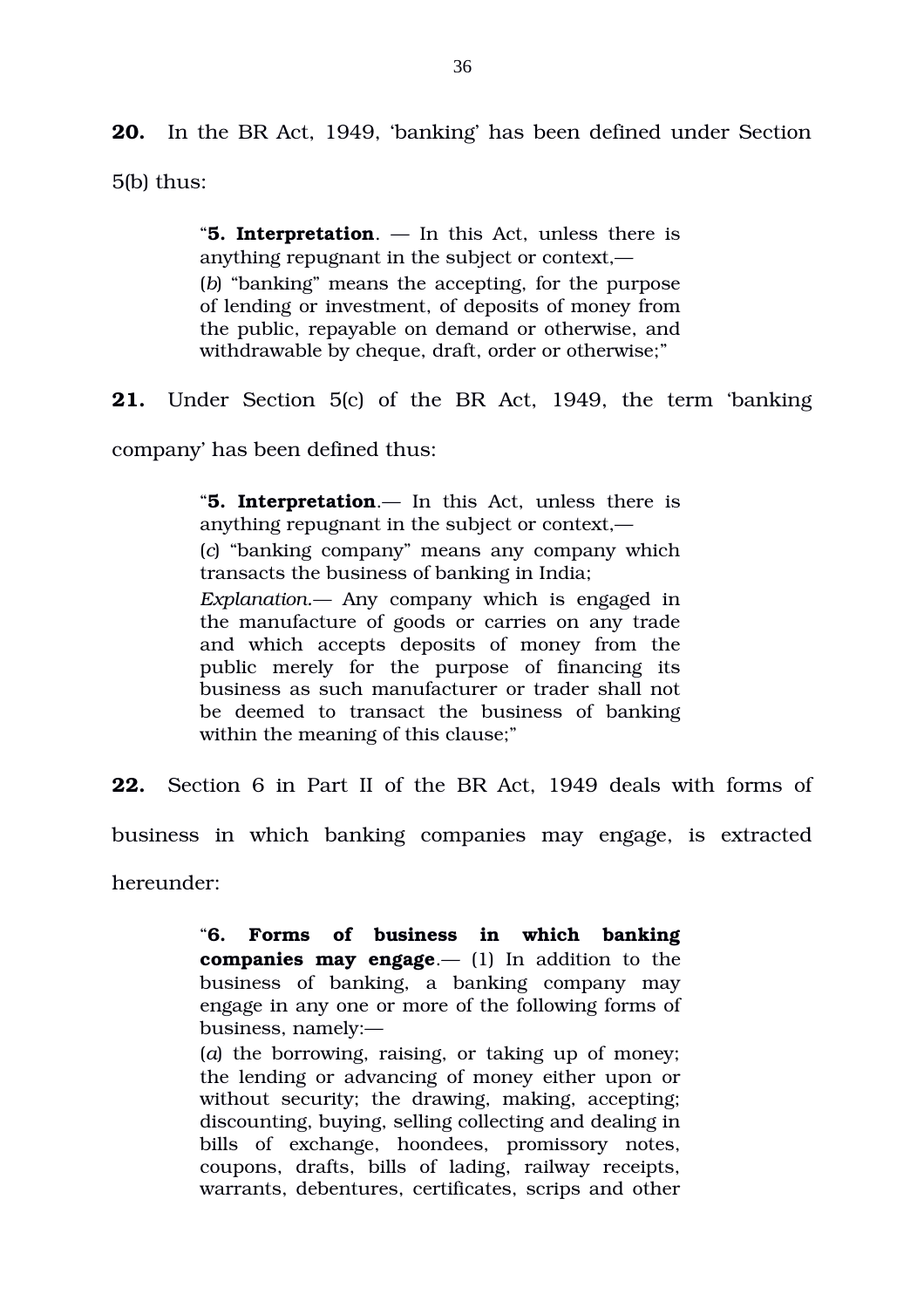instruments, and securities whether transferable or negotiable or not; the granting and issuing of letters of credit, traveller's cheques and circular notes; the buying, selling and dealing in bullion and specie; the buying and selling of foreign exchange including foreign bank notes; the acquiring, holding, issuing on commission, underwriting and dealing in stock, funds, shares, debentures, debenture stock, bonds, obligations, securities and investments of all kinds; the purchasing and selling of bonds, scrips or other forms of securities on behalf of constituents or others, the negotiating of loans and advances; the receiving of all kinds of bonds, scrips or valuables on deposits or for safe custody or otherwise; the providing of safe deposit vaults: the collecting and transmitting of money and securities;

(*b*) acting as agents for any Government or local authority or any other person or persons; the carrying on of agency business of any description including the clearing and forwarding of goods, giving of receipts and discharges and otherwise acting as an attorney on behalf of customers, but excluding the business of a managing agent or secretary and treasurer of a company;

(*c*) contracting for public and private loans and negotiating and issuing the same;

(*d*) the effecting, insuring, guaranteeing, underwriting, participating in managing and carrying out of any issue, public or private, of State, municipal or other loans or of shares, stock, debentures, or debenture stock of any company, corporation or association and the lending of money for the purpose of any such issue;

(*e*) carrying on and transacting every kind of guarantee and indemnity business;

(*f*) managing, selling and realising and property which may come into the possession of the company in satisfaction or part satisfaction of any of its claims;

(*g*) acquiring and holding and generally dealing with any property or any right, title or interest in any such property which may form the security or part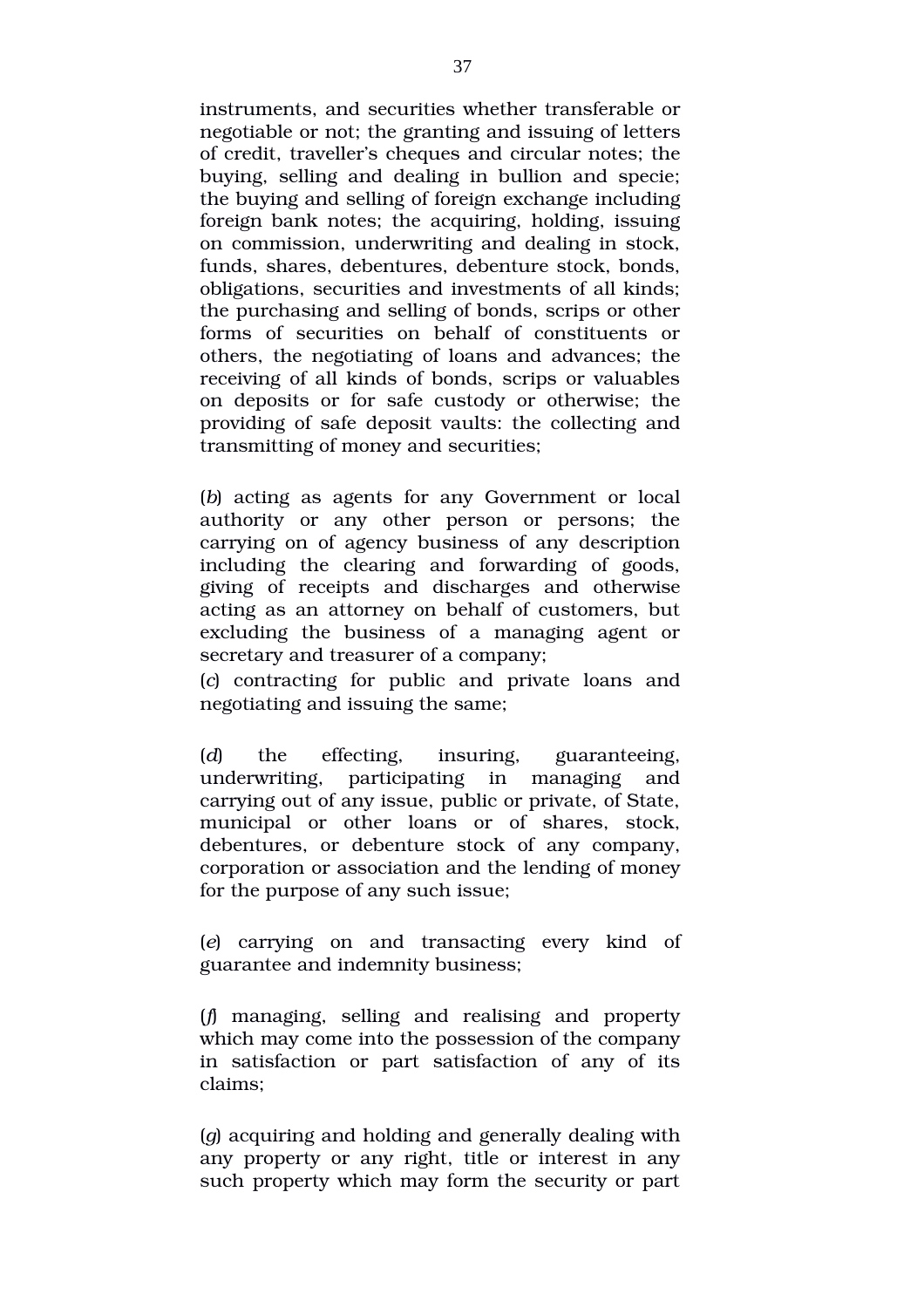of the security for any loans or advances or which may be connected with any such security;

(*h*) undertaking and executing trusts;

(*i*) undertaking the administration of estates as executor, trustee or otherwise;

(*j*) establishing and supporting or aiding in the establishment and support of associations, institutions, funds, trusts and conveniences calculated to benefit employees or ex-employees of the company or the dependents or connections of such persons; granting pensions and allowances and making payments towards insurance; subscribing to or guaranteeing moneys for charitable or benevolent objects or for any exhibition or for any public, general or useful object;

(*k*) the acquisition, construction, maintenance and alteration of any building or works necessary or convenient for the purposes of the company;

(*l*) selling, improving, managing, developing, exchanging, leasing, mortgaging, disposing of or turning into account or otherwise dealing with all or any part of the property and rights of the company;

(*m*) acquiring and undertaking the whole or any part of the business of any person or company, when such business is of a nature enumerated or described in this sub-section:

(*n*) doing all such other things as are incidental or conducive to the promotion or advancement of the business of the company;

(*o*) any other form of business which the Central Government may, by notification in the Official Gazette, specify as a form of business in which it is lawful for a banking company to engage.

(2) No banking company shall engage in any form of business other than those referred to in sub-section  $(1)."$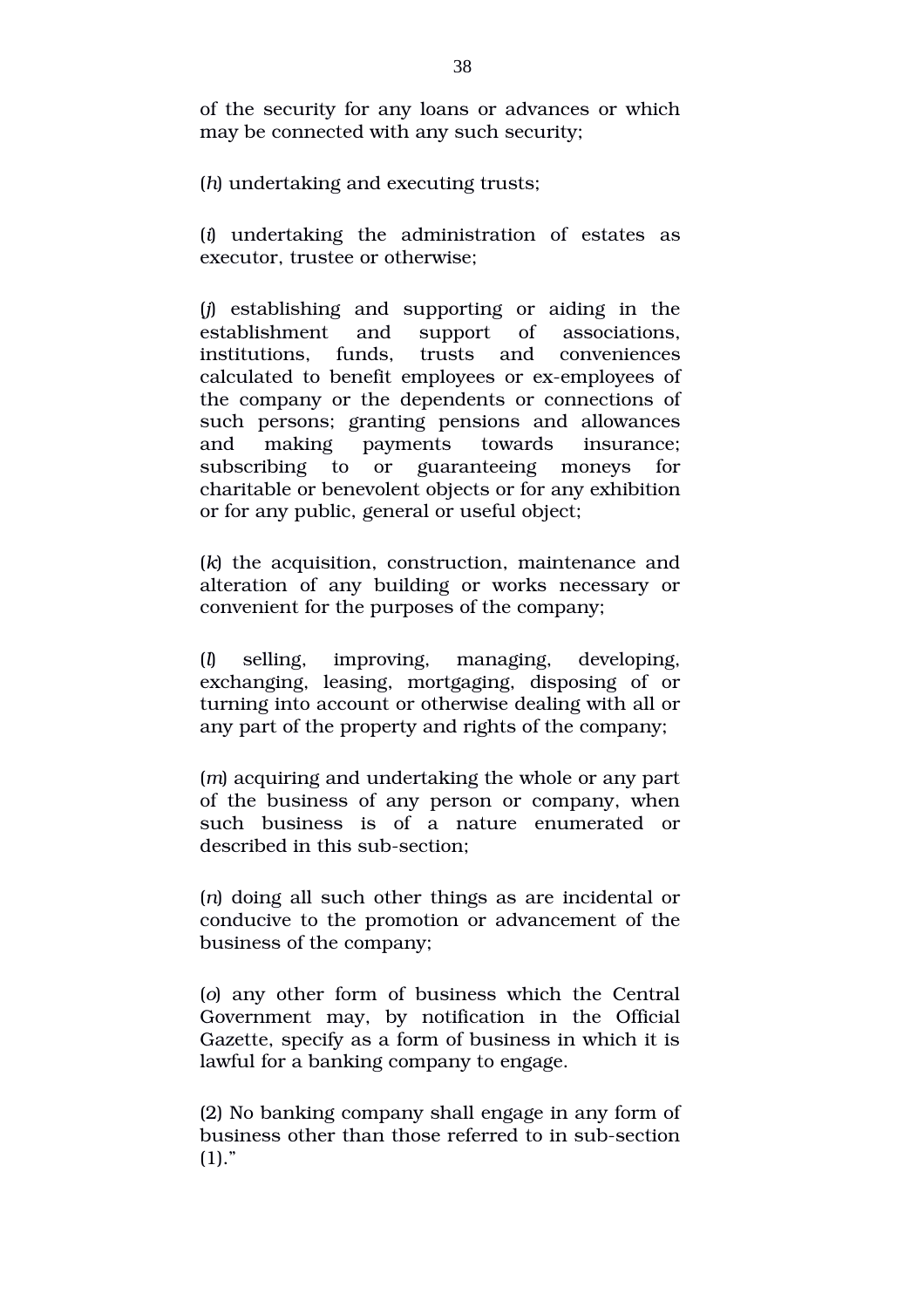**23.** Initially, the provisions of the BR Act, 1949, applied only to banking companies. The provisions of the BR Act, 1949, were extended to co-operative banks by Act No.23 of 1965, w.e.f. 1.3.1966. Earlier Section 56 was repealed by Act No.36 of 1957, w.e.f. 17.9.1957. Bill No.85 of 1964 was introduced in Parliament on 17.12.1964 to amend the Reserve Bank of India Act, 1934 and the Banking Companies Act, 1949 to regulate the banking business of certain co-operative societies and for matters connected in addition to that.

**24.** Before we come to the amendments made, it is necessary to consider the Statement of Objects and Reasons. It was considered necessary to extend provisions of the BR Act, 1949 to State cooperative banks, the central co-operative banks, and, more importantly, to primary non-agriculture credit societies, which were relatable to banking. The Statement of Objects and Reasons is extracted hereunder:

## "STATEMENT OF OBJECTS OF REASONS

The provisions of the Banking Companies Act, 1949 are not now applicable to or in relation to cooperative banks. The deposits and working funds of co-operative banks are now so large that the extension of the more important provisions of the Banking Companies Act, 1949 (and of certain other allied provisions of the Reserve Bank of India, Act, 1934) to these banks will be in the public interest. The Bill seeks accordingly to extend to the State cooperative banks, the central co-operative banks and the more important primary non-agricultural cooperative banks certain provisions of the existing Central laws which are relatable to "banking".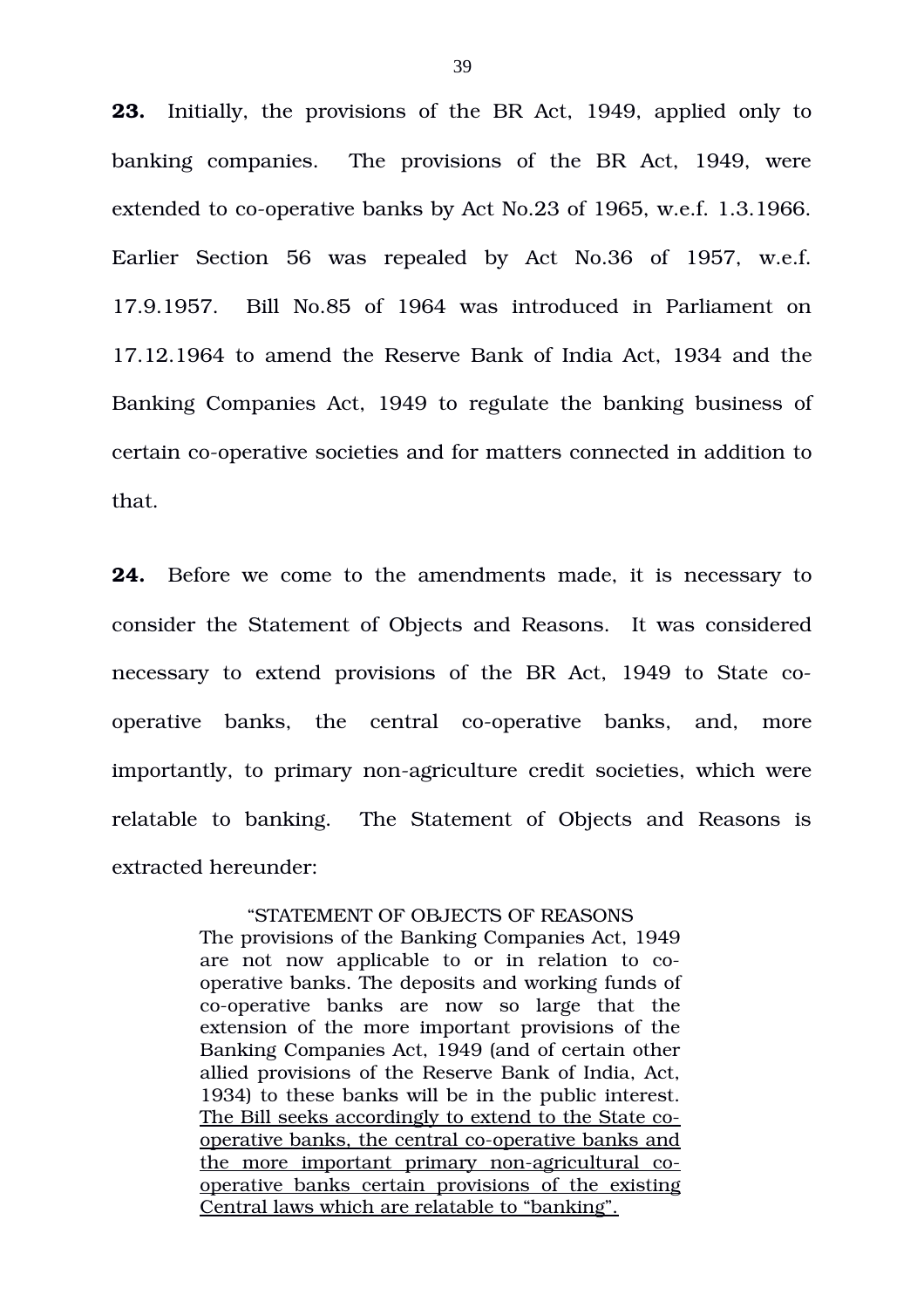2. The notes on clauses explain in detail the various provisions of the Bill."

(emphasis supplied)

The President's recommendation under Article 117 of the Constitution contained in appended Notes on clauses is also significant. The State or apex co-operative banks, all central cooperative banks, and primary non-agricultural credit societies, which have paid-up capital and reserves of a nominal value of Rs.1 lakh or more, were to be deemed to be co-operative banks. Consequential change in the qualifications of directors was proposed to be made. Clause 6 provided to keep reserve at 3 per cent for apex co-operative banks. It was proposed to control co-operative banks effectively under the provisions of the Reserve Bank of India Act and Banking Companies Act. It would not be necessary to make separate provisions concerning them, as such the Banking Companies Act was to be renamed as Banking Regulation Act, and it would not be confined any longer to companies incorporated under the Companies Act carrying on the business of banking.

**25.** What is of utmost significance is that extensive amendments and omissions of several provisions of the BR Act, 1949 became necessary concerning matters covered under Entry 32 of List II; as such various amendments were separately reflected in a separate chapter, amendments were incorporated under various provisions of the Act in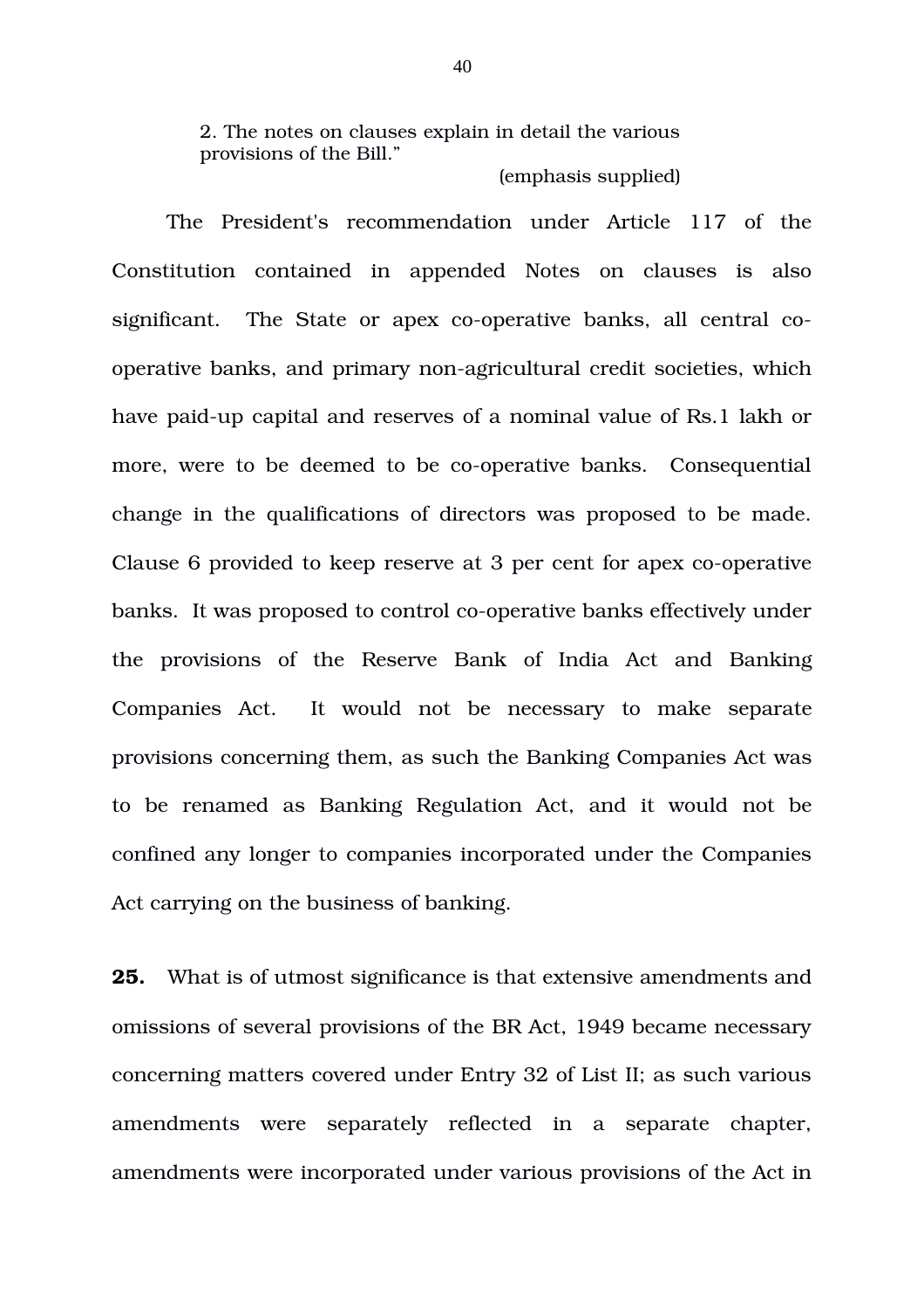Parts IIA, III and IIIA. The provisions relatable directly or indirectly to incorporation, management and winding up of co-operative banks were proposed to be omitted as these Parts or provisions were not in pith and substance within the scope of any entry in the Central or Concurrent List of subjects in the Seventh Schedule of the Constitution of India. Following is the relevant extract of the Notes appended to President's recommendation under Article 117 of the Constitution of India:

> "According to the scheme of control as it is envisaged in the Reserve Bank of India Act and in the Banking Companies Act, (a) all the State or apex co-operative banks, (b) all central co-operative banks and (c) such of the primary non-agricultural credit societies, including in particular urban cooperative banks, as have paid-up capital and reserves of a nominal value of Rs. 1 lakh or more, will be deemed to be co-operative banks. The definition of the expression "co-operative bank" will exclude (a) all primary agricultural credit societies, whatever the nominal value of their paid-up capital may be, (b) primary non-agricultural credit societies with paid-up capital and reserves of a nominal value of less than rupees one lakh, even though they may be accepting deposits from non-members and (c) all other co-operative societies which do not obtain, or may hereafter cease to obtain, deposits from nonmembers.

> *Clauses 8 and 9* provide for the modification of the definition of (a) financial institutions and (b) nonbanking insitutions for the purposes of Chapter IIIB of the Reserve Bank of India Act. It is proposed that (a) all co-operative banks,  $(b)$  all agricultural credit societies and (c) all primary non-agricultural credit societies which are not co-operative banks should be excluded from the scope of the statutory provisions relating to the Reserve Bank's control over the loan investment or other allied policies of financial and non-banking institutions.  $Co$ operative banks will be effectively controlled in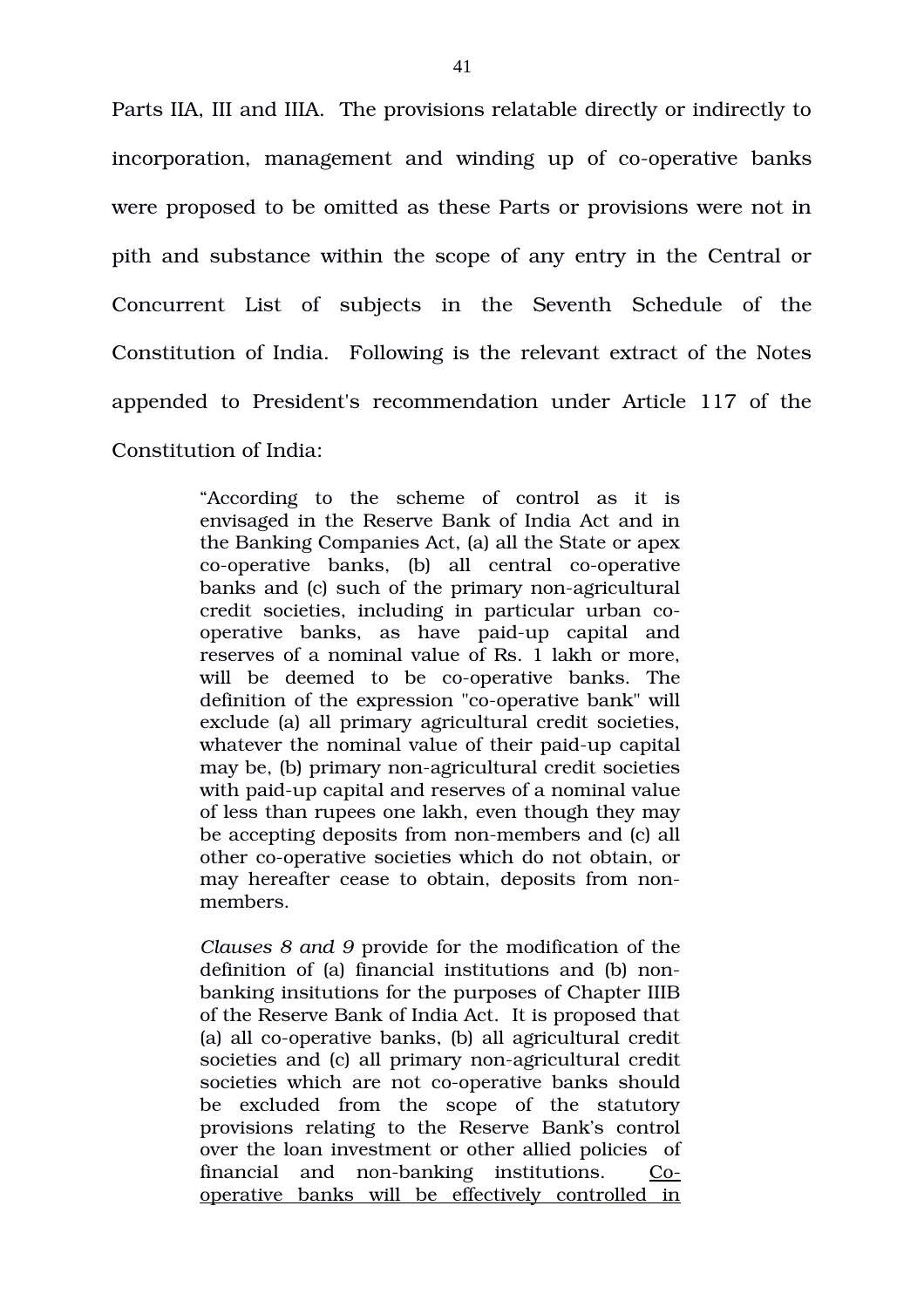accordance with other provisions which are being made for this purpose in the Reserve Bank of India Act and the Banking Companies Act and it will not, therefore, be necessary to make any separate provision in regard to them. Agricultural credit societies have been excluded generally from the scope of the various provisions of the present Bill. The working funds and turnover of primary nonagricultural credit societies which are not cooperative banks are relatively insignificant, with the result that the trouble or expense involved in controlling their loans or advances or investment policies may not be worthwhile.

*Clauses 10 and 11*.— Chapter III provides for the amendments necessary to Banking Companies Act. Clauses 10 and 11 seek to alter the description of this Act and to make certain consequential changes in the long title and the preamble. The Act, it is proposed, should be known in future as the Banking Regulation Act, 1949. This will be appropriate, as its application will not be confined any longer to companies incorporated under the Companies Act and carrying on the business of banking.

Parts IIA, III and IlIA and such of the provisions in the other Parts of the Act as are relatable either directly or indirectly to the incorporation, management and winding up of co-operative banks are proposed to be omitted, as these Parts or provisions are not in pith and substance within the scope of any entry in the Central or Concurrent List of subjects in the Seventh Schedule to the Constitution."

(emphasis supplied)

The provisions of Bankers' Books Evidence Act, 1891 were also

proposed to be suitably modified to apply to the co-operative banks

thus:

"The provisions of the Bankers' Books Evidence Act, 1891 and the Banking Companies (Legal Practitioners' Clients' Accounts) Act, 1949 are proposed to be modified suitably, so that the special procedure as to evidence or the protection in respect of certain accounts may be extended to or be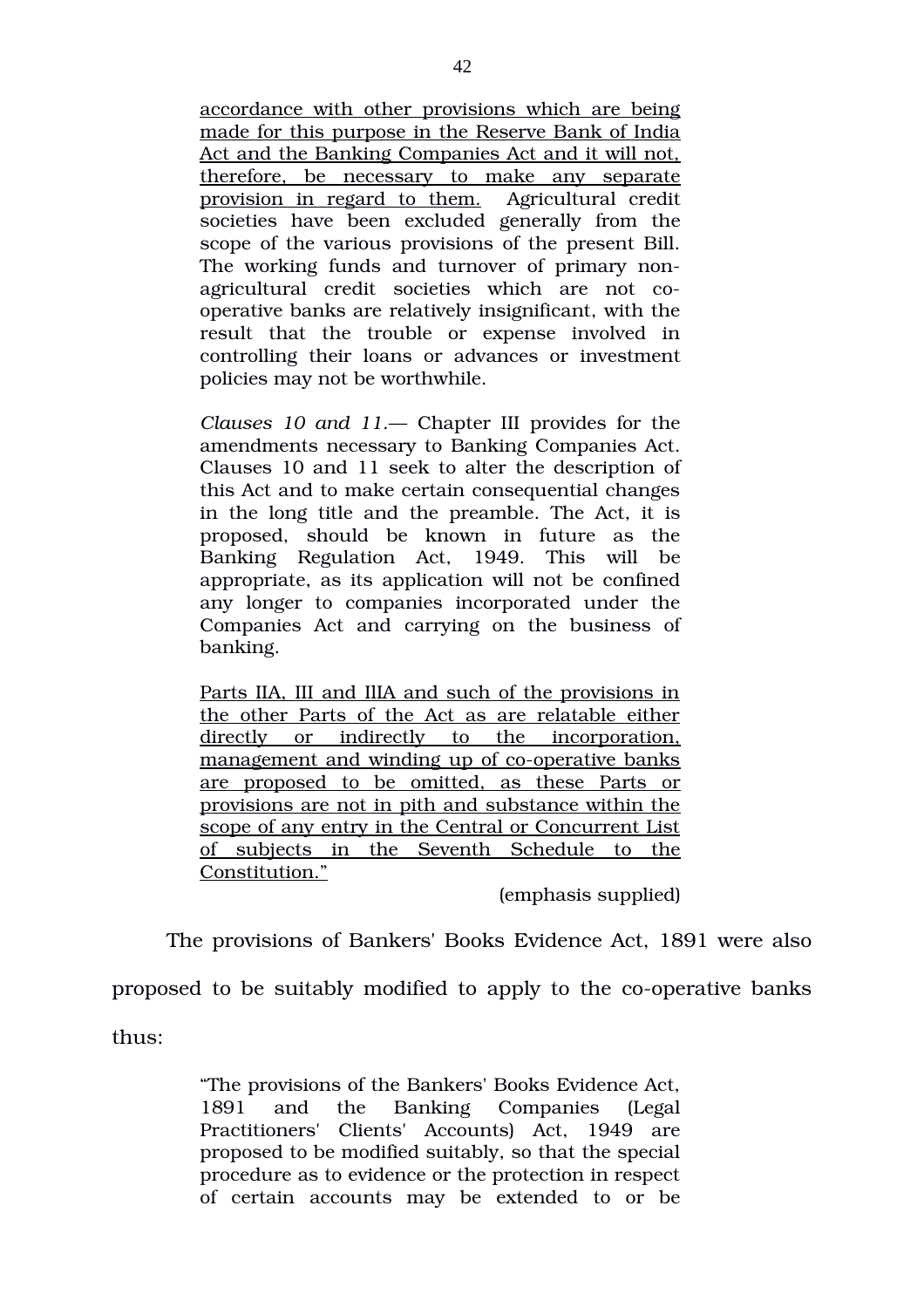available in future in relation to co-operative banks [clause (zk)].

The Third Schedule as proposed to be amended provides for the prescribed Forms in which the ba1ance-sheets and profit and loss accounts of cooperative banks will have to be maintained. The Forms may, if necessary, be modified in future in the light of further experience and in accordance with the procedure which is already prescribed in the Act for this purpose."

The co-operative banks were also required to submit the balance

sheet and profit and loss account to the Reserve Bank of India.

**26.** Various amendments were carried out in the Reserve Bank of India Act to make it applicable to the co-operative banks. The 'central co-operative bank' was defined by substituting clause (bi) to Section 2 of the Reserve Bank of India Act, 1934. Similarly, 'co-operative bank', 'co-operative credit society' and 'co-operative society' were defined by substituting Section 2(bii), Section 2(biii) and Section 2(biv) respectively. The relevant definitions as inserted in the Reserve Bank of India Act, 1934 are extracted hereunder:

> "(bi) "central co-operative bank" means the principal co-operative society in a district in a State, the primary object of which is the financing of other cooperative societies in that district:

> Provided that in addition to such principal society in a district or where there is no such principal society in a district, the State Government may declare any one or more co-operative societies carrying on the business of financing other cooperative societies in that district to be a central cooperative bank or banks within the meaning of this definition;

> (bii) "co-operative bank" means a State co-operative bank, a central co-operative bank and a primary co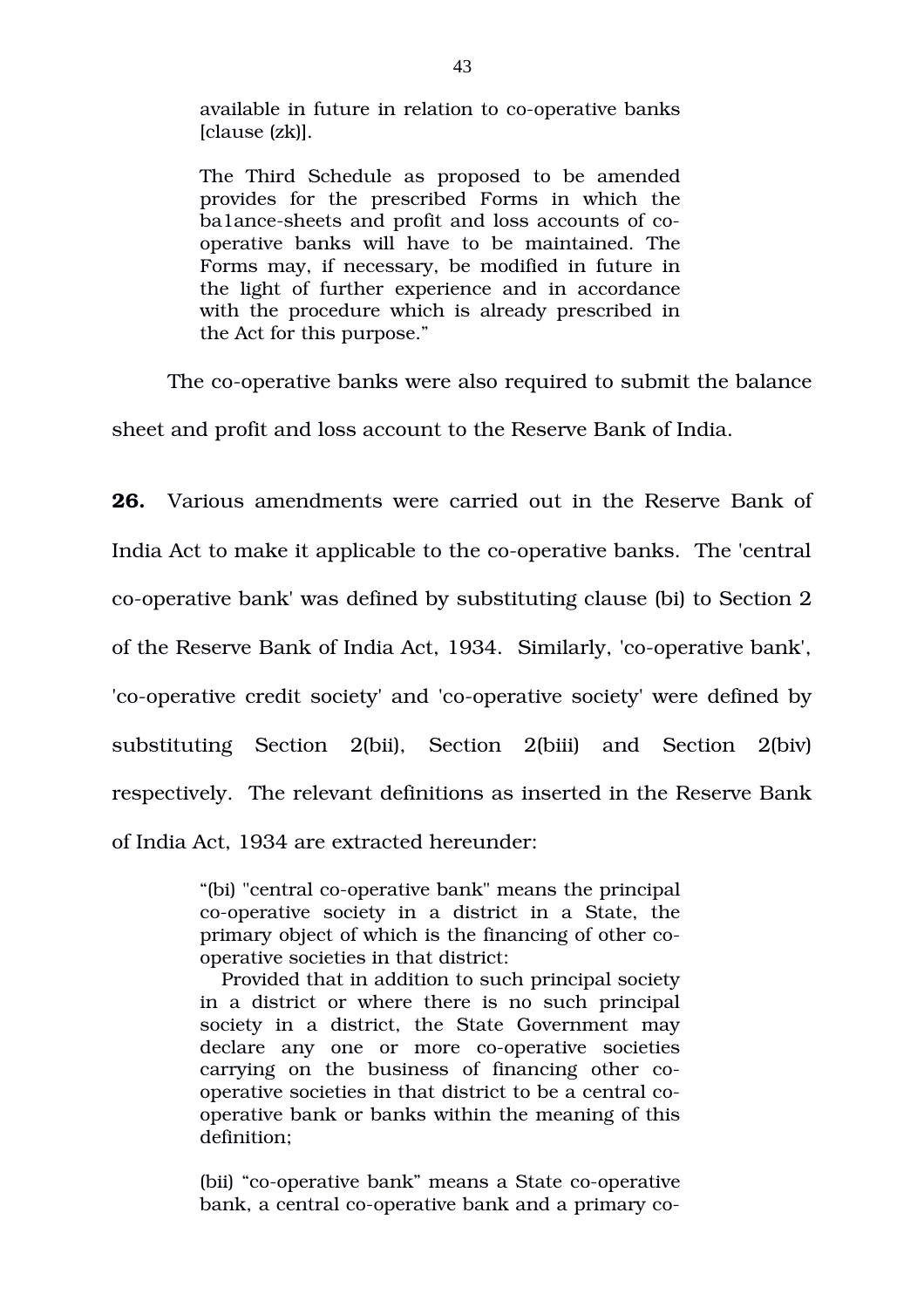operative bank;

(biii) "co-operative credit society" means a cooperative society, the primary object of which is to provide financial accommodation to its members and includes a co-operative land *mortgage* bank:

(biv) "co-operative society" means a society registered, or deemed to be registered, under the Co-operative Societies Act, 1912 or any other law relating to co-operative societies for the time being in force in any State;"

The 'primary co-operative bank' has been defined in Section

2(ciii), and 'primary credit society' has been defined in Section 2(civ).

The definitions are extracted hereunder:

"(ciii) "primary co-operative bank" means a cooperative society, other than a primary agricultural credit society,—

(1) the primary object or principal business of which is the transaction of banking business;  $(2)$  the paid-up share capital and reserves of which are not less than one lakh of rupees; and (3) the bye-laws of which do not permit admission of any other co-operative society as a member;

(civ) "primary credit society" means a co-operative society, other than a primary agricultural credit society,—

(1) the primary object or principal business of which is the transaction of banking business;

 $(2)$  the paid-up share capital and reserves of which are less than one lakh of rupees; and (3) the bye-laws of which do not permit admission of any other co-operative society as a member;

*Explanation*.— If any dispute arises to the primary object or principal business of any co-operative society referred to in this clause or clause (cii) or clause (ciii), a determination thereof by the Bank shall be final.';"

Other corresponding changes were brought in the provisions to

apply the Reserve Bank of India Act to co-operative banks.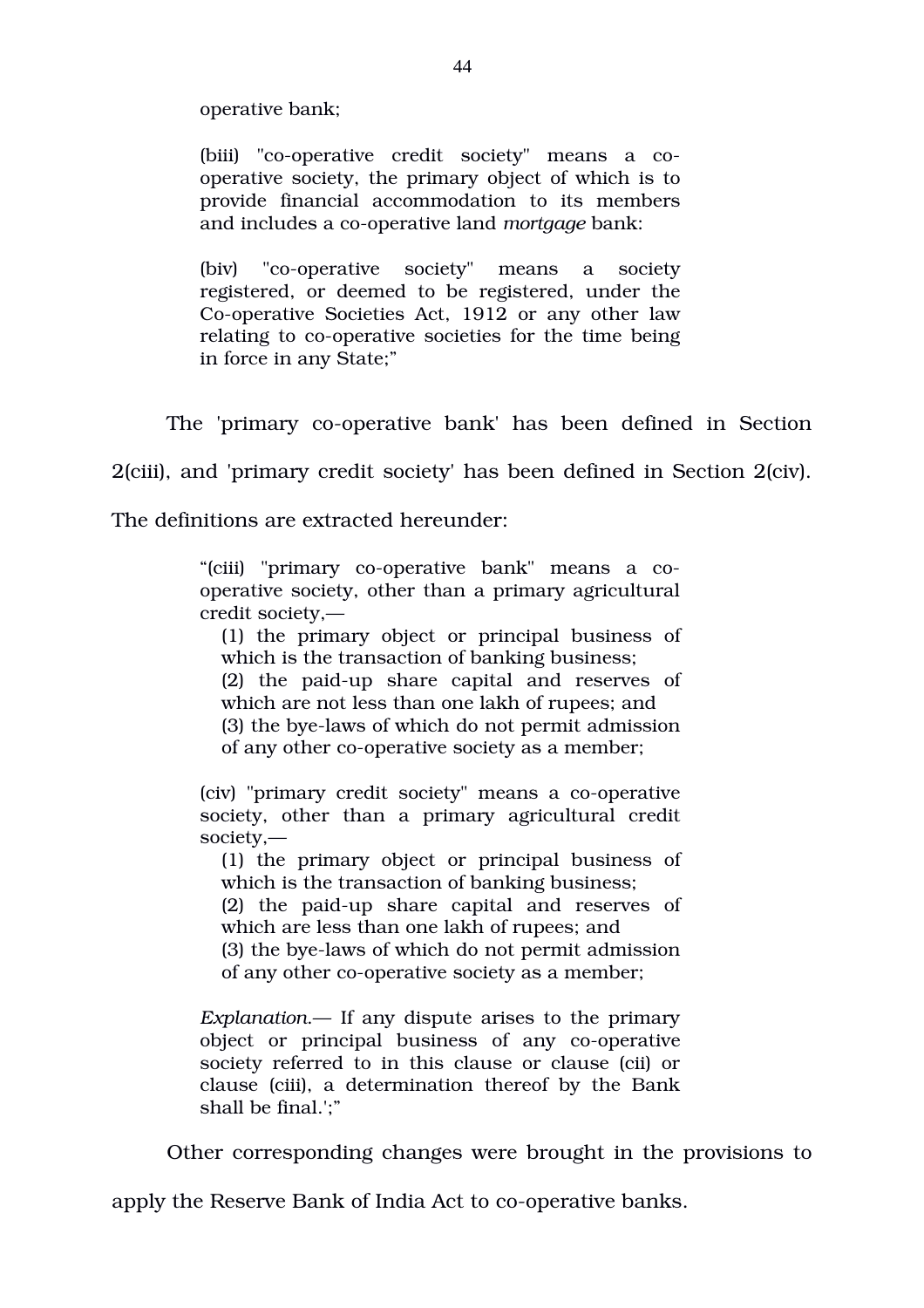(a) Various amendments have been carried out in the Banking Companies Act, 1949, it was renamed as the BR Act, 1949. The 'primary agricultural credit society' was excluded from the purview of the Reserve Bank of India Act and the BR Act, 1949. Co-operative land mortgage banks and any other co-operative society except in the manner and to the extent specified in Part V were also excluded. Section 3 of the BR Act, 1949 was substituted as under:

> "3. Nothing in this Act shall apply to (a) a primary agricultural credit society; (b) a co-operative land mortgage bank; and (c) any other co-operative society, except in the manner and to the extent specified in Part V."

(b) As it became necessary to apply certain provisions of the BR Act, 1949 to the co-operative banks in the modified form without inserting the amendments/omissions in the various provisions, as that would have made the understanding of provisions a little complicated. Entire amendments made which applied to or about the co-operative societies concerning co-operative banks were specified in Section 56, Chapter V, though they had the effect of amending the main provisions of the Act wherever they occurred.

(c) It was provided by Section 56(a) of the BR Act, 1949 that throughout the Act, unless the context otherwise requires, references to a banking company or the company or such company shall be construed as references to a co-operative bank. Section 56(a)(i) and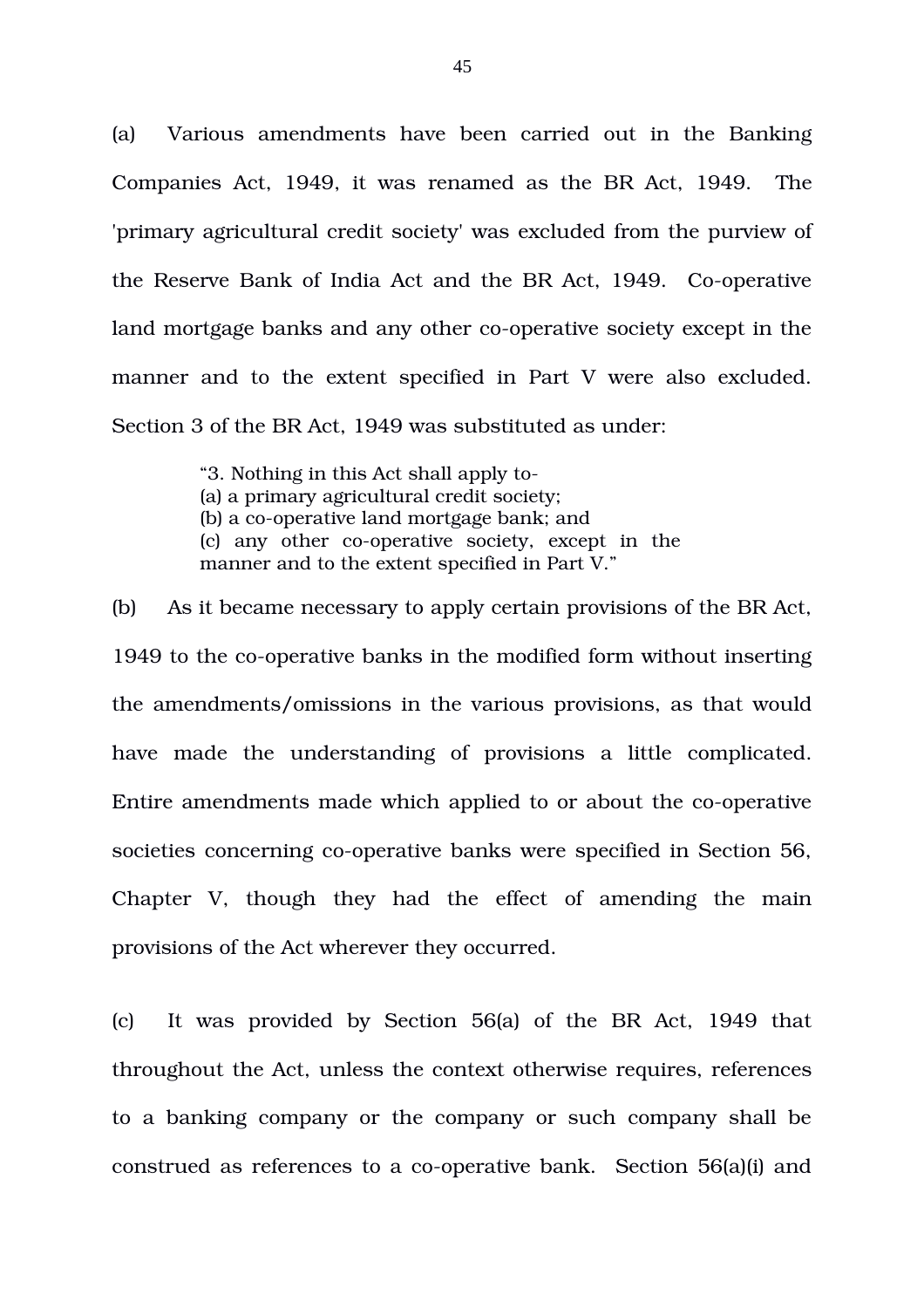(ii) is extracted hereunder:

"56. The provisions of this Act, as in force for the time being, shall apply to, or in relation to, cooperative societies as they apply to, or in relation to banking companies subject to the following modifications, namely:—

(a) Throughout this Act, unless the context otherwise requires,—

> (i) references to a "banking company" or, "the company" or "such company" shall be construed as references to a co-operative bank,

> (ii) references to "commencement of this Act" shall be construed as references to commencement of the Banking Laws (Application to Co-operative Societies) Act, 1964"

By virtue of Section 56(b) in Section 2, the words and figures 'the

Companies Act, 1956' were omitted. After clause (cc) in Section 5

definition of 'central co-operative banks' in clause (ccc) was added as

under:

"(ccc) "central co-operative bank", "co-operative" bank", "co-operative society", "director", "primary agricultural credit society", "primary co-operative bank", "primary credit society" and "State cooperative bank" shall have the meanings respectively assigned to them in the Reserve Bank of India Act, 1934."

(d) Section 5A was modified concerning the co-operative banks. Section 5A provided that the provisions of Part V shall prevail and override bye-laws of a co-operative society or any agreement executed by it, whether the same be registered, executed or passed, before or after the commencement of the Banking Laws (Application to Cooperative Societies) Act, 1964. Section 5A is extracted hereunder: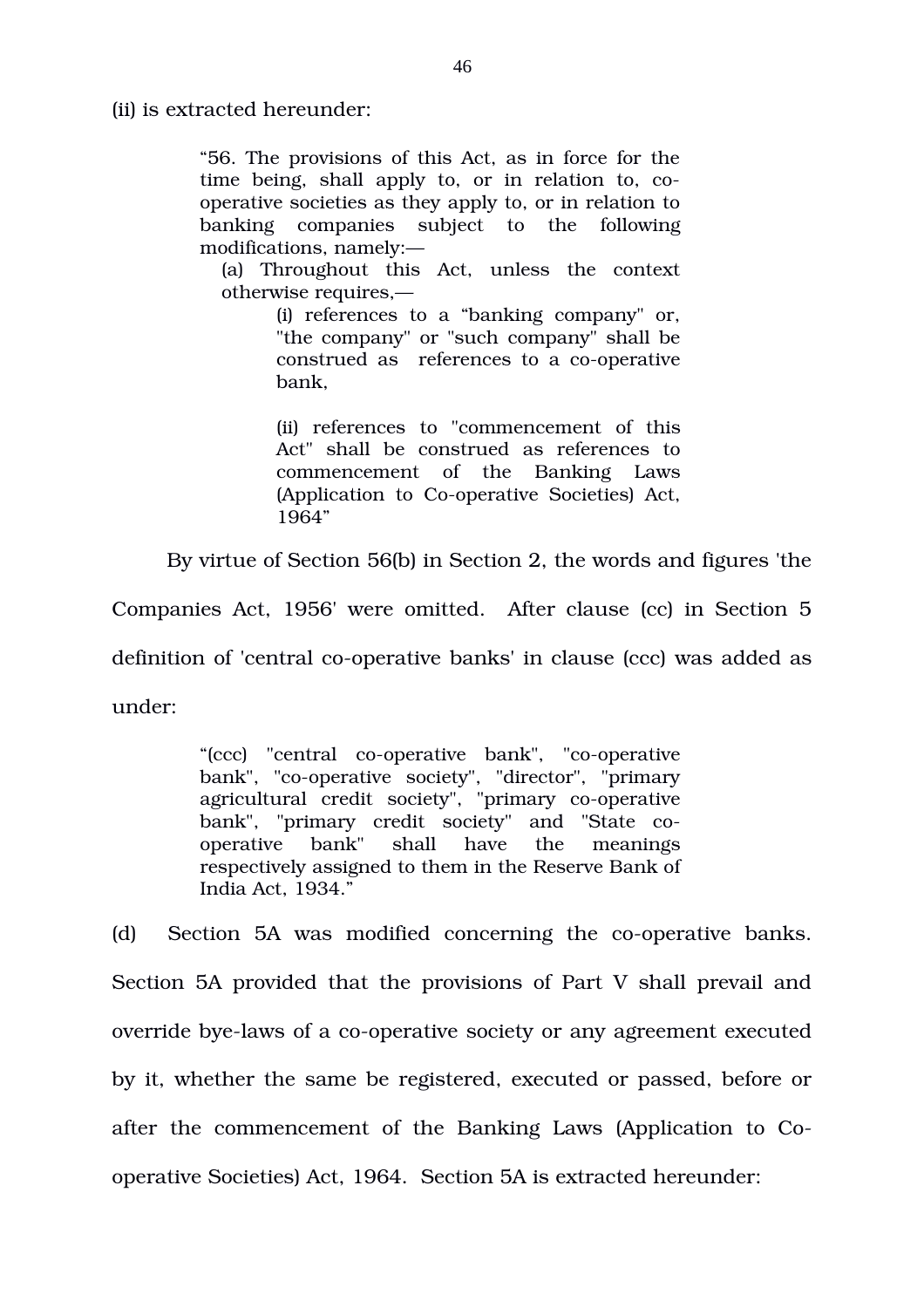"5A. (1) The provisions of this Part shall have effect, notwithstanding anything to the contrary contained in the bye-laws of a co-operative society, or in any agreement executed by it, or in any resolution passed by it in general meeting, or by its Board of directors or other body entrusted with the management of its affairs, whether the same be registered, executed or passed, as the case may be, before or after the commencement of the Banking Laws (Application to Co-operative Societies) Act, 1964.

 $(2)$  Any provision contained in the bye-laws, agreement or resolution aforesaid shall, to the extent to which it is repugnant to the provisions of this Part, become or be void, as the case may be.";"

(e) By virtue of provisions contained in Section 56(e) in Part V of the BR Act, 1949 so far as it extends to co-operative society/banks, the modification has been made in Section  $6(1)(b)$  to the extent but excluding the business of a managing agent or secretary and treasurer of the company' shall be omitted. In clause (d) after the word 'company,' the words 'or co-operative society' shall be inserted.

(f) In Section  $6(1)$  in clause (d), the words 'co-operative society' were inserted after the word 'company.' For co-operative society to be named as a co-operative bank, the following section was substituted:

> "7.  $(1)$  No co-operative society other than a cooperative bank shall use as part of its name any of the words "bank", "banker" or "banking" and no cooperative society shall carry on the business of banking in India unless it uses as part of its name at least one of such words.

- (2) Nothing in this section shall apply to
	- (a) a primary credit society, or
	- (b) a co-operative society formed for the protection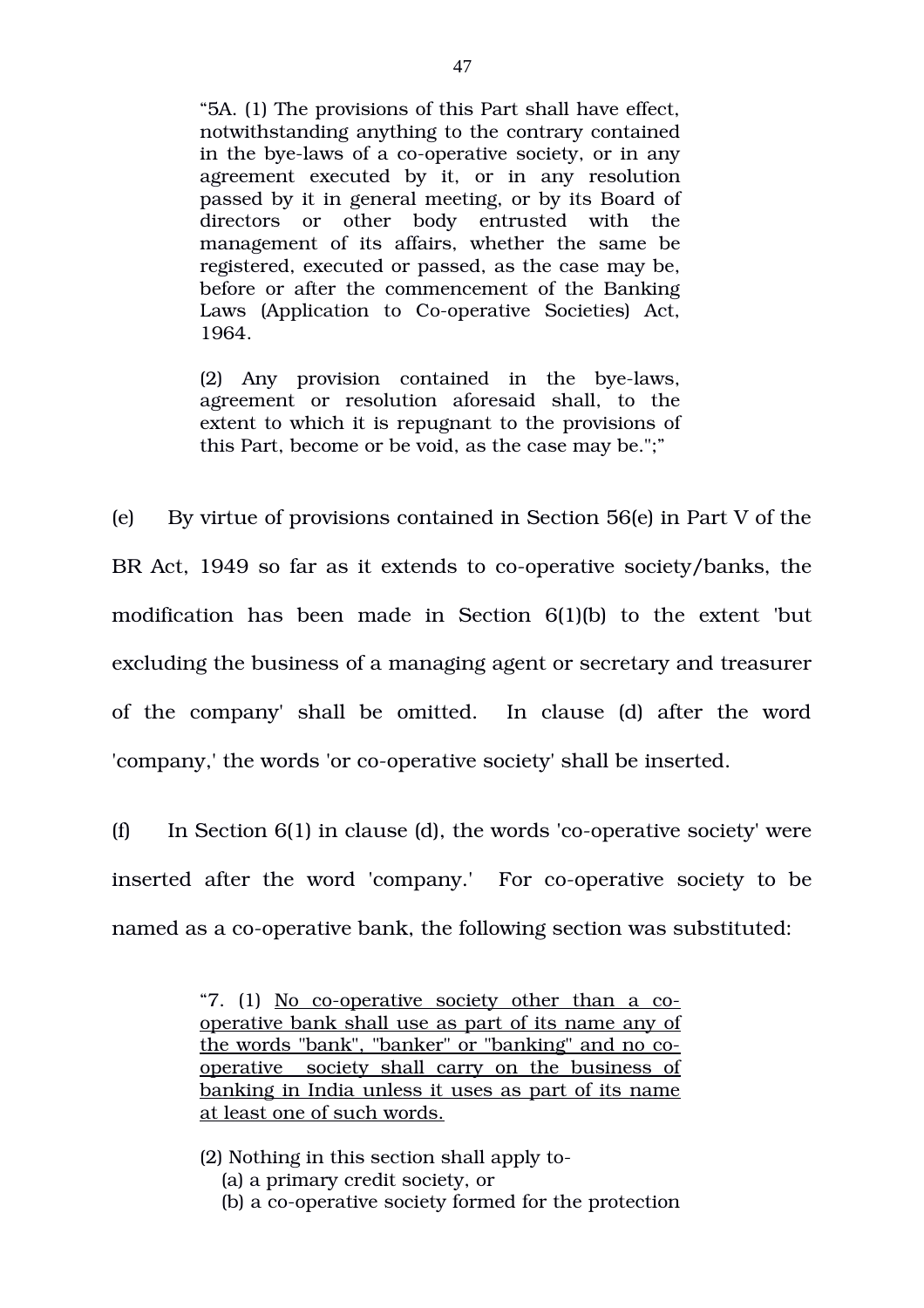of the mutual interests of co-operative banks or co-operative land mortgage banks.:" (emphasis supplied)

(g) Section 11 was substituted in application to co-operative banks.

The relevant portion of Section 11(1) is extracted hereunder:

"11.  $(1)$  Notwithstanding any law relating to  $co$ operative societies for the time being in force, no cooperative bank shall commence or carry on the business of banking in India unless the aggregate value of its paid-up capital and reserves is not less than one lakh of rupees:"

(h) Section 18 was substituted, which provided for maintaining cash reserve. Every co-operative bank not being a State co-operative bank included in the Second Schedule to the Reserve Bank of India Act, 1934, shall maintain in India by way of cash reserve of 3 per cent of the amount. The relevant portion of Section 18 is extracted hereunder:

> "18. Every co-operative bank, not being a State cooperative bank ∙for the time being included in the Second Schedule to the Reserve Bank of India Act, 1934, shall maintain in India, by way of cash reserve with itself or in current account opened with the Reserve Bank or the State Bank of India or the State co-operative bank of the State concerned or with any other bank notified by the Central Government in this behalf or, in the case of a primary co-operative bank, with the central cooperative bank of the district concerned or partly in cash with itself and partly in such account or accounts, a sum equivalent to at least three per cent of the total of its time and demand liabilities in India and shall submit to the Reserve Bank before the 15th day of every month a return showing the amount so held on Friday of each week of the preceding month with particulars of its time and demand liabilities in India on each such Friday, or, if any such Friday is a public holiday under the Negotiable Instruments Act, 1881, at the close of business on the preceding working day."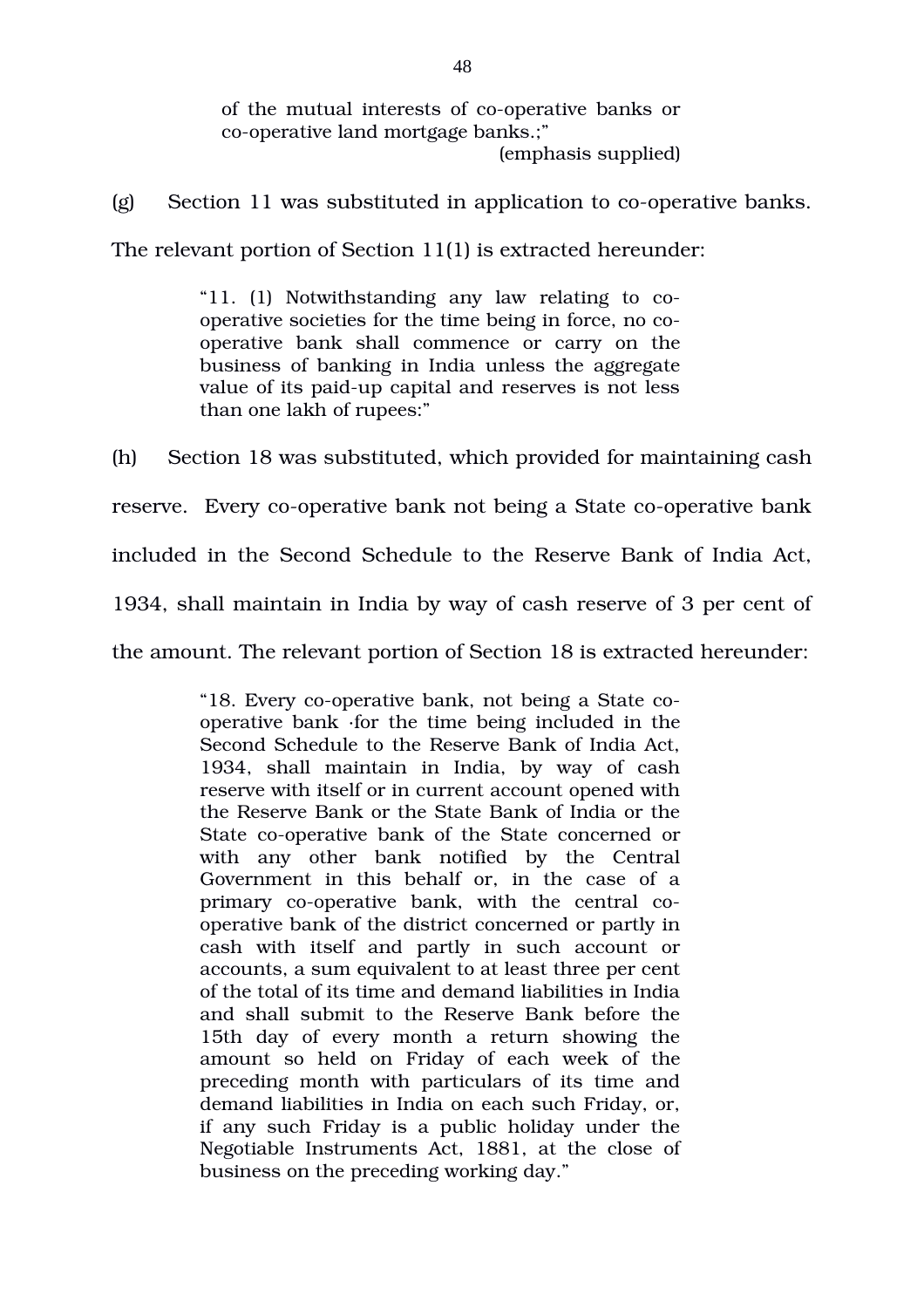(i) Section 19 was substituted concerning the application to the cooperative societies. The relevant portion of Section 19 is as under:

> "19. No co-operative bank shall hold shares in any other co-operative society except to such extent and subject to such conditions as the Reserve Bank may specify in that behalf: ..."

The restriction was imposed under Section 19 on holding shares in other co-operative societies except as provided by the Reserve Bank of India.

(j) Section 22 of the BR Act, 1949, as amended in its application with respect to the co-operative banks, provides that no co-operative society shall carry on banking business in India unless it is a primary credit society or a co-operative bank and holds a licence issued in that behalf by the Reserve Bank. Thus, it was necessary that only primary credit society could involve in the banking business in India and to hold a licence from the Reserve Bank of India. The provisions of sub-Sections (1) and (2) of Section 22 were also substituted in their application to the co-operative bank as under:

> "(0) in section 22,— (i) for sub-sections  $(1)$  and  $(2)$ , the following subsections shall be substituted, namely: " $(1)$  Save as hereinafter provided, no co-operative society shall carry on banking business in India unless—

(a) it is a primary co-operative society, or (b) it is a co-operative bank and holds a licence issued in that behalf by the Reserve Bank, subject to such conditions, if any, as the Reserve Bank may deem fit to impose: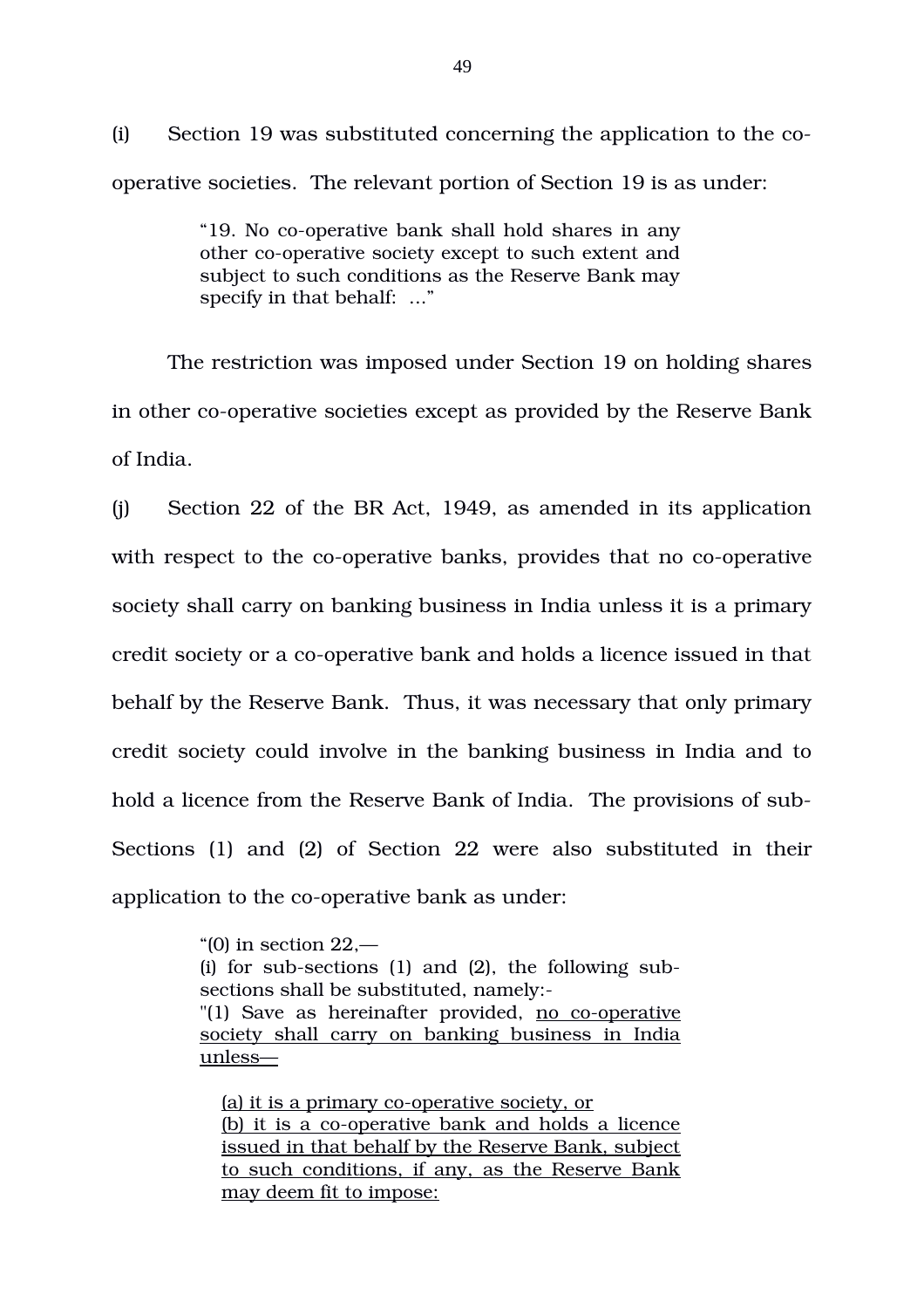Provided that nothing in this sub-section shall apply to a co-operative society, not being a primary credit society or a co-operative bank carrying on banking business at the commencement of the Banking Laws (Application to Co-operative Societies) Act, 1964, for a period of one year from such commencement.

(2) Every co-operative society carrying on business as a co-operative bank at the commencement of the Banking Laws (Application to Cooperative Societies) Act, 1964, shall before the expiry of three months from such commencement, every primary credit society which becomes a primary co-operative bank after such commencement shall before the expiry of three months from the date on which it so becomes a primary co-operative bank and every co-operative society other than a primary credit society shall before commencing banking business in India, apply in writing to the Reserve Bank for a licence under this section:

Provided that nothing in clause (b) of sub-section  $(1)$  shall be deemed to prohibit a co-operative society carrying on business as a co-operative bank at the commencement of the Banking Laws (Application to Co-operative Societies) Act, 1964, and a primary credit society which becomes a primary co-operative bank after such commencement, from carrying on banking business until it is granted a licence in pursuance of this section or is by notice in writing informed by the Reserve Bank that a licence cannot be granted to it.;"

(emphasis supplied)

 $(k)$  The embargo has also been created by sub-Section  $(1)$  of Section

23, to open a new place of business insofar as it applies to the co-

operative banks thus:

"(1) Without obtaining the prior permission of the Reserve Bank, no co-operative bank shall open a new place of business or change otherwise than within the same city, town or village, the location of an existing place of business:"

It has been made necessary by substituting Sections 29 and 30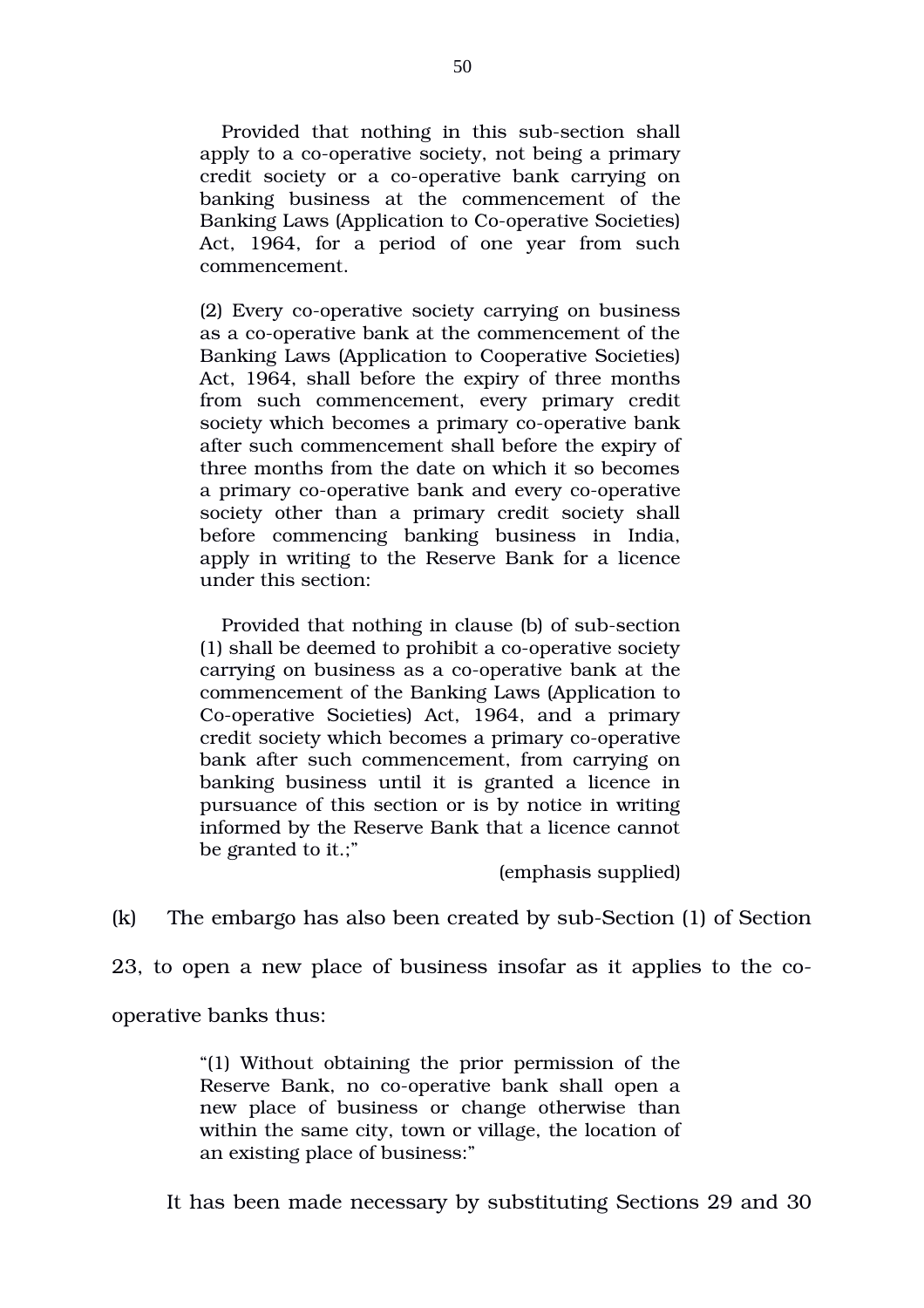for every co-operative bank to submit accounts and balance sheets to the Reserve Bank of India. Reserve Bank of India has also been given power under Section 35 to inspect primary co-operative banks. In Section  $35A(1)(c)$ , after the words 'banking company', the words 'banking business of any co-operative bank' has been substituted. Forms have also been prescribed for submitting balance sheet, property, and assets, and profit and loss account.

Thus, it is apparent that deep and pervasive control by the Reserve Bank of India is provided on primary credit society, which is involved in banking. As per the provisions of the BR Act, 1949, no business can be done by any co-operative society without obtaining a licence from the Reserve Bank of India. The very existence of the cooperative banks is dependent and is governed by the Reserve Bank of India Act as well as the BR Act, 1949. The aforesaid legislations are under Entry 38 and Entry 45, respectively, of List I of the Constitution of India.

**27.** Before proceeding further, it is necessary to consider the provisions contained in the SARFAESI Act. The SARFAESI Act has been enacted to regulate securitisation and reconstruction of financial assets and enforcement of security interest and for matters connected therewith and incidental to that. It was considered that banks do not have the power to take possession of the property and sell them. The

51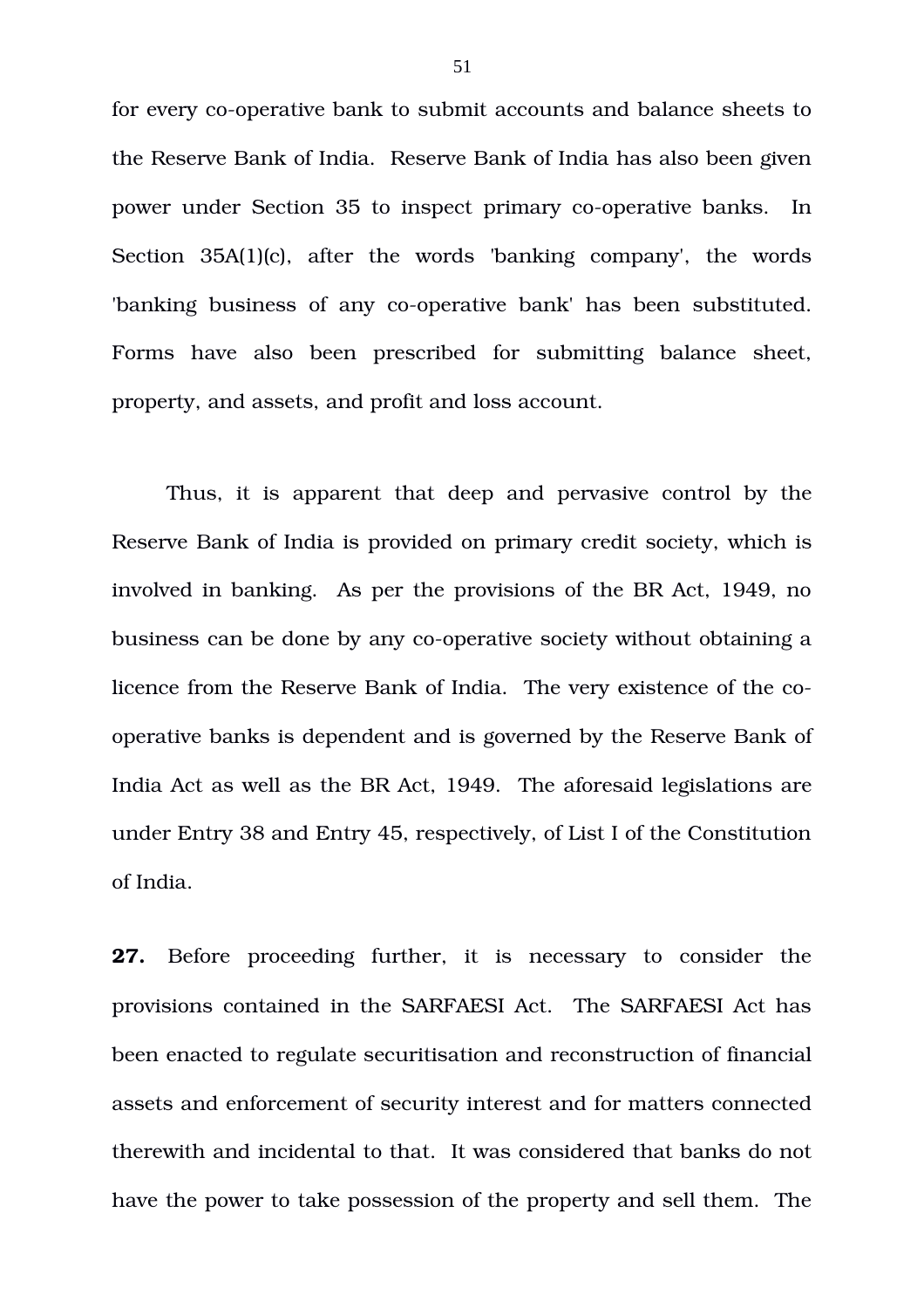legal system related to commercial transactions has not kept pace with the changing commercial practices and financial sector reforms. The relevant portion of the Statement of Objects and Reasons of the SARFAESI Act is extracted hereunder:

## "**STATEMENT OF OBJECTS AND REASONS**

The financial sector has been one of the key drivers in India's efforts to achieve success in rapidly developing its economy. While the banking industry in India is progressively complying with the international prudential norms and accounting practices there are certain areas in which the banking and financial sector do not have a level playing field as compared to other participants in the financial markets in the world. There is no legal provision for facilitating securitisation of financial assets of banks and financial institutions. Further unlike international banks, the banks and financial institutions in India do not have power to take possession of securities and sell them. Our existing legal framework relating to commercial transactions has not kept pace with the changing commercial practices and financial sector reforms. This has resulted in slow pace of recovery of defaulting loans and mounting levels of non-performing assets of banks and financial institutions. Narasimham Committee I and II and Andhyarujina Committee constituted by the Central Government for the purpose of examining banking sector reforms have considered the need for changes in the legal system in respect of these areas. These Committees, *inter alia*, have suggested enactment of a new legislation for securitisation and empowering banks and financial institutions to take possession of the securities and to sell them without the intervention of the court. Acting on these suggestions, the Securitisation and Reconstruction of Financial Assets and Enforcement of Security Interest Ordinance, 2002 was promulgated on the 21st June, 2002 to regulate securitisation and reconstruction of financial assets and enforcement of security interest and for matters connected therewith or incidental thereto. The provisions of the Ordinance would enable banks and financial institutions to realise long-term assets, manage problem of liquidity, asset liability mismatches and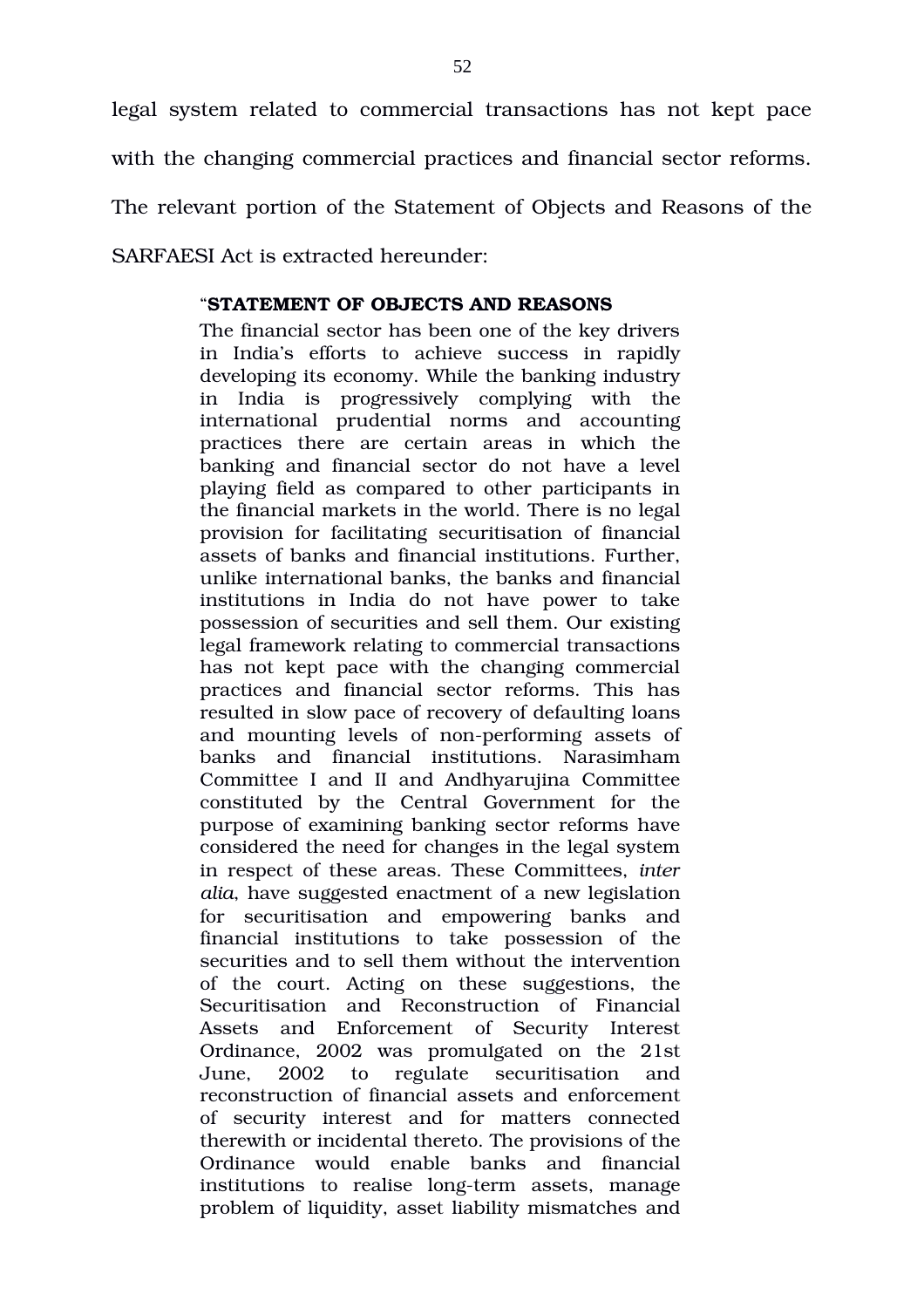improve recovery by exercising powers to take possession of securities, sell them and reduce nonperforming assets by adopting measures for recovery or reconstruction.

2. It is now proposed to replace the Ordinance by a Bill, which, *inter alia*, contains provisions of the Ordinance to provide for—

(*g*) defining 'security interest' as any type of security including mortgage and charge on immovable properties given for due repayment of any financial assistance given by any bank or financial institution;

(*h*) empowering banks and financial institutions to take possession of securities given for financial assistance and sell or lease the same or take over management in the event of default, i.e. classification of the borrower's account as nonperforming asset in accordance with the directions given or guidelines issued by the Reserve Bank of India from time to time;"

**28.** Under Section 13 of the SARFAESI Act, it is open to the Bank to enforce the security interest without intervention of the court or tribunal in accordance with the provisions of the Act, and the appeal to Debts Recovery Tribunal is provided. The Appellate Tribunal has been defined to mean Debts Recovery Appellate Tribunal, and the right to appeal/application against the action has been provided in Section 17 to the Debts Recovery Tribunal. Thus, Debts Recovery Tribunal is constituted under the RDB Act, 1993.

**29.** What is of significance is the definitions of 'bank' and 'banking' which have been provided in the SARFAESI Act in Section 2(1)(c) and 2(1)(d) respectively thus: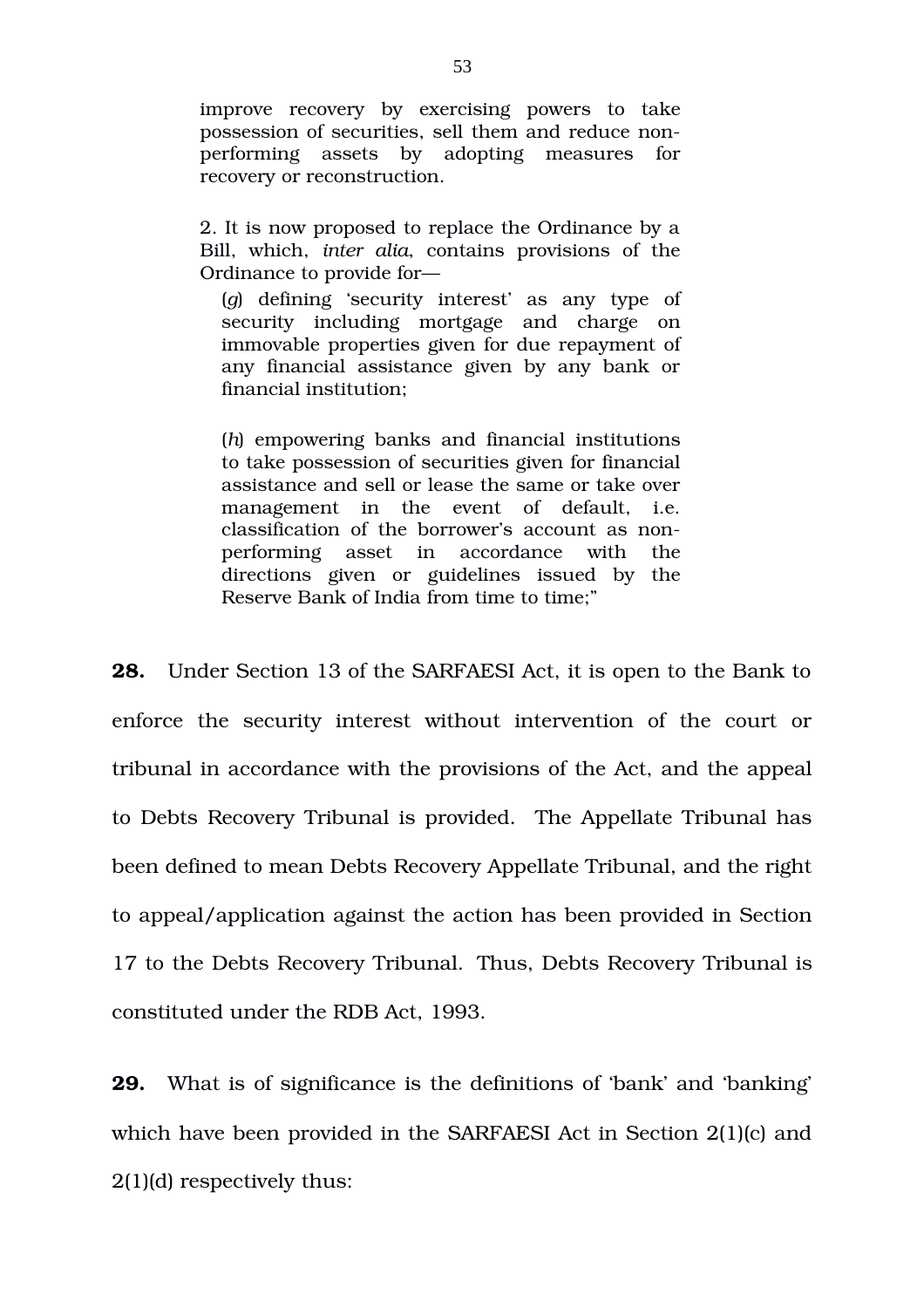"**2. Definitions**.—(1) In this Act, unless the context otherwise requires,—

(*c*) "bank" means—

(*i*) a banking company; or

(*ii*) a corresponding new bank; or

(*iii*) the State Bank of India; or

(*iv*) a subsidiary bank; or

(*iva*) a multi-State co-operative bank; or

- (*v*) such other bank which the Central Government may, by notification, specify for the purposes of this Act;
- (*d*) "banking company" shall have the meaning assigned to it in clause (*c*) of section 5 of the Banking Regulation Act, 1949 (10 of 1949);"

\*\*\*

**30.** In exercise of power conferred under Section 2(1)(c)(v) of the SARFAESI Act, a notification was issued by the Ministry of Finance and Company Affairs on 28.1.2003 specifying co-operative banks as defined in clause (cci) of Section 5 of the BR Act, 1949 for the purpose of the SARFAESI Act. Following notification was issued:

> "**S.O.105 (E)**.— In exercise of the powers conferred under item (v) of clause (c) of Subsection (1) of Section 2 of the Securitisation and Reconstruction of Financial Assets and Enforcement of Security Interest Act, 2002 (54 of 2002), the Central Government hereby specifies "Co-operative Bank" as defined in clause (cci) of Section 5 of the Banking Regulation Act 1949 (10 of 1949) as 'bank' for the purpose of the Securitization and Reconstruction of Financial Assets and Enforcement of Security Interest Act, 2002 (54 of 2002)."

**31.** In Section 2(1)(c) of the SARFAESI Act, further amendments have been made by incorporating a 'multi-State co-operative bank,' w.e.f. 15.1.2013 by way of Enforcement of Security Interest and Recovery of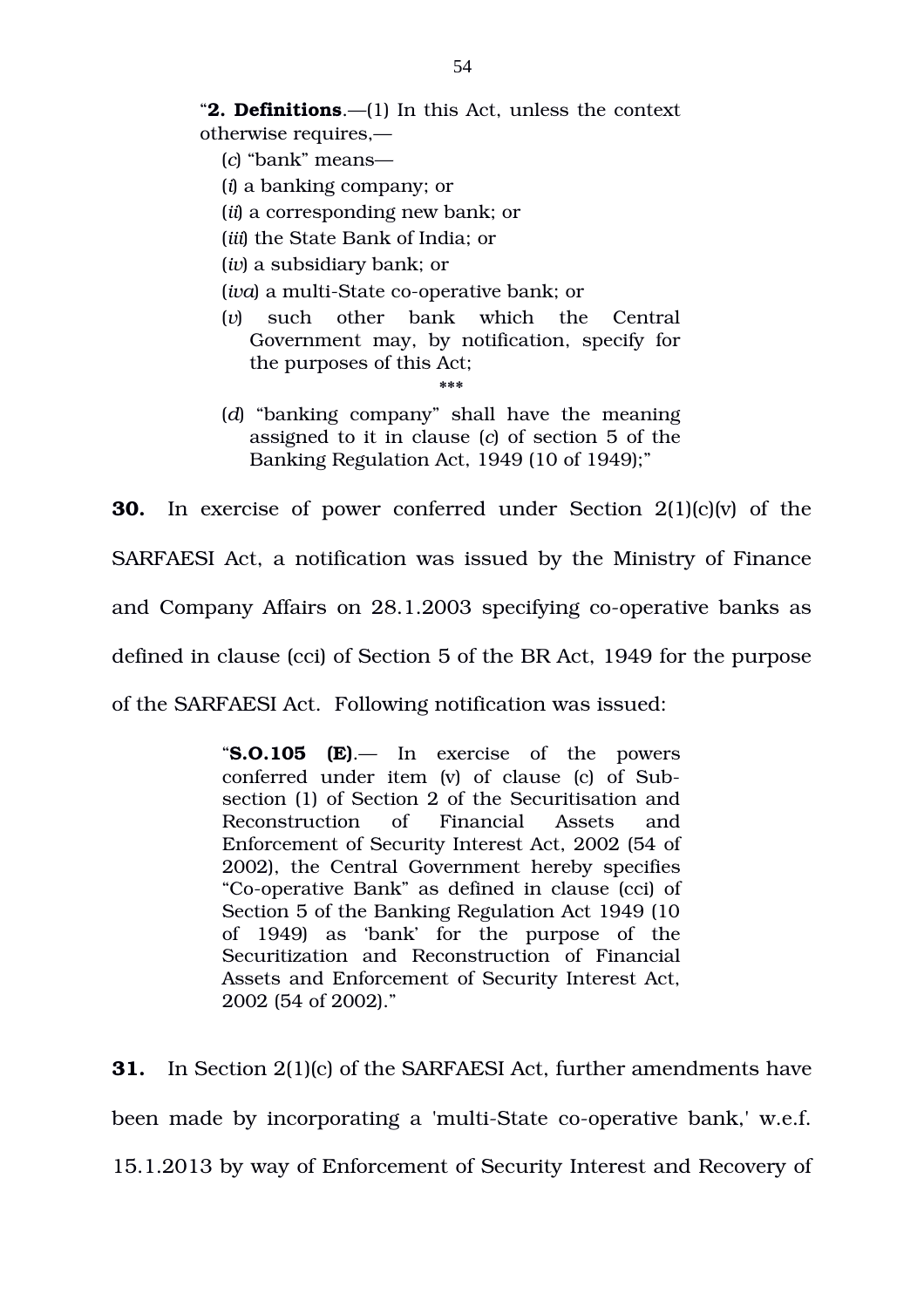Debts Laws (Amendment) Act, 2012 (No.1 of 2013). Other provisions of the SARFAESI Act were also amended. A similar amendment was made to the RDB Act, 1993, in Section 2(d) by inserting clause (vi) 'a multi-State co-operative bank.' Section 2(d) is extracted hereunder:

> "**2. Definitions**.—In this Act, unless the context otherwise requires,— (*d*) "bank" means— (*i*) a banking company; (*ii*) a corresponding new bank; (*iii*) State Bank of India; (*iv*) a subsidiary bank; or (*v*) a Regional Rural Bank; (*vi*) a multi-State-co-operative bank;"

**32.** We have to examine the legislative competence of the Parliament with respect to co-operative banks within the State as the MSCS Act, 2002 is enacted in exercise of power under Entry 44 List I of the Seventh Schedule of the Constitution of India. The legislative competence of Parliament regarding the MSCS Act, 2002 is not in issue.

## **MEANING OF 'BANKING'**

**33.** The main issue is as to the meaning of 'banking' used in Entry 45 of List I of the Seventh Schedule of the Constitution of India. It is necessary to understand the meaning of 'bank' and 'banking.' Before the Constitution was promulgated, banking was dealt with by the erstwhile Banking Companies Act, 1949. Upon its extension to cooperative banks run by co-operative societies, it was renamed as the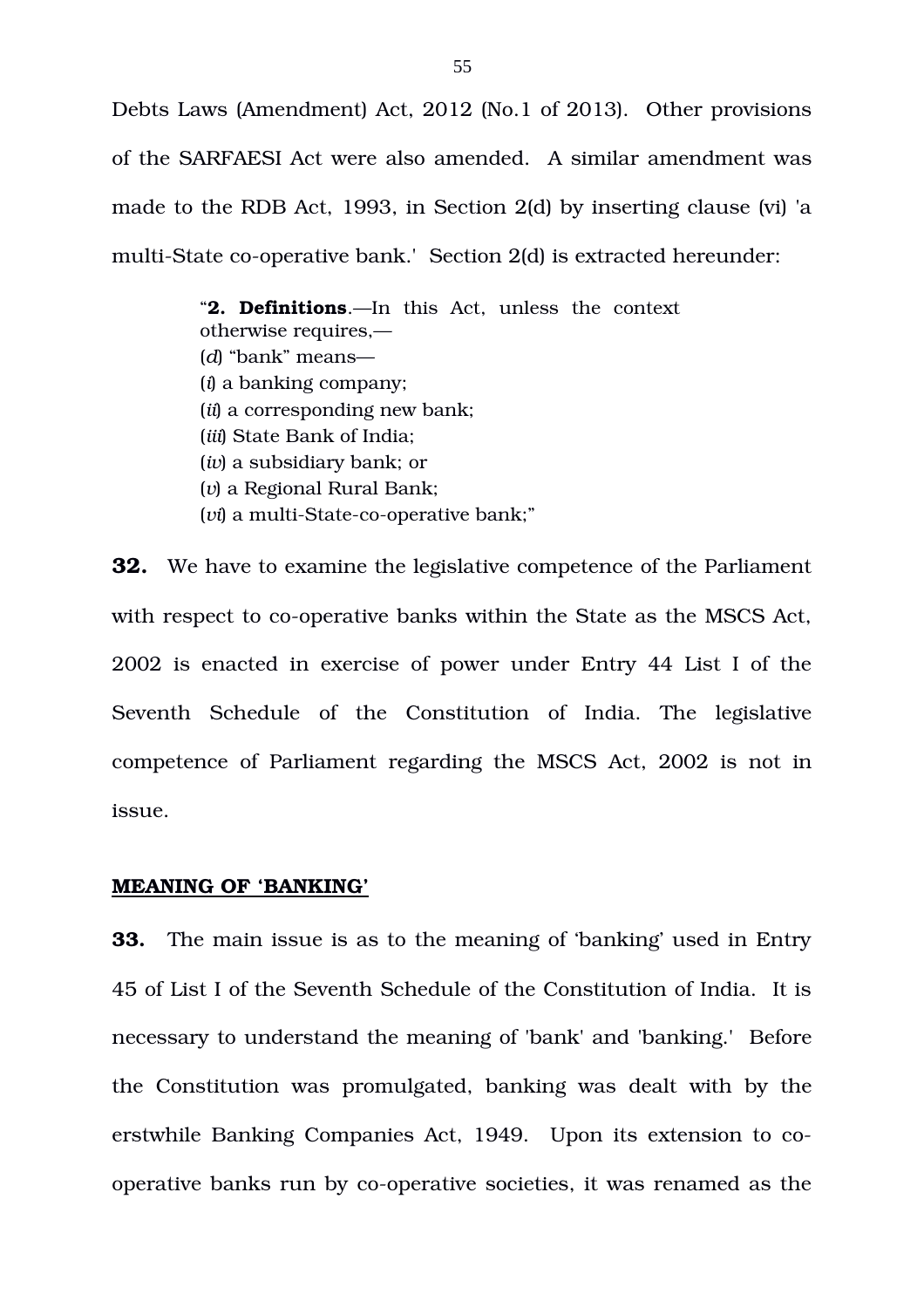BR Act, 1949. Before we consider the definition of 'banking' under the BR Act, 1949, it is necessary to understand the meaning of 'bank' and 'banking.' The bank ordinarily means any establishment which carries the business of banking. The expression 'bank' has been defined in several enactments. In Concise Oxford English Dictionary, 'bank' has been defined thus:

> "**bank • n. 1** a financial establishment that uses money deposited by customers for investment, pays it out when required, makes loan at interest, and exchanges currency."

In Concise Oxford English Dictionary, the word 'banking' has been defined thus:

> "**banking • n.** the business conducted or services offered by a bank."

In Black's Law Dictionary, Ninth Edition 'banking' means the

business carried on by or with a bank. 'Bank' is defined thus:

"**bank.** (15c) **1.** A financial establishment for the deposit, loan, exchange, or issue of money and for the transmission of funds; esp., a member of the Federal Reserve System. • Under securities law, a bank includes any financial institution, whether or not incorporated, doing business under federal or state law, if a substantial portion of the institution's business consists of receiving deposits or exercising fiduciary powers similar to those permitted to national banks and if the institution is supervised and examined by a state or federal banking authority; or a receiver, conservator, or other liquidating agent of any of the above institutions. 15USCA § 78c(a)(6). [Cases: Banks and Banking 2, 232, 289, 359.].

**2.** The office in which such an establishment conducts transactions."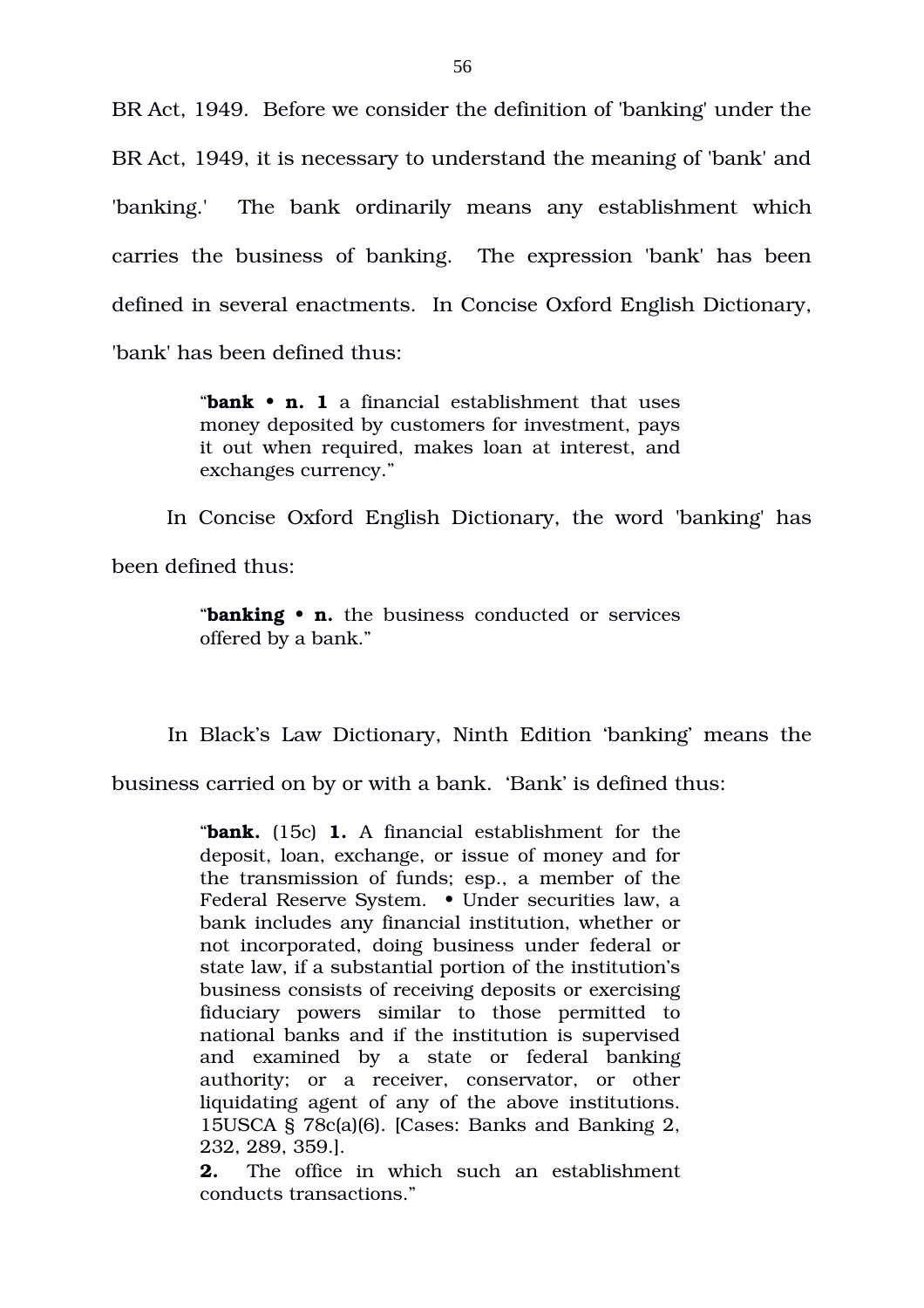Banks can be of different kinds such as Co-operative Bank, Collecting Bank, Commercial Bank, Correspondent Bank, Custodian Bank, Depository Bank, Drawee Bank, Federal Home Loan Bank, Federal Land Bank, Intermediary Bank, Investment Bank, Mutual Savings Bank, Nationalised Banks, Negotiable Bank, Non-Member Bank, Payor Bank, Savings and Loan Bank, Saving Bank.

The expression 'bank' has been defined in various enactments relating to it.

**34.** The 'Reserve Bank' has been defined in Section 5(l) to mean Reserve Bank of India constituted under Section 3 of the Reserve Bank of India Act, 1934 (2 of 1934). Section 5(ha) defines the 'National Bank' to mean the National Bank for Agriculture and Rural Development established under Section 3 of the National Bank for Agriculture and Rural Development Act, 1981. The 'State Bank of India' is defined in Section 5(nc) to mean the State Bank of India constituted under Section 3 of the State Bank of India Act, 1955 (23 of 1955).

**35.** The term 'banking' used in Entry 45 List I, came up for consideration in *Rustom Cavasjee Cooper* (supra), in which 11-Judge Bench of this Court considered the question of 'banking' and observed:

57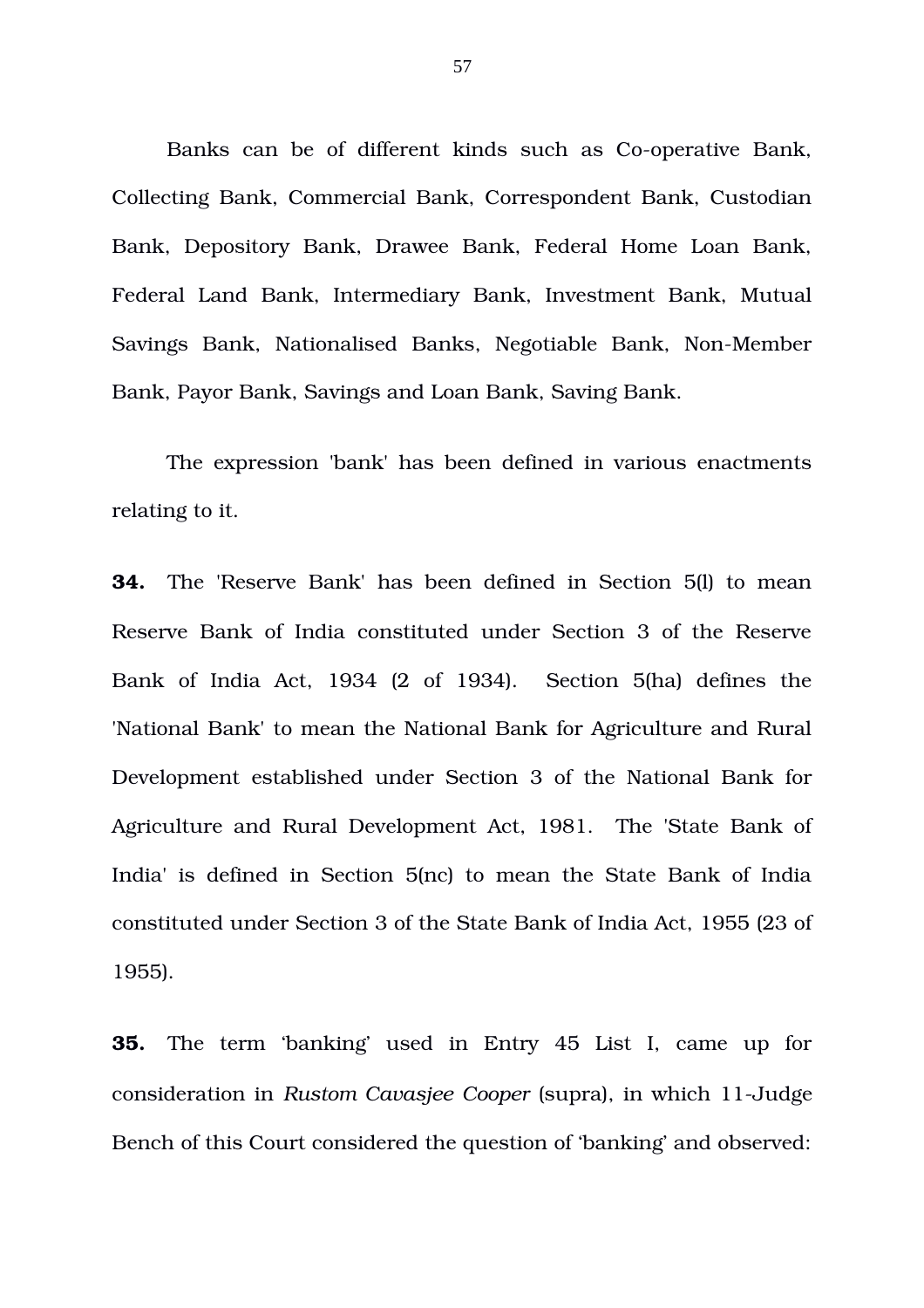"**27.** The argument raised by Mr Setalvad, intervening on behalf of the State of Maharashtra and the State of Jammu and Kashmir, that the Parliament is competent to enact Act 22 of 1969, because the subject-matter of the Act is "with respect to" regulation of trading corporations and matters subsidiary and incidental thereto, and on that account is covered in its entirety by Entries 43 and 44 of List I of the Seventh Schedule, cannot be upheld. Entry 43 deals with incorporation, regulation and winding up of trading corporations including banking companies. Law regulating the business of a corporation is not a law with respect to regulation of a corporation. In List I entries expressly relating to trade and commerce are Entries 41 and 42. Again several entries in List I relate to activities commercial in character. Entry 45 "Banking"; Entry 46 "Bills of exchange, cheques, promissory notes and other like instruments"; Entry 47 "Insurance"; Entry 48 "Stock Exchanges and future markets"; Entry 49 "Patents, inventions and designs". There are several entries relating to activities commercial as well as non-commercial in List II — Entry 21 "Fisheries"; Entry 24 "Industries X X X" ; Entry 25 "Gas and Gas works"; Entry 26 "Trade and commerce"; Entry 30 "Money-lending" and money-lenders"; Entry 31 "Inns and Innkeeping"; Entry 33 "Theatres and dramatic performances, cinemas etc.". We are unable to accede to the argument that the State Legislatures are competent to legislate in respect of the subjectmatter of those entries only when the commercial activities are carried on by individuals and not when they are carried on by corporations.

**31.** The expression "banking" is not defined in any Indian statute except in the Banking Regulation Act, 1949. It may be recalled that by Section *5*(*b*) of that Act "banking" means "the accepting for the purpose of lending or investment of deposits of money from the public repayable on demand or otherwise, and withdrawable by cheque, draft or otherwise". The definition did not include other commercial activities which a banking institution may engage in.

**32.** In support of his contention Mr Palkhivala relied upon the observation of Lord Porter in *Commonwealth of Australia* v. *Bank of New South Wales,* LR (1950) AC 235 that banking consists of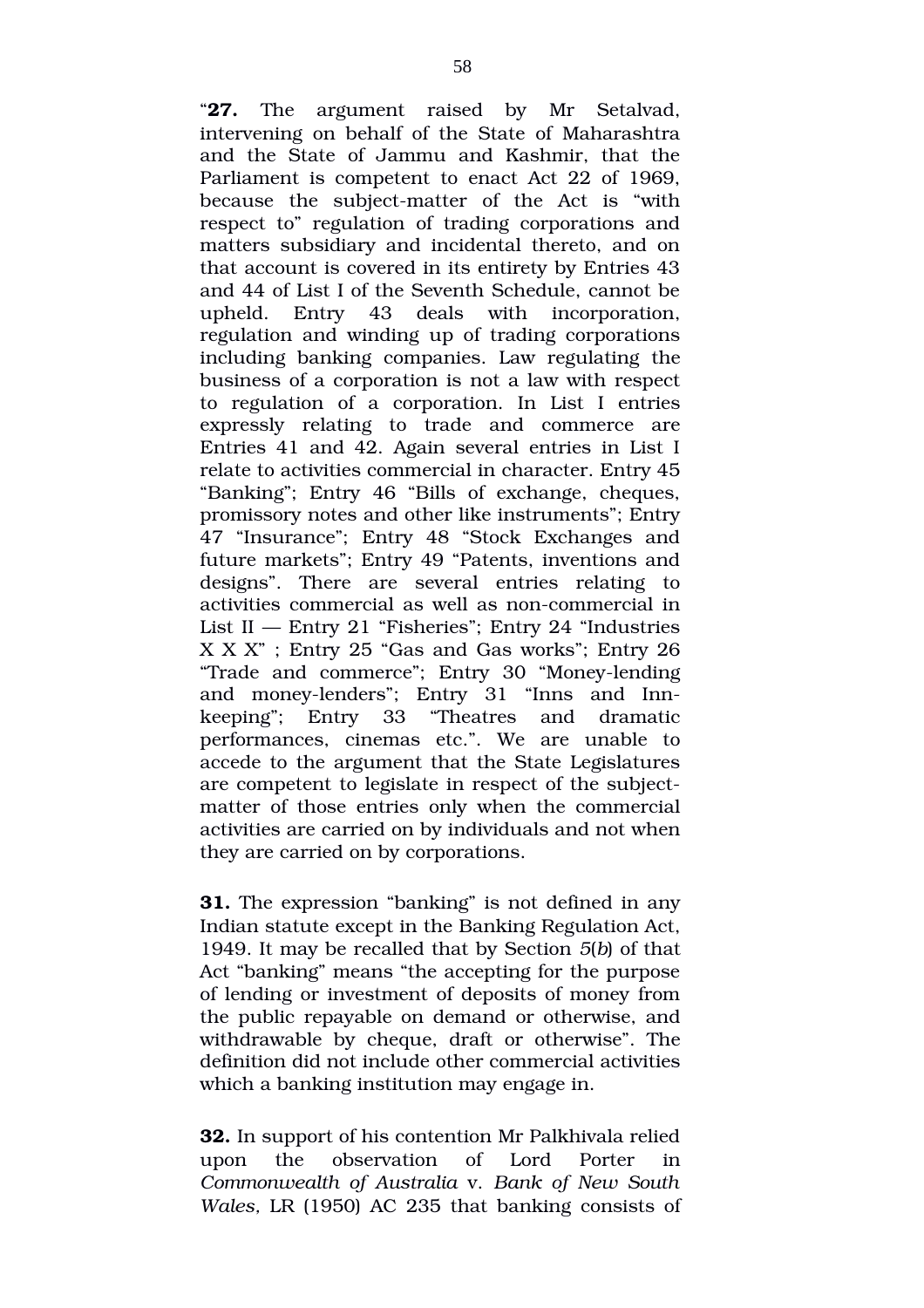the creation and transfer of credit, the making of loans, purchase and disposal of investments and other kindred transactions; and upon the statement in *Halsbury's Laws of England*, 3rd Edn., Vol. 2, Article 270 at pp. 150 and 151 that:

"A 'banker' is an individual partnership or corporation, whose sole or predominating business is banking, that is the receipt of money on current or deposit account and the payment of cheques drawn by and the collection of cheques paid by a customer."

and in the footnote (*g*) at p. 151 that:

"Numerous other functions are undertaken at the present day by banks such as the payment of domiciled bills, custody of valuables, discounting bills, executor and trustee business, or acting in relation to stock exchange transactions, and banks have functions under certain financial legislation, X X X

These functions are not strictly banking business.

**33.** The Attorney-General said that the expression "banking" in Entry 45, List I means all forms of business which since the introduction of western methods of banking in India, banking institutions have been carrying on in addition to banking as defined in Section 5(*b*) of the Banking Regulation Act, and on that account all forms of business described in Section 6(1) of the Banking Regulation Act in clauses (*a*) to (*n*) are, if carried on in addition to the "hard-core of banking" banking and the Parliament is competent to legislate in respect of that business under Entry 45, List I. In support of his contention that apart from the business of accepting money from the public for lending or investment, and withdrawable by cheque, draft or otherwise, banking includes many allied business activities which banking institutions were engaged in, the Attorney-General invited our attention to clause 21 of the Charter of the Bank of Bengal (Act 6 of 1839); Section 27 of Act 4 of 1862; to Sections 36 and 37 of the Presidency Banks Act 11 of 1876; to Section 91(15) of the British North America Act; to *Paget's Law of Banking*, 7th Edn., at p. 5; to the Standard Form of Memorandum of Association of a Banking Company in Palmer's Company Precedents Form 138; and to the Statement of Objects and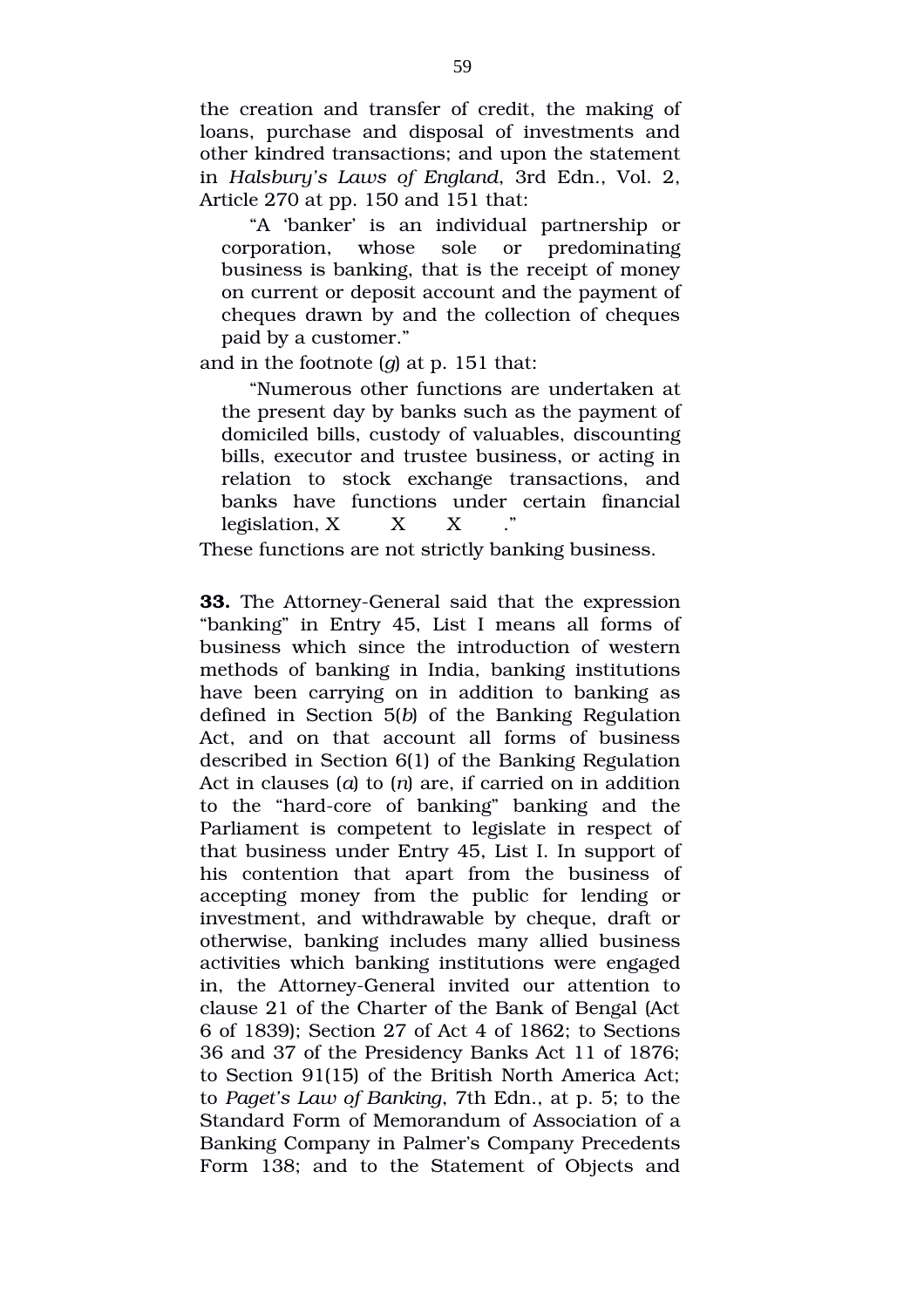Reasons in support of the Bill which was enacted as the Indian Companies (Amendment) Act, 1936.

**34.** The Charter of the Bank of Bengal, the Presidency Banks Act 4 of 1862, Ch. X-A of the Indian Companies Act, 1913, as incorporated by the Indian Companies (Amendment) Act, 1936, merely described the business which a banking institution could carry on. It was not intended thereby to include those activities within the expression "banking". The Acts enacted after the Banking Regulation Act, 1949, also support that inference. Under Section 33 of the State Bank of India Act, 1955, the State Bank is entitled to carry on diverse business activities beside banking. Similarly the Banks subsidiary to the State Bank were by Section 36 of Act 38 of 1959 to act as agents of the State Bank, and also to carry on and transact business of banking as defined in Section 5(*b*) of the Banking Regulation Act, 1949, and were also competent to engage in such one or more other forms of business specified in Section 6(1) of that Act. These provisions do not aid in construing the Entry "Banking" in Entry 45, List I.

 **35.** In modern times in India as elsewhere, to attract business, banking establishments render, and compete in rendering, a variety of miscellaneous services for their constituents. If the test for determining what "banking" means in the constitutional entry is any commercial activity which bankers at a given time engage in, great obscurity will be introduced in the content of that expression. The coverage of constitutional entry in a Federal Constitution which carves out a field of legislation must depend upon a more satisfactory basis.

**36.** The legislative entry in List I of the Seventh Schedule is "Banking" and not "Banker" or "Banks". To include within the connotation of the expression "Banking" in Entry 45, List I, power to legislate in respect of all commercial activities which a banker by the custom of bankers or authority of law engages in, would result in re-writing the Constitution. Investment of power to legislate on a designated topic covers all matters incidental to the topic. A legislative entry being expressed in a broad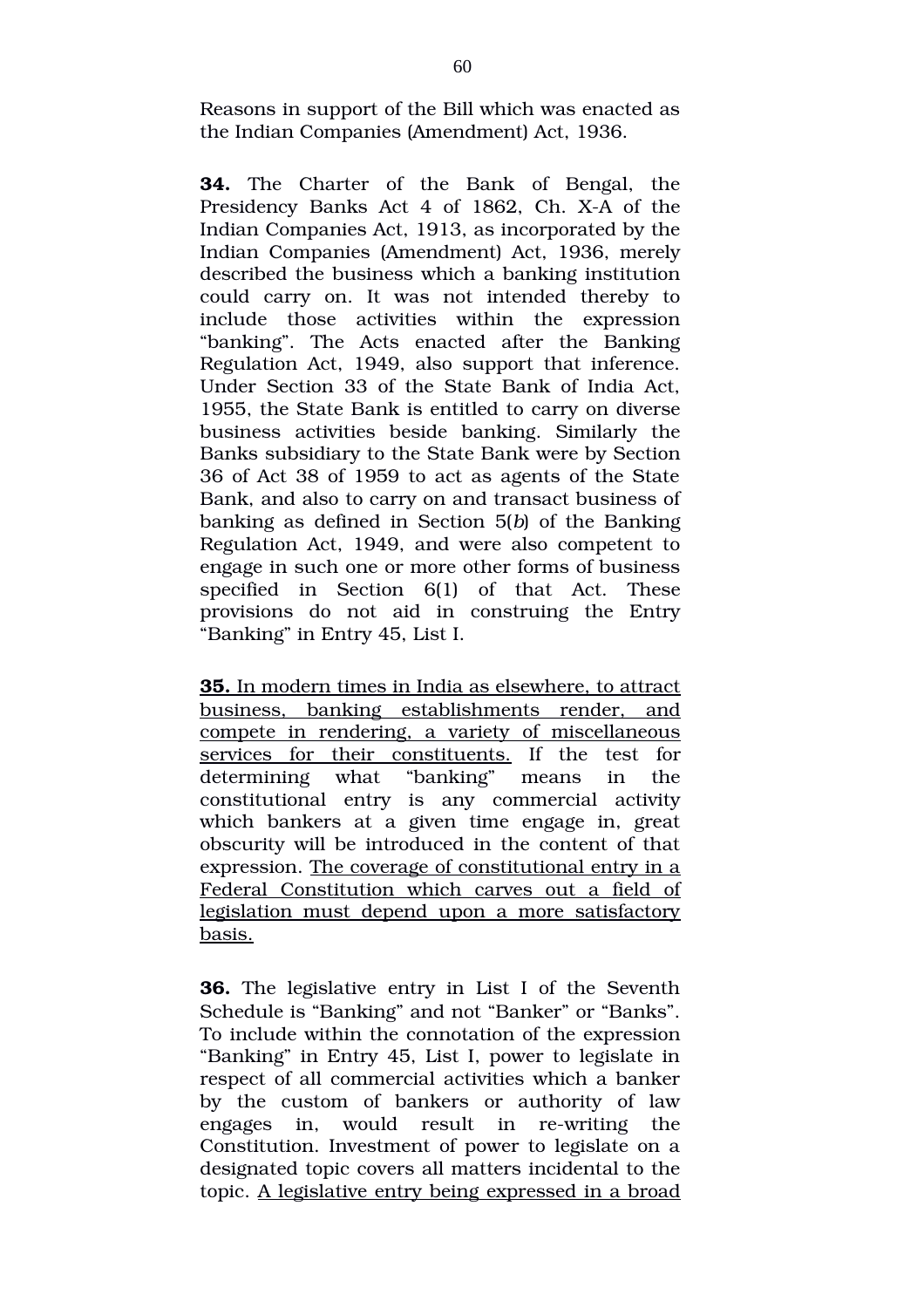designation indicating the contour of plenary power must receive a meaning conducive to the widest amplitude, subject however to limitations inherent in the federal scheme which distributes legislative power between the Union and the constituent units. The field of "banking" cannot be extended to include trading activities which not being incidental to banking encroach upon the substance of the entry "trade and commerce" in List II.

**148.** Counsel for the petitioner contended that the word "banking" would have the same meaning as the definition of "banking" occurring in Section 5(*b*) of the Banking Regulation Act of 1949 hereinafter referred to for the sake of brevity as the 1949 Act. This contention was amplified to exclude four types of business from the banking business and therefore the Act of 1969 was said to be not within the legislative competence of Banking under Entry 45 in List I. These four types of business are: (*1*) the receiving of scrips or other valuables on deposit or for safe custody and providing of safe deposit vaults, (*2*) agency business, (*3*) business of guarantee, giving of indemnity and underwriting and (*4*) business of acting as executors and trustees. "Banking" was defined for the first time in the 1949 Act as meaning the acceptance for the purpose of lending or investments of deposits of money from the public repayable on demand or otherwise and withdrawable by cheque, draft or otherwise. In England there is no statutory definition of banking but the Courts have evolved a meaning and principle as to what the legitimate business of a bank is.

**152.** Keeping valuables for safe custody, the providing of safe deposit vaults occur in clause (*a*) of Section 6(1) along with various types of business like borrowing, raising or taking up of money, or lending or advancing of money. It will appear from clause (*n*) of Section 6(1) of the 1949 Act that in addition to the forms of business mentioned in clauses (*a*) to (*m*) a banking company may engage in "doing all such other things as are incidental or conducive to the promotion or advancement of the business of the company". The words "other things" appearing in clause  $(n)$  after enumeration of the various types of business in clauses (*a*) to (*m*) point to one inescapable conclusion that the businesses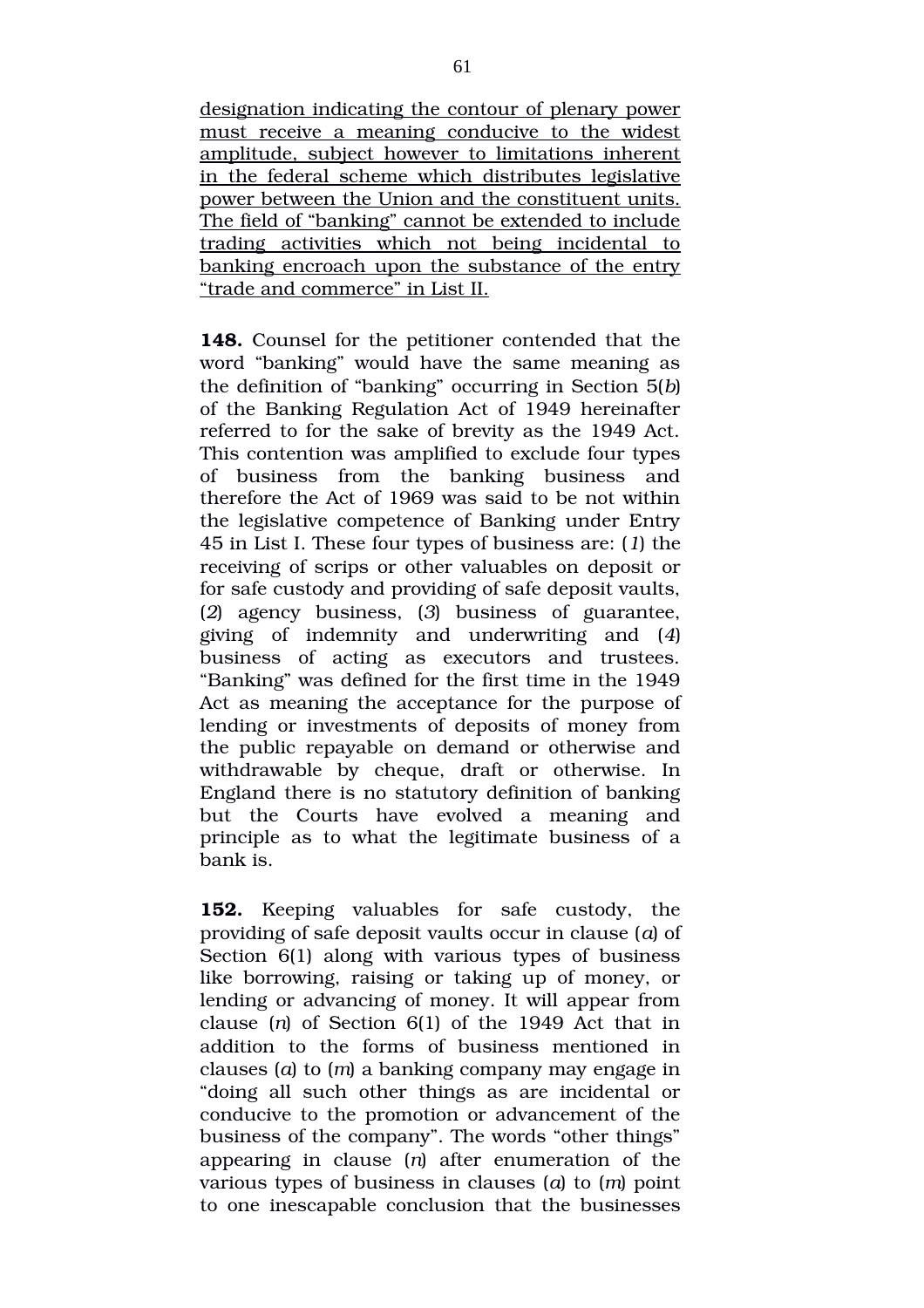mentioned in clauses (*a*) to (*m*) are all incidental or conducive to the promotion or advancement of the business of the company. Therefore these businesses are not only legitimate businesses of the banks but these also come within the normal business activities of commercial banks of repute. Entry 45 in List I of the 7th Schedule of the Constitution, namely, "banking" will therefore have the wide meaning to include all legitimate businesses of a banking company referred to in Section 5(*b*) as well as in Section 6(1) of the 1949 Act. The contention on behalf of the petitioner that the four disputed businesses are not banking businesses is not supportable either on logic or on principle when businesses mentioned in the subclauses of Section 6(1) of the 1949 Act are recognised to be legitimate business activities of a banking company by statute and practice and usage fully supports that view.

**158.** It was suggested by counsel for the petitioner that by banking business is meant only the hard core of banking as defined in Section 5(*b*) of the 1949 Act. It is unthinkable that the business of banks is only confined to that aspect and not to the various forms of business mentioned in Section 6(1) of the 1949 Act. Receiving valuables on deposit or for safe custody and providing for safe custody vaults which are contemplated in clause (*a*) of Section 6(1) of the 1949 Act cannot be dissociated from other forms of unchallenged business of a bank mentioned in that clause because any such severance would be illogical particularly when deposit for safe custody and safe deposit vaults are mentioned in the long catalouge of businesses in clause (*a*). The agency business which is mentioned in clause (*b*) of Section 6(1) is one of the recognised forms of business of commercial banks with regard to mercantile transactions and payment or collection of price. Agency is after all a comprehensive word to describe the relationship of appointment of the bank as the constituent's representative. The forms of agency transactions may be varied. It may be acting as collecting agent or disbursing agent or as depository of parties. The categories of agency can be multiplied in terms of transactions. That is why the business of agency mentioned in clause (*b*) is first in the general form of acting as an agent for any Government or local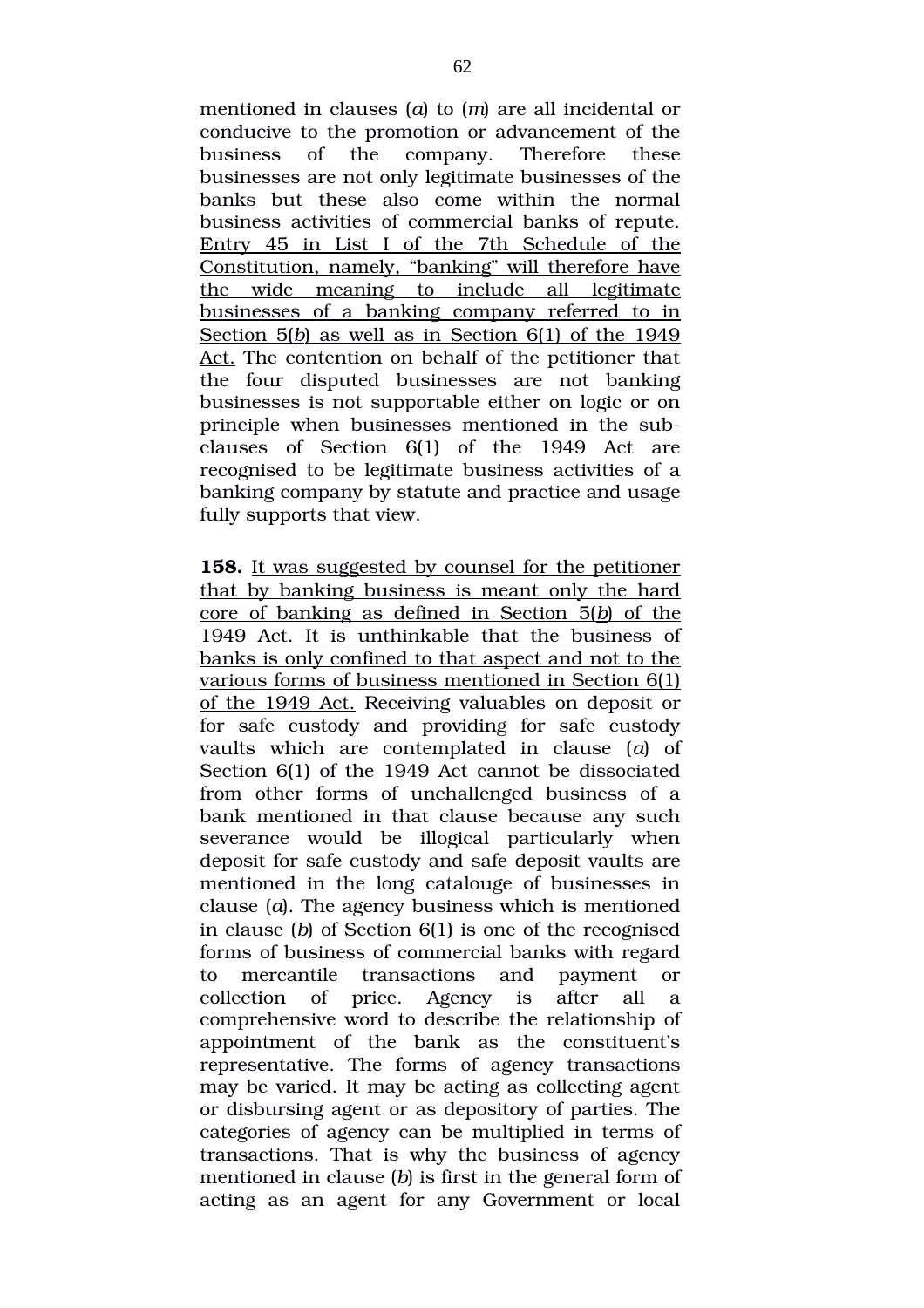authority, secondly carrying on of agency business of any description including the clearing and forwarding of goods and thirdly acting as attorney on behalf of the customers. The business of guarantee is in the modern commercial word practically indissolubly connected with a bank and forms a part of the business of the bank. It is almost common place for Courts to insist on bank guarantee in regard to furnishing of security. There may be so many instances of guarantee. As to the business of trusteeship and executorship it may be said that this is the wish of the settler who happens to be a constituent of the bank appointing the bank as executor or trustee because of the utmost faith and confidence that the constituent has in the solvency and stability of the bank and also to preserve the continuity of the trustee or the executor irrespective of any change by reason of death or any other incapacity. It is needless to state that these four disputed forms of business all spring out of the relation between the bank on the one hand and the customer on the other and the bank earns commission on these transactions or charges fees for the services rendered. Although trust accounts may be kept in a separate account all moneys arising out of the trust money go to the general pool of the bank and the bank utilises the money and very often trust moneys may be kept in fixed deposit with the trustee bank and expenses on account of the trust are met out of the general funds of the trustee bank. Payments to beneficiaries are made by crediting the beneficiaries accounts in the trustee bank and if they are not constituents other modes of payment through other banks are adopted. The position of the banks as executor is similar to that of a trustee. Whatever moneys the bank may spend are recouped by the bank out of the accounts of the trust estate.

**160.** There are various provisions in the 1949 Act to indicate that a banking company cannot carry on business of a managing agent or Secretary and treasurer of a company and that it cannot acquire, construct, maintain, alter any building or works other than those necessary or convenient for the purpose of the company. A banking company cannot acquire or undertake the whole or any portion of any business unless such business is of one of those enumerated in Section 6(1) of the 1949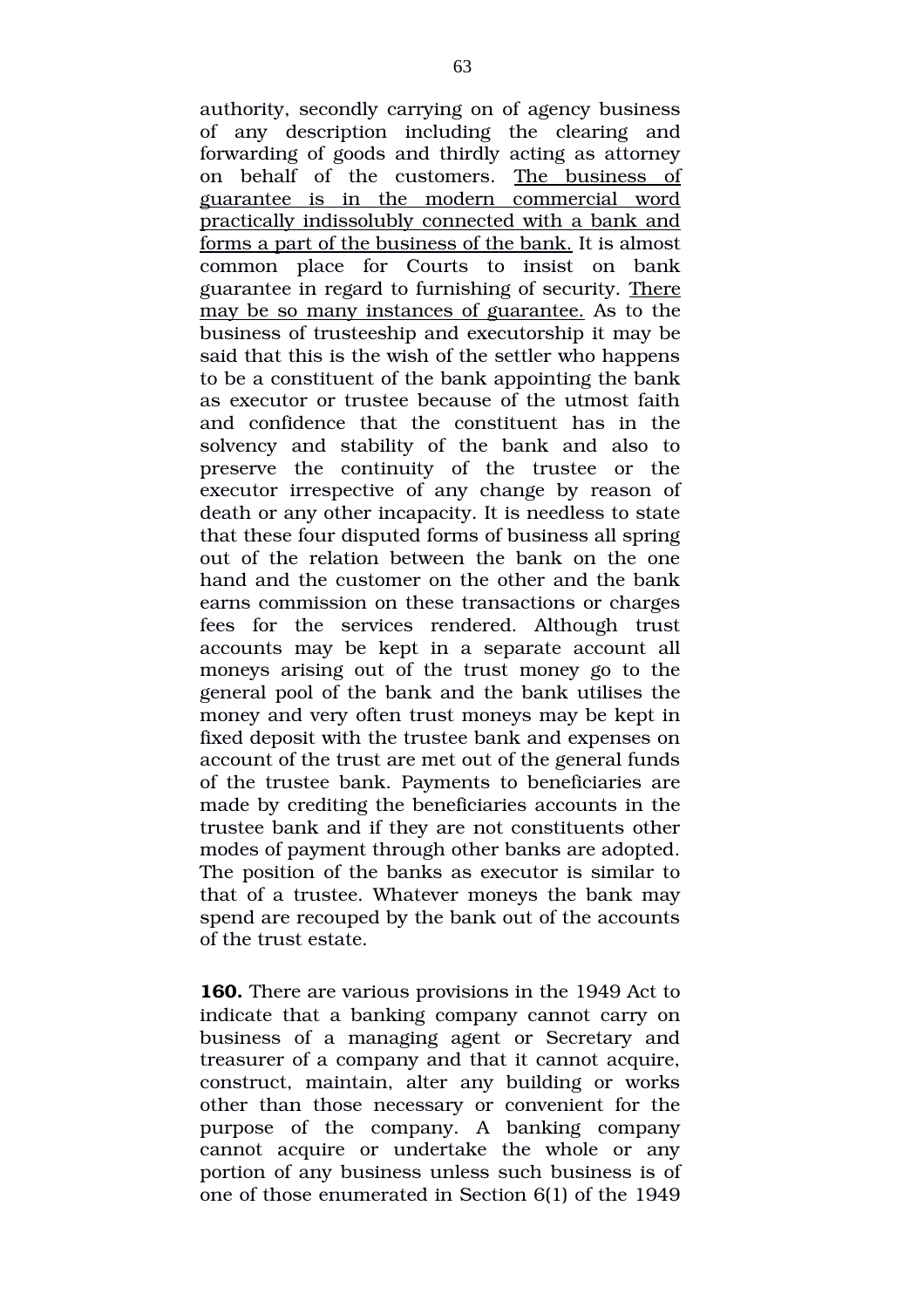Act. A bank cannot deal in buying or selling or bartering of goods except in connection with certain purposes related to some of the businesses enumerated in the aforesaid Section 6(1). These provisions also establish that businesses mentioned in Section 6 of the 1949 Act are incidental and conducive to banking business. A bank cannot employ any person whose remuneration is in the form of a commission or a share in the profits of the banking company or whose remuneration is in the opinion of the Reserve Bank excessive. One of the most important provisions is Section 35 of the 1949 Act, which states that the Reserve Bank at any time may and on being directed so to do by the Central Government cause an inspection to be made by one or more of its officers of the books of account and to report to the Central Government on any inspection and the Central Government thereafter if it is of opinion after considering the report that the affairs of the banking company are being conducted to the detriment of the interests of its depositors, may prohibit the banking company from receiving fresh deposits or direct the Reserve Bank to apply under Section 38 for the winding up of the banking company. Another important provision in the 1949 Act, is found in Section 27 which provides for monthly returns in the prescribed form and manner showing assets and liabilities. The power of the Reserve Bank under Sections 27 and 35 of the 1949 Act relates to the affairs of the banking company which comprehend the various forms of business of the bank mentioned in Section 6 of the 1949 Act. Then again Section 29 of the 1949 Act contemplates accounts relating to accounts of all business transacted by the bank. Section 35A of the 1949 Act confers power on the Reserve Bank to give directions with regard to the affairs of a bank. These provisions indicate beyond any measure of doubt that all forms of business mentioned in Section 6(1) of the 1949 Act are lawful, legitimate businesses of a bank as these have grown along with increase of trade and commerce. The word "banking" has never had any static meaning and the only meaning will be the common understanding of men and the established practice in relation to banking. That is why all these disputed forms of business come within the legitimate business of a bank."

(emphasis supplied)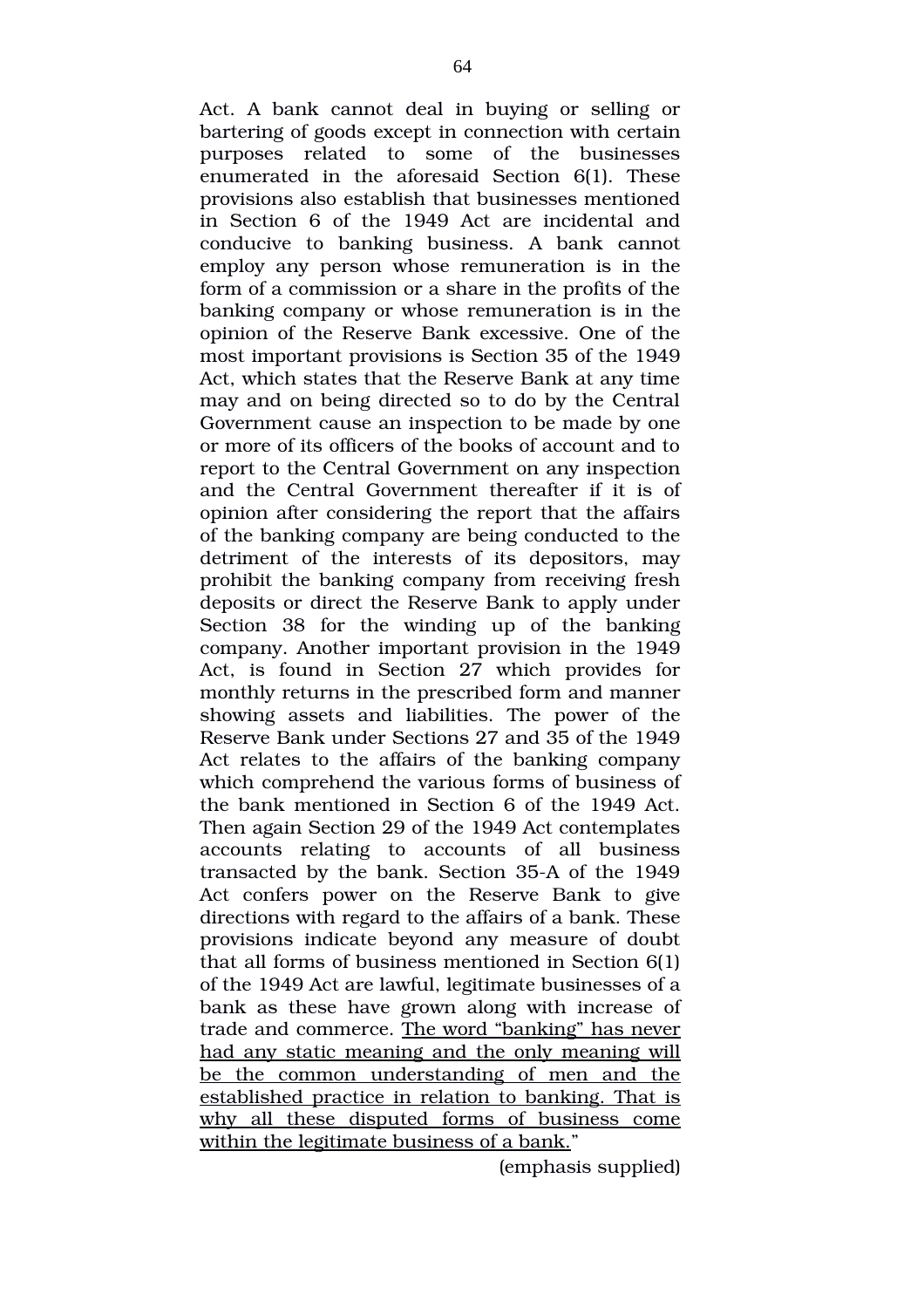The submission raised by the petitioner that banking business meant only the hardcore of banking, was not accepted. It was held that the word 'banking' has never had any static meaning, and the only meaning will be the common understanding of men and the established practice about banking. Various forms of business come within the legitimate business of a bank.

**36.** It was argued on behalf of appellants that the BR Act, 1949 recognises two categories of finance activity which a bank may undertake such as (1) the banking business under Section 5(b), i.e., core banking business; and (2) any other business as provided in Section 6(1). For the purpose, reliance has been placed on *Rustom Cavasjee Cooper* (supra). The decision of the High Court of Calcutta in *Mahaluxmi Bank Ltd.* (supra), is pressed into service, wherein it was held:

"5. After this an application was made to this Court for sanction of the special resolution effecting the said alterations. The Court directed certain advertisements to issue and also directed service of the usual notices as required by Sec.17 of the Companies Act, 1956. The Registrar of Joint Stock Companies filed an affidavit-inopposition and at the hearing opposed the application but no creditor or share-holder of the company opposed the application. P. B. Mukharji, J., before whom the application was heard, gave effect to the contentions raised by the Registrar and dismissed the application. In dismissing the application the learned Judge made inter alia the following observations in his judgment:

> "At the outset it must be said that it is a curious application. If the object is "to lend money to such person or persons or firms and at such terms as may seem expedient," then it may amount to some kind of a banking in disguise. It is quite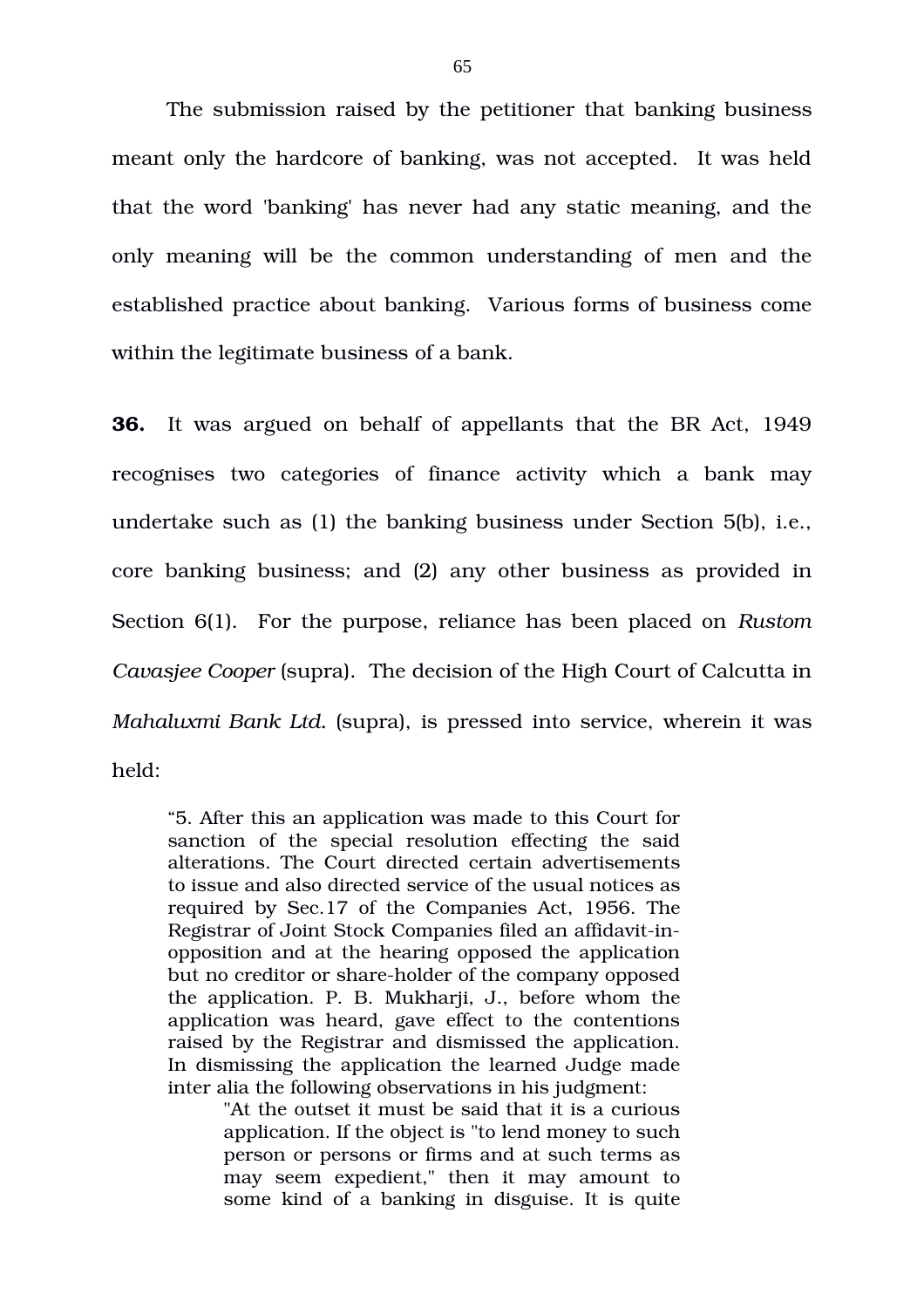true that under the Banking Companies Act, banking' is defined to mean the acceptance, "for the purpose of lending or investment of deposits of money from the public, repayable on demand or otherwise, and withdrawable by cheque, draft, order or otherwise." With a little clever manipulation, the petitioner might go on doing the banking business under the proposed amendment although by allowing such amendment it will put on the garb of a nonbanking company."

It has been argued that these observations of the learned Judge are due to a misconception of the true nature and character of a banking business. Reliance is placed by the learned counsel for the appellant company on the definition of the word 'banking' as given in Sec.5 (1)(b) of the Banking Companies Act, 1949, which is as follows:

> "'Banking' means the accepting, for the purpose of lending or investment, of deposits of money from the public, repayable on demand or otherwise, and withdrawable by cheque, draft, order or otherwise."

Now this definition makes it clear that receiving money on deposit from customers and honouring their cheques is the essential characteristic of banking. The money deposited by the customers can be utilised by the banker for lending it or for investing it but the bank also undertakes the obligation to repay the deposit on demand or otherwise and the mode by which the withdrawal of the deposit can be effected is by the issue of cheques, drafts, orders or otherwise, that is, by like methods.

6. In Hart's Law of Banking, a banker or bank is defined as one who, in the ordinary course of his business, receives money which he pays by honouring the cheques of persons from or on whose account he receives it. Sir John Paget in his book On Banking has pointed out that "no person or body corporate or otherwise can be a banker who does not (1) take deposit accounts, (2) take current accounts, (3) issue and pay cheques, and (4) collect cheques crossed and uncrossed for his customers." Sheldon in his book on the Practice and Law of Banking, seventh edition at page 183, formulates the following definition of a banker.

"A person cannot claim to be carrying on the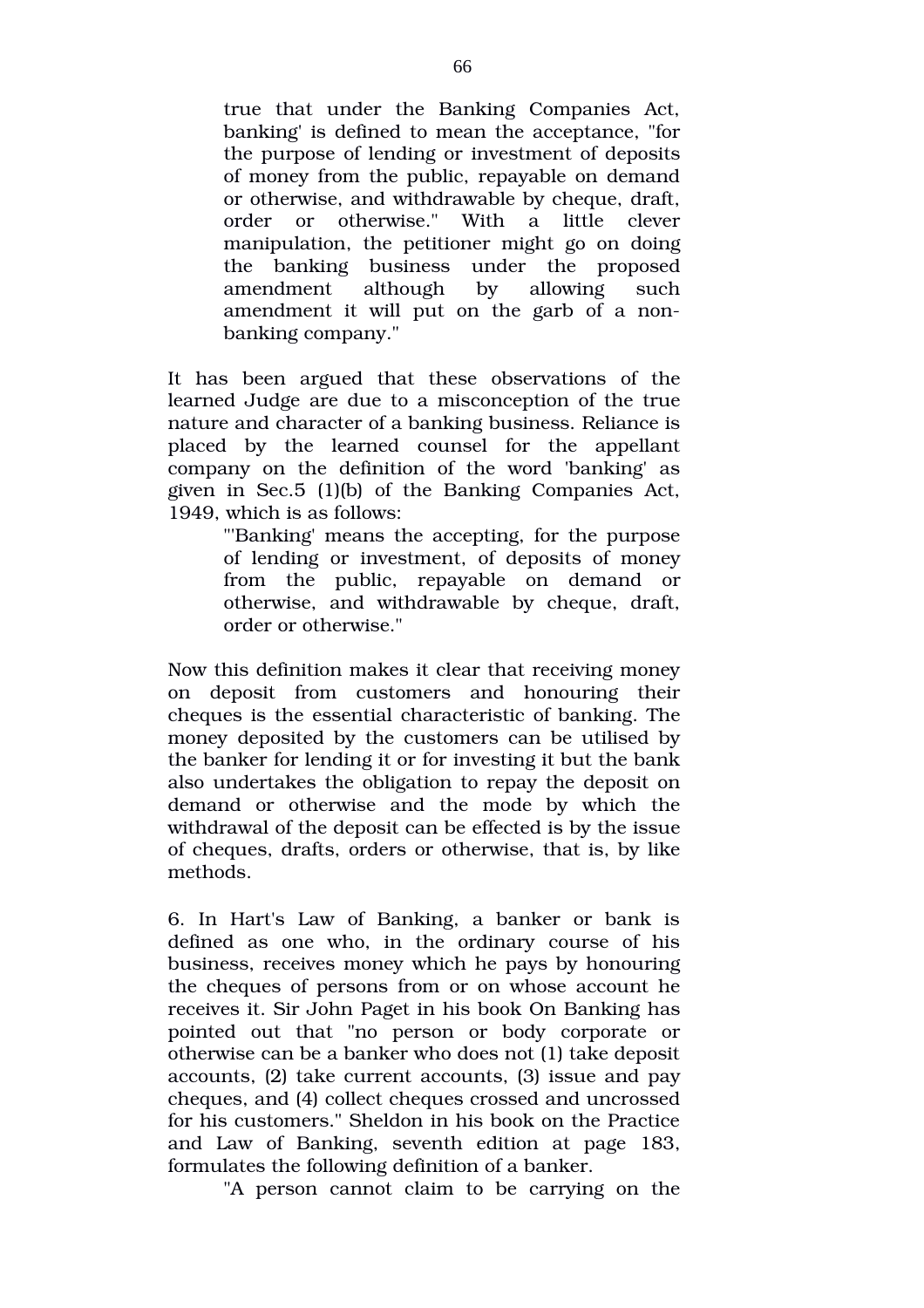business of banking unless he receives money or instruments representing money on current account, honours cheques drawn thereon, and collects the proceeds of cheques which his customers place into his hands for collection.''

In the case of Re Bottomgate Industrial Co-operative Society, (1891) 65 LT 712 at p. 714, Smith, J. defines the business of bankers thus:

> "The principal part of the business of a banker is receiving money on deposit, allowing the same to be drawn against as and when the depositor desires, and paying interest on the amounts standing on deposit.''

7. Then Sec.6 (1) of the Banking Companies Act, 1949, provides that in addition to the business of banking, a banking company may engage in any one or more of the different kinds of business specified in the various subclauses of sub-sec.  $(1)$  of Sec. 6. This indicates that the main or real business of a banking company is as stated in Sec. 5 (1)(b) of the Act but banking companies usually carry on and are permitted to carry on other kinds of business which are auxiliary or incidental to the main business. Sub-section (2) of Sec. 6 lays down that no banking company shall engage in any form of business other than those referred to in sub-section (1). So the banking company is expressly prohibited from carrying on any kind of incidental or allied business other than those enumerated in sub-clauses (a) to (o) of sub-section (1) of Sec. 6 of the Act. Thus it is abundantly clear that the essence of banking is the relationship which is brought into existence at the time of the deposit; that is the core of banking. It is true that the business of banking covers every possible phase or combination of deposit, custody, investment, loan, exchange, issue and transmission of money, creation and transfer of credit and other kindred activities but if the essential characteristic of banking, namely, the power to receive deposits from the public which are repayable in the manner indicated in Sec. 5 (1) (b) of the Banking Companies Act is absent and merely the power of granting loans is retained and exercised that, in my view, does not make the company a banking company. Lending of money may be one phase of a banking business but it is not the main phase or the distinguishing phase. In the case of Bank of Commerce Ltd. v. Kunja Behari Kar, 1944 FCR 370: (AIR 1945 FC 2) it was argued before the Federal Court that Bengal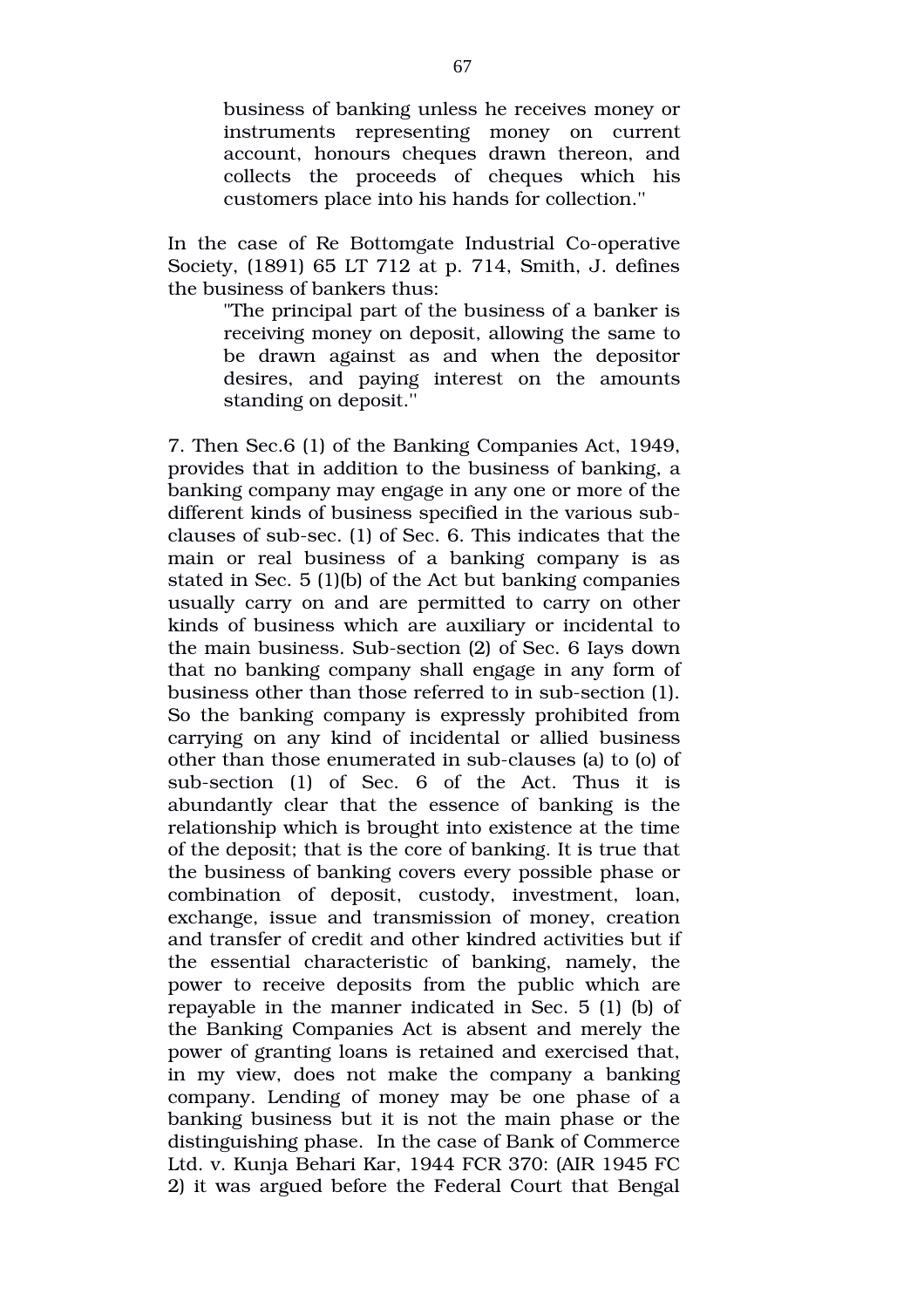Money Lenders' Act, 1940, was a legislation which fell within the item of banking in entries Nos. 33 and 38 of List 1 of Schedule VII of the Government of India Act, 1935 inasmuch as lending money to customers or advancing money on promissory notes is a principal part of the banking business and the case of Tennant v. Union Bank of Canada, 1894 AC 31 was referred to, but the Federal Court did not accept the contention. It was pointed out that money lending by a bank qua bank might make such money lending part of a banking business but not otherwise (per Spens, C. J. at page 389)."

**37.** The decision in *ICICI Bank Ltd.* (supra) has been relied upon in

which the Court emphasised that even if different businesses under

clause (a) to (o) of section 6(1) are shut down, the company would still

be a banking company as long as it is performing the core banking

functions under Section 5(b). The Court observed:

"**37.** The point we are trying to make is that apart from the principal business of accepting deposits and lending the said 1949 Act leaves ample scope for the banking companies to venture into new businesses subject to such businesses being subject to the control of the regulator viz. RBI. In other words, the 1949 Act allows banking companies to undertake activities and businesses as long as they do not attract prohibitions and restrictions like those contained in Sections 8 and 9. In this connection we need to emphasise that Section 6(1) (*n*) enables a banking company to do all things as are incidental or conducive to promotion or advancement of the business of the company. Section 6(1) enables banking companies to carry on different types of businesses. Under Section 6(1), these different types of businesses are in addition to business of banking viz. core banking. The importance of the words "in addition to" in Section  $6(1)$  is that even if different businesses under clauses (*a*) to (*o*) are shut down, the company would still be a banking company as long as it is in the core banking of accepting deposits and lending so that its main income is from the spread or what is called as "interest income". Thus, we may broadly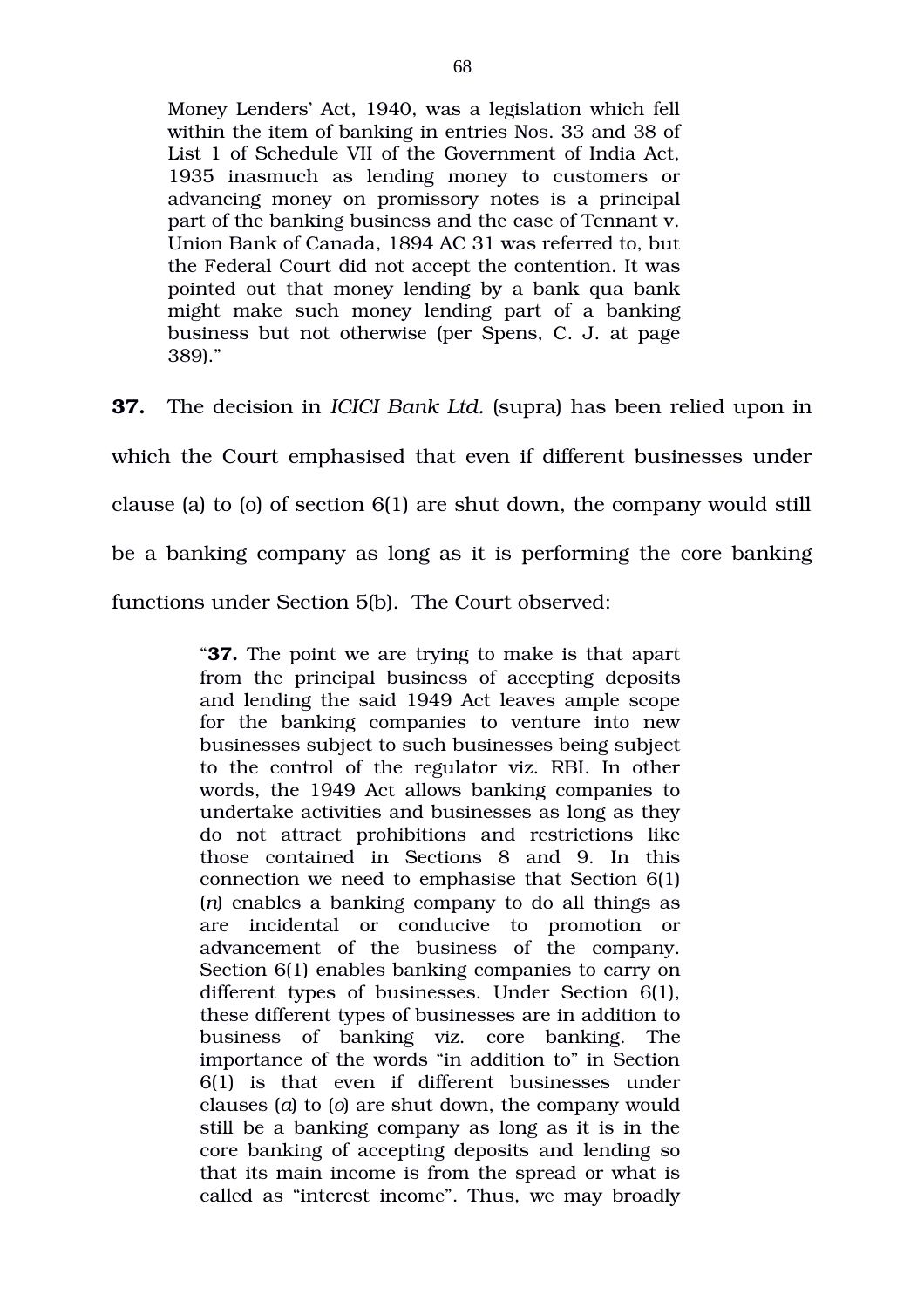categorise the functions of the banking company into two parts viz. core banking of accepting deposits and lending and miscellaneous functions and services. Section 6 of the BR Act, 1949 provides for the form of business in which banking companies may engage. Thus, RBI is empowered to enact a policy which would enable banking companies to engage in activities in addition to core banking and in the process it defines as to what constitutes "banking business"."

**38.** Learned counsel urged that performing core banking function is the *sine qua non* for being regulated by the BR Act, 1949. The BR Act, 1949 applies to a primary credit society which has been brought within its purview, leaving out primary agricultural credit society and a co-operative land mortgage bank. The business of banking cannot be carried out in India as per Section 22 of the BR Act, 1949 as applicable to the co-operative banks/societies, unless it is a primary credit society, and it is a co-operative bank and holds a licence issued by the Reserve Bank of India. It is not in dispute that all co-operative banks run by cooperative societies hold the licence, and all cooperative banks are doing the business within the purview of the BR Act, 1949. We are unable to accept the submission that banking under Entry 45 of List I does not cover 'co-operative banks'. The activity of the co-operative bank is covered under Section  $5(1)(b)$ . A similar submission was not accepted in *Rustom Cavasjee Cooper (supra).* No doubt about it that every commercial activity cannot be brought within the scope of 'banking' in Entry 45 of List I. 'Banking' itself has a wide meaning, and the activity of co-operative banks is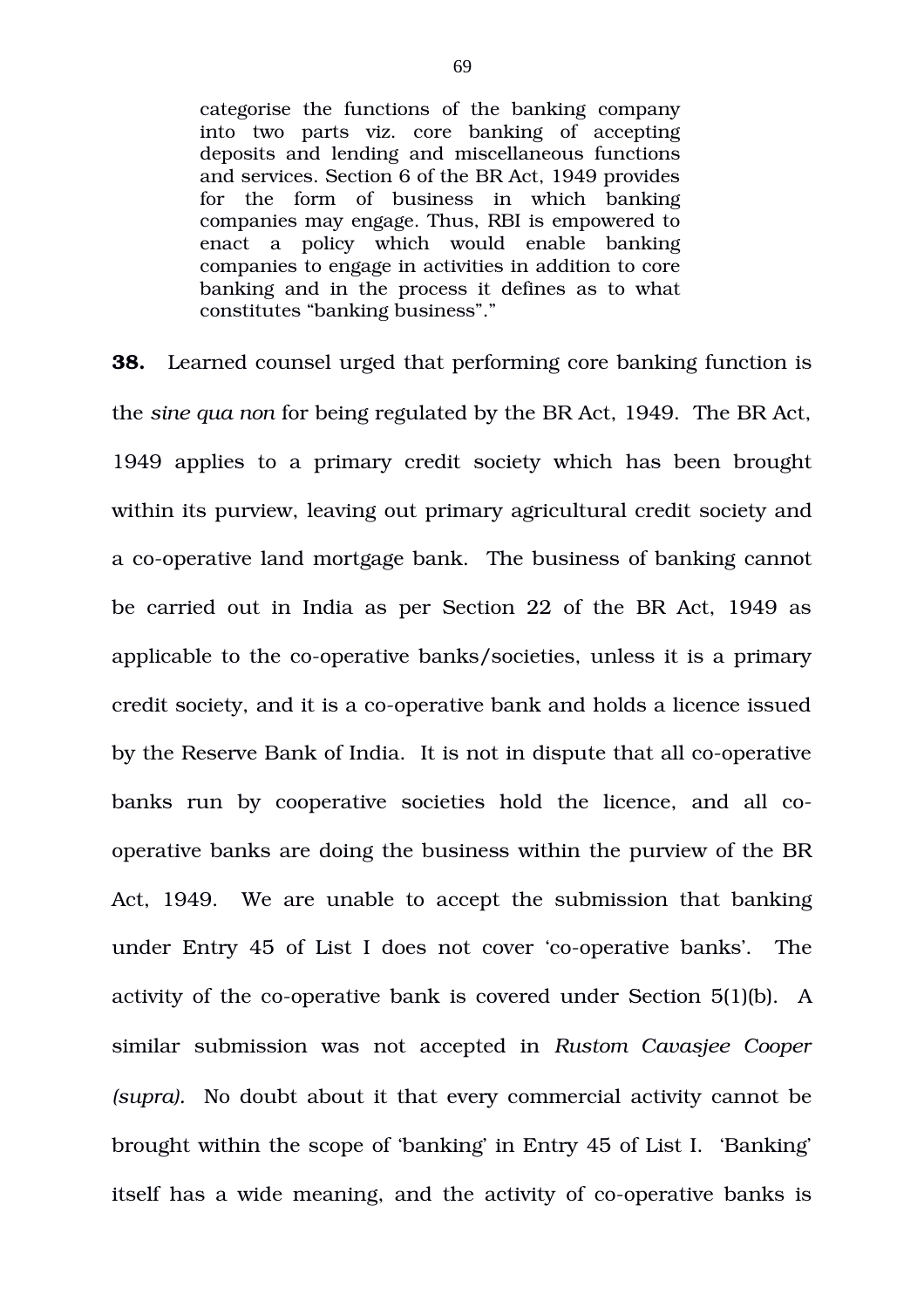definitely, beyond an iota of doubt, covered by Entry 45 of List I.

**39.** It was argued on behalf of appellants that banking's legal term '*nomen juris'* is defined under Section 5(b) of the BR Act, 1949. When the Constitution was being drafted, the definition of 'banking' in the said Act prevailed. The makers of the Constitution adopted the same expression. Thus, intent bore the precise and definite meaning it had in law and, therefore, must be construed having regard to its known legal import. For this purpose, reference has been made to the observations made by this Court in *Gannon Dunkerley & Co., (Madras) Ltd.* (supra), in which it was held:

> "(36) The principle of these decisions is that when, after the enactment of a legislation, new facts and situations arise which could not have been in its contemplation, the statutory provisions could properly be applied to them if the words thereof are in a broad sense capable of containing them. In that situation, "it is not," as observed by Lord Wright in 1936 AC 578 (H), "that the meaning of the words changes, but the changing circumstances illustrate and illuminate the full import of that meaning". The question then would be not what the framers understood by those words, but whether those words are broad enough to include the new facts. Clearly, this principle has no application to the present case. Sales tax was not a subject which came into vogue after the Government of India Act, 1935. It was known to the framers of that statute and they made express provision for it under Entry 48. Then it becomes merely a question of interpreting the words, and on the principle, already stated, that words having known legal import should be construed in the sense which they had at the time of the enactment, the expression "sale of goods" must be construed in the sense which it has in the Sale of Goods Act.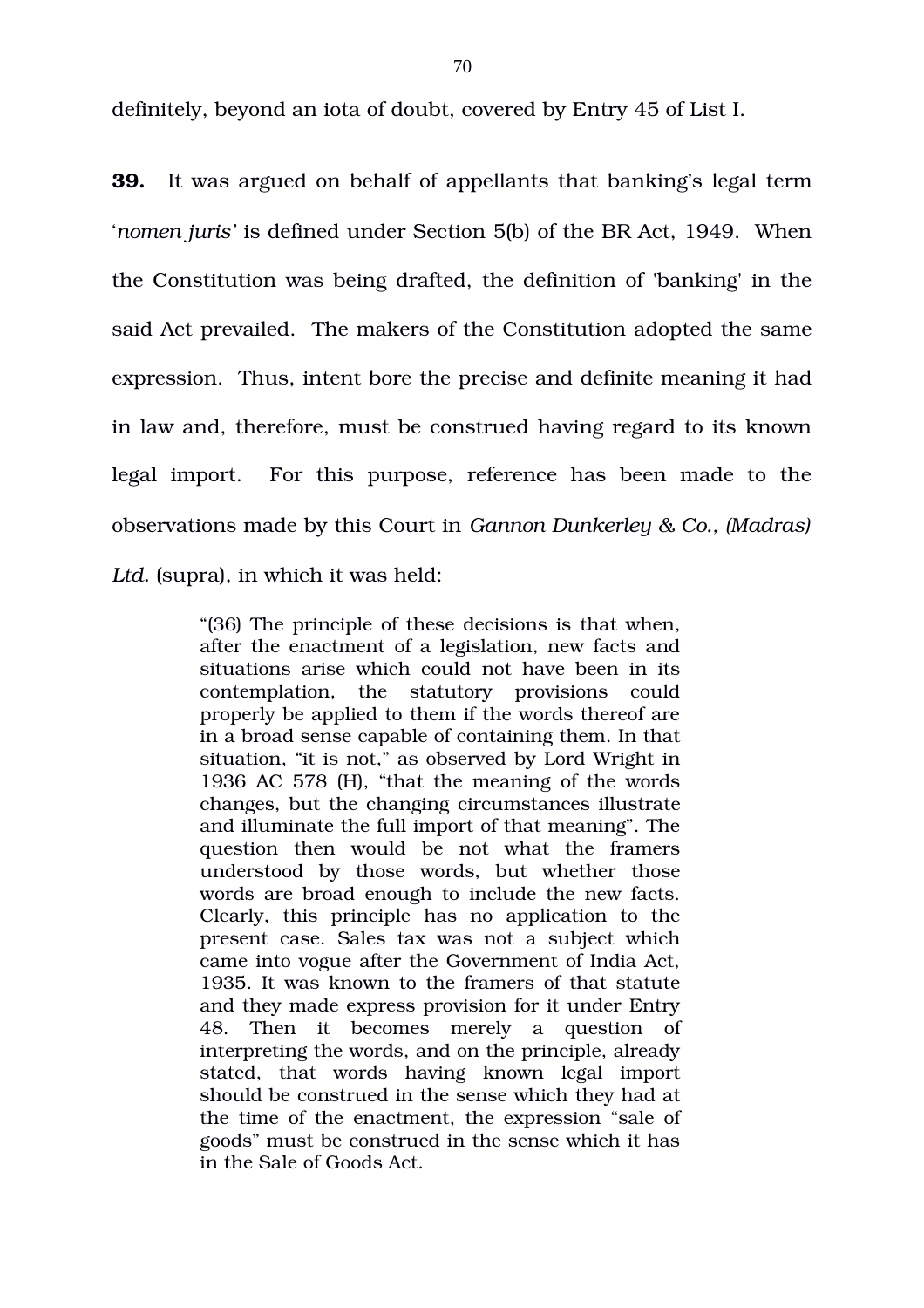(37) A contention was also urged on behalf of the respondents that even assuming that the expression "sale of goods" in Entry 48 could be construed as having the wider sense sought to be given to it by the appellant and that the provisions of the Madras General Sales Tax Act imposing a tax on construction contracts could be sustained as within that entry in that sense, the impugned provisions would still be bad under S. 107 of the Government of India Act, and the decision in *Dukhineswar Sarkar* v. *Commercial Tax Officer,* (S) AIR 1957 Cal 283 (Z19) was relied on in support of this contention. Section 107, so far as is material, runs as follows:

S.  $107 - (1)$  "If any provision of a Provincial law is repugnant to any provision of a Dominion law which the Dominion Legislature is competent to enact or to any provision of an existing law with respect to one of the matters enumerated in the Concurrent Legislative List, then, subject to the provisions of this section, the Dominion law, whether passed before or after the Provincial law, or, as the case may be, the existing law, shall prevail and the Provincial law shall, to the extent of the repugnancy, be void.

(2) Where a Provincial law with respect to one of the matters enumerated in the Concurrent Legislative List contains any provision repugnant to the provisions of an earlier Dominion law or an existing law with respect to that matter, then, if the Provincial law, having been reserved for the consideration of the Governor-General has received the assent of the Governor-General, the Provincial law shall in that Province prevail, but nevertheless the Dominion Legislature may at any time enact further legislation with respect to the same matter."

Now, the argument is that the definition of "sale" given in the Madras General Sales Tax Act is in conflict with that given in the Sale of Goods Act, 1930, that the sale of goods is a matter falling within Entry 10 of the Concurrent List, and that, in consequence, as the Madras General Sales Tax (Amendment) Act, 1947, (Mad. 25 of 1947) under which the impugned provisions had been enacted, had not been reserved for the assent of the Governor-General as provided in S. 107 (2). Its provisions are bad to the extent that they are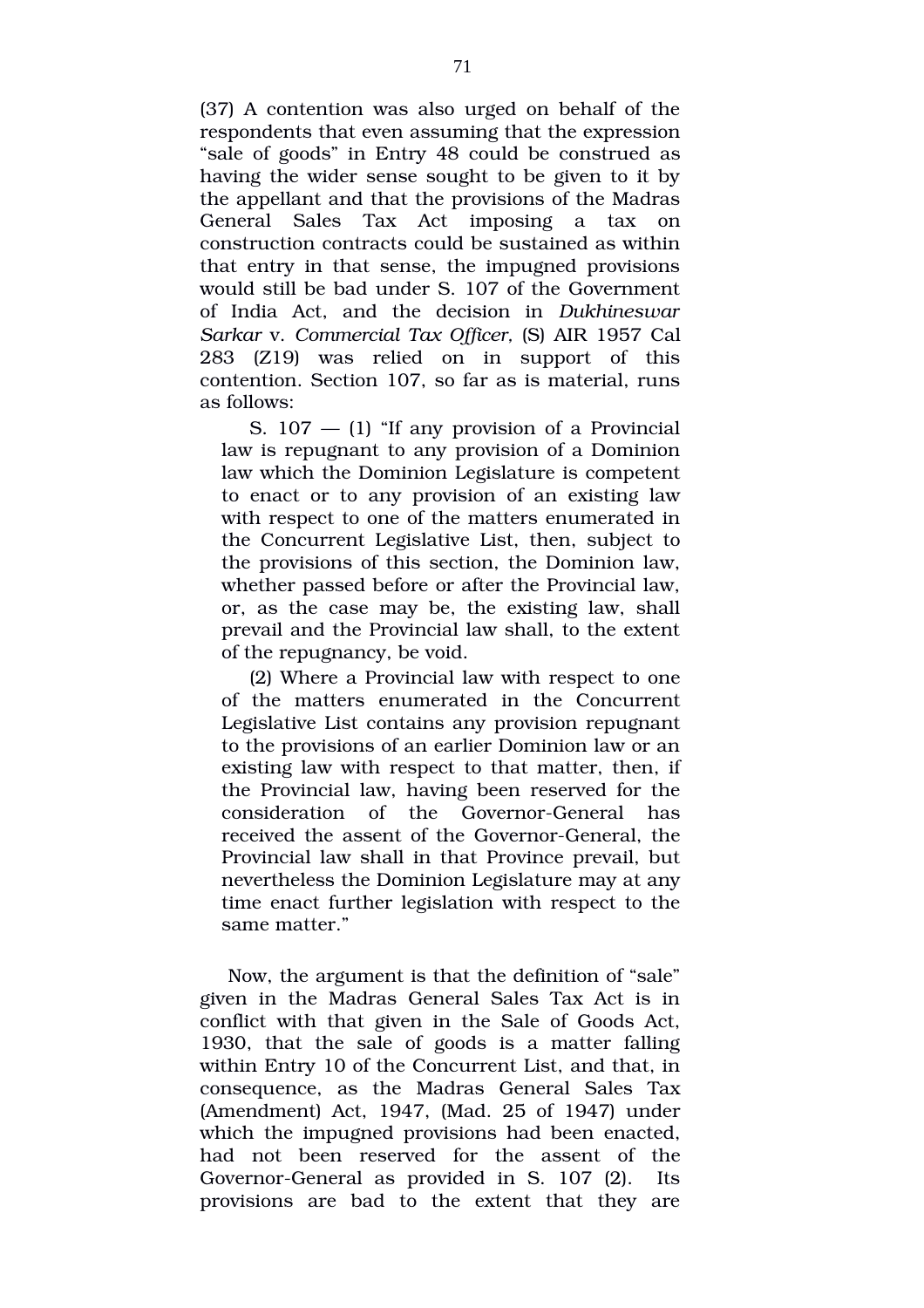repugnant to the definition of "sale" in the Sale of Goods Act, 1930. The short answer to this contention is that the Madras General Sales Tax Act is a law relating not to sale of goods but to tax on sale of goods, and that it is not one of the matters enumerated in the Concurrent List or over which the Dominion legislature is competent to enact a law, but is a matter within the exclusive competence of the Province under Entry 48 in List II. The only question that can arise with reference to such a law is whether it is within the purview of that Entry. If it is, no question of repugnancy under S. 107 can arise. The decision in (S) AIR 1957 Cal 283 (Z19) on this point cannot be accepted as sound."

In *Diamond Sugar Mills Ltd.* (supra), it was held:

"(10) In considering the meaning of the words "local area" in entry 52 we have, on the one hand to bear in mind the salutary rule that words conferring the right of legislation should be interpreted liberally and the powers conferred should be given the widest amplitude; on the other hand we have to guard ourselves against extending the meaning of the words beyond their reasonable connotation, in an anxiety to preserve the power of the legislature. In Re the Central Provinces & Berar Sales of Motor Spirit and Lubricants Taxation Act, 1938, 1939 FCR 18 at p. 37: (AIR 1939 FC 1 at p. 4) Sir Maurice Gwyer, C.J., observed:

"I conceive that a broad and liberal spirit should inspire those whose duty it is to interpret it; but I do not imply by this that they are free to stretch or pervert the language of the enactment in the interests of any legal or constitutional theory, or even for the purpose of correcting any supposed errors."

Again, in Navinchandra Mafatlal v. Commissioner of Income Tax, Bombay City, 1955 1 SCR 829: ( (S) AIR 1955 SC 58) Das, J. (as he then was) delivering the judgment of this Court observed: —

"………. The cardinal rule of interpretation however, is that words should be read in their ordinary, natural and grammatical meaning subject to this rider that in construing words in a constitutional enactment conferring legislative power the most liberal construction should be put upon the words so that the same may have effect in their widest amplitude."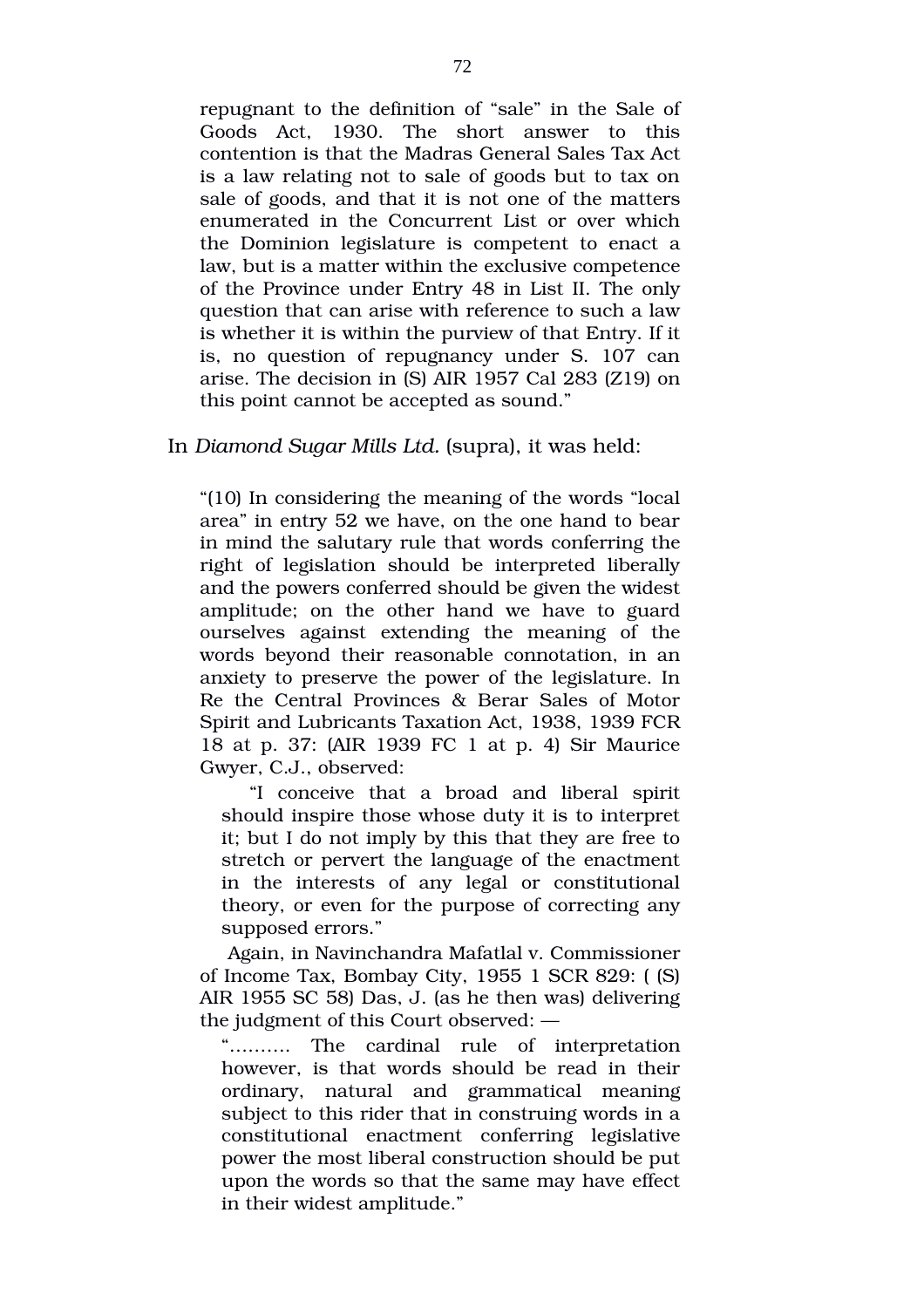(25) It is true that when words and phrases previously interpreted by the courts are used by the Legislature in a later enactment replacing the previous statute, there is a presumption that the Legislature intended to convey by their use the same meaning which the courts had already given to them. This presumption can however only be used as an aid to the interpretation of the later statute and should not be considered to be conclusive. As Mr Justice Frankfurter observed in Federal Communication Commissioner v. Columbia Broadcasting System of California, (1940) 311 U.S. 132 when considering this doctrine, the persuasion that lies behind the doctrine is merely one factor in the total effort to give fair meaning to language. The presumption will be strong where the words of the previous statute have received a settled meaning by a series of decisions in the different courts of the country; and particularly strong when such interpretation has been made or affirmed by the highest court in the land. We think it reasonable to say however that the presumption will naturally be much weaker when the interpretation was given in one solitary case and was not tested in appeal. After giving careful consideration to the view taken by the learned Judge of the Allahabad High Court in ILR (1942) All 302: (AIR 1942 All 156) (supra) about the meaning of the words "local area" & proper weight to the rule of interpretation mentioned above, we are of opinion that the Constitution makers did not use the words "local area" in the meaning which the learned Judge attached to it. We are of opinion that the proper meaning to be attached to the words "local area" in Entry 52 of the Constitution, (when the area is a part of the State imposing the law) is an area administered by a local body like a municipality, a district board, a local board, a union board, a Panchayat or the like. The premises of a factory is therefore not a "local area".

**40.** In our opinion, the framers of the Constitution cannot be said to have confined the meaning of 'banking' to a particular definition, as given in the BR Act, 1949. The word 'banking' has been incorporated in Entry 45 of List I. The decision in *Rustom Cavasjee Cooper* (supra)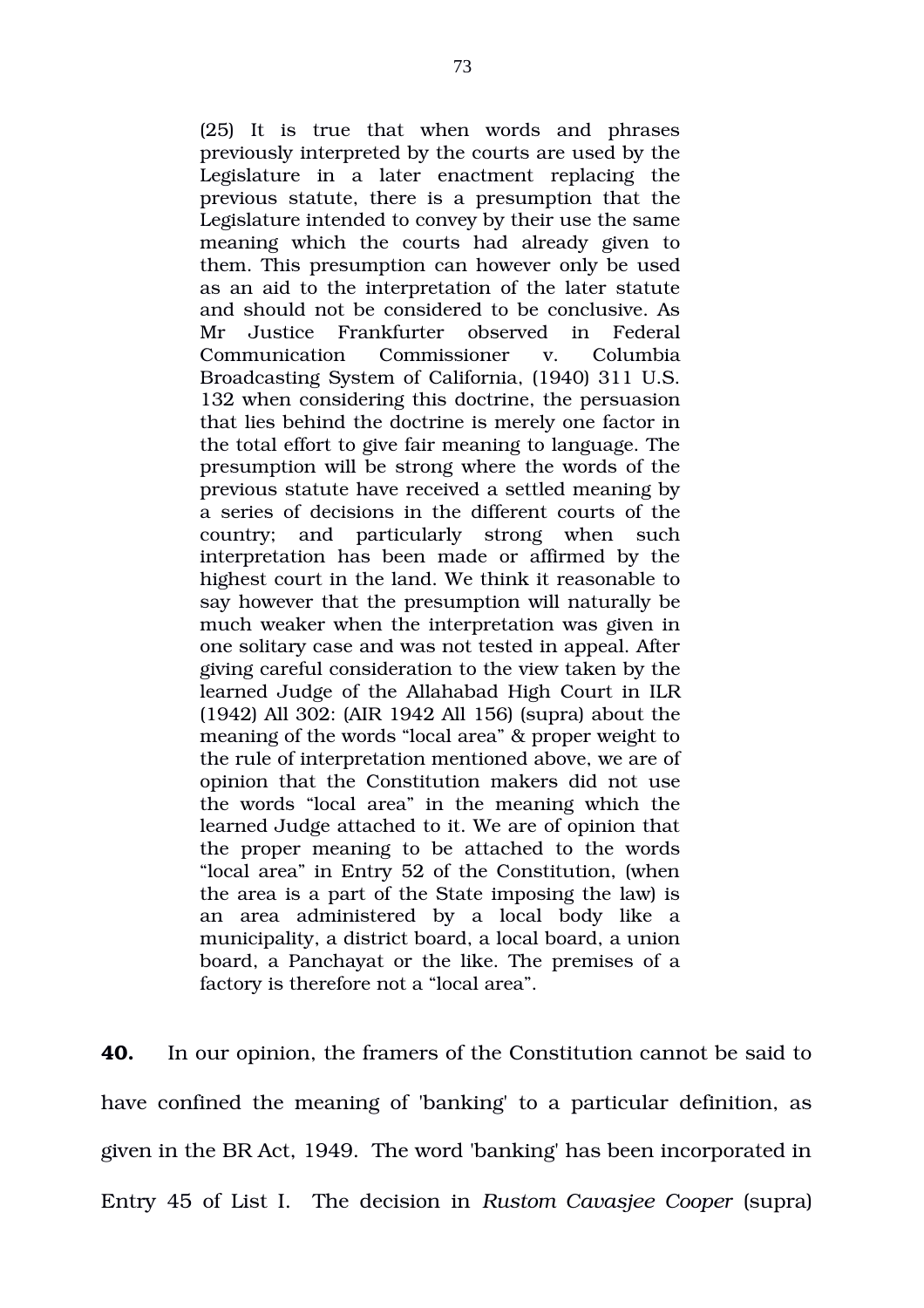vividly leaves no room for doubt that banking done by the co-operative bank is covered within the ambit of Entry 45 of List I. The decision in *Gannon Dunkerley & Co., (Madras) Ltd.* (supra) stands neutralised by introduction of Article 366(29A) of the Constitution of India and the meaning of the said term has been redefined. Entries have to be given full effect in pith and substance considering forms of business of cooperative banks performing the activities of banking under a licence. The same is covered within the purview of Entry 45 of List I.

**41.** On the strength of Sections 32 and 33 of the State Bank of India Act, 1955, learned counsel on behalf of appellants argued that Section 32 recognises that State Bank of India can carry on 'agency business' on behalf of Reserve Bank of India. Section 33 enables the State Bank of India to carry on banking business under Section 5(b) and other forms of business under Section  $6(1)$  of the BR Act, 1949. The argument is of no avail. The State Bank of India Act, 1955, is independent and is not co-related with the co-operative banks, and the State Bank of India has been established as a corporation under the Act. Thus, the provision is of no help to take home the submission espoused on behalf of appellants to take them out of the purview of Entry 45 of List I.

**42.** Learned Counsel on behalf of appellants argued that there is a difference between entity and activity. On a plain reading of Section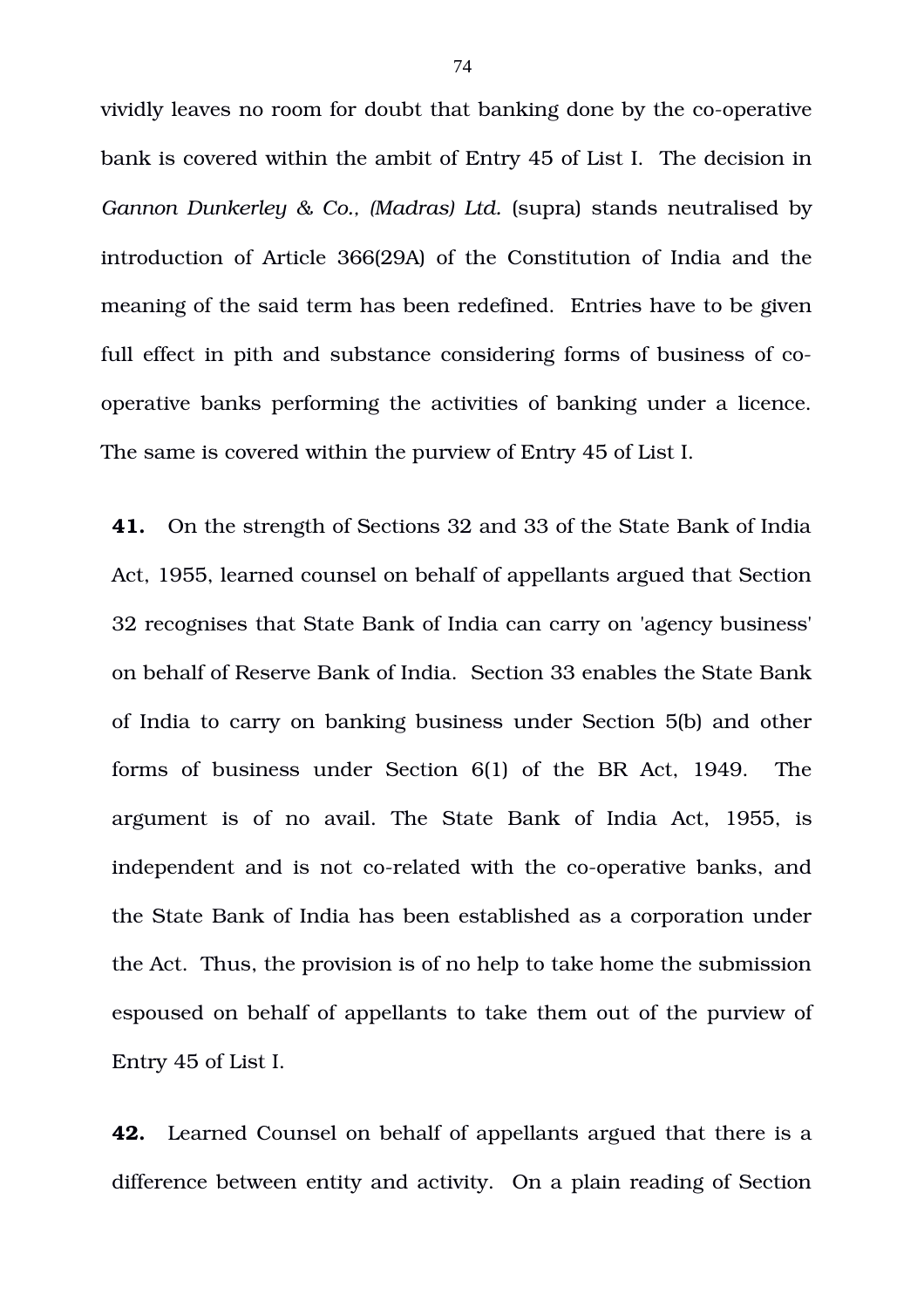6(1) of the BR Act, 1949, it becomes evident that there is a distinction between the business of banking and entity that performs the banking functions. Section 6(1) and 6(2) enable only an entity to perform certain additional business functions. It does not confer any such status upon such an entity.

**43.** In our opinion, Section 6 deals with the forms of business in which banking companies may engage. There cannot be any form of activity/business of banking without there being an entity. Section 6 is not a provision of the conferral of the status of the banking company. The definitions of 'banking' and 'banking company' are contained in Section 5(b) and 5(c) of the BR Act, 1949 respectively, and when reading with Section  $56(a)$ , it means co-operative banks also. The co-operative bank falls within the definition of Section 5(c), and its activity is of banking, and in addition to the business of banking, a co-operative bank may engage in any of the business as enumerated in Section 6.

# **EFFECT OF ENTRIES 43 AND 45 OF LIST I AND ENTRY 32 OF LIST II OF THE SEVENTH SCHEDULE OF THE CONSTITUTION OF INDIA**

**44.** Entry 43 of List I of the Seventh Schedule of the Constitution of India has been pressed into service on behalf of appellants. It confers upon the Parliament the competence to pass the law pertaining to 'incorporation, regulation and winding up' of the trading corporation,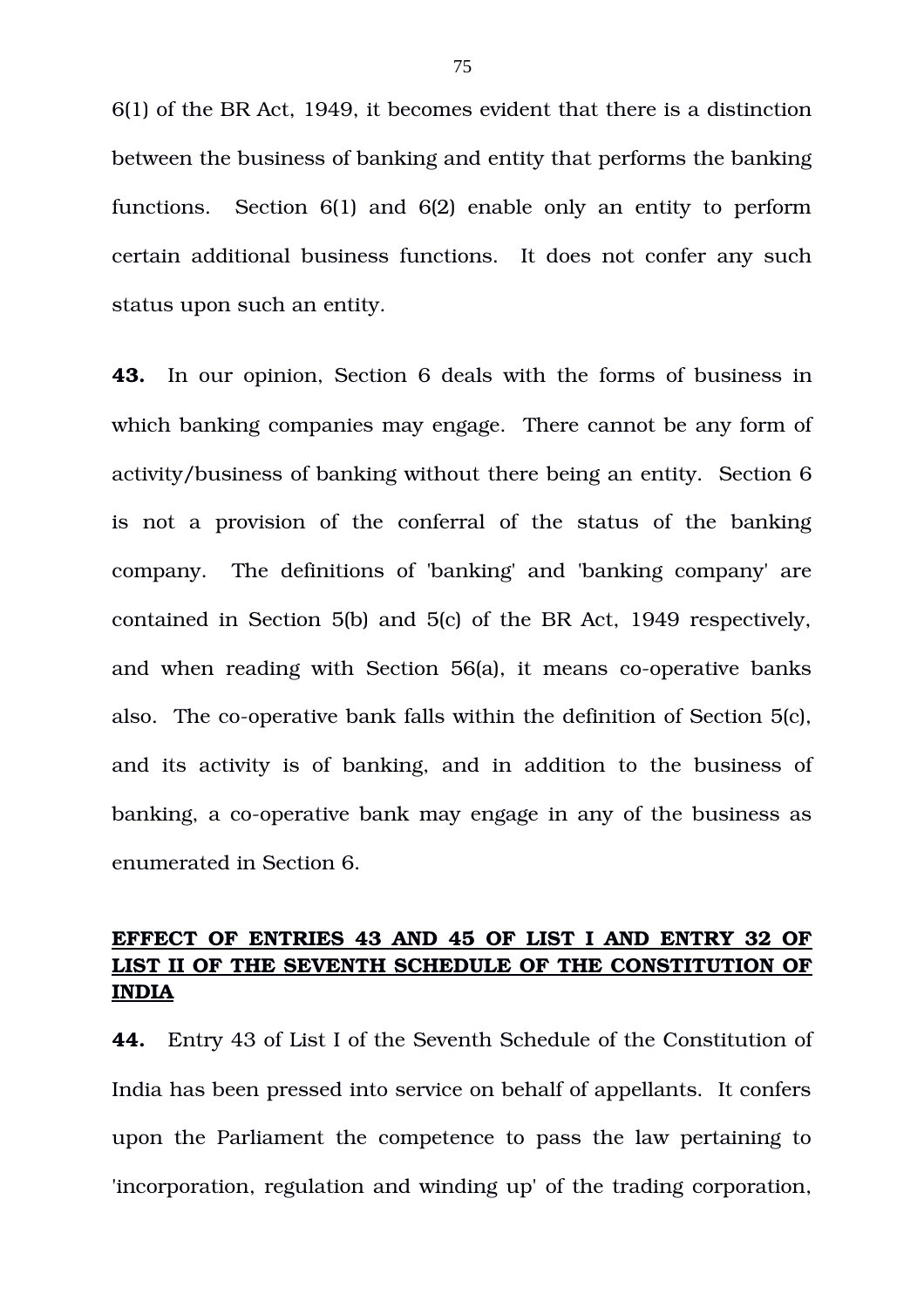more particularly, a banking corporation. However, co-operative societies are expressly excluded from the purview of the Parliament's competence. No doubt about it that in Entry 43 of List I 'incorporation, regulation and winding up' of the co-operative societies have been kept out of the purview of the Union List by specifically excluding the co-operative societies, otherwise, they would have been included for 'incorporation, regulation and winding up' in Entry 43 of List I. The terms "incorporation, regulation and winding up of cooperative societies" were reserved as State subjects under Entry 32 of List II, it was so omitted from List 43 of List I. But the exclusion from Entry 43 of List I taking out 'incorporation, regulation and winding up' of co-operative societies out of the purview of the Parliament, does not advance the cause of the co-operative banks. As a corollary to the aforesaid submission, it was also urged that the banking company was defined and governed by Sections 277F to Section 277N under Chapter XA of the Companies Act (VII of 1913). It was inserted vide Amendment Act No.22 of 1936. On 10.3.1949, the Banking Companies Act, 1949, was enforced. The primary objective of the Banking Companies Act, 1949, was to provide a comprehensive definition of 'banking' to bring within its scope all the institutions which receive deposits repayable on demand or otherwise for lending or investment. At the relevant time, the Government of India Act, 1935, which dealt with the subject of 'banking' as well as 'trading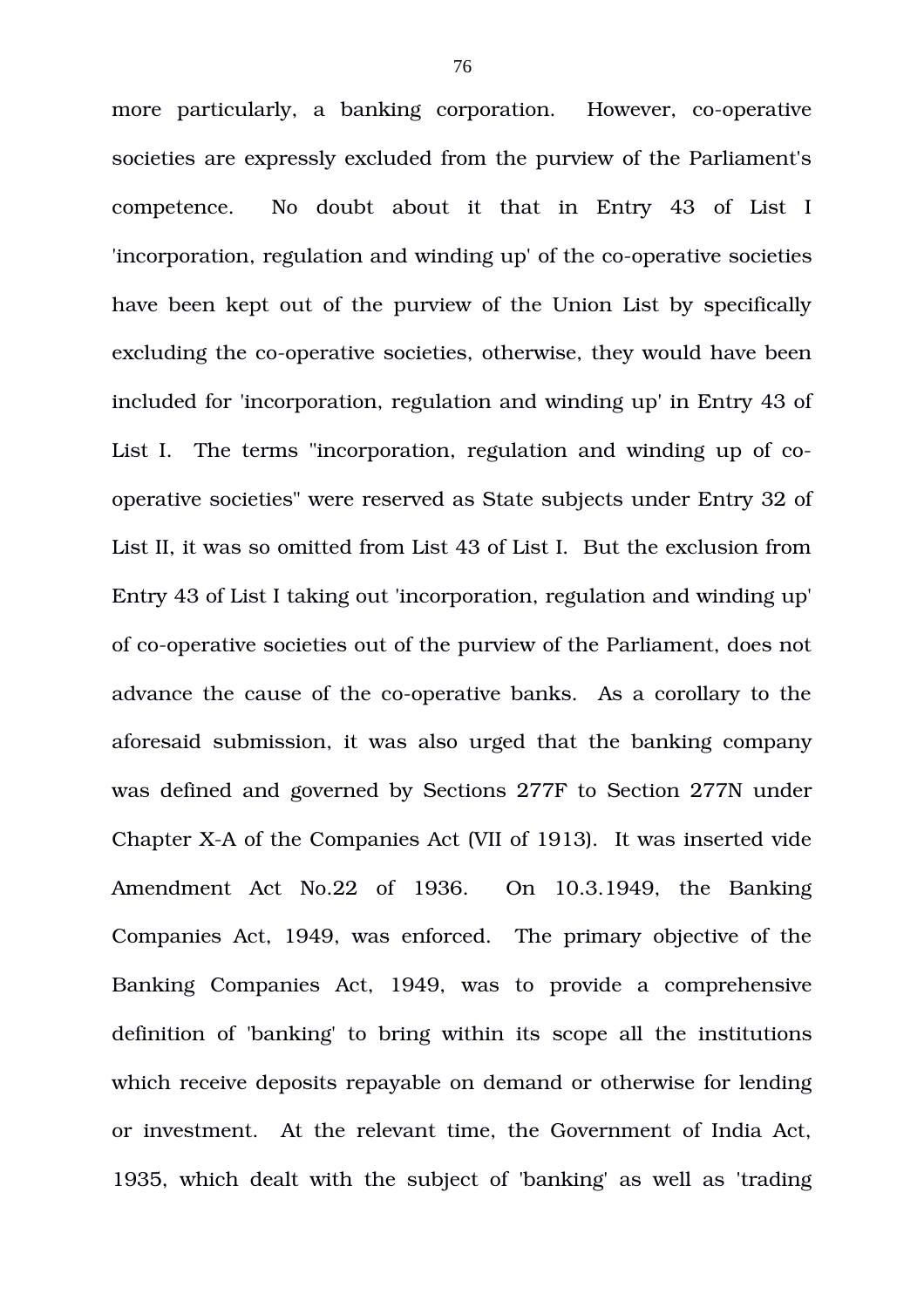corporation,' was in List I (Federal Legislative List), thus:

"*Entry 38* in relation to "banking": "Banking," that is to say, the conduct of banking business by corporations other than corporations owned and controlled by a federated state and carrying on business only within that State.

*Entry 33* in relation to corporation: "Corporations," that is to say, the incorporation, regulation, and winding-up of trading corporations, including banking, insurance, and financial corporations, but not including corporations owned or controlled by a Federated State and carrying on business only within that State or co-operative societies, and of corporations, whether trading or not, with objects not confined to one unit (but not including Universities)."

Entry 38 of the Government of India Act was re-enacted as 'banking' in Entry 45 of List I, while Entry 33 was bifurcated in Entries 43 and 44. Learned Counsel further argued that up to 1965, the primary entity which was regulated by the Parliament was a company that found a place in Entry 43. Thus, both in its function, i.e., banking and as an entity, fell in List I (banking under Entry 45 and company under Entry 43). Therefore, it was within the control of the Parliament. Up to 1965, Banking Companies Act, 1949, only dealt with a juristic entity called banking companies. Then from the Preamble, the word "company" was omitted. The banking corporation was governed by the State Bank of India Act, 1955. Thus, the question of regulating the banking business of an entity outside the purview of List I never arose. In 1965, the Government enacted Banking Laws (Application to Co-operative Societies Act, 1965 (Act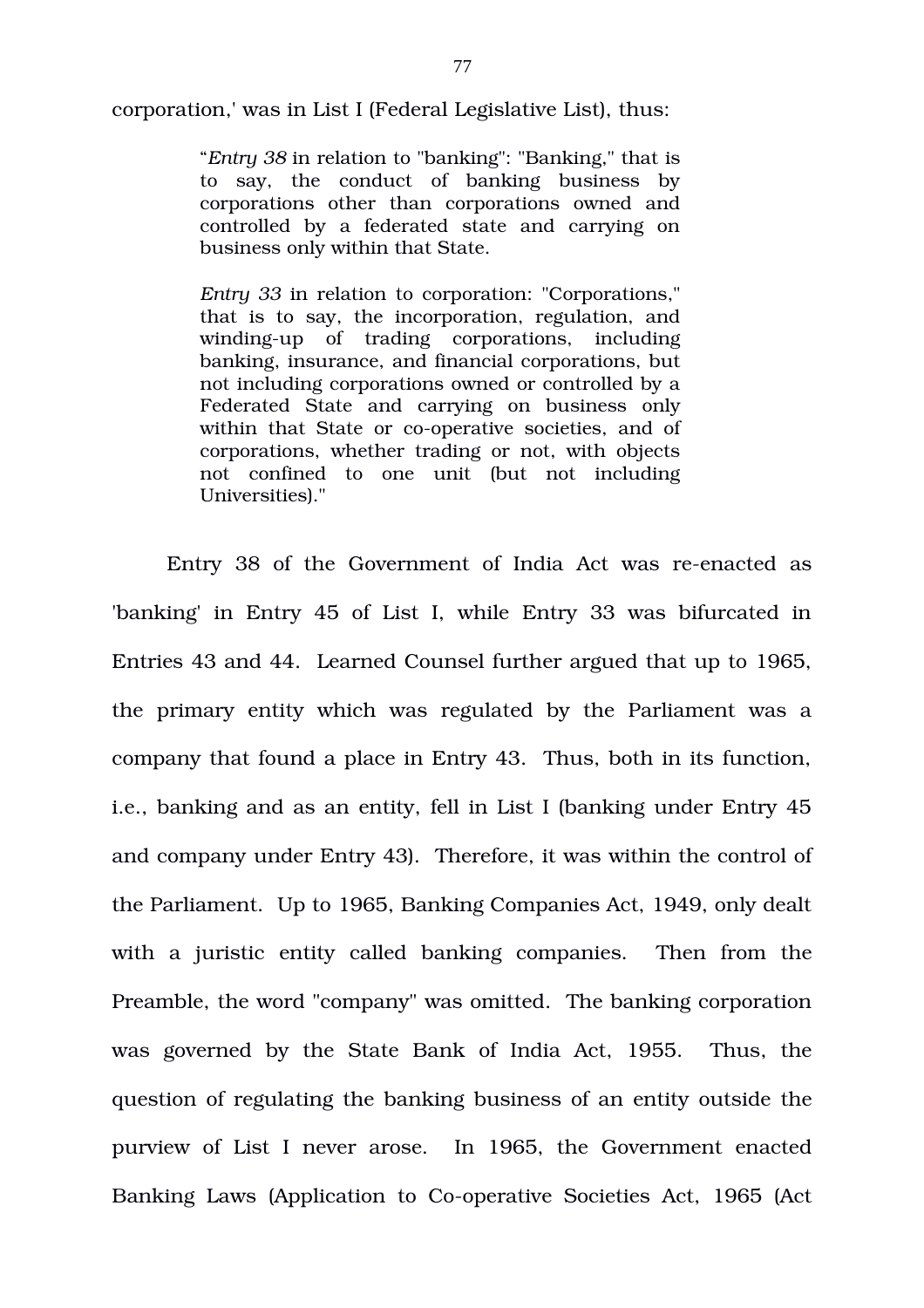No.23 of 1965) and extended the provisions of Banking Companies Act, 1949, and Reserve Bank of India Act to co-operative banks. Thus, learned counsel urged that the Statement of Objects and Reasons of the said Amendment Act was only to regulate relatable Entry 45 and not to regulate the co-operative societies. The provisions relatable either directly or indirectly to 'incorporation, management and winding up' of co-operative banks were omitted as they were not covered under Entry 45 of List I.

**45.** Shri Devansh A. Mohta, learned counsel, further argued that Section 2(10) of the Maharashtra Co-operative Societies Act, 1960 has defined 'co-operative bank' thus:

### "**Section 2 Definitions**

In this Act, unless the context otherwise requires, — (10) "*cooperative bank*" means a society which is doing the business of banking as defined in clause (b) of sub-section  $(1)$  of section 5 of the Banking Companies Act, 1949 and includes any society which is functioning or is to function as a Cooperative Agriculture and Rural Multipurpose Development Bank under Chapter XI;"

 Under Section 91 of the Maharashtra Act, any dispute relating to constitution, management or business is required to be referred to a  $co$ -operative court. Similarly, Section 2(f) of the Multi-State Cooperative Society Act defines 'co-operative bank' to mean multi-State co-operative society, which undertakes the banking business. Under Section 84(2), a claim for any debt or demand due shall be deemed to be a dispute touching the constitution, management, or business of a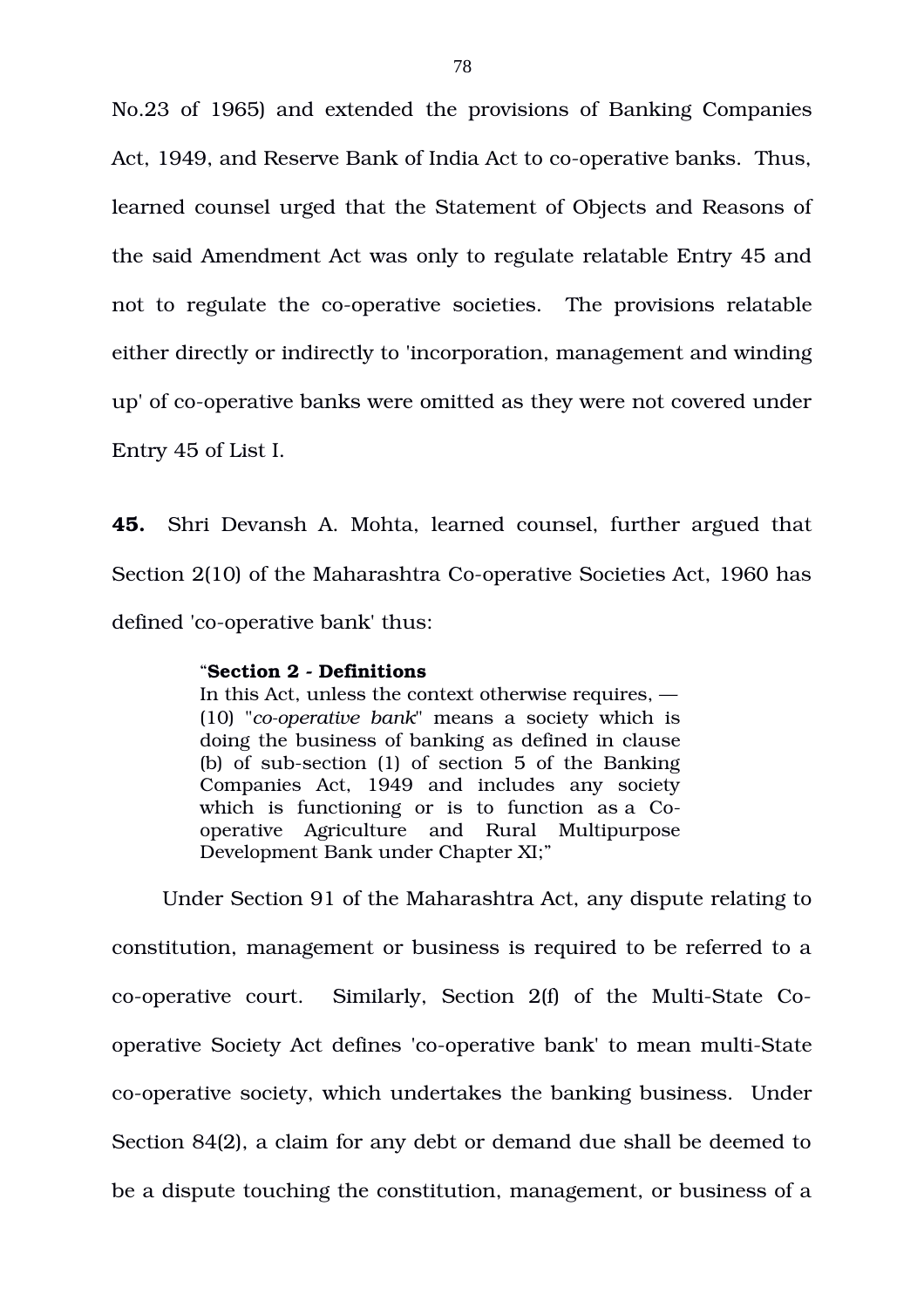multi-State co-operative society. The Parliament has extended specific provisions of the BR Act, 1949, and the Reserve Bank of India Act, 1934, which legislations are relatable to Entry 45 of List I and Entry 38 of List I, respectively. The Parliament lacks legislative competence to regulate any other business, function, or facet of co-operative societies. It could not have provided a recovery procedure as that is within the domain of the State legislature. We cannot accept the aforesaid submission raised by the learned Counsel.

**46.** In Delhi High Court Bar Association (supra), this Court in the context of the RDB Act, 1993 held that Parliament has the legislative competence to enact the Act. 'Banking' in Entry 45 of List I would comprehend legislation in respect of matters ancillary or subsidiary to it. The Parliament can enact a law regarding the conduct of the banking business, which includes recovery of banks' dues, and for that purpose, set up the adjudicatory body like the Banking Tribunal is permissible. Thus, the establishment of Debts Recovery Tribunal under the RDB Act, 1993, was upheld. The Court opined:

> "**14.** The Delhi High Court and the Guwahati High Court have held that the source of the power of Parliament to enact a law relating to the establishment of the Debts Recovery Tribunal is Entry 11-A of List III which pertains to "administration of justice; constitution and organisation of all courts, except the Supreme Court and the High Courts". In our opinion, Entry 45 of List I would cover the types of legislation now enacted. Entry 45 of List I relates to "banking". Banking operations would, inter alia, include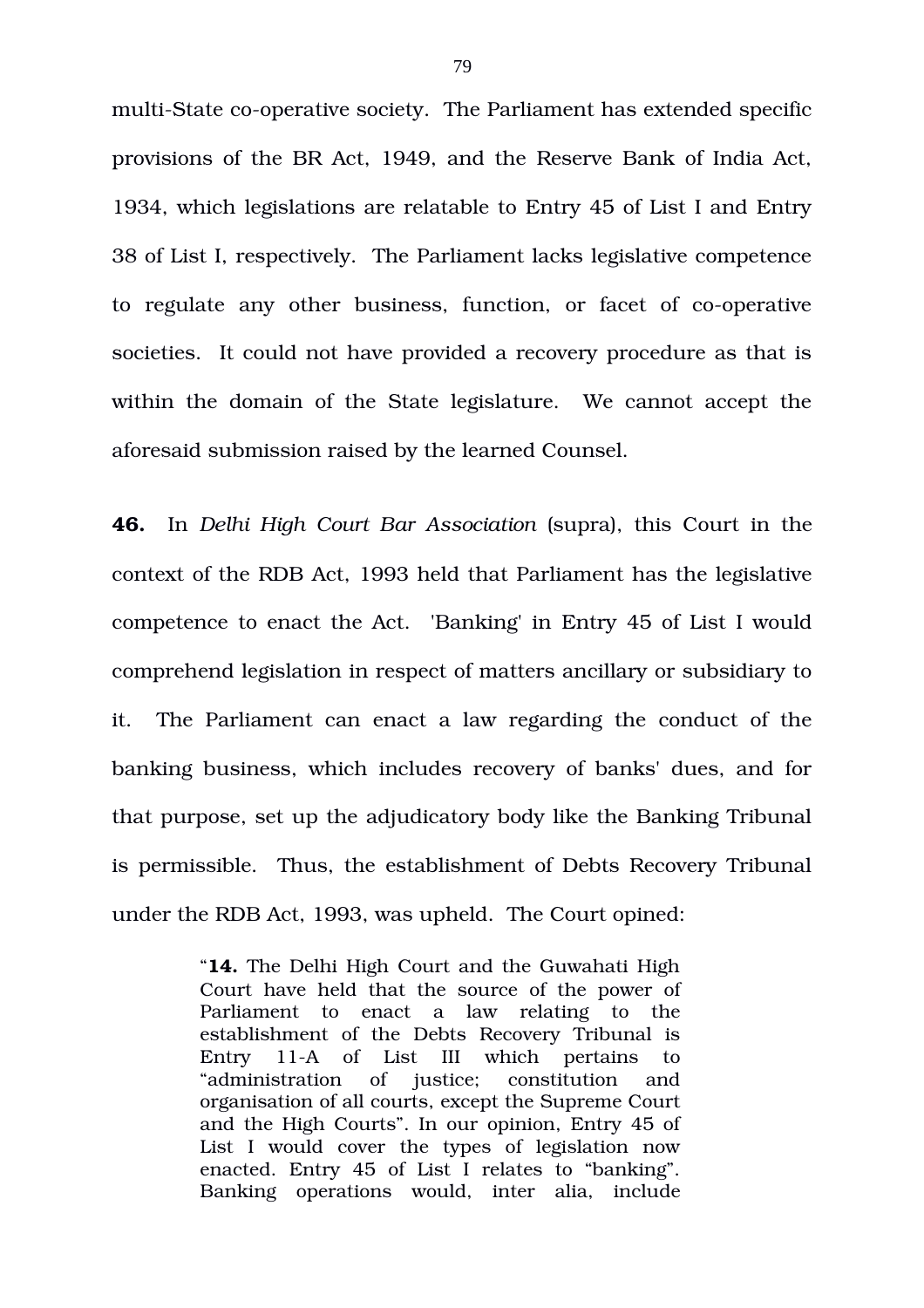accepting of loans and deposits, granting of loans and recovery of the debts due to the bank. There can be little doubt that under Entry 45 of List I, it is Parliament alone which can enact a law with regard to the conduct of business by the banks. Recovery of dues is an essential function of any banking institution. In exercise of its legislative power relating to banking, Parliament can provide the mechanism by which monies due to the banks and financial institutions can be recovered. The Tribunals have been set up in regard to the debts due to the banks. The special machinery of a Tribunal which has been constituted as per the preamble of the Act, "for expeditious adjudication and recovery of debts due to banks and financial institutions and for matters connected therewith or incidental thereto" would squarely fall within the ambit of Entry 45 of List I. As none of the items in the lists are to be read in a narrow or restricted sense, the term "banking" in Entry 45 would mean legislation regarding all aspects of banking including ancillary or subsidiary matters relating to banking. Setting up of an adjudicatory body like the Banking Tribunal relating to transactions in which banks and financial institutions are concerned would clearly fall under Entry 45 of List I giving Parliament specific power to legislate in relation thereto."

**47.** In view of the aforesaid discussion, we are of the opinion that recovery of dues would be an essential function of any banking institution and the Parliament can enact a law under Entry 45 of List I as the activity of banking done by co-operative banks is within the purview of Entry 45 of List I. Obviously, it is open to the Parliament to provide the remedy for recovery under Section 13 of the SARFAESI Act. Co-operative bank's entire operation and activity of banking are governed by a law enacted under Entry 45 of List I, i.e., the BR Act, 1949, and the RBI Act under Entry 38 of List I.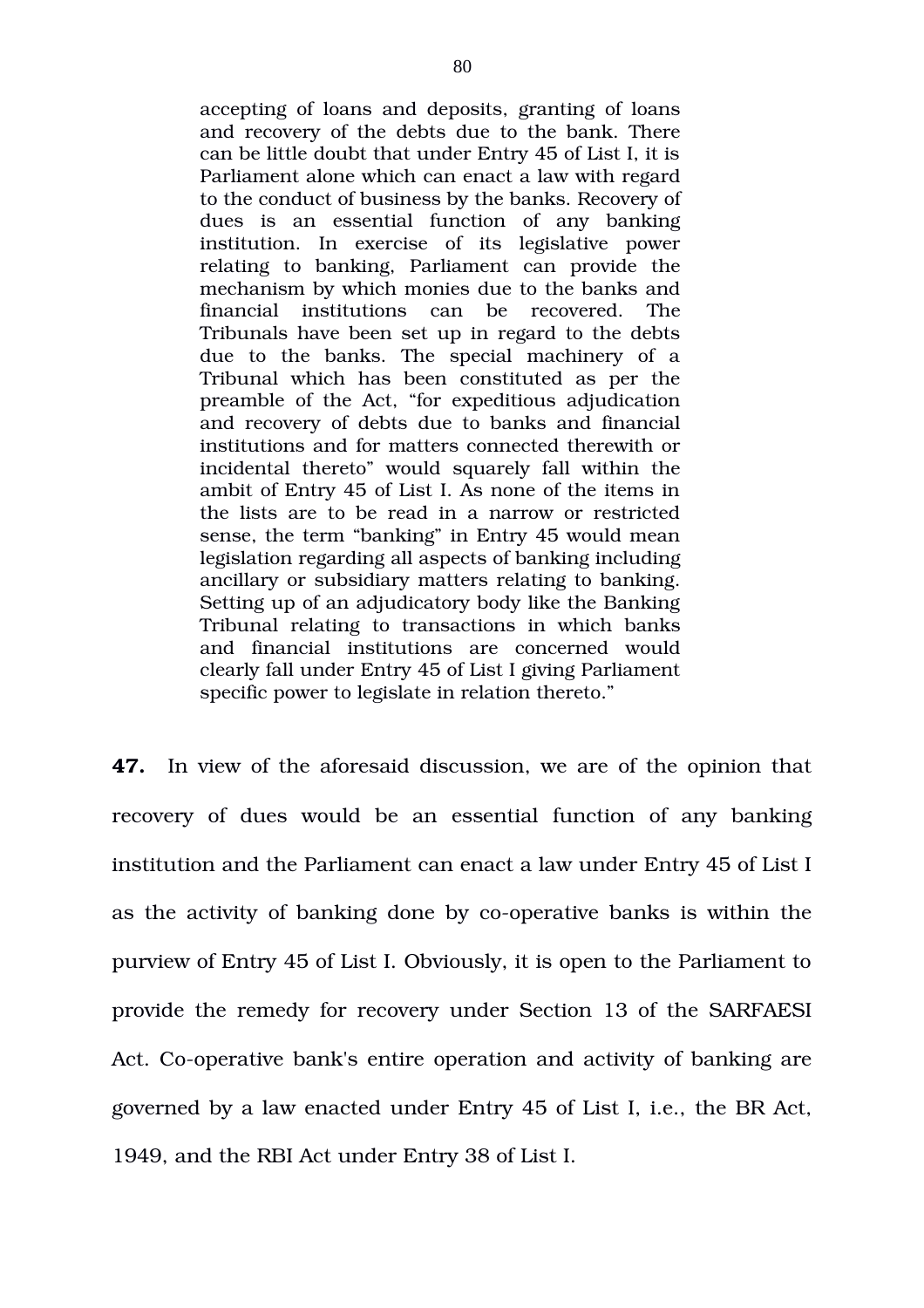**48.** In UCO Bank and Anr. v. Dipak Debbarma and Ors.<sup>[31](#page-80-0)</sup>, the question arose under the SARFAESI Act vis-a-vis the provisions of Section 187 of Tripura Land Revenue and Land Reforms Act, 1960 as under the Tripura Act there was a legislative embargo on the sale of mortgaged properties by the bank to any person who is not a member of a Scheduled Tribe. The auction purchasers in the case were not members of the Scheduled Tribe. This Court observed that provisions of the SARFAESI Act enable the bank to take possession of any property where a security interest has been created in its favour and sell such property to any person to realise dues. This Court observed that the Parliament enacted the law traceable to Entry 45 dealing exclusively with activities relating to the sale of secured assets, which being Central legislation would prevail, thus:

> "**15.** In the present case the conflict between the Central and the State Act is on account of an apparent overstepping by the provisions of the State Act dealing with land reform into an area of banking covered by the Central Act. The test, therefore, would be to find out as to which is the dominant legislation having regard the area of encroachment.

> **18.** The 2002 Act is relatable to the entry of banking which is included in List I of the Seventh Schedule. Sale of mortgaged property by a bank is an inseparable and integral part of the business of banking. The object of the State Act, as already noted, is an attempt to consolidate the land revenue law in the State and also to provide measures of agrarian reforms. The field of encroachment made by the State Legislature is in the area of banking. So long there did not exist any parallel Central Act dealing with sale of secured assets and referable to

<span id="page-80-0"></span><sup>31</sup> (2017) 2 SCC 585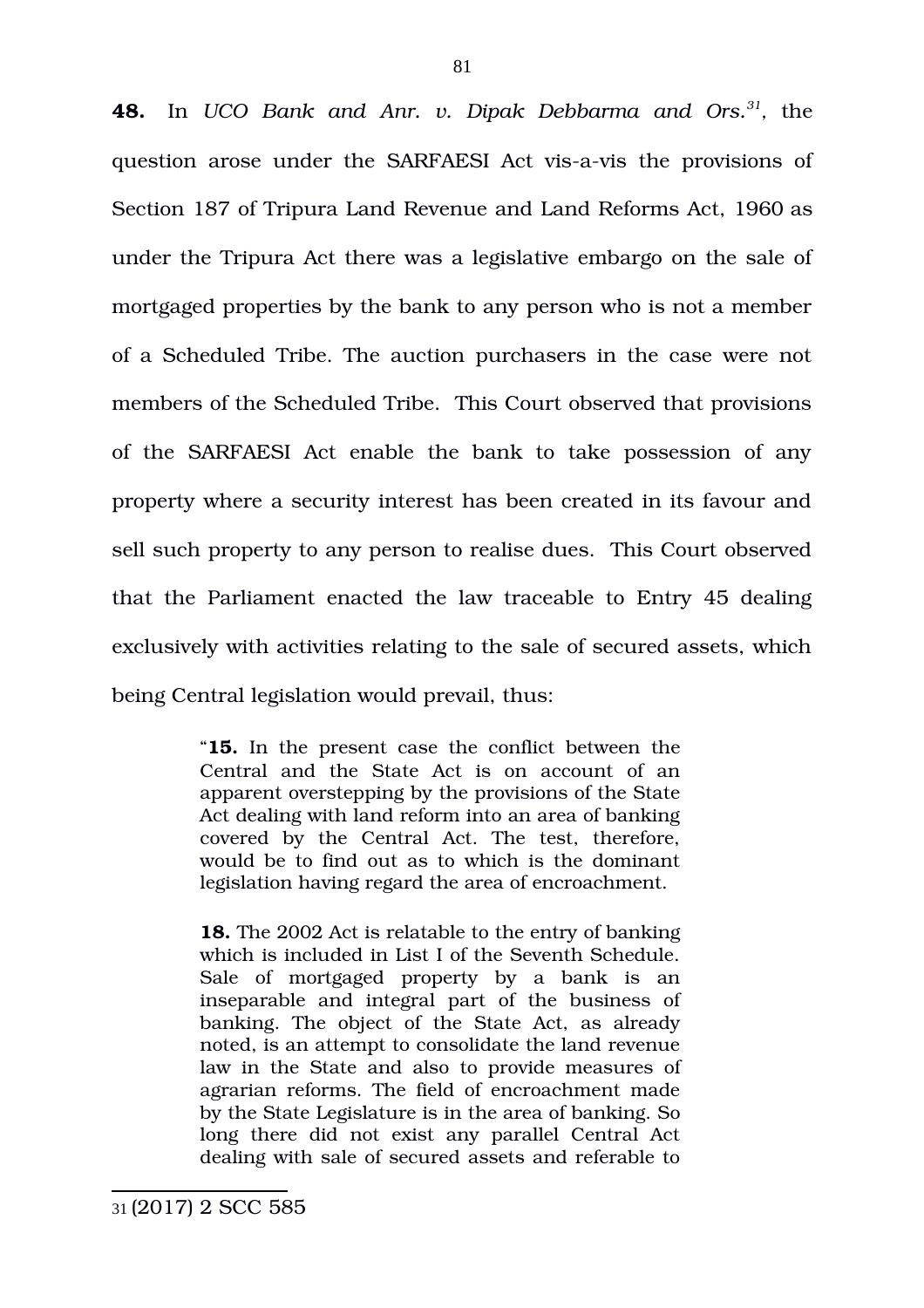Entry 45 of List I, the State Act, including Section 187, operated validly. However, the moment Parliament stepped in by enacting such a law traceable to Entry 45 and dealing exclusively with activities relating to sale of secured assets, the State law, to the extent that it is inconsistent with the 2002 Act, must give way. The dominant legislation being the Parliamentary legislation, the provisions of the Tripura Act, 1960, pro tanto, (Section 187) would be invalid. It is the provisions of the 2002 Act, which do not contain any embargo on the category of persons to whom mortgaged property can be sold by the bank for realisation of its dues that will prevail over the provisions contained in Section 187 of the Tripura Act, 1960."

<span id="page-81-0"></span>**49.** In *State Bank of India v. Santosh Gupta and Anr.[32](#page-81-0)*, the question arose concerning the rights of banks to enforce security interests outside the court's process by acting under Section 13 of the SARFAESI Act and its applicability to the State of Jammu and Kashmir. The recovery of debts and adjudicatory mechanisms provided in the SARFAESI Act, therefore, it comes within the purview of subject 'banking' in Entry 45 of List I of the Seventh Schedule. The Presidential order under Article 370 empowered the Parliament to legislate on the Seventh Schedule List I Entry 45 read with Entry 95 in respect of the State of Jammu and Kashmir. The SARFAESI Act can be validly applied to the State of Jammu and Kashmir even if Section 140 of the Transfer of Property Act of J&K, 1920, conflicts with the SARFAESI Act. Thus, the transfer of property by way of sale or assignment is only one of the several ways for recovery of debts and,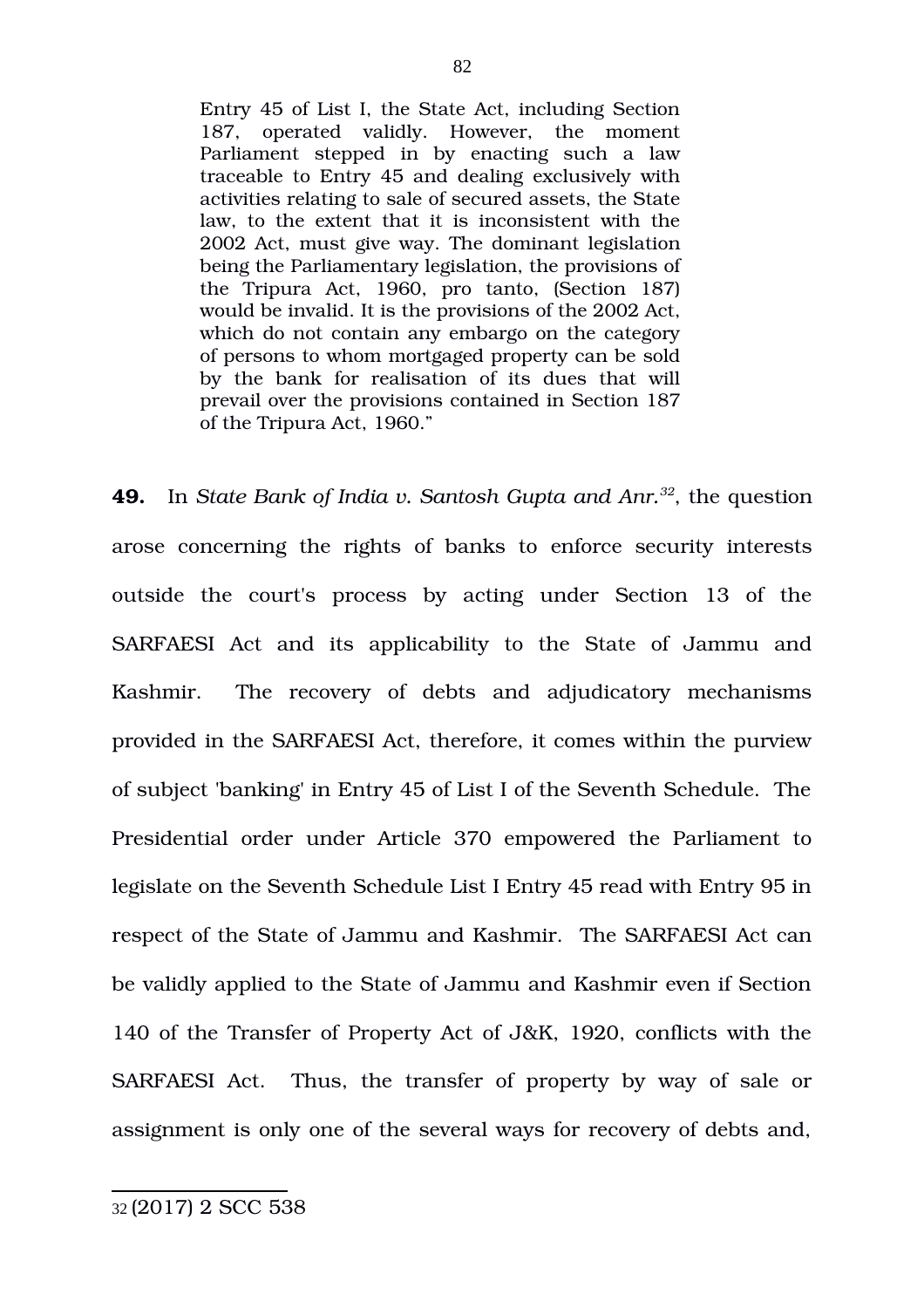thus, the SARFAESI Act as a whole cannot be said to be in pith and substance an Act relatable to the subject of transfer of property. The sale and mortgage of property for recovering loans/debts is also an integral part of 'banking'. The setting up of an adjudicatory body like the banking tribunal would also fall under Entry 45 of List I of the Seventh Schedule. Thus, State law can operate if there is no Central law regarding the same. The State law cannot encroach upon the Central law by operation of the principle of repugnancy if there is a Central law. The Parliament is qualified with exclusive power to make law concerning banking. It is not possible to dissect the provisions of the SARFAESI Act and attach them to different entries under different lists. In pith and substance, the SARFAESI Act does not deal with the transfer of property in Entry 6 of List III of the Seventh Schedule but deals with the recovery of debt owing to banks and financial institutions. It was observed:

> "**30.** When it came to SARFAESI itself, this Court has held in *Central Bank of India* v. *State of Kerala*, (2009) 4 SCC 94: (SCC p. 116, para 36)

"*36.* Undisputedly, the DRT Act and the Securitisation Act have been enacted by Parliament under Schedule VII List I Entry 45 whereas the Bombay and Kerala Acts have been enacted by the State Legislatures concerned under Schedule VII List II Entry 54. To put it differently, two sets of legislations have been enacted with reference to entries in different lists in the Seventh Schedule. Therefore, Article 254 cannot be invoked per se for striking down State legislations on the ground that the same are in conflict with the Central legislations. That apart, as will be seen hereafter, there is no ostensible overlapping between two sets of legislations.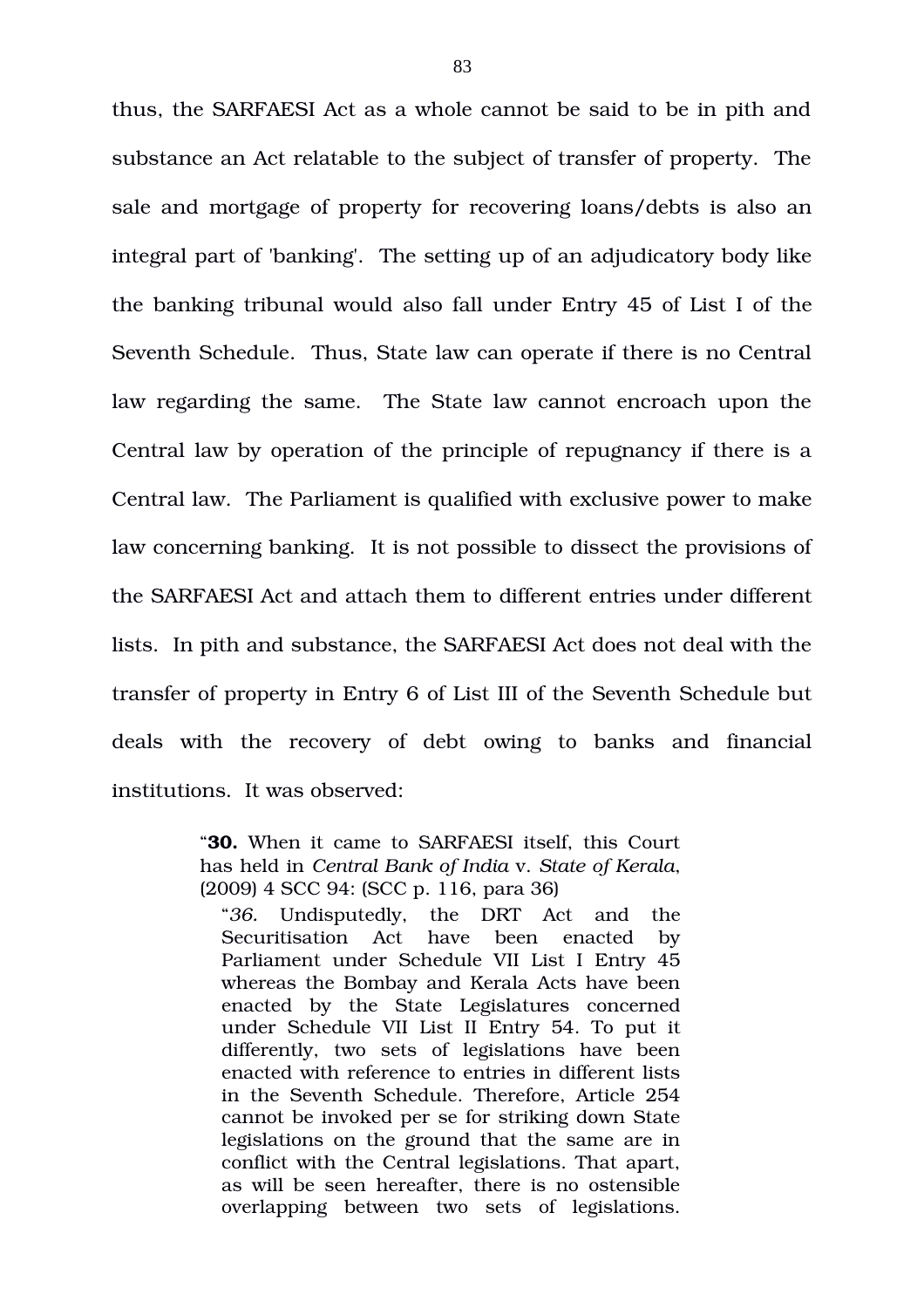Therefore, even if the observations contained in *Kesoram Industries case*, (2004) 10 SSC 201, are treated as law declared under Article 141 of the Constitution, the State legislations cannot be struck down on the ground that the same are in conflict with Central legislations."

**34.** A judgment of the Privy Council in *Attorney General for Canada* v. *Attorney General for the Province of Quebec, 1947 AC 33 (PC) also throws* some light on what is the correct meaning to be given to the expression "banking". A Quebec Statute deemed as vacant property, without an owner, (which will now belong to His Majesty) all deposits or credits in credit institutions and other establishments which received funds or securities on deposit where for 30 years or more such deposits or credits are not the subject of any operation or claim by the persons entitled thereto. In an appeal from the Court of King's Bench of the Province of Quebec, the Bank of Montreal argued that the State Act was beyond the powers of the Quebec Legislature as "banking" was one of the subjects allotted exclusively to Parliament of Canada. Lord Porter, in an illuminating judgment, posed the question and answered it thus: (AC p. 44)

"Is then, the repayment of deposits to depositors or their successors-in-title under the law as existing a part of the business of banking or necessarily incidental thereto, or is it primarily concerned with property and civil rights or incidental to those subjects? Their Lordships cannot but think that the receipt of deposits and the repayment of the sums deposited to the depositors or their successors as defined above is an essential part of the business of banking."

In this view of the matter, the Privy Council further held: (AC p. 46)

"… In their view, a Provincial Legislature enters on the field of banking when it interferes with the right of depositors to receive payment of their deposits, as in their view it would if it confiscated loans made by a bank to its customers. Both are in a sense matters of property and civil rights, but in essence they are included within the category of banking."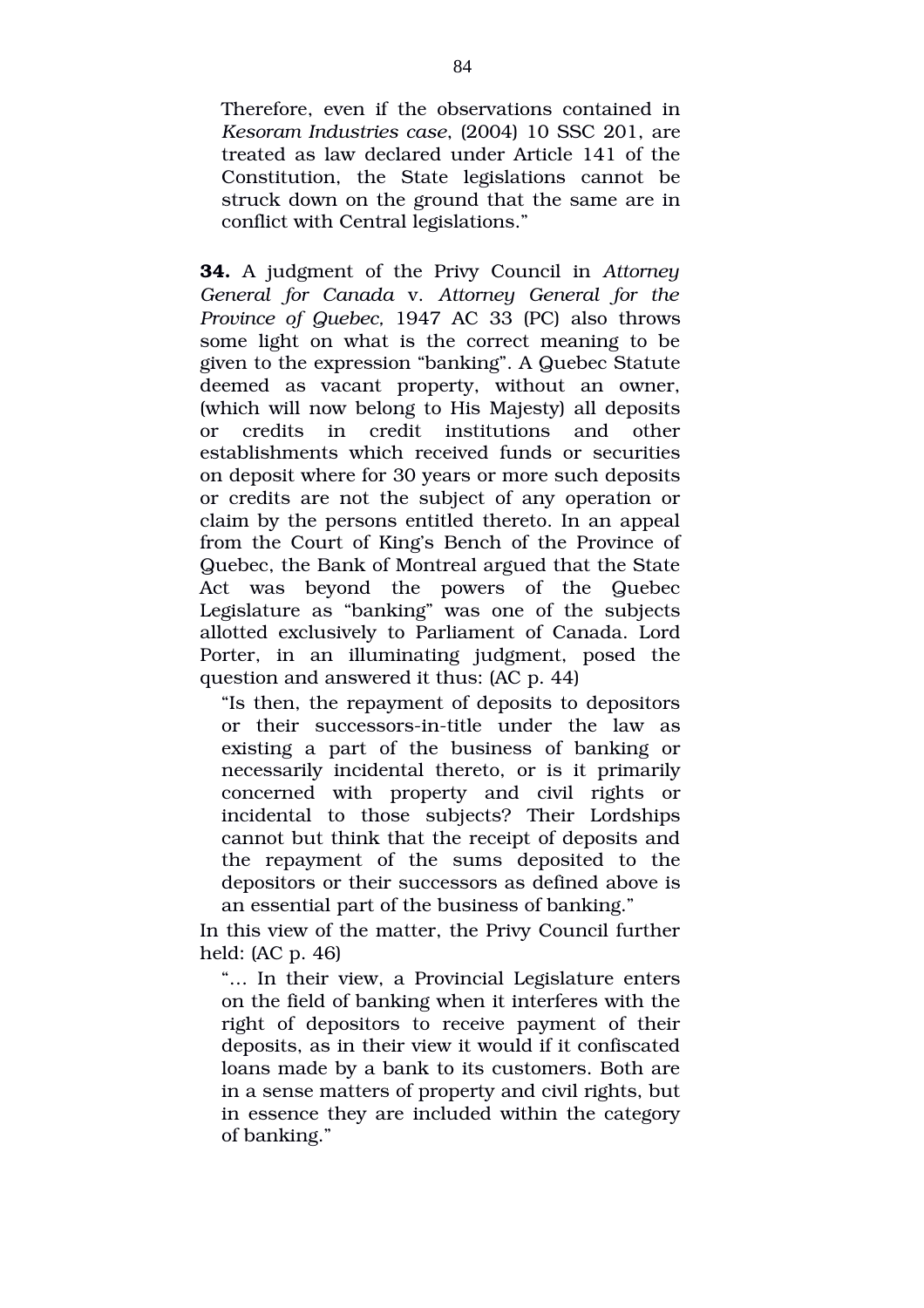**37.** Applying the doctrine of pith and substance to SARFAESI, it is clear that in pith and substance the entire Act is referable to Entry 45 List I read with Entry 95 List I in that it deals with recovery of debts due to banks and financial institutions, inter alia through facilitating securitisation and reconstruction of financial assets of banks and financial institutions, and sets up a machinery in order to enforce the provisions of the Act. In pith and substance, SARFAESI does not deal with "transfer of property". In fact, insofar as banks and financial institutions are concerned, it deals with recovery of debts owing to such banks and financial institutions and certain measures which can be taken outside of the court process to enforce such recovery. Under Section 13(4) of SARFAESI, apart from recourse to taking possession of secured assets of the borrower and assigning or selling them in order to realise their debts, the banks can also take over the management of the business of the borrower, and/or appoint any person as manager to manage secured assets, the possession of which has been taken over by the secured creditor. Banks as secured creditors may also require at any time by notice in writing, any person who has acquired any of the secured assets from the borrower and from whom money is due or payable to the borrower, to pay the secured creditor so much of the money as is sufficient to pay the secured debt. It is thus clear that the transfer of property, by way of sale or assignment, is only one of several measures of recovery of a secured debt owing to a bank and this being the case, it is clear that SARFAESI, as a whole, cannot possibly be said to be in pith and substance, an Act relatable to the subject-matter "transfer of property".

**50.** In *Delhi Cloth & General Mills Co. Ltd.* (supra)*,* the question came up for consideration concerning legislation whether it falls within one entry or the other. However, some portion of the subject-matter of the legislation incidentally trenched upon and might enter a field under another list; then, it must be held to be valid in its entirety, even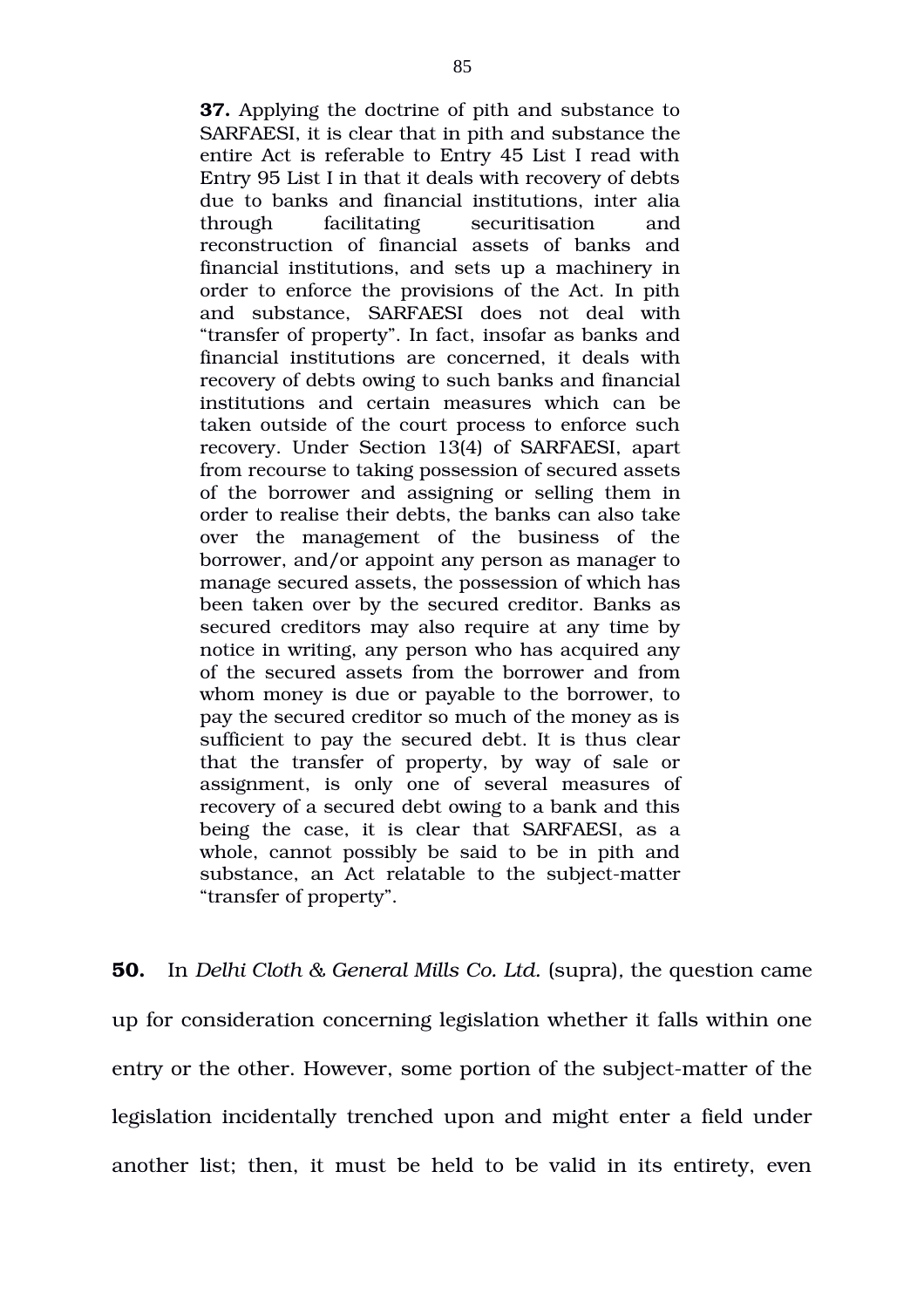though it might incidentally trench on matters which are beyond its

competence. It was observed:

"**33.** Mr O.P. Malhotra raised a contention as to the legislative competence of the Parliament to enact Section 58-A and the Deposits Rules enacted in exercise of the power conferred by Section 58-A read with Section 642 of the Companies Act, 1956. This is only to be mentioned to be rejected. Mr Malhotra urged that when a company invites and accepts deposits, there comes into existence a lenderborrower relationship between the depositor and the company, and therefore the legislation dealing with the subject squarely falls under Entry 30 of the State List, 'money lending and moneylenders'. If this submission were to carry conviction, every depositor in the bank would be a moneylender and the transaction would be one of moneylending. Is the banking industry to be covered under Entry 30? On the other hand, Entry 45 in Union List is a specific Entry 'Banking' and therefore any legislation relating to banking would be referable to Entry 45 in the Union List. Entry 43 in the Union List is: "Incorporation, regulation and winding up of trading corporations, including banking, insurance and financial corporations but not including cooperative societies". Entry 44 refers to "incorporation, regulation, and winding up of corporation whether trading or not when business is not confined to one State but not including universities". Obviously the power to legislate about the companies is referable to Entry 44 when the objects of the company are not confined to one State and irrespective of the fact whether it is trading or not. When a law is impugned on the ground that it is ultra vires the powers of the legislature which enacted it, what has to be ascertained is the true character of the legislation. To do that one must have regard to the enactment as a whole, to its objects and to the scope and effect of its provisions (see *A.S. Krishna* v. *State of Madras,* 1957 SCR 399, 410). To resolve the controversy if it becomes necessary to ascertain to which entry in the three Lists, the legislation is referable, the court has evolved the doctrine of pith and substance. If in pith and substance, the legislation falls within one entry or the other but some portion of the subject-matter of the legislation incidentally trenches upon and might enter a field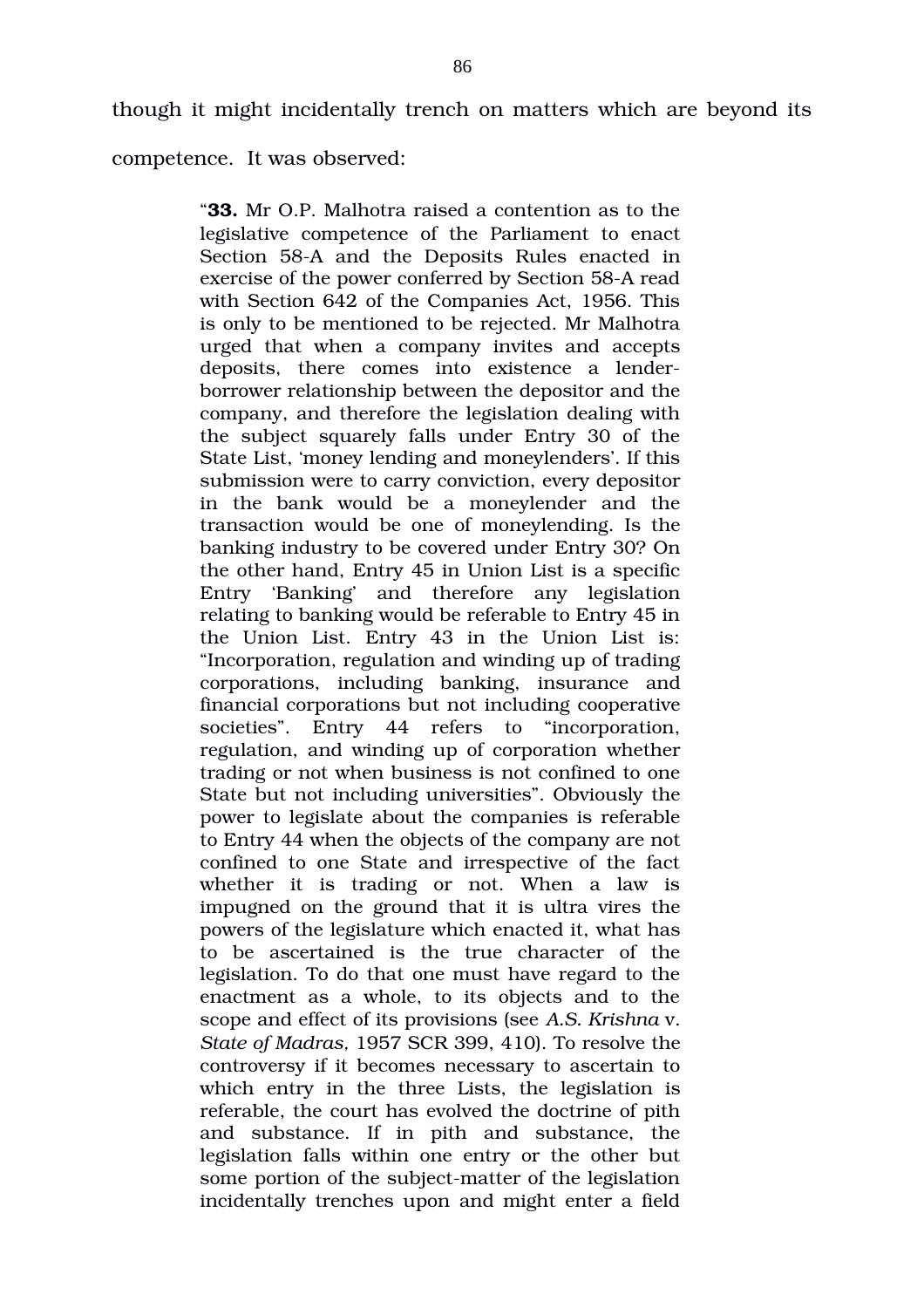under another List, then it must be held to be valid in its entirety, even though it might incidentally trench on matters which are beyond its competence (see *Ishwari Khaetan Sugar Mills* (*P*) *Ltd.* v. *State of U.P.,* (1980) 3 SCR 331, 343, *Union of India* V.*H.S. Dhillon*, (1972) 2 SCR 33, *Kerala State Electricity Board* v. *Indian Aluminium Company,* (1976) 1 SCR 552 and *State of Karnataka* v. *Ranganatha Reddy,* (1978) 1 SCR 641). Applying this doctrine of pith and substance, Section 58A which is incorporated in the Companies Act is referable to Entries 43 and 44 in the Union List and the enactment viewed as a whole cannot be said to be legislation on moneylenders and moneylending or being referable to Entry 30 in the State List. Undoubtedly, therefore Parliament had the legislative competence to enact Section 58-A."

**51.** Reliance has also been placed on the decision of a Constitution Bench in *I.T.C. Ltd.* (supra). The question involved in the said case was to the applicability and validity of Bihar Agricultural Produce Markets Act, 1960 and the Karnataka Agricultural Produce Marketing (Regulation) Act, 1966, to the extent these State legislations deal with the sale of tobacco in market areas with particular reference to the levy thereupon of market fee after enactment of Tobacco Board Act, 1975 parliamentary legislation. The scope of Entry 52 in the Union List of the Seventh Schedule of the Constitution of India with particular reference to the meaning of the expression 'Industries' as also in Entry 24 in the State List of the Seventh Schedule of the Constitution came up for consideration. The Court relied on the decision of Constitution Bench in *Belsund Sugar Co. Ltd. v. State of*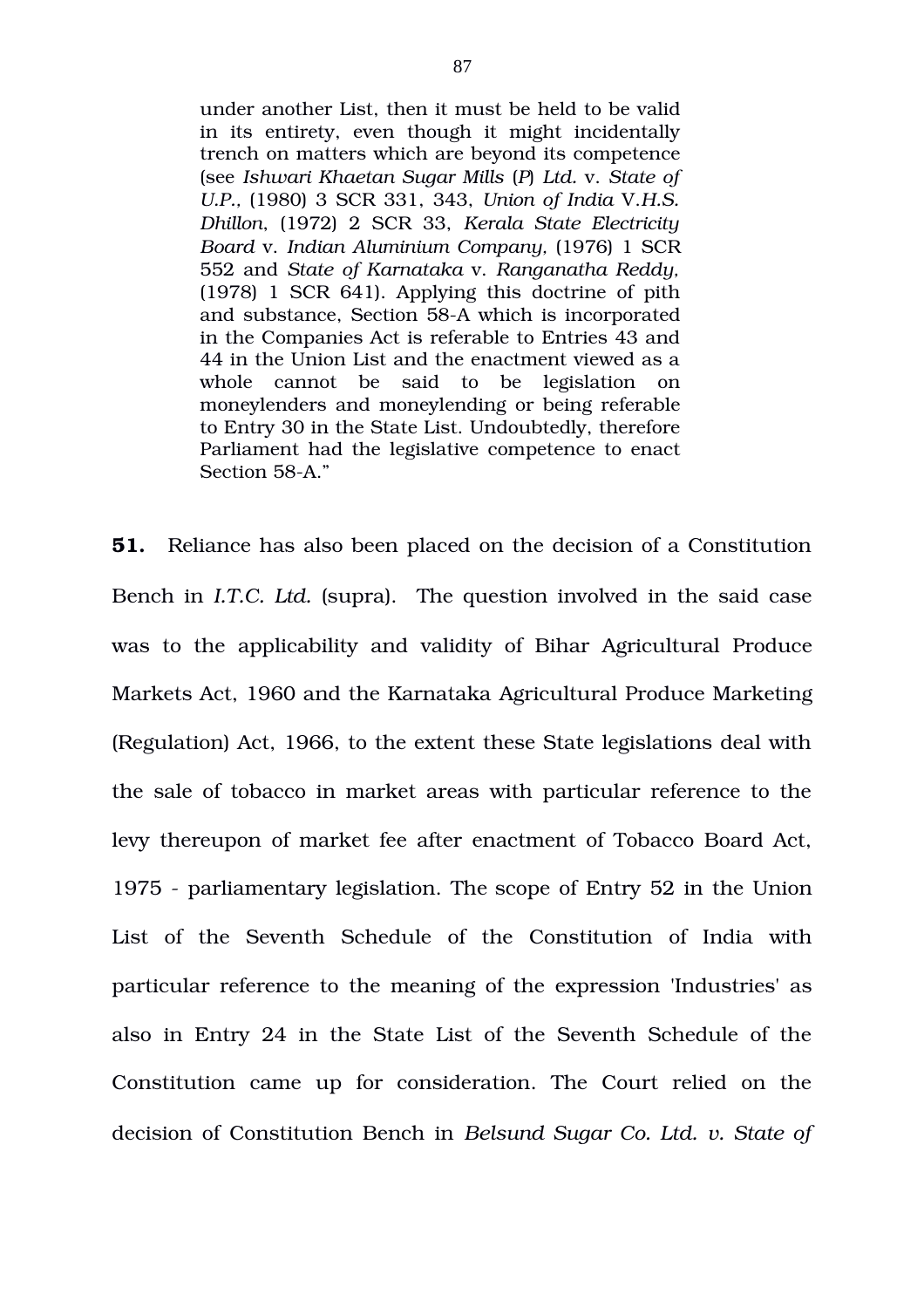*Bihar[33](#page-87-0)*, in which it was held that merely because the industry is controlled by a declaration under Section 2 of the IDR Act enacted by Entry 52 of the Union List, the State Legislature would not be denied of its power to regulate the products of such industry by the exercise of its legislative power under the State List. The Court ultimately held that State Legislation and the Tobacco Board Act, 1975 to the extent they relate to the sale of tobacco in market areas, cannot co-exist. The State legislatures were competent to pass legislation concerning such goods. In *I.T.C. Ltd.* (supra), it was observed:

> "**87.** Further, in *Belsund Sugar Co.*, (1999) 9 SCC 620, the Constitution Bench cited with approval the decision in *SIEL case,* (1998) 7 SCC 26 and reiterated that merely because the industry is controlled by a declaration under Section 2 of the IDR Act enacted by Entry 52 of the Union List, the State Legislature would not be denied of its power to regulate the products of such an industry by exercise of its legislative power under the State List. It would be useful to extract para 119 of *Belsund Sugar Co. case,* (1999) 9 SCC 620, as under: (SCC pp. 670-71)

<span id="page-87-0"></span>"*119*. However, so far as the IDR Act is concerned, it is enacted under Entry 52 of the First Schedule which deals with industries in general. Simultaneously in the State List itself there is Entry 24 which deals with industries subject to the provisions of Entries 7 and 52 of List I. *Consequently, the products of such controlled industries would necessarily not be governed by the sweep of the general legislation pertaining to such industries as per Entry 52 of the Union List. The aforesaid Constitution Bench judgment was not concerned with any State legislation enacted under Entry 24. On the contrary, it dealt with legislation of the Union Parliament under Entry 54 of the Union List read with Entry 23 of the State*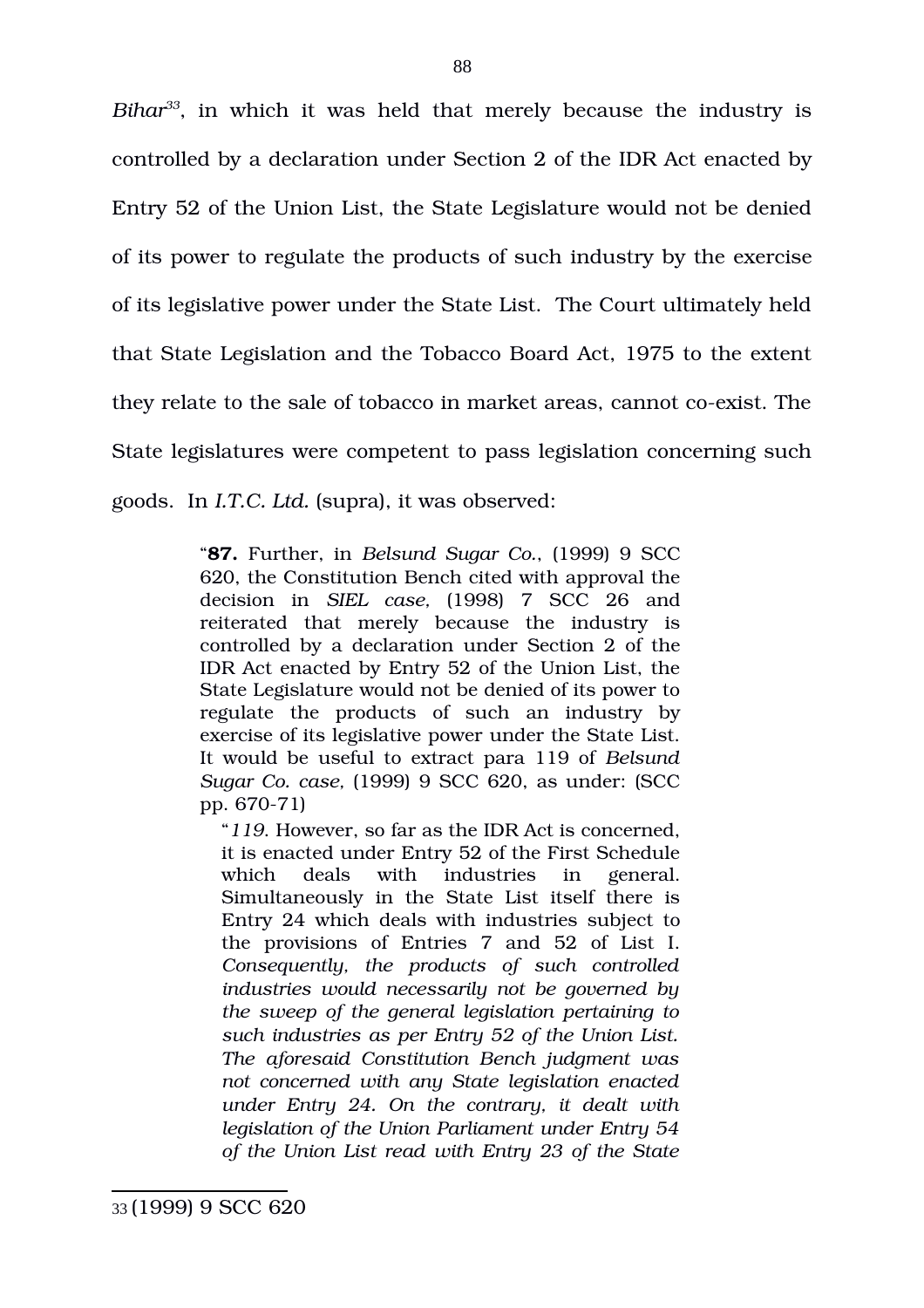*List. The scheme of the aforesaid legislative entries is entirely different from the scheme of Entry 52 of List I read with Entry 24 of List II with which we are concerned*. On a conjoint reading of the aforesaid two entries, therefore, the ratio of the decision of the Constitution Bench in the aforesaid case cannot be effectively pressed into service by Shri Ranjit Kumar for supporting his contention. In this contention, we may usefully refer to a decision of this Court in SIEL Ltd.,  $(1998)$  7 SCC 26, where one of us, Sujata V. Manohar, J. was a Member. It has rightly distinguished the ratio of the Constitution Bench decision in the case of *Hingir Rampur Coal Co.* Ltd., AIR 1961 SC 459 and taken the view that merely because an industry is controlled by a declaration under Section 2 of the IDR Act enacted by Entry 52 of the Union List, the State Legislature would not be denied of its powers to regulate the products of such an industry by exercise of its legislative powers under Entry 24 of the State List. In that case the question was whether the U.P. Sheera Niyantran Adhiniyam, 1964 could be said to be repugnant to the Molasses (Control) Order issued by the Central Government under Section 18-G of the IDR Act imposing restrictions on the sale of molasses and fixing the maximum price of molasses. Answering the question in the negative, *it was held that the term 'industry' in Entry 24 would not take within its ambit trade and commerce or production, supply and distribution of goods which are within the province of Entries 26 and 27 of List II. Similarly, Entry 52 in List I which deals with industry also would not cover trade and commerce in, or production, supply and distribution of, the products of those industries which fall under Entry 52 of List I*. For the industries falling in Entry 52 of List I, these subjects are carved out and expressly put in Entry 33 of List III. It was also held that since the Molasses (Control) Order of 1961 passed by the Central Government in exercise of powers conferred by Section 18-G was not extended at any point of time to the State of U.P. or the State of Bihar, the question of repugnancy between the Molasses Control Order, 1961 and the U.P. Sheera Niyantran Adhiniyam, 1964 does not arise. Consequently, it must be held that in the absence of a statutory order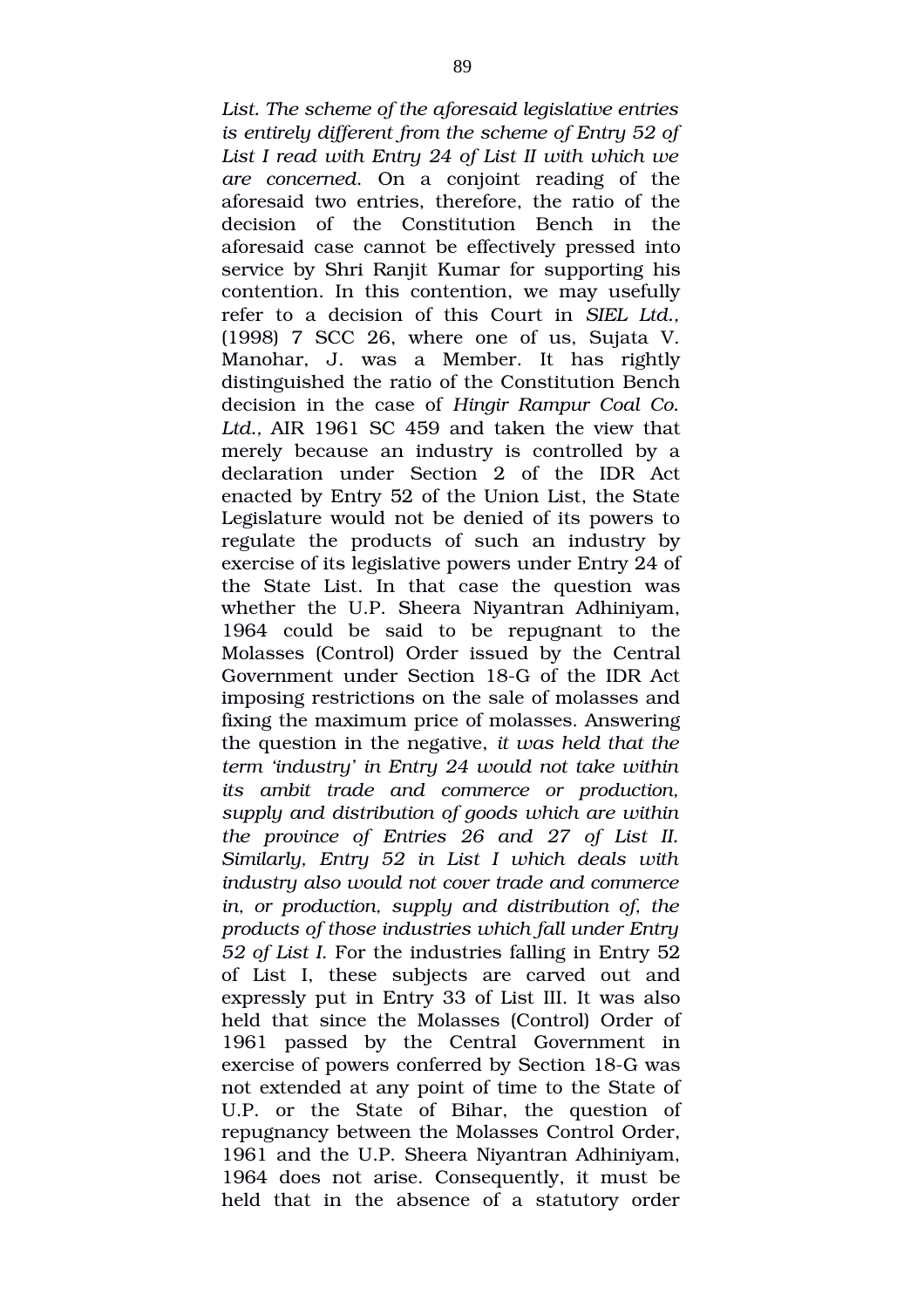promulgated under Section 18-G of the IDR Act, it cannot be said that the field for regulation of sale and purchase of products of the flour industry like atta, maida, suji, bran, etc. would remain outside the domain of the State Legislature."

**93.** That the legislative power of Parliament in certain areas is paramount under the Constitution is not in dispute. What is in dispute is the limits of those areas as judicially defined. Broadly speaking, parliamentary paramountcy is provided for under Articles 246 and 254 of the Constitution. The first three clauses of Article 246 of the Constitution relate to the demarcation of legislative powers between Parliament and the State Legislatures. Under clause (1), notwithstanding anything contained in clauses (2) and (3), Parliament has been given the exclusive power to make laws with respect to any of the matters enumerated in List I or the Union List in the Seventh Schedule. Clause (2) empowers Parliament, and the State Legislatures subject to the power of Parliament under clause (1), to make laws with respect to any of the matters enumerated in List III in the Seventh Schedule described in the Constitution as the "Concurrent List" notwithstanding anything contained in clause (3). Under clause (3) the State Legislatures have been given exclusive powers to make laws in respect of matters enumerated in List II in the Seventh Schedule described as the "State List" but subject to clauses (1) and (2). The three lists while enumerating in detail the legislative subjects carefully distribute the areas of legislative authority between Parliament (List I) and the State (List II). The supremacy of Parliament has been provided for by the non obstante clause in Article 246(1) and the words "subject to" in Articles 246(2) and (3). Therefore, under Article 246(1) if any of the entries in the three lists overlap, the entry in List I will prevail (M.P.V. Sundararamier & Co. v. State of A.P., AIR 1958 SC 468). Additionally some of the entries in the State List have been made expressly subject to the power of Parliament to legislate either under List I or under List III. Entries in the lists of the Seventh Schedule have been liberally interpreted, nevertheless courts have been wary of upsetting this balance by a process of interpretation so as to deprive any entry of its content and reduce it to "useless lumber" (Calcutta Gas Co. (Proprietary) Ltd.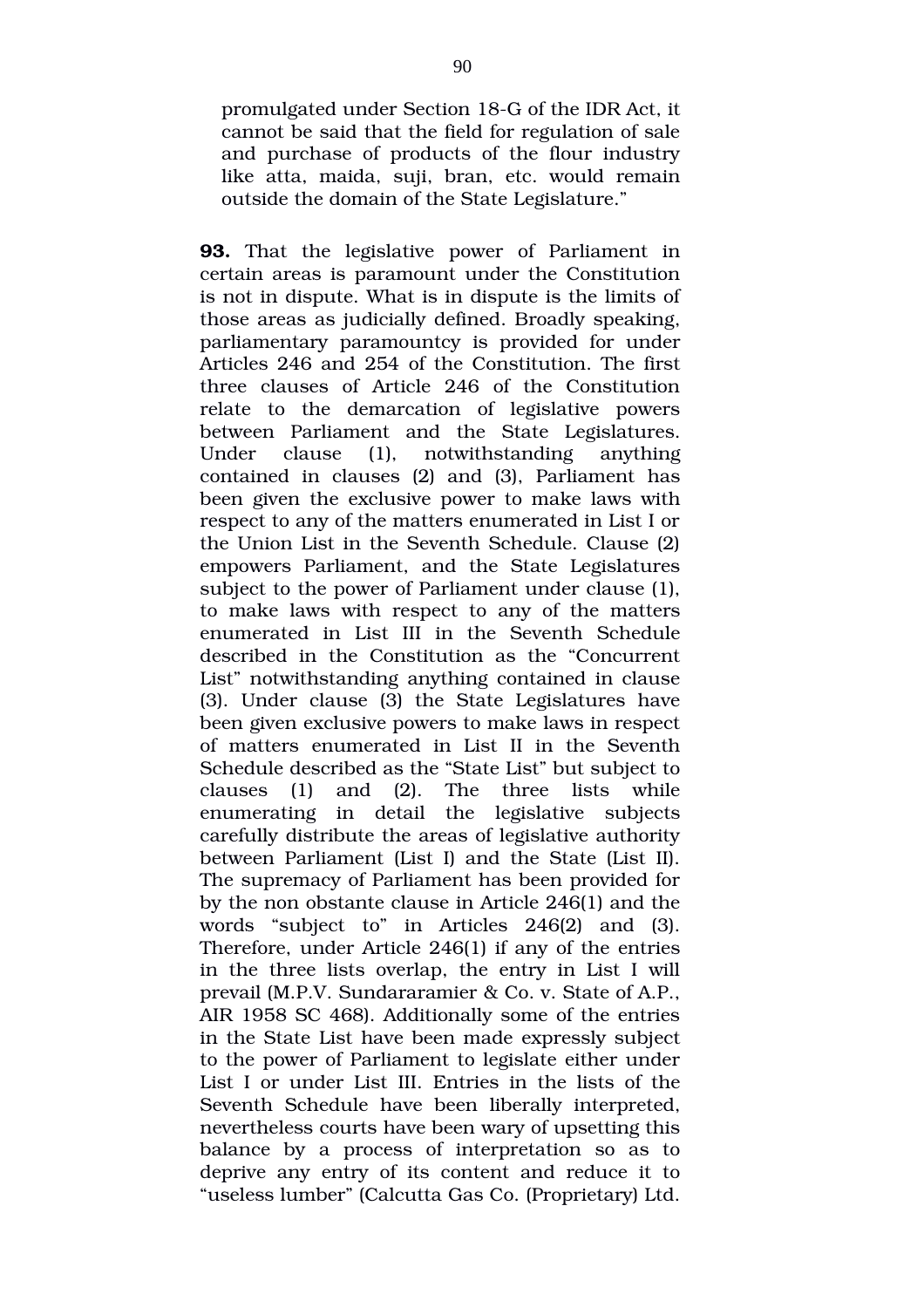v. State of W.B., AIR 1962 SC 1044). The use of the word "exclusive" in clause (3) denotes that within the legislative fields contained in List II, the State Legislatures exercise authority as plenary and ample as Parliament.

"276. The fact that under the scheme of our Constitution, greater power is conferred upon the Centre vis-à-vis the States does not mean that States are mere appendages of the Centre. Within the sphere allotted to them, States are supreme. The Centre cannot tamper with their powers. More particularly, the courts should not adopt an approach, an interpretation, which has the effect of or tends to have the effect of whittling down the powers reserved to the States."

**126.** To sum up: the word "industry" for the purposes of Entry 52 of List I has been firmly confined by *Tika Ramji*, AIR 1956 SC 676 to the process of manufacture or production only. Subsequent decisions including those of other Constitution Benches have reaffirmed that *Tika Ramji case,* AIR 1956 SC 676 authoritatively defined the word "industry"  $-$  to mean the process of manufacture or production and that it does not include the raw materials used in the industry or the distribution of the products of the industry. Given the constitutional framework, and the weight of judicial authority it is not possible to accept an argument canvassing a wider meaning of the word "industry". Whatever the word may mean in any other context, it must be understood in the constitutional context as meaning "manufacture or production".

### **130.** It was held that: (AIR pp. 94-95, para 10)

"Market no doubt ordinarily means a place where business is being transacted. That was probably all that it meant at a time when trade was not developed and when transactions took place at specified places. But with the development of commerce, bargains came to be concluded more often than not through correspondence and the connotation of the word 'market' underwent a corresponding expansion. In modern parlance the word 'market' has come to mean business as well as the place where business is carried on."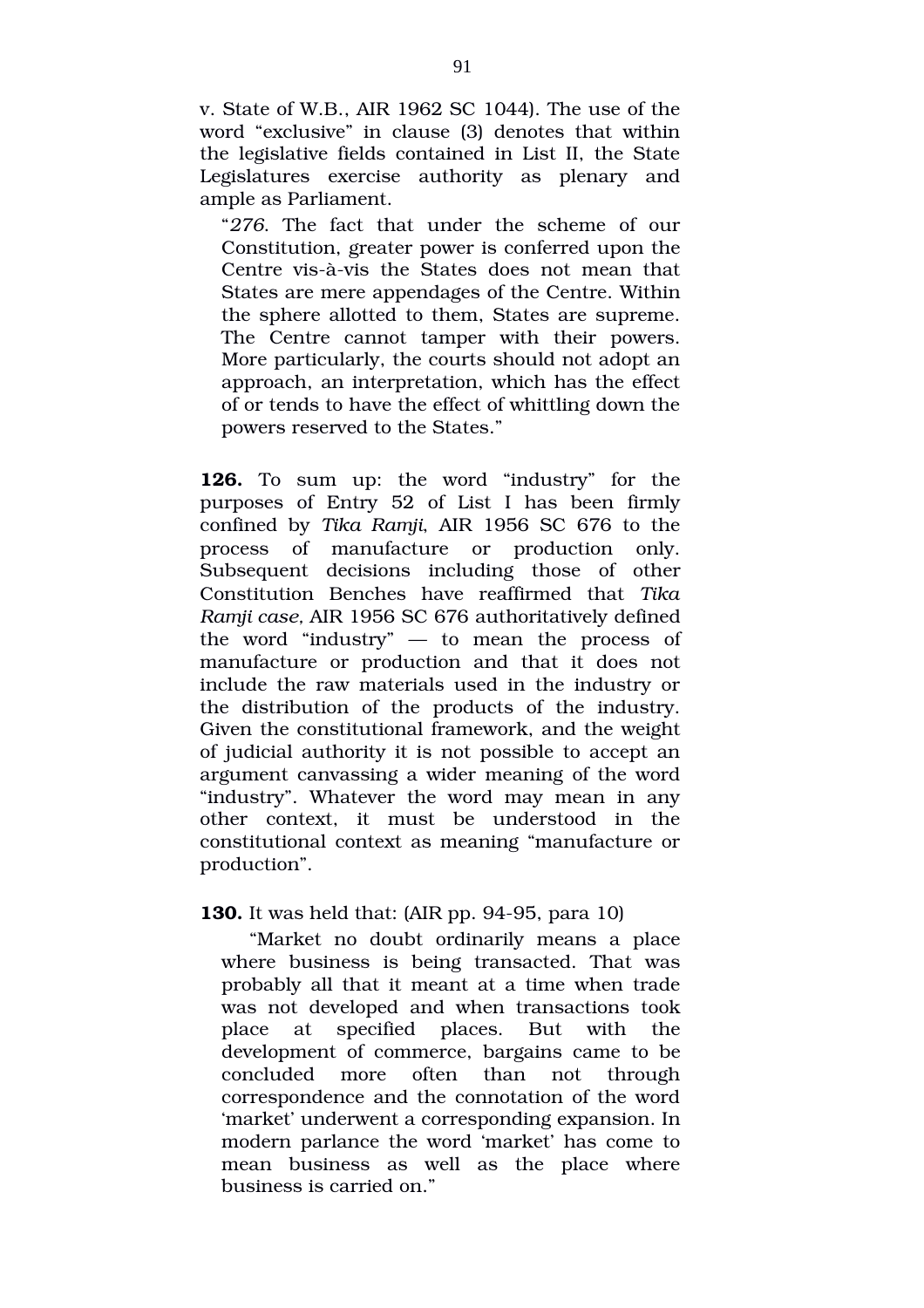**163.** As noticed earlier the majority view in *ITC case,* 1985 Supp SCC 476 has been upheld in the judgment of Brother Pattanaik, on slightly different reasoning and the decisions of this Court in *M.A. Tulloch,* AIR 1964 SC 1284 and *Baijnath Kadio*, (1969) 3 SCC 838 dealing with legislation on mining and relied upon in the majority judgment of *ITC case*, 1985 Supp SCC 476 have been found to be not relevant for the decision. It is true, while legislating on any subject covered under an entry of any list, there can always be a possibility of entrenching upon or touching the field of legislation of another entry of the same list or another list for matters which may be incidental or ancillary thereto. In such eventuality, inter alia, a broad and liberal interpretation of an entry in the list may certainly be required. An absolute or watertight compartmentalization of heads of subject for legislation may not be possible but at the same time entrenching into the field of another entry cannot mean its total sweeping off even though it may be in the exclusive list of heads of subjects for legislation by the other legislature. As in the present case the relevant heads of subject in List II, other than Entry 24, cannot be made to practically disappear from List II and assumed to have crossed over in totality to List I by virtue of declaration of the tobacco industry under Entry 52 of List I, in the guise of touching or entrenching upon the subjects of List II."

**52.** In *Calcutta Gas Company (Proprietary) Ltd. v. State of West Bengal and Ors.[34](#page-91-0) ,* a Constitution Bench of this Court considered the meaning of 'industry' in Entry 52 of List I and Entries 24 and 25 of List II and observed that having regard to the principles, while giving the most extensive scope to both the entries, the interpretation which harmonizes has to be adopted. It was held:

> <span id="page-91-0"></span>"**9.** With this background let us construe the aforesaid entries. There are three possible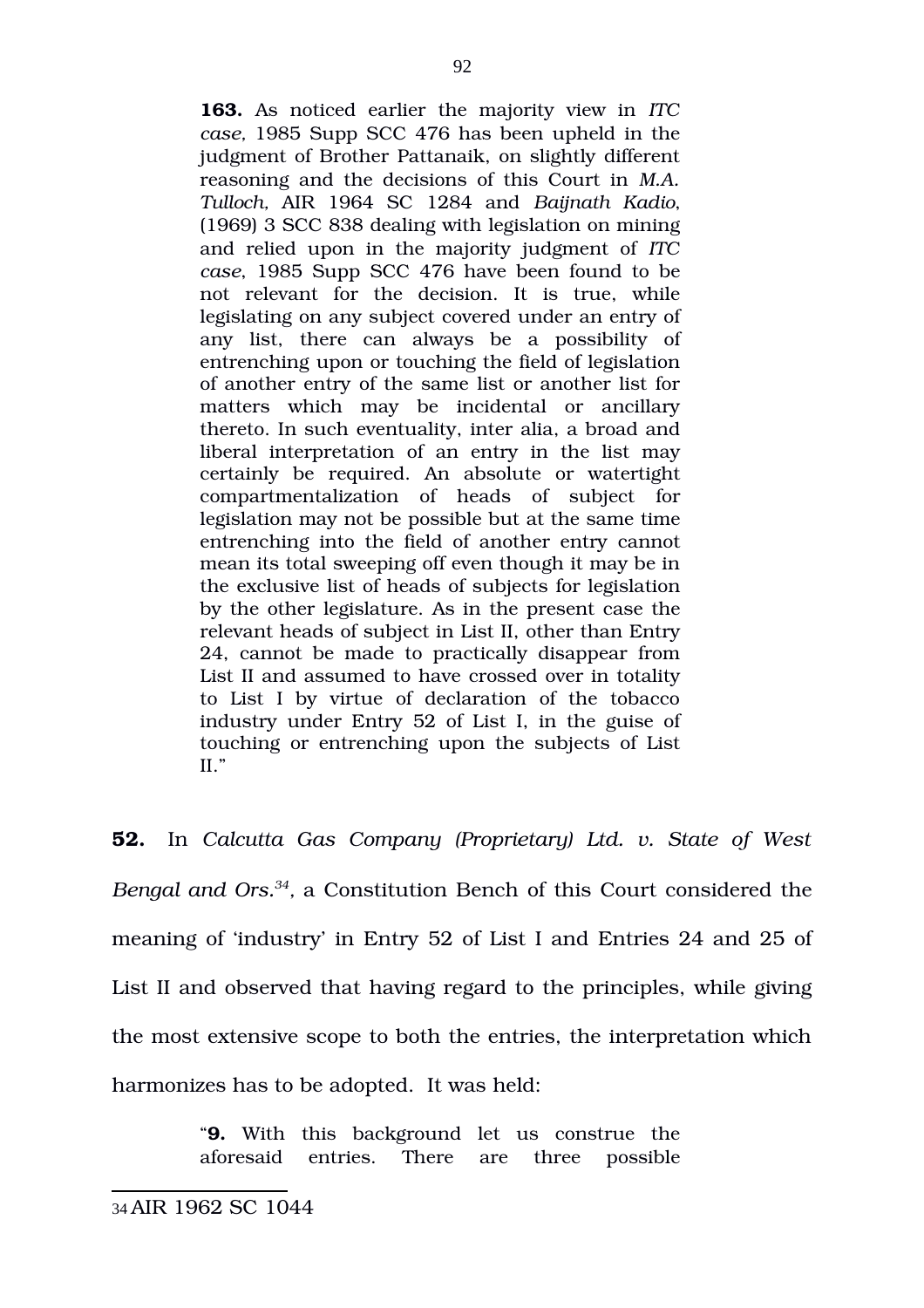constructions, namely, (*1*) Entry 24 of List II, which provides for industries generally, covers the industrial aspect of gas and gas-works leaving Entry 25 to provide for other aspects of gas and gasworks; (*2*) Entry 24 provides generally for industries, and Entry 25 carves out of it the specific industry of gas and gas-works, with the result that the industry of gas and gas-works is excluded from Entry 24; and (3) the industry of gas and gas-works falls under both the entries, that is, there is a real overlapping of the said entries. Having regard to the aforesaid principle, while giving the widest scope to both the entries, we shall adopt the interpretation which reconciles and harmonizes them."

**53.** In *Central Bank of India v. State of Kerala and Ors.[35](#page-92-0)*, the question came up for consideration concerning Entry 45 of List I and Entry 54 of List II. The question arose whether Section 38-C of the Bombay Sales Tax Act, 1959 and Section 26-B of the Kerala General Sales Tax Act, 1963 and similar provisions contained in other State legislation by which a first charge was created on the property of the dealer or such other person, who was liable to pay sales tax, were inconsistent with the provisions contained in the RDB Act, 1993 and the SARFAESI Act and whether central legislations would have primacy over the state legislations. It was observed:

> <span id="page-92-0"></span>"**92.** An analysis of the abovenoted provisions makes it clear that the primary object of the DRT Act was to facilitate creation of special machinery for speedy recovery of the dues of banks and financial institutions. This is the reason why the DRT Act not only provides for establishment of the Tribunals and the Appellate Tribunals with the jurisdiction, powers and authority to make summary adjudication of applications made by banks or financial institutions and specifies the modes of recovery of the amount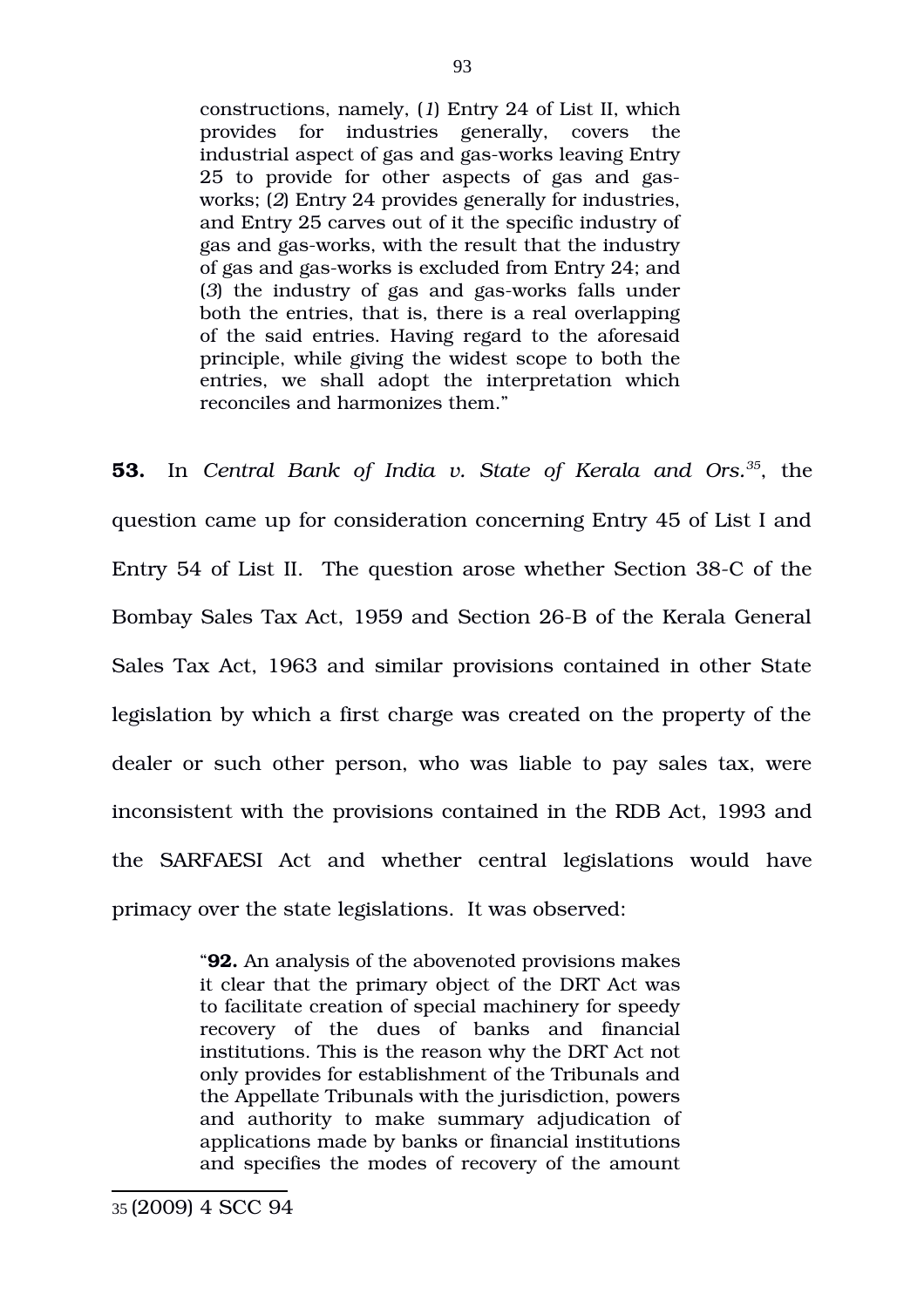determined by the Tribunal or the Appellate Tribunal but also bars the jurisdiction of all courts except the Supreme Court and the High Courts in relation to the matters specified in Section 17. The Tribunals and the Appellate Tribunals have also been freed from the shackles of procedure contained in the Code of Civil Procedure. To put it differently, the DRT Act has not only brought into existence special procedural mechanism for speedy recovery of the dues of banks and financial institutions, but also made provision for ensuring that defaulting borrowers are not able to invoke the jurisdiction of civil courts for frustrating the proceedings initiated by the banks and financial institutions.

**93.** The enactment of the Securitisation Act can be treated as one of the most radical legislative measures taken by the Government for ensuring that dues of secured creditors including banks, financial institutions are recovered from the defaulting borrowers without any obstruction. For the first time, the secured creditors have been empowered to take measures for recovery of their dues without the intervention of the courts or tribunals.

**110.** The DRT Act facilitated establishment of twotier system of tribunals. The tribunals established at the first level have been vested with the jurisdiction, powers and authority to summarily adjudicate the claims of banks and financial institutions in the matter of recovery of their dues without being bogged down by the technicalities of the Code of Civil Procedure. The Securitisation Act drastically changed the scenario inasmuch as it enabled banks, financial institutions and other secured creditors to recover their dues without intervention of the courts or tribunals. The Securitisation Act also made provision for registration and regulation of securitisation/reconstruction companies, securitisation of financial assets of banks and financial institutions and other related provisions.

**116.** The non obstante clauses contained in Section 34(1) of the DRT Act and Section 35 of the Securitisation Act give overriding effect to the provisions of those Acts only if there is anything inconsistent contained in any other law or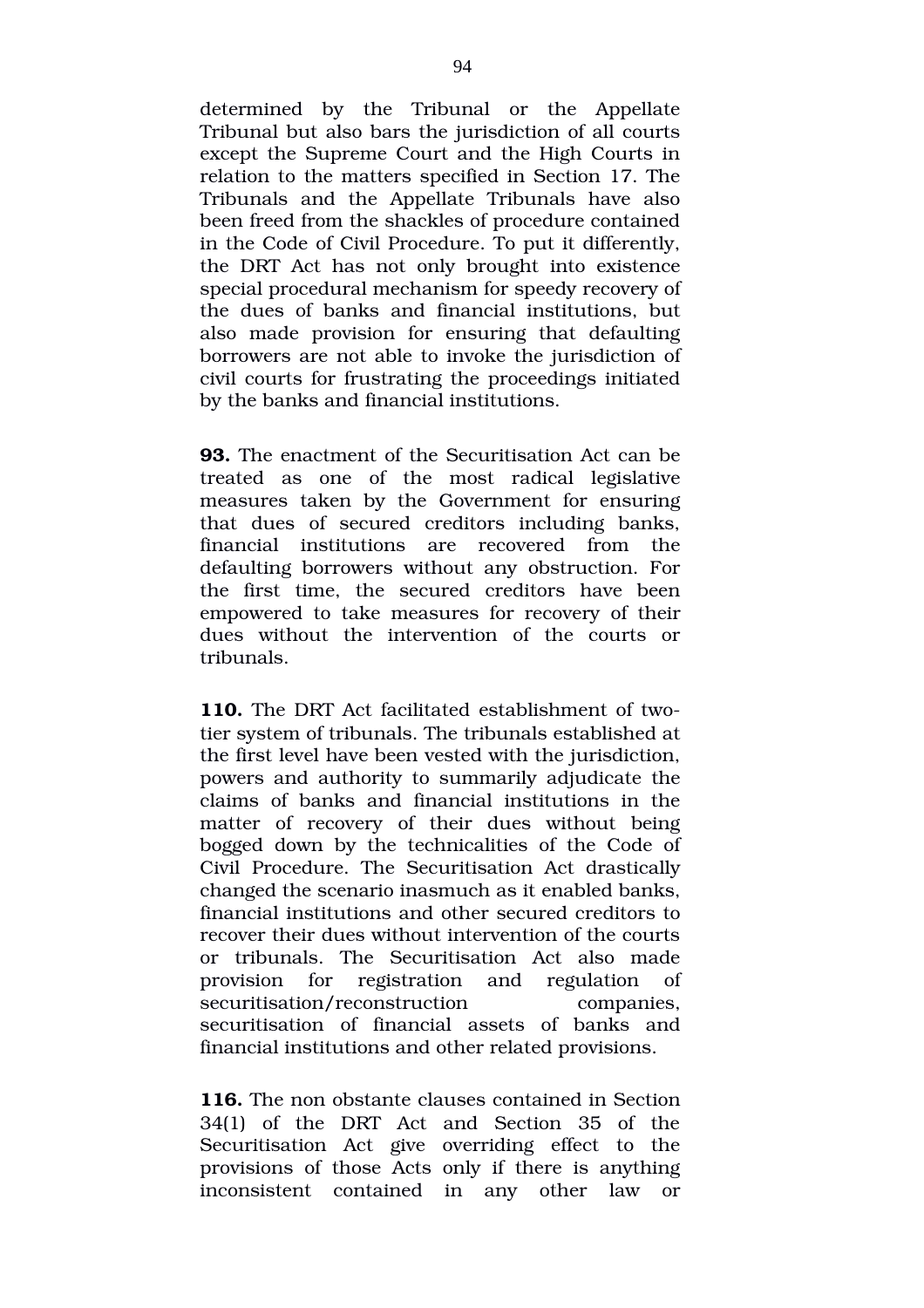instrument having effect by virtue of any other law. In other words, if there is no provision in the other enactments which are inconsistent with the DRT Act or the Securitisation Act, the provisions contained in those Acts cannot override other legislations. Section 38-C of the Bombay Act and Section 26-B of the Kerala Act also contain non obstante clauses and give statutory recognition to the priority of the State's charge over other debts, which was recognised by Indian High Courts even before 1950. In other words, these sections and similar provisions contained in other State legislations not only create first charge on the property of the dealer or any other person liable to pay sales tax, etc. but also give them overriding effect over other laws."

This Court found no conflict in the provisions of the Central Act and that of the State.

**54.** Learned counsel on behalf of appellants relying on the decisions in *S.S. Dhanoa, Daman Singh,* and *Dalco Engineering Private Limited* (supra), argued that the Parliament was conscious of the distinction between a corporation falling under Entries 43 and 44 of List I and a cooperative society falling under Entry 32 of List II. In *S.S. Dhanoa* (supra), this Court considered the distinction between corporation created by law and a body or society created by an act of individual in accordance with provisions of the statute and observed:

> "**8.** A corporation is an artificial being created by law having a legal entity entirely separate and distinct from the individuals who compose it with the capacity of continuous existence and succession, notwithstanding changes in its membership. In addition, it possesses the capacity as such legal entity of taking, holding and conveying property, entering into contracts, suing and being sued, and exercising such other powers and privileges as may be conferred on it by the law of its creation just as a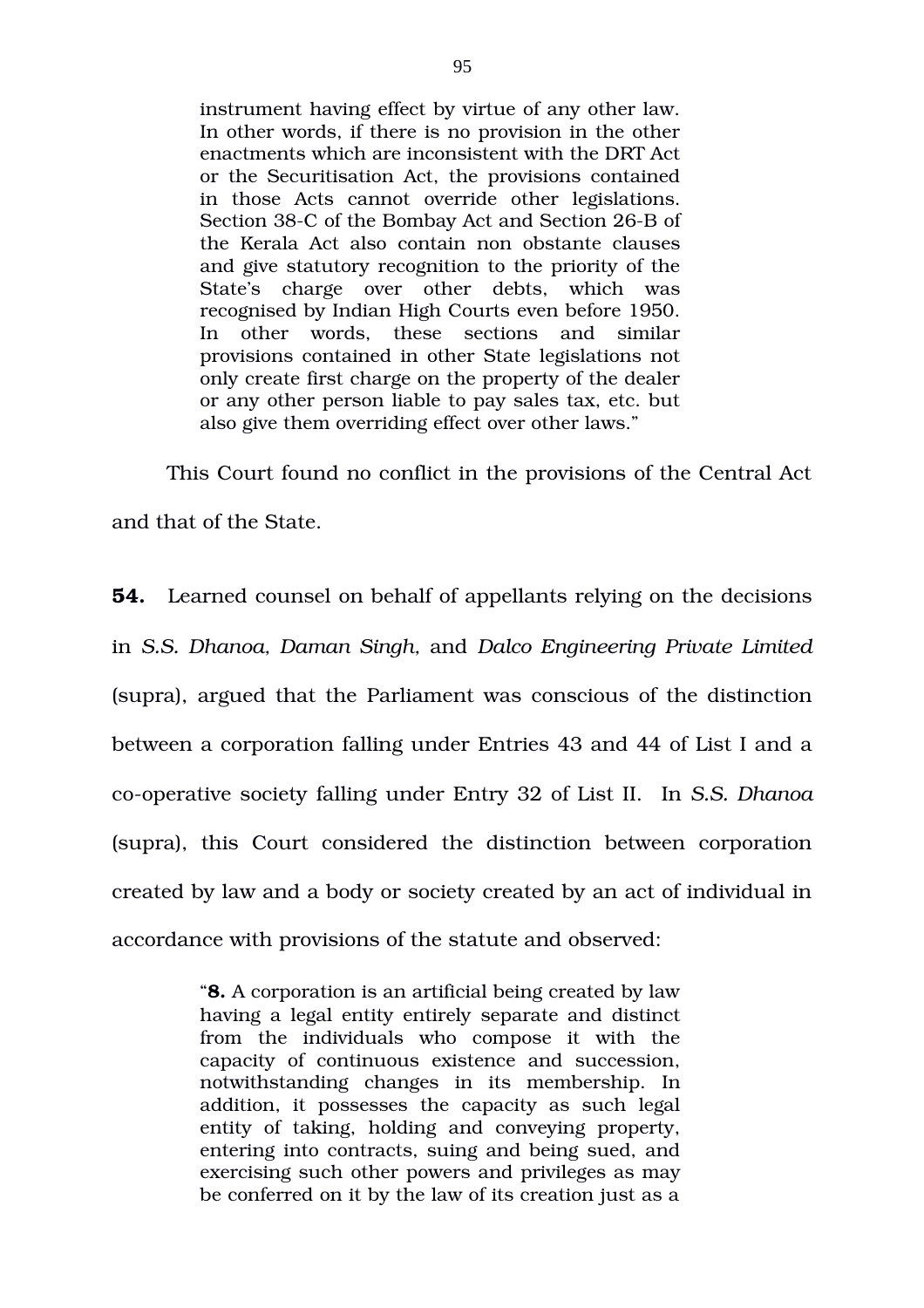natural person may. The following definition of corporation was given by Chief Justice Marshall in the celebrated *Dartmouth College case*, 4 Wheat 518, 636: 4 L Ed 629 (1819):

"A corporation is an artificial being, invisible, intangible, and existing only in contemplation of law. Being the mere creature of law, it possesses only those properties which the charter of its creation confers upon it, either expressly or as incidental to its very existence. These are such as are supposed best calculated to effect the object for which it was created. Among the most important are immortality, and, if the expression may be allowed, individuality; properties, by which a perpetual succession of many persons are considered as the same, and may act as a single individual. They enable a corporation to manage its own affairs, and to hold property, without the perplexing intricacies, the hazardous and endless necessity, of perpetual conveyances for the purpose of transmitting it from hand to hand. It is chiefly for the purpose of clothing bodies of men, in succession, with these qualities and capacities, that corporations were invented, and are in use. By these means, a perpetual succession of individuals are capable of acting for the promotion of the particular object, like one immortal being."

The term 'corporation' is, therefore, wide enough to include private corporations. But, in the context of clause Twelfth of Section 21 of the Indian Penal Code, the expression 'corporation' must be given a narrow legal connotation.

**9.** Corporation, in its widest sense, may mean any association of individuals entitled to act as an individual. But that certainly is not the sense in which it is used here. Corporation established by or under an Act of Legislature can only mean a body corporate which owes its existence, and not merely its corporate status, to the Act. For example, a Municipality, a Zilla Parishad or a Gram Panchayat owes its existence and status to an Act of Legislature. On the other hand, an association of persons constituting themselves into a company under the Companies Act or a society under the Societies Registration Act owes its existence not to the Act of Legislature but to acts of parties though,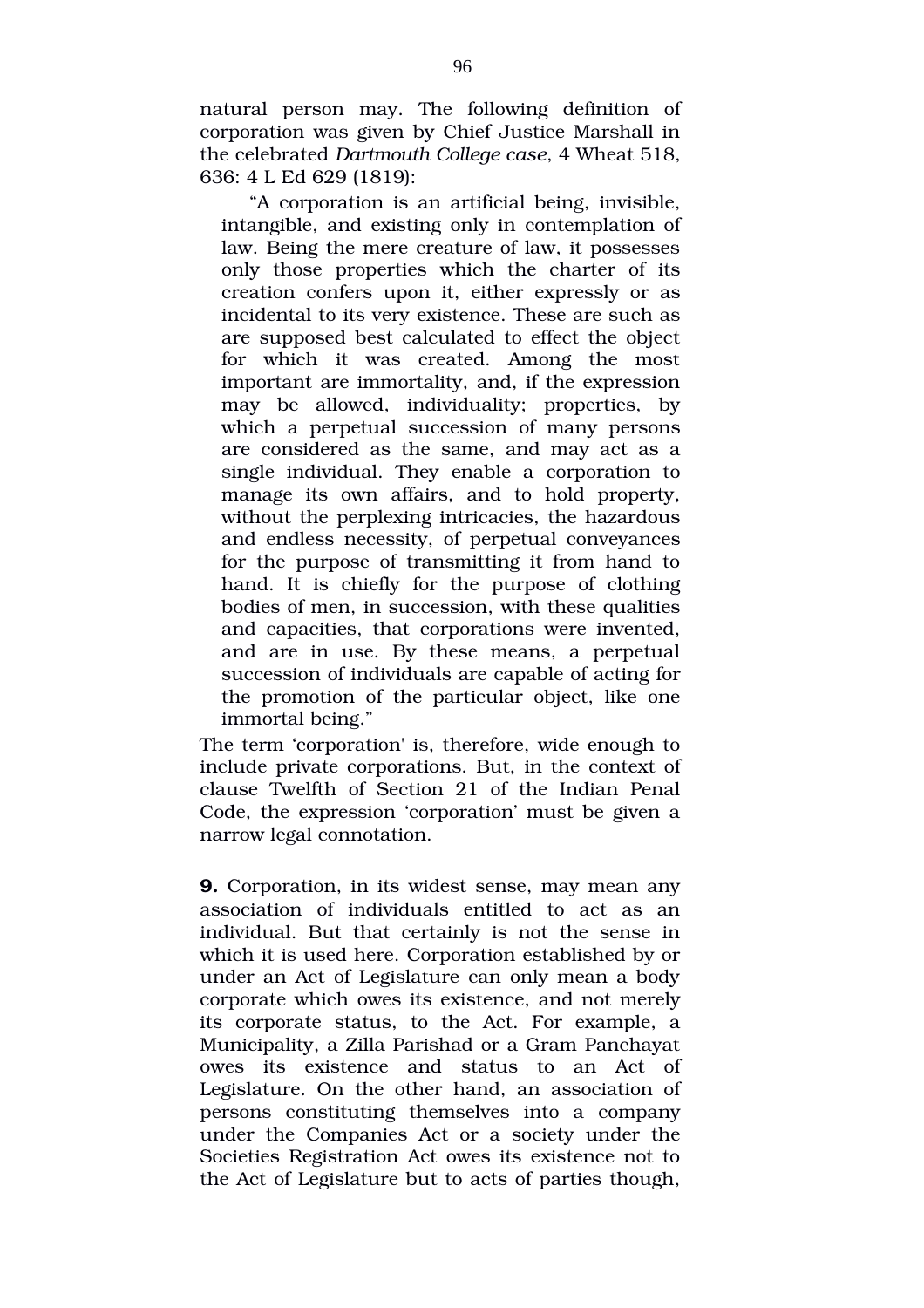it may owe its status as a body corporate to an Act of Legislature."

In *Daman Singh* (supra), a Constitution Bench of this Court

considered Entry 43 of List I and Entry 32 of List II of the Seventh

Schedule of the Constitution of India and observed:

"**5.** What is a corporation? In *Halsbury's Laws of England*, Fourth Edition, Volume 9, Paragraph 1201, it is said,

A corporation may be defined as a body of persons (in the case of a corporation aggregate) or an office (in the case of a corporation sole) which is recognised by the law as having a personality which is distinct from the separate personalities of the members of the body or the personality of the individual holder for the time being of the office in question.

A corporation aggregate has been defined in paragraph 1204 as,

[A] collection of individuals united into one body under a special denomination, having perpetual succession under an artificial form, and vested by the policy of the law with the capacity of acting in several respects as an individual, particularly of taking and granting property, of contracting obligations and of suing and being sued, of enjoying privileges and immunities in common and of exercising a variety of political rights, more or less extensive, according to the design of its institution, or the powers conferred upon it, either at the time of its creation or at any subsequent period of its existence.

This Court in *Board of Trustees, Ayurvedic and Unani Tibia College, Delhi* v. *State of Delhi*, 1962 Supp 1 SCR 156 was required to answer the question whether the Board of trustees which was originally registered under the Societies Registration Act, 1860 and a new Board of trustees which was incorporated by an Act of the legislature called the Tibbia College Act, 1952 by which the old Board was dissolved and a new Board constituted were corporations. The Court held that the old Board was not but the new Board was. Posing the question what is a corporation, the Court answered it with the statements contained in *Halsbury's Laws of England* already extracted by us and added,

A corporation aggregate has therefore only one capacity, namely, its corporate capacity. A corporation aggregate may be a trading corporation or a nontrading corporation. The usual examples of a trading corporation are (*1*) charter companies, (*2*) companies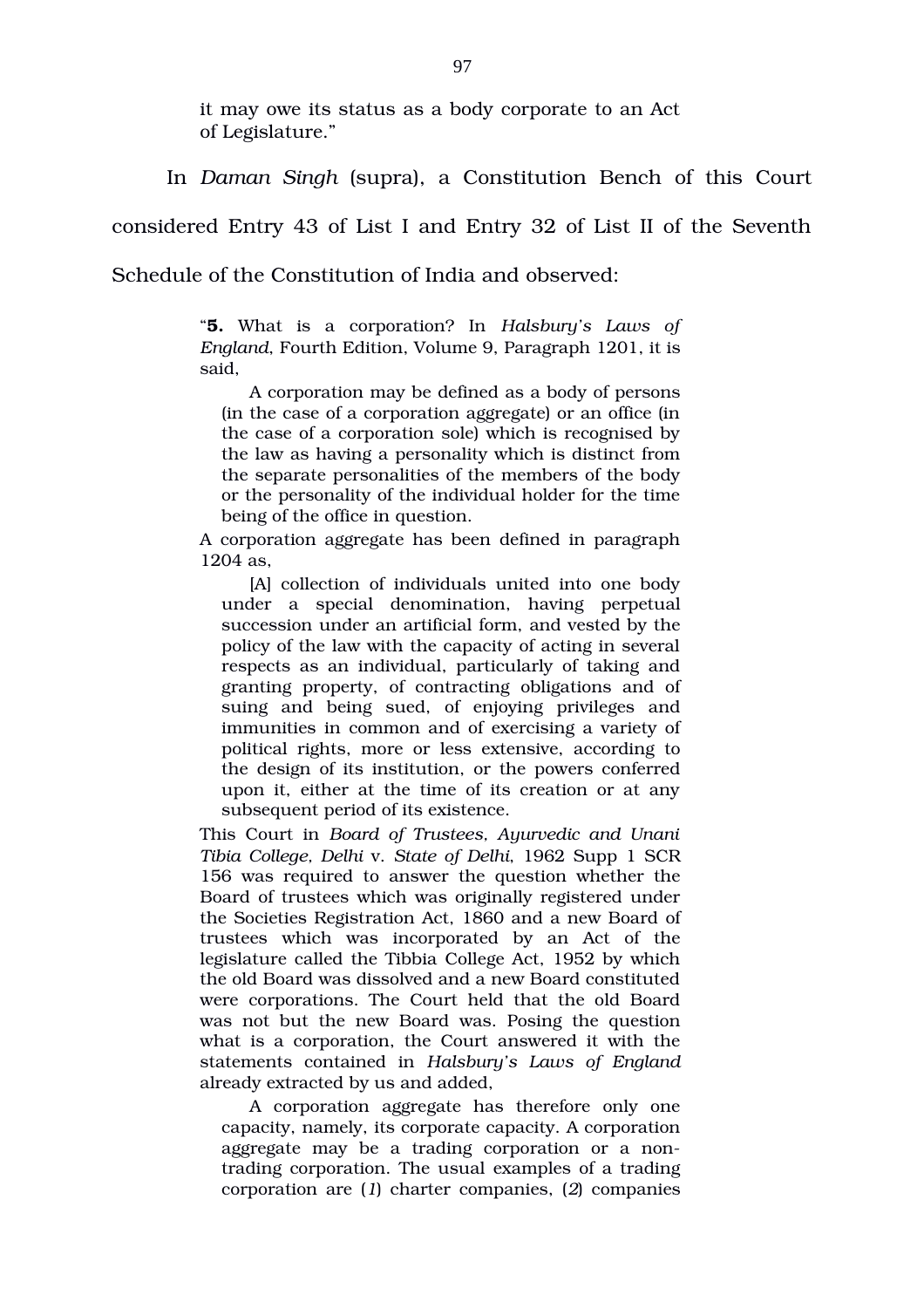incorporated by special Acts of Parliament, (*3*) companies registered under the Companies Act, etc. Non-trading corporations are illustrated by (1) municipal corporations, (*2*) district boards, (*3*) benevolent institutions, (*4*) universities etc. An essential element in the legal conception of a corporation is that its identity is continuous, that is, that the original member or members and his or their successors are one. In law the individual corporators, or members, of which it is composed are something wholly different from the corporation itself; for a corporation is a legal persona just as much as an individual. Thus, it has been held that a name is essential to a corporation; that a corporation aggregate can, as a general rule, only act or express its will by deed under its common seal; that at the present day in England a corporation is created by one or other of two methods, namely, by Royal Charter of incorporation from the Crown or by the authority of Parliament that is to say, by or by virtue of statute. There is authority of long standing for saying that the essence of a corporation consists in  $(1)$  lawful authority of incorporation, (2) the persons to be incorporated, (*3*) a name by which the persons are incorporated, (*4*) a place, and (*5*) words sufficient in law to show incorporation. No particular words are necessary for the creation of a corporation; any expression showing an intention to incorporate will be sufficient.

The Court then noticed the various provisions of the Societies Registration Act, 1860 which according to them contained no sufficient words to indicate an intention to incorporate but on the contrary contained provisions showing that there was an absence of such intention. Therefore, they observed, "We have, therefore, come to the conclusion that the provisions aforesaid do not establish the main essential characteristic of a corporation aggregate, namely, that of an intention to incorporate the society". Considering next the question whether the new Board was a corporation, the Court had no difficulty in answering the question with reference to sub-section (2) of Section 3 which stated that the Board shall be a body corporate having perpetual succession and common seal and shall by the said name sue and be sued. The Court observed, "Sub-section (2) of Section 3 says in express terms that the new Board constituted under the impugned Act is given a corporate status; in other words, the new Board is a corporation in the full sense of the term".

**6.** We have already extracted Section 30 of the Punjab Act which confers on every registered cooperative society the status of a body corporate having perpetual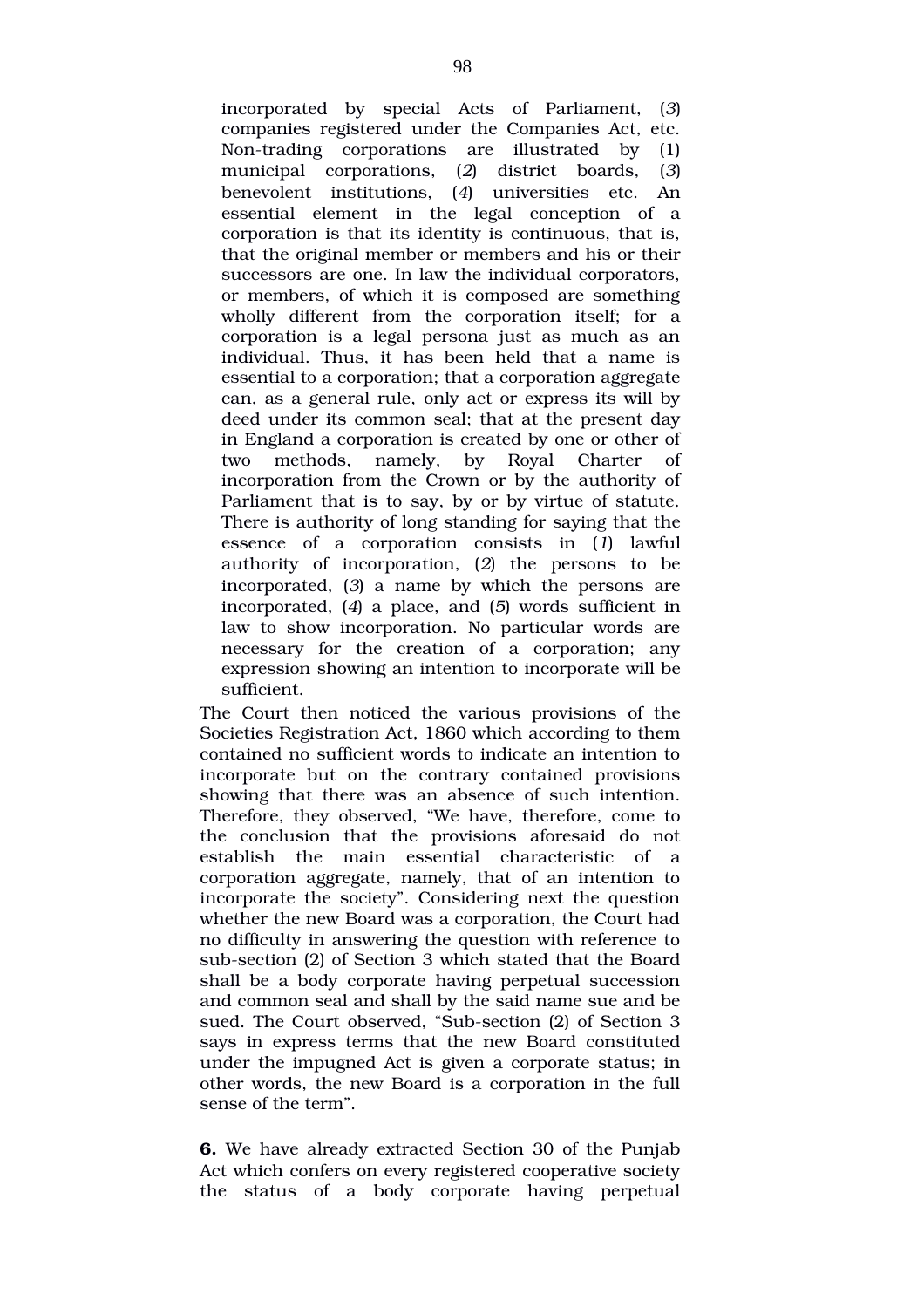succession and a common seal, with power to hold property, enter into contracts, institute and defend suits and other legal proceedings and to do all things necessary for the purposes for which it is constituted. There cannot, therefore, be the slightest doubt that a cooperative society is a corporation as commonly understood. Does the scheme of the Constitution make any difference? We apprehend not.

**7. …** According to Mr Ramamurthi the express exclusion of cooperative societies in Entry 43 of List I and the express inclusion of cooperative societies in Entry 32 of List II separately and apart from but along with corporations other than those specified in List I and universities, clearly indicated that the constitutional scheme was designed to treat cooperative societies as institutions distinct from corporations. On the other hand one would think that the very mention of cooperative societies both in Entry 43 of List I and Entry 32 of List II along with other corporations gave an indication that the Constitution makers were of the view that cooperative societies were of the same genus as other corporations and all were corporations. In fact the very express exclusion of cooperative societies from Entry 43 of List I is indicative of the view that but for such exclusion, cooperative societies would be comprehended within the meaning of expression "corporations"."

In *Dalco Engineering Private Limited* (supra), the Court followed the decision in *S.S. Dhanoa* (supra) and opined that there is a difference between a corporation established by law and established under the law. However, the question involved in the instant case is different.

**55.** In *Hindustan Lever* (supra), question was considered, whether there was an encroachment on the field of the Parliament reserved under Entry 43 of List I of the Seventh Schedule of the Constitution of India, which empowers the Union Government to make law relating to 'incorporation, regulation and winding up of trading corporations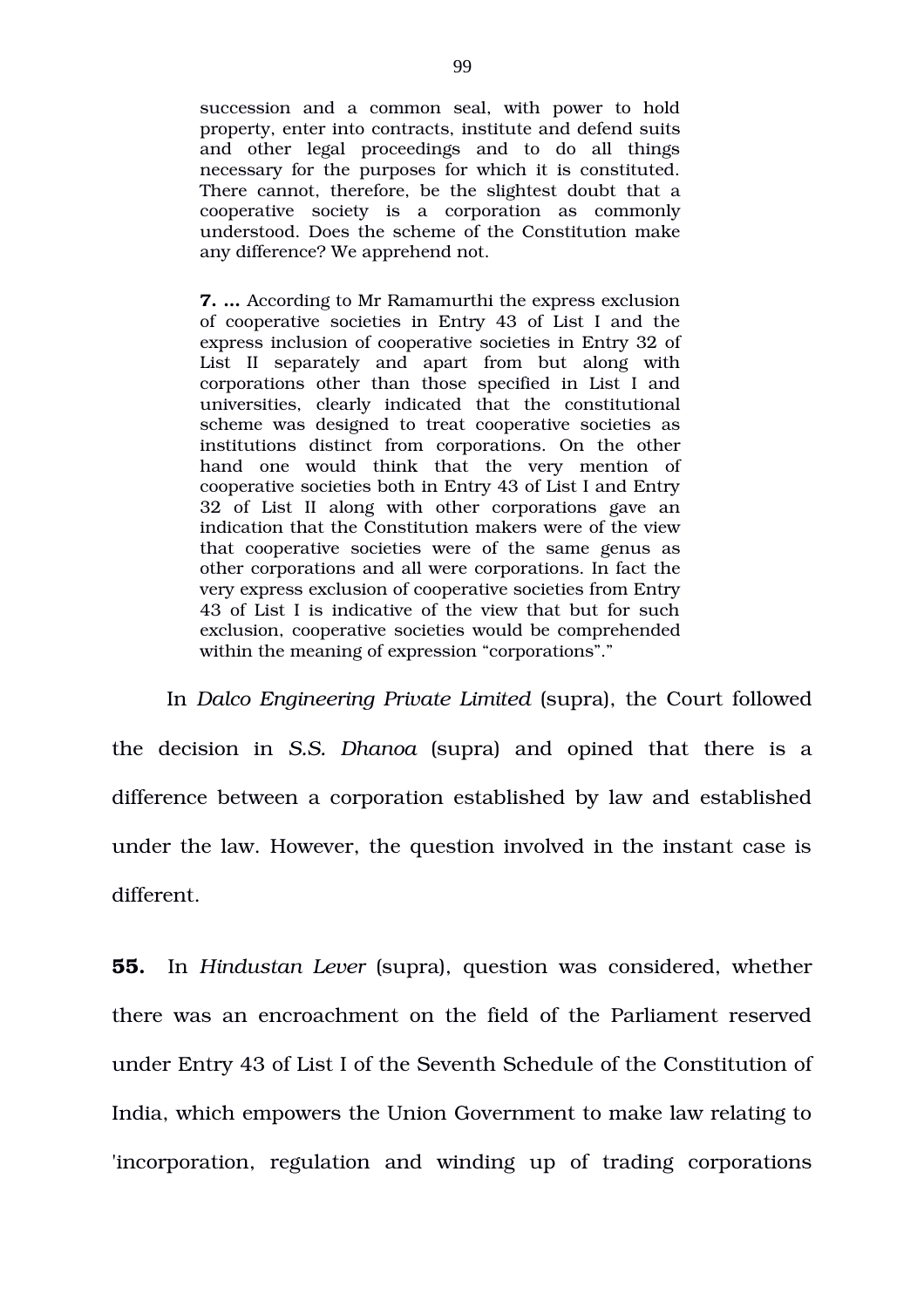including banks, insurance, and finance corporations'. It was held that the levy of stamp duty and prescribing rate of stamp duty on such documents is a different aspect. The Bombay Stamp Act does not provide for 'incorporation, regulation and winding up of corporations'. The Court held:

> "**42.** It was next contended that provisions of Section 2(*g*)(*iv*) read with Section 34 of the Bombay Stamp Act which provide that an instrument not duly stamped would be inadmissible in evidence are repugnant to Section 394 of the Companies Act and that the State legislation cannot prevail over the provisions of the Companies Act. It was also contended that in the guise of stamp duty the State Legislature is in reality imposing a tax on the amalgamation of companies and has therefore encroached on the field of Parliament under Entry 43 List I of the Constitution. We do not find any substance in this submission as well. Stamp duty is levied on the instrument and the measure is the valuation of the property transferred. There is no question of encroachment on the field of Parliament under Entry 43 List I of the Constitution which empowers the Union to make laws re: incorporation, regulation and winding up of trading corporations including banks, insurance and finance corporations but not including cooperative societies. The follow-up legislation under Entry 43 List I is totally different from the levy of stamp duty and of prescribing rate of stamp duty on such documents. The Bombay Stamp Act does not provide for any legislation with regard to incorporation, regulation and winding up of corporations. It only levies the stamp duty and prescribes the rate of stamp duty in respect of documents by compromise or arrangement."

**56.** In *Kerala State Electricity Board* (supra), a Constitution Bench,

while considering the Doctrine of Pith and Substance and dominant

purpose, opined: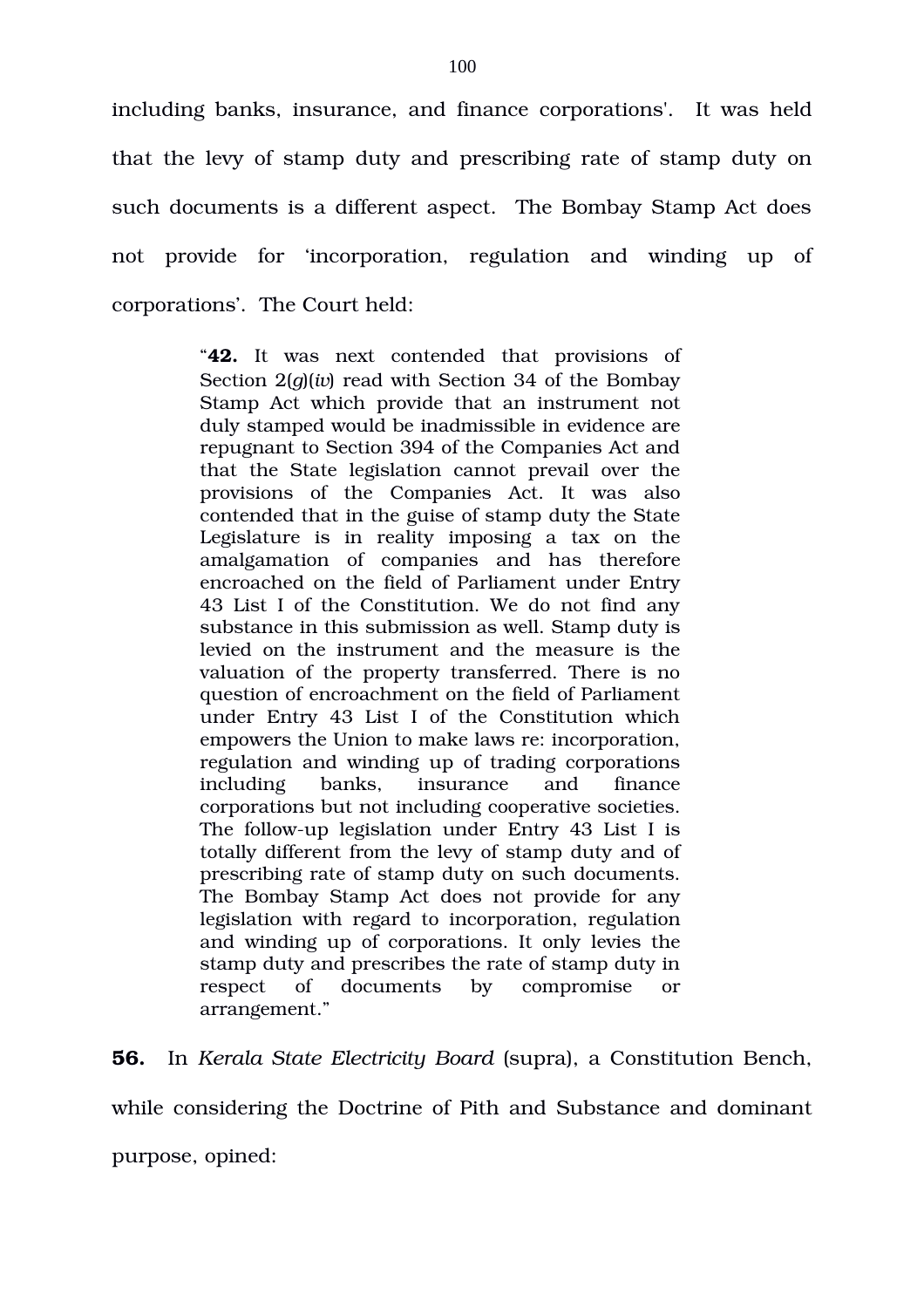"**5.** In view of the provisions of Article 254, the power of Parliament to legislate in regard to matters in List III, which are dealt with by clause (2), is supreme the Parliament has exclusive power to legislate with respect to matters in List 1. The State Legislature has exclusive power to legislate with respect to matters in List II. But this is subject to the provisions of clause  $(1)$  [leaving out for the moment the reference to clause (2)]. The power of Parliament to legislate with respect to matters included in List I is supreme notwithstanding anything contained in clause (3) [again leaving out of consideration the provisions of clause (2)]. No what is the meaning of the words "notwithstanding" in clause (1) and "subject to" in clause (3)? They mean that where an entry is in general terms in List II and part of that entry is in specific, terms in List I, the entry in List I takes effect notwithstanding the entry in List II. This is also on the principle that the "special" excludes the "general" and the general entry in List II is subject to the special entry in List 1. For instance, though house accommodation and rent control might fall within either the State list or the concurrent list, Entry 3 in List I of Seventh Schedule carves out the subject of rent control and house accommodation in Cantonments from the general subject of house accommodation and rent control (see *Indu Bhusan* v. *Sundari Devi,* (1970) 1 SCR 443). Furthermore, the word "notwithstanding" in clause (1) also means that if it is not possible to reconcile the two entries the entry in List I will prevail. But before that happens attempt should be made to decide in which list a particular legislation falls. For deciding under which entry a particular legislation falls the theory of "pith and substance" has been evolved by the courts. If in pith and substance a legislation falls within one list or the other but some portion of the subject-matter of that legislation incidentally trenches upon and might come to fall under another list, the Act as a whole would be valid notwithstanding such incidental trenching. These principles have been laid down in a number of decisions.

**16.** It would be obvious that one part of the Act does deal with the constitution of the Board, the incorporation of the Board and the regulation of its activities. But the main purpose of the Act is for rationalising the production and supply of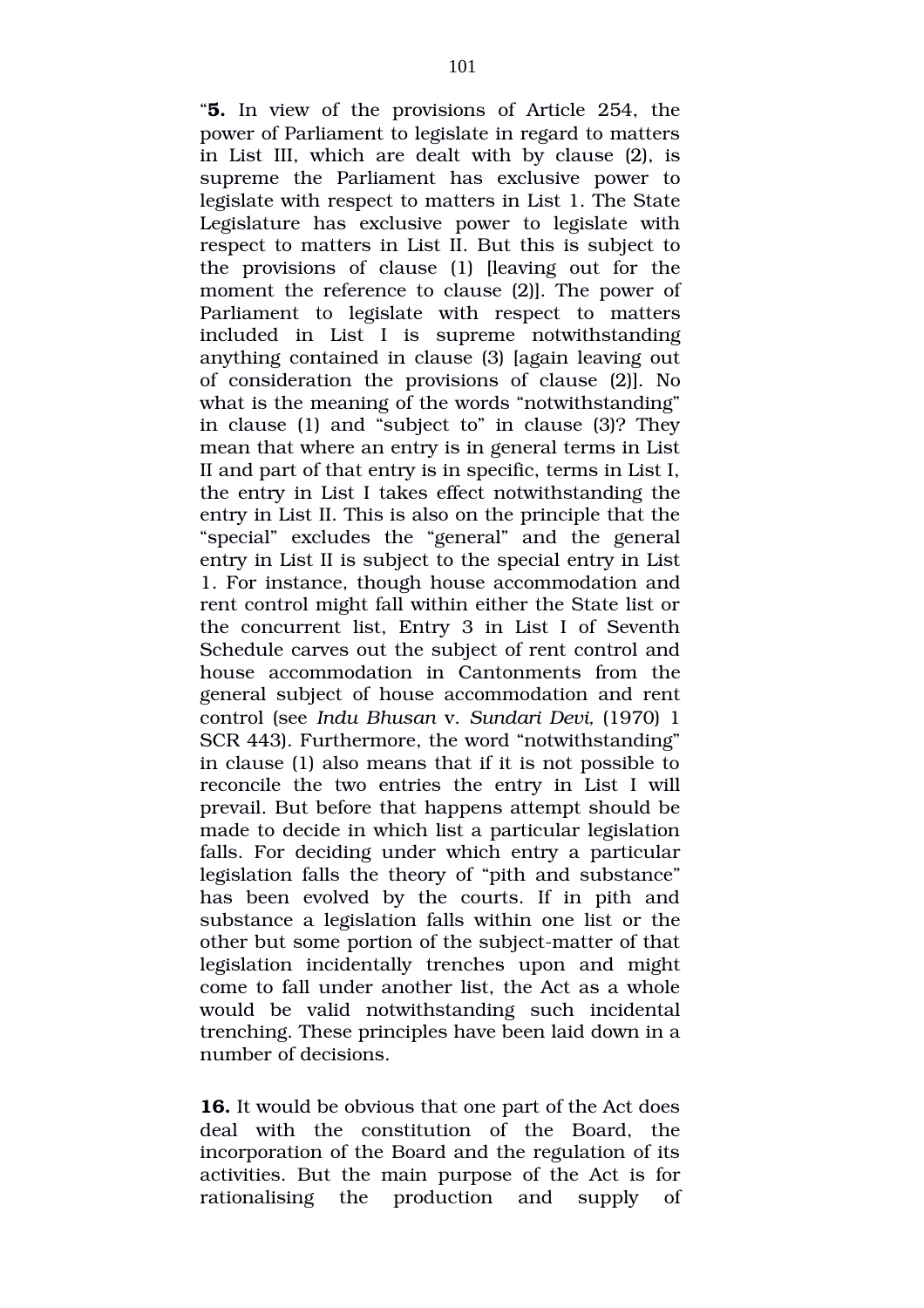electricity. The regulation contemplated in Entries 43 and 44 is not regulation of the business of production, distribution and supply of electricity of the corporation. As the 1910 and 1948 Acts together form a complete code, with respect to Entry 38 in List 111 the Board is only an instrument fashioned for carrying out this object. The provision regarding the incorporation and regulation of the Electricity Board should be taken to be only incidental to the provision regarding production, supply and distribution of electricity.

**18.** In *Ramtanu Housing Society* v. *Maharashtra,* (1970) 1 SCC 248, this Court had dealt with the Maharashtra Industrial Development Act, 1961 and the question whether the Maharashtra Development Corporation formed under the Act was a trading corporation. In holding that the legislation fell under Entry 24 of the State list and not under Entry 43 of the Union list this Court observed: [SCC pp. 324, 325, 326, 327-328, paras 3, 4, 8, 11 & 15]

The Act is one to make a special provision for securing the orderly establishment in industrial areas and industrial estates of industries in the State of Maharashtra, and to assist generally in the organisation thereof, and for that purpose to establish an Industrial Development Corporation, and for purposes connected with the matters aforesaid.

The corporation is established for the purpose of securing and assisting the rapid and orderly establishment and organisation of industries in industrial areas and industrial estates in the State of Maharashtra.

Broadly stated the functions and powers of the corporation are to develop industrial areas and industrial estates by providing amenities of road, supply of water or electricity, street lighting, drainage ... or otherwise transfer any property held by the corporation on such conditions as may be deemed proper by the corporation ....

The principal functions of the corporation in regard to the establishment, growth and development of industries in the State are first to establish and manage industrial estates at selected places and secondly to develop industrial areas selected by the State Government. When industrial areas are selected the necessity of acquisition of land in those areas is apparent. The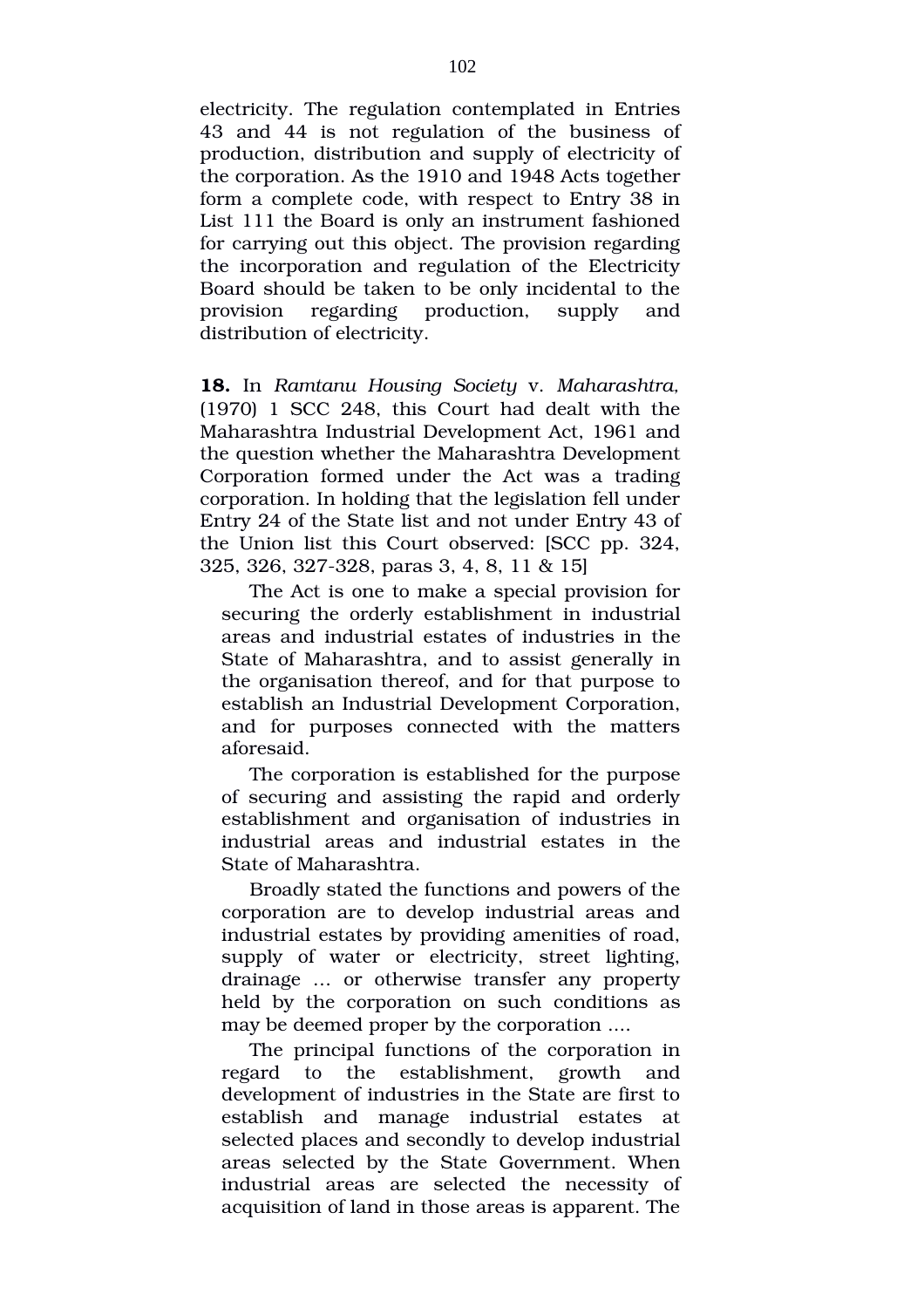Act, therefore, contemplates that the State Government may acquire land by publishing a notice specifying the particular purpose for which such land is required .... Where the land has been acquired for the corporation or any local authority, the State Government shall, after it has taken possession of the land, transfer the land to the corporation or that local authority ....

\* \* \* \* \* \* \*

It is in the background of the purposes of the Act and powers and functions of the corporation that the real and true character of the legislation will be determined .... Industries come within Entry 24 of the State list. The establishment, growth and development of industries in the State of Maharashtra does not fall within Entry 7 and Entry 52 of the Union list. Establishment, growth and development of industries in the State is within the State list of industries .... Acquisition or requisition of land falls under Entry 42 of the concurrent list. In order to achieve growth of industries it is necessary not only to acquire land but also to implement the purposes of the Act. The corporation is therefore established for carrying out the purposes of the Act, The pith and substance of the Act is establishment, growth and organisation of industries, acquisition of land in that behalf and carrying out the purposes of the Act by setting up the corporation as one of the limbs or agencies of the Government. The powers and functions of the corporation show in no uncertain terms that these are all in aid of the principal and predominant purpose of establishment, growth and establishment of industries. The corporation is established for that purpose .... We, therefore, hold that the Act is a valid piece of legislation.

**19.** In the present case the incorporation of the State Electricity Boards is merely for the rationalisation of the production and supply of electricity, for taking measures conducive to electrical development and for all matters incidental thereto. The incorporation of the Electricity Boards being incidental to the rationalisation of the production and supply of electricity and for being conducive to electrical development, the 1948 Act in pith and substance should be deemed to be one falling under Entry 38 of List III. Furthermore,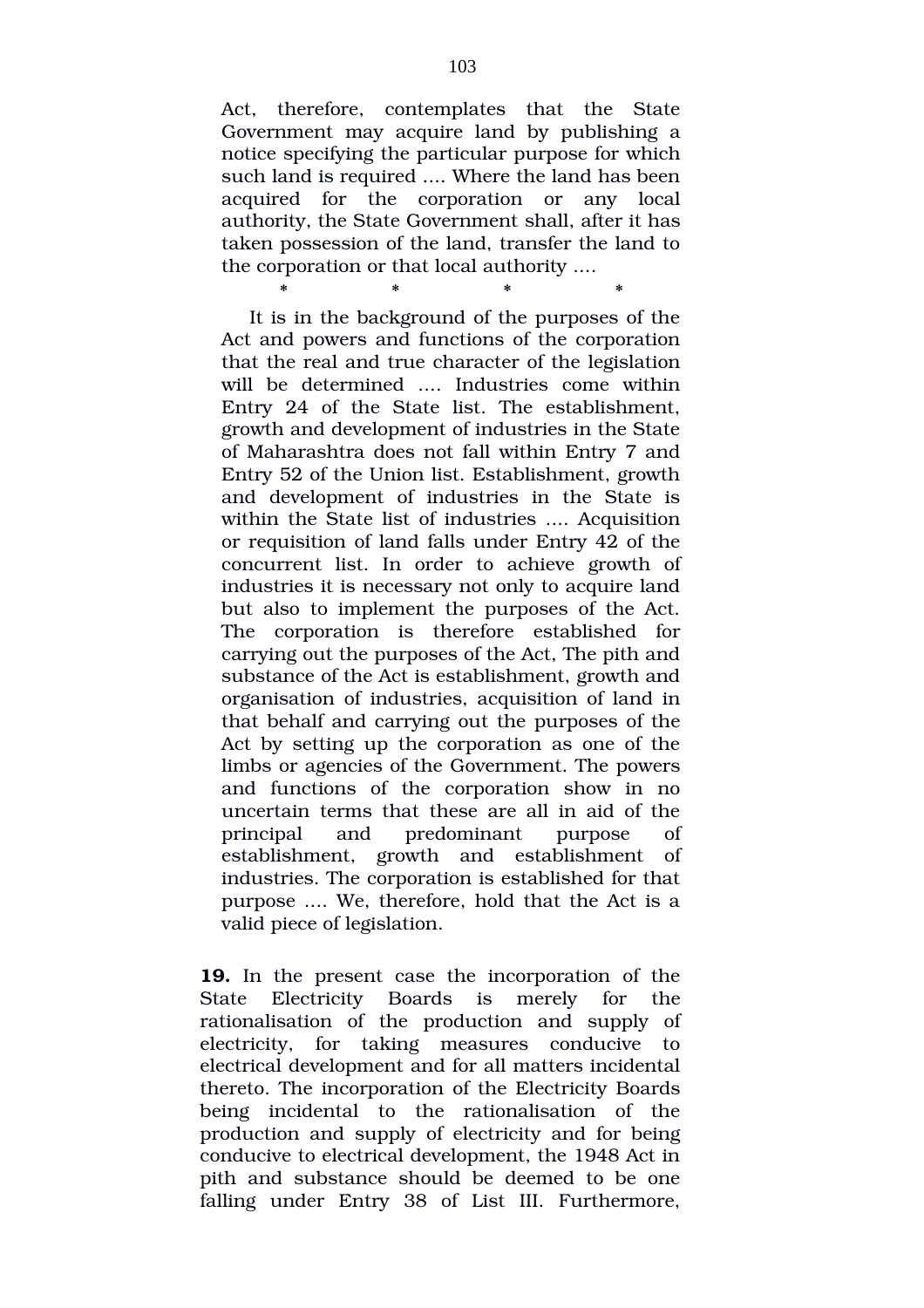Electricity Boards are not trading corporations. They are public service corporations. They have to function without any profit motive. Their duty is to promote coordinated development of the generation, supply and distribution of electricity in the most efficient and economical manner with particular reference to such development in areas not for the time being served or adequately served by any licensee (Section 18). The only injunction is that as far as practicable they shall not carry on their operations at a loss (Section 59). They get subventions from the State Governments (Section 63). In the discharge of their functions they are guided by directions on questions of policy given by State Governments (Section 78-A). There are no shareholders and there is no distribution of profits. This is another reason why the 1948 Act cannot be said to fall under Entry 43 of List I.

**20.** The question, therefore, is whether the impugned legislation falls under Entry 38 of List III or Entries 26 and 27 of List II and if the former, whether it is repugnant to the existing law on the subject, that is, the 1910 and 1948 Acts and if that were so, whether that repugnancy has been cured by Presidential assent?

**21.** Even assuming that part of the 1948 Act is legislation with respect to incorporation and regulation of a trading corporation, falling under Entry 43 of List I of Schedule VII, the rest of it will fall under Entry 38 of List III. That part of the Act relating to the regulation of the activities regarding production and distribution of electricity would, as we have shown, fall under the entry "Electricity". The Kerala Act has nothing to do with the incorporation and regulation of the Electricity Board and, therefore, it can only relate to Entry 38 of List III, if at all."

It was held that repugnancy could only arise if both the legislations of Parliament and State fell within List III.

**57.** In *Sita Ram Sharma and Ors.* (supra) the question concerning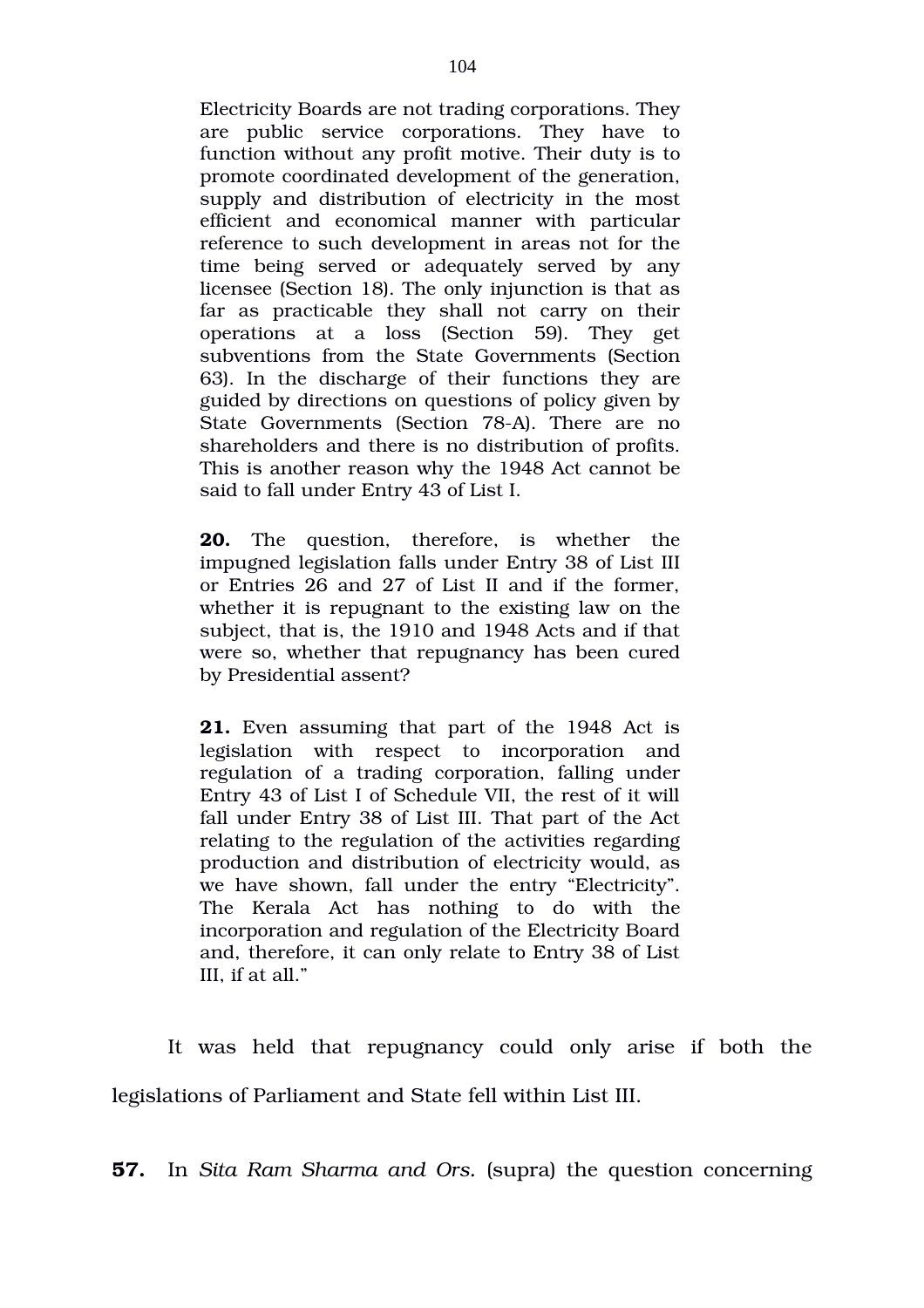Entry 43 of List I and Entries 35 and 42 of List III was considered. It

was held:

"**9.** The main argument is that the subject-matter of Section 4 falls within Item 43 of List I of the Seventh Schedule to the Constitution. So the State Legislature could not enact Section 4. The rival contention of Dr L.M. Singhvi, Advocate-General of Rajasthan, is that the subject-matter of Section 4 in its true nature and character falls within Items 35 and 42 of List III of the Seventh Schedule to the Constitution.

10. Item 43 of List I reads: "Incorporation, regulation and winding up of trading corporation, including banking, insurance and financial corporation but not including cooperative societies." Item 35 of List III reads: "Mechanically propelled vehicles including the principles on which taxes on such vehicles are to be levied." Item 42 of List III reads: "Acquisition and requisitioning of property."

**15.** It is not disputed by the appellant that the subject-matter of Chapter IV-A falls within Items 35 and 42 of List III. It would accordingly follow that Section 68-A the definition clause, also is a law with respect to those very items. Section 4 of the Ordinance declares that any scheme prepared and published under Section 68-C by the General Manager of State Transport Undertaking shall be deemed to have been prepared or published by the State Transport Undertaking. It also provides that the scheme shall not be questioned in any court or before any authority merely on the ground that the same has been prepared or published by the General Manager. It may be observed that Section 4 makes no amendment in the Road Transport Corporation Act. It does not directly affect the power of the Road Transport Corporation under Section 19(2)(*c*) of the said Act. It has attempted to insert a new Section 68-CC in Chapter IV-A of the Motor Vehicles Act. By this new section it has validated the scheme prepared and published by the General Manager of a State Transport Undertaking as defined in Section 68-C.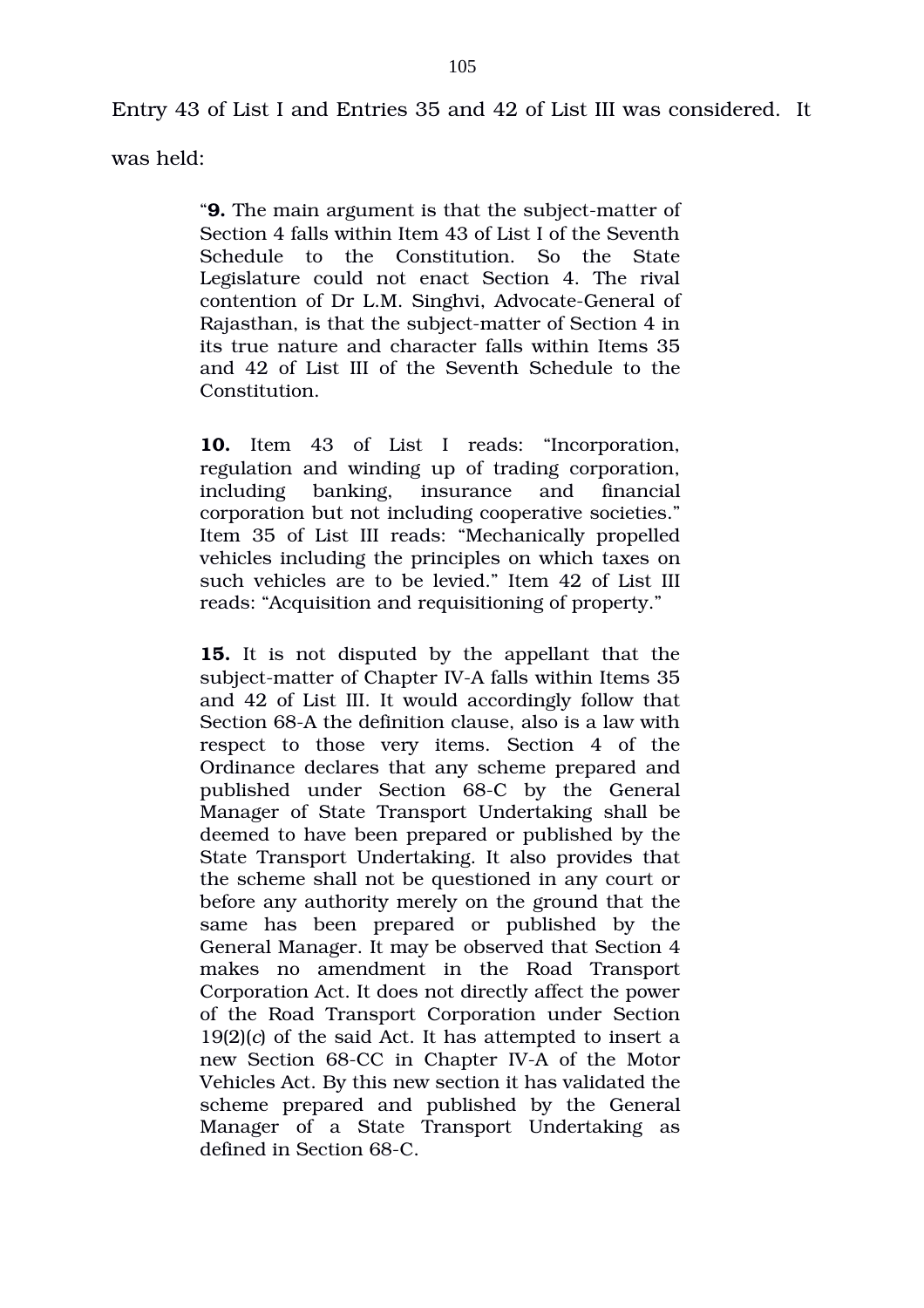**16.** We have little doubt in our mind that the subject-matter of Section 4 clearly falls within Items 35 and 42 of List III and not within Item 43 of List I. The subject-matter is the conferment of power of acquisition of a road transport undertaking by the General Manager of the State Transport Undertaking. It has direct concern with acquisition. It has no concern with incorporation, regulation and winding up of trading corporations. The constitutionality of the law is to be determined by its real subject-matter and not by the incidental effect which it may have on any topic of legislation in List I. (See *Prafulla Kumar Mukherjee* v. *Bank of Commerce Ltd.*, 1947 FCR 28: AIR 1947 PC 60: 74 IA and *Kannan Devan Hills Produce Company Ltd.* v. *State of Kerala*, (1973) 1 SCR 356)."

### (emphasis supplied)

It is apparent that 'incorporation, regulation and winding up' of the co-operative societies are covered under Entry 32 of List II of the Seventh Schedule of the Constitution of India, whereas 'banking' is covered by Entry 45 of List I. Thus, aspect of 'incorporation, regulation and winding up' would be covered under Entry 32 of List II. However, banking activity of such co-operative societies/banks shall be governed by Entry 45 of List I. The said banks are governed and regulated by legislation related to Entry 45 of List I, the BR Act, 1949 as well as the Reserve Bank of India Act under Entry 38 of List I. In the matter of licencing and doing business, a deep and pervasive control is carved out under the provisions of the BR Act, 1949 and banking activity done by any entity, primary credit societies, is a bank and is required to submit the accounts to the Reserve Bank of India, and there is complete control under the aforesaid Act. For activity of banking, these banks are governed by the legislation under Entry 45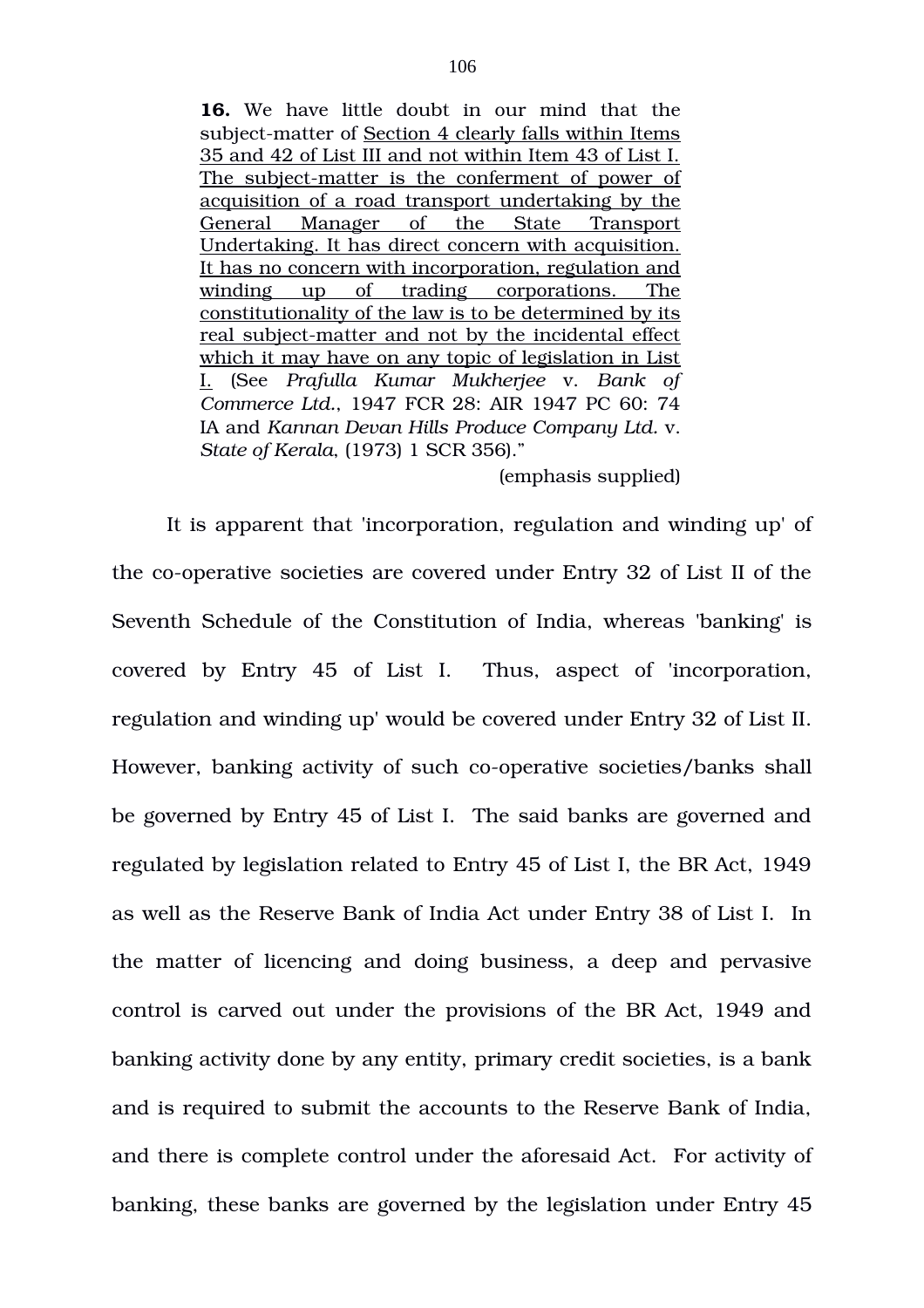of List I. Thus, recovery being an essential part of the banking, no conflict has been created by providing additional procedures under Section 13 of the SARFAESI Act. It is open to the bank to adopt a procedure which it may so choose. When banking in pith and substance is covered under Entry 45 of List I, even incidental trenching upon the field reserved for State under Entry 32 List II is permissible.

**58.** There can be various aspects of an activity. The co-operative societies may be formed under the provisions of the State Co-operative Acts. The State law provides for 'incorporation, regulation and winding up' under Entry 32 of List II, a membership registration, and other matters can be governed by Entry 32 of List II, and, at the same time, the aspects relating to the banking, licensing, accounts, etc. can be covered under Entry 45 List I.

<span id="page-106-0"></span>**59.** In State of W.B. v. Kesoram Industries Ltd. and Ors.<sup>[36](#page-106-0)</sup>, a Constitution Bench considered the aspects' theory and considered the field of taxation under Lists I and II and opined that there might be overlapping in fact, but there would be no overlapping in law. Simply because the methodology or mechanism adopted for assessment and quantification is similar, the two taxes cannot be said to be overlapping. It was held that Entries 52, 53, and 54 are not heads of taxation. The field of taxation is covered by Entries 49 and 50 of List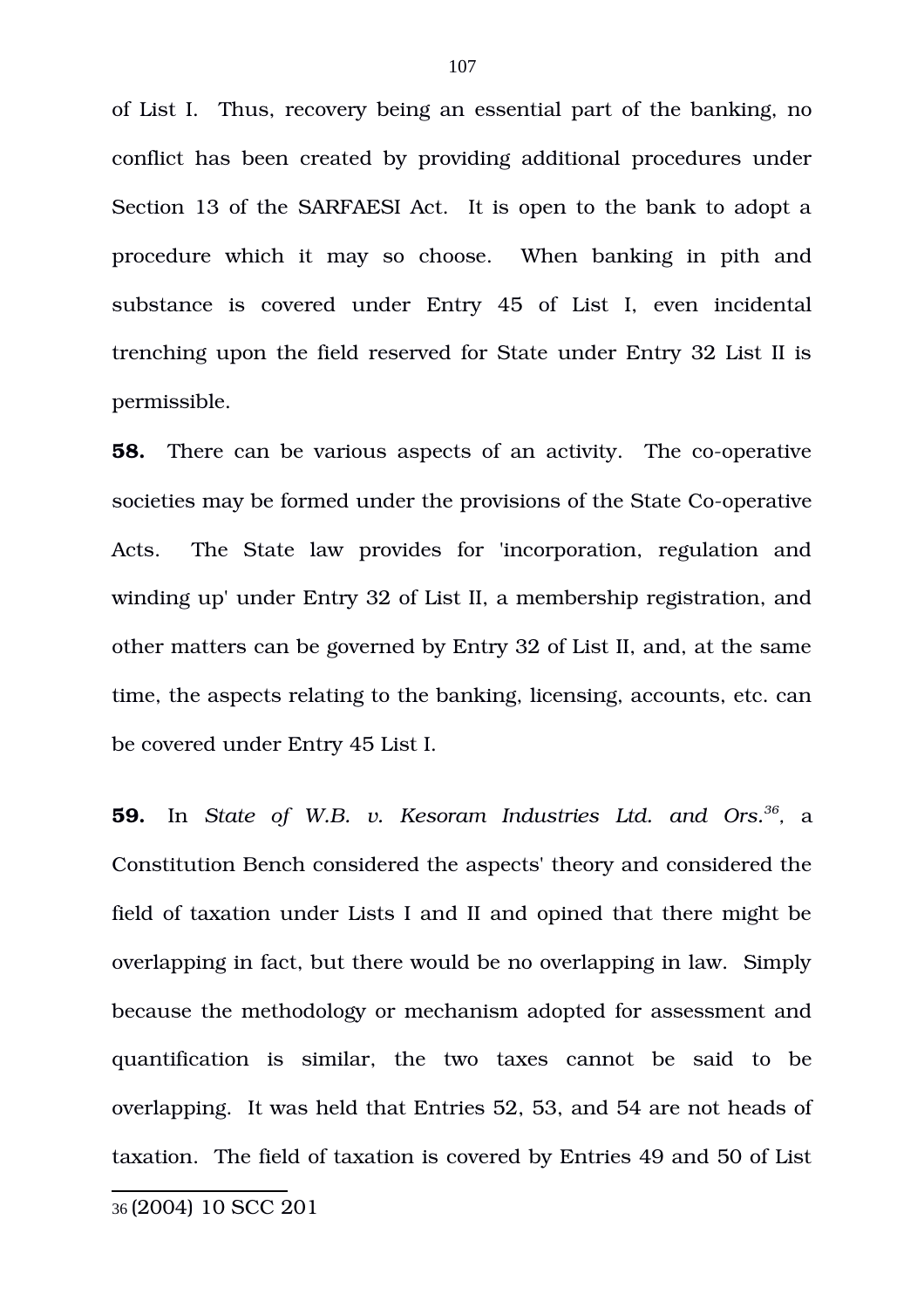II. It was held that the same transaction might involve two or more taxable events in its different aspects. Merely because the aspects overlap, such overlapping does not detract from the distinctiveness of the aspects. There was no question of conflict solely on account of two aspects of the same transaction being utilized by two legislatures for two levies. The Court held:

> "**141.** As held in *Goodricke Group Ltd.*, 1995 Supp (1) SCC 707 which we have held as correctly decided, this Court has noted the principle of law well established by several decisions that the measure of tax is not determinative of its essential character. The same transaction may involve two or more taxable events in its different aspects. Merely because the aspects overlap, such overlapping does not detract from the distinctiveness of the aspects. In our opinion, there is no question of conflict solely on account of two aspects of the same transaction being utilised by two legislatures for two levies both of which may be taxes or fees or one of which may be a tax and the other a fee falling within two fields of legislation respectively available to the two."

The legislation and entries are to be considered in pith and substance is the settled principles of law, and incidental trenching is permissible. Thus, we are of the opinion that section 2(c)(iv)(a) of the SARFAESI Act and the notification dated 28.2.2003 cannot be said to be *ultra vires*. They are within the ken of Entry 45 List I of the Seventh Schedule to the Constitution of India.

## **EFFECT OF CONSTITUTIONAL PROVISIONS**

**60.** Our aforesaid conclusion finds support by the Constitutional provisions inserted by way of the Constitution (Ninety Seventh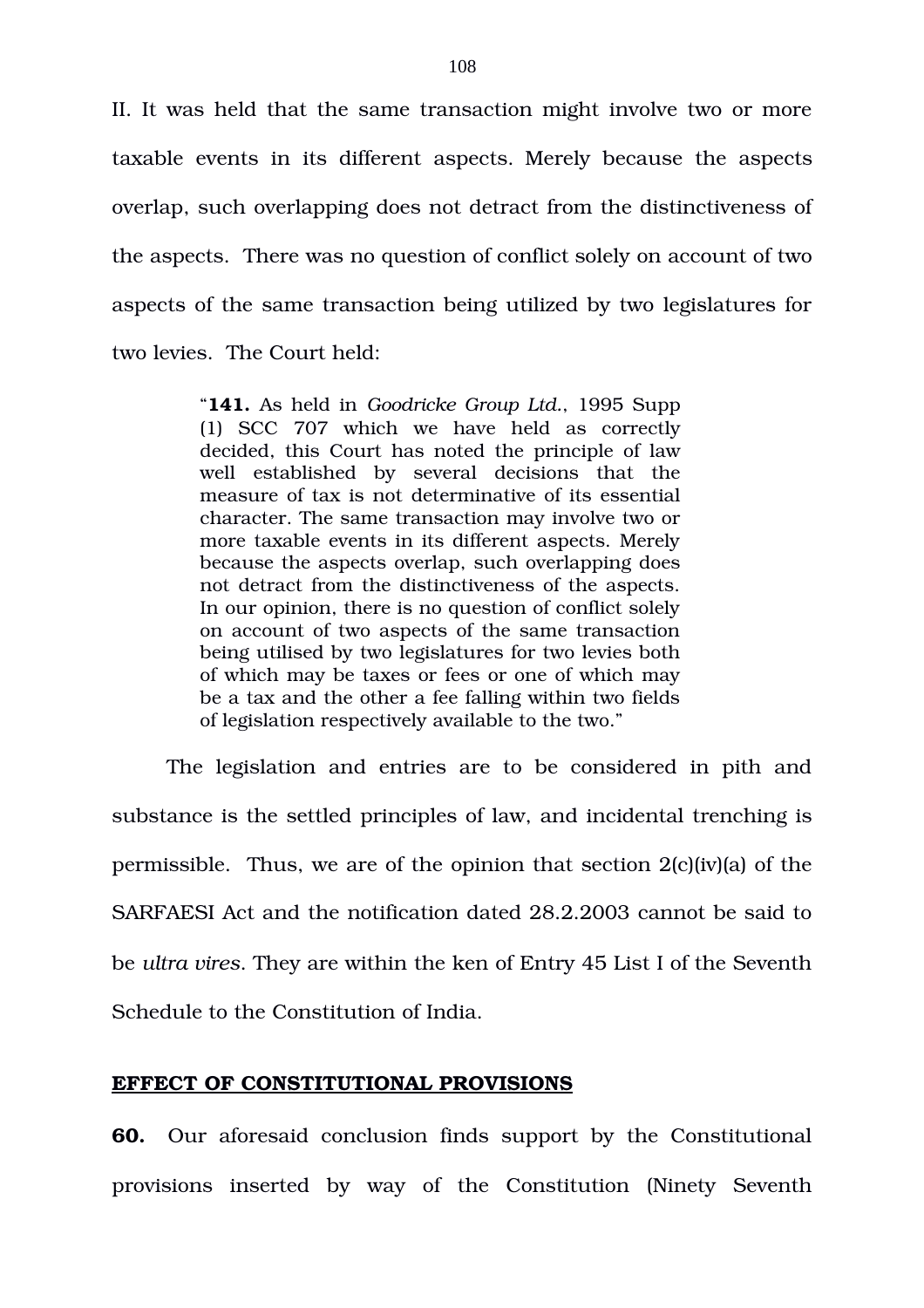Amendment) Act, 2011. Article 43B has been added concerning the management of co-operative societies. Article 43B is extracted hereunder:

> "43B. Promotion of co-operative societies.— The State shall endeavour to promote voluntary formation, autonomous functioning, democratic control and professional management of cooperative societies."

**61.** Article 243ZI provides that the legislature of a State may, by law,

make provisions with respect to 'incorporation, regulation and winding

up' of co-operative societies. Article 243ZI is extracted hereunder:

"243ZI. Incorporation of co-operative societies.  $-$ Subject to the provisions of this Part, the Legislature of a State may, by law, make provisions with respect to the incorporation, regulation and winding up of co-operative societies based on the principles of voluntary formation, democratic member-control, member-economic participation and autonomous functioning."

**62.** The Ninety Seventh Amendment also incorporated Article 243ZL

dealing with supersession and suspension of the board and interim

management. Article 243ZL is extracted hereunder:

"243ZL.—Supersession and suspension of board and interim management.—  $(1)$  Notwithstanding anything contained in any law for the time being in force, no board shall be superseded or kept under suspension for a period exceeding six months:

Provided that the board may be superseded or kept under suspension in case—

(i) of its persistent default; or

(ii) of negligence in the performance of its duties; or

(iii) the board has committed any act prejudicial to the interests of the co-operative society or its members; or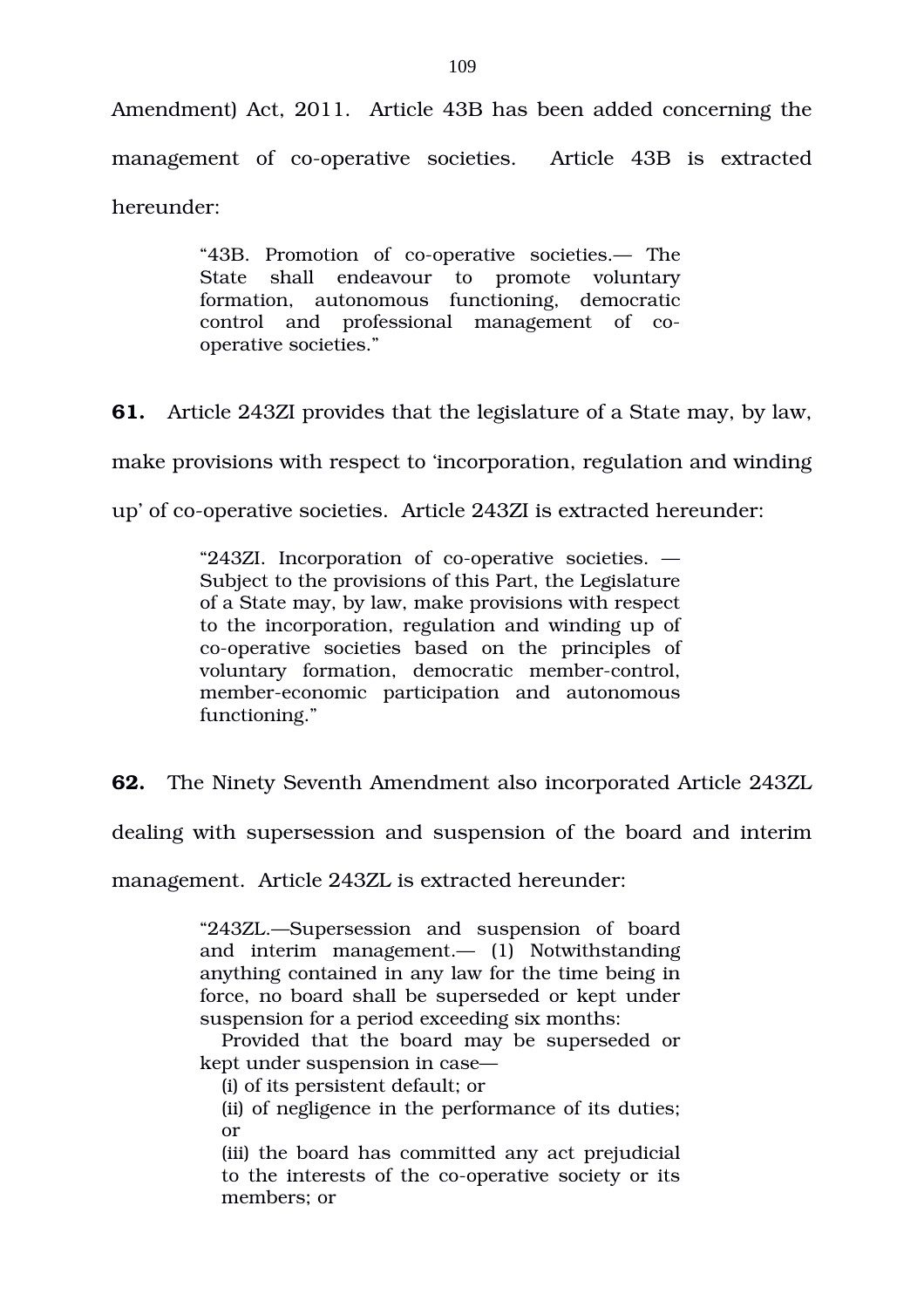(iv) there is stalemate in the constitution or functions of the board; or

(v) the authority or body as provided by the Legislature of a State, by law, under clause (2) of article 243ZK, has failed to conduct elections in accordance with the provisions of the State Act:

Provided further that the board of any such cooperative society shall not be superseded or kept under suspension where there is no Government shareholding or loan or financial assistance or any guarantee by the Government:

Provided also that in case of a co-operative society carrying on the business of banking, the provisions of the Banking Regulation Act, 1949 shall also apply:

Provided also that in case of a co-operative society, other than a multi-State co-operative society, carrying on the business of banking, the provisions of this clause shall have the effect as if for the words "six months", the words "one year" had been substituted.

(2) In case of supersession of a board, the administrator appointed to manage the affairs of such co-operative society shall arrange for conduct of elections within the period specified in clause (1) and handover the management to be elected board.

(3) The Legislature of a State may, by law, make provisions for the conditions of service of the administrator."

(emphasis supplied)

The third proviso to Article 243ZL(1) clarifies that in case of a cooperative society carrying on the business of banking, the provisions of the BR Act, 1949 shall also apply besides the State Act. The fourth proviso to clause (1) of Article 243ZL also contains an exception with respect to multi-State co-operative society carrying on the business of banking, the provisions of this clause shall have the effect as if for the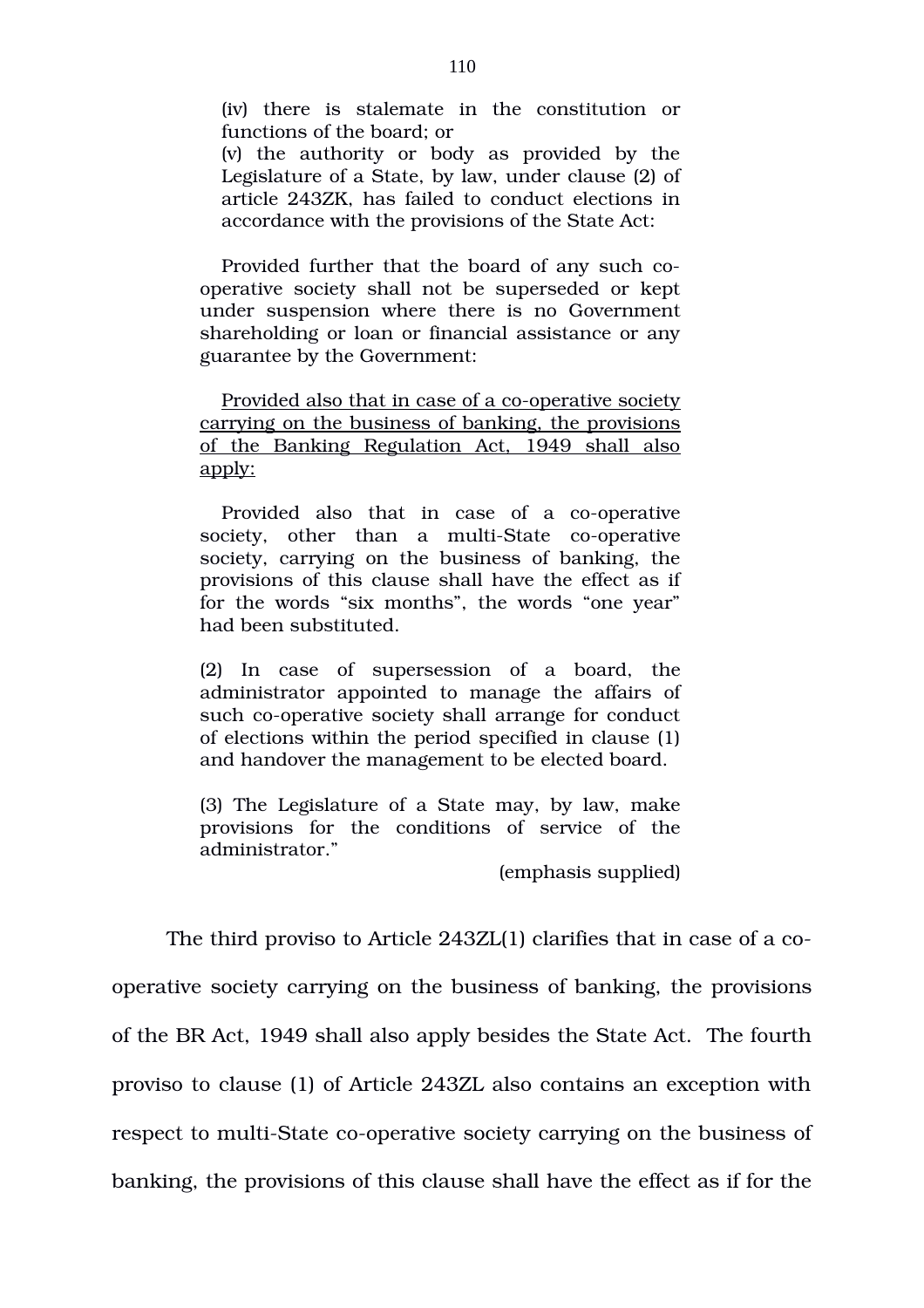words 'six months', had been substituted by words 'one year.' Thus, the constitutional provision itself makes a distinction between a cooperative bank and other co-operative societies and applied law enacted under Entry 45 of List I of the Seventh Schedule. It set at rest any controversy concerning the applicability of the BR Act, 1949 to banks run by co-operative societies. It also makes it clear that such banks are governed by Entry 45 of List I of the Seventh Schedule.

**63.** A threeJudge Bench decision in *Greater Bombay Coop. Bank* Ltd. (supra) is heavily relied upon by the appellants, and due to conflict noted by a three-Judge Bench, the matter has been referred. In *Greater Bombay Coop. Bank Ltd.* (supra) the question arose whether co-operative banks constituted under the Co-operative Societies Act would have the right to recover the amount from debtors under the Co-operative Societies Act, or they could proceed under the RDB Act, 1993, and whether pending proceedings were to be transferred to the Debt Relief Tribunal. In other words, whether the tribunals and the authorities constituted under the Maharashtra Co-operative Societies Act, 1960 and the Multi-State Co-operative Societies Act, 2002, continue to have jurisdiction to entertain applications/disputes submitted before them by the co-operative banks incorporated under the 1960 Act and 2002 Act for recovery of debts after the establishment of a Debts Recovery Tribunal under the RDB Act, 1993.

111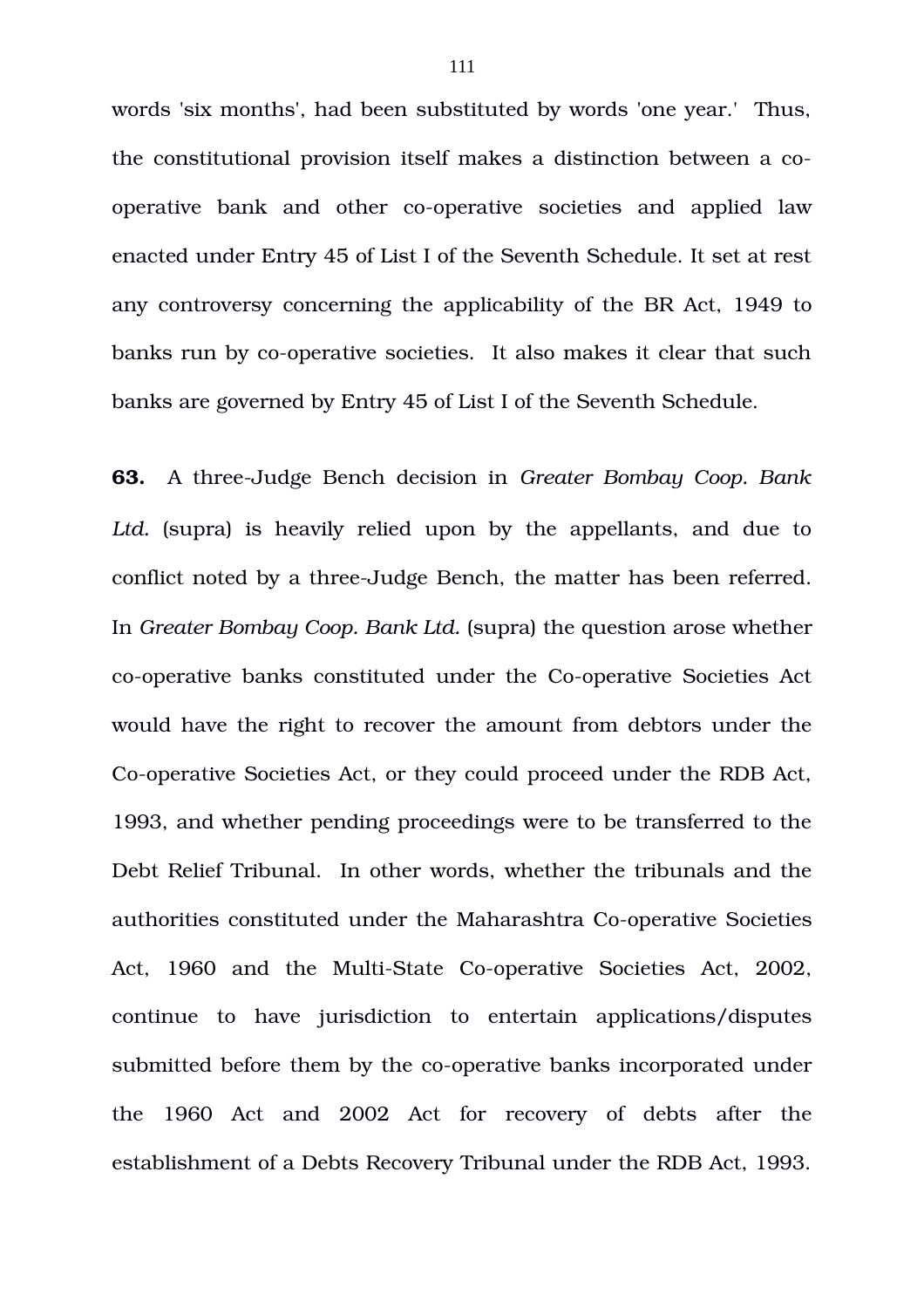The High Court opined that after the establishment of Debts Recovery Tribunal under the 1993 Act, the courts and authorities under the 1960 Act as well as the 2002 Act would cease to have jurisdiction to entertain the applications submitted by the co-operative banks for recovery of their dues. However, at the same time, the High Court upheld the competence of the State legislature to enact the Maharashtra Co-operative Societies Act, 1960.

**64.** In another matter, namely *A.P. State Coop. Bank v. Samudra Shrimp (P) Ltd., the High Court of Andhra Pradesh, struck down* Sections 61 and 71 of the APCS Act, 1964 on the ground of constitutional incompetence. It was held that subject matter was excluded from the State legislative field in Entry 32 of List II of the Seventh Schedule, and the recovery of monies fell within the core and substantive area of banking in Entry 45 of List I of the Seventh Schedule of the Constitution. A co-operative bank, as defined in Section 56(cci) of the BR Act, 1949, is a bank and a banking company within the meaning of Section 2 (d) & (e) of the RDB Act, 1993. The Debts Recovery Tribunal constituted under the Act of 1993 had exclusive jurisdiction.

**65.** In *Greater Bombay Coop. Bank Ltd.* (supra) as to the scope of Entries 43, 44 and 45 of List I and Entry 32 of List II of the Seventh Schedule of the Constitution of India, it was observed: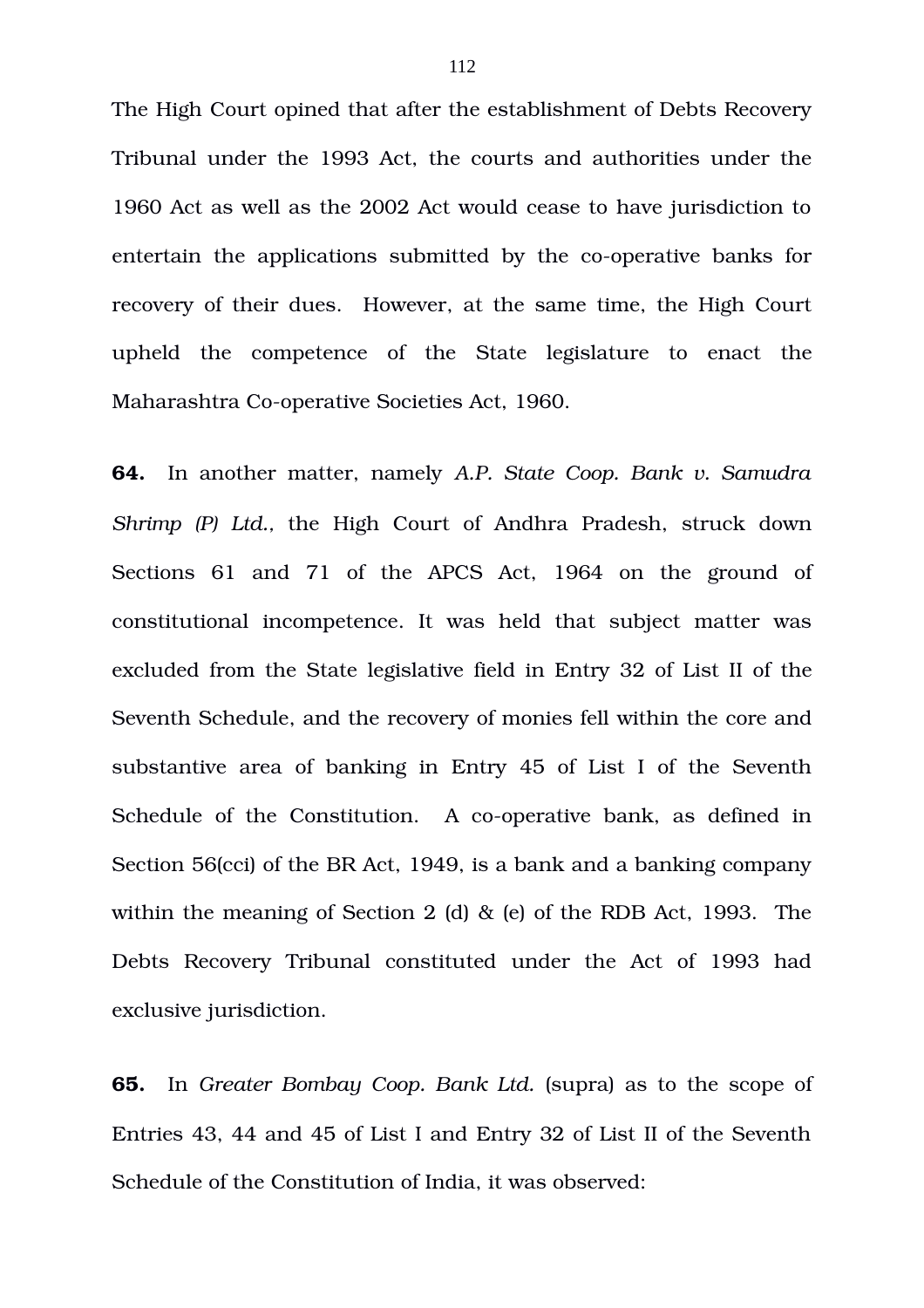"**88.** Entry 43 of List I speaks of banking, insurance and financial corporations, etc. but expressly excludes cooperative societies from its ambit. The constitutional intendment seems to be that the cooperative movement was to be left to the States to promote and legislate upon and the banking activities of cooperative societies were also not to be touched unless Parliament considered it imperative. The BR Act deals with the regulation of the banking business. There is no provision whatsoever relating to proceedings for recovery by any bank of its dues. Recovery was initially governed by the Code of Civil Procedure by way of civil suits and after the RDB Act came into force, the recovery of the dues of the banks and financial institutions was by filing applications to the Tribunal. The Tribunal has been established with the sole object to provide speedy remedy for recovery of debts of the banks and financial institutions since there has been considerable difficulties experienced therefor from normal remedy of civil court.

**89.** In *R.C. Cooper* v. *Union of India,* (1970) 1 SCC 248, this Court observed that power to legislate for setting up corporations to carry on banking and other business and to acquire, hold and dispose of property and to provide for administration of the corporations is conferred upon Parliament by Entries 43, 44 and 45 of the Constitution. Therefore, the express exclusion of cooperative societies in Entry 43 of List I and the express inclusion of cooperative societies in Entry 32 of List II separately and apart from but along with corporations other than those specified in List I and universities, clearly indicated that the constitutional scheme was designed to treat cooperative societies as institutions distinct from corporations. Cooperative societies, incorporation, regulation and winding up are State subjects in the ambit of Entry 32 of List II of the Seventh Schedule to the Constitution of India. Cooperatives form a specie of genus "corporation" and as such cooperative societies with objects not confined to one State are read in with the Union List as provided in Entry 44 of List I of the Seventh Schedule of the Constitution; the MSCS Act, 2002 governs such multi-State cooperatives. Hence, the cooperative banks performing functions for the public with a limited commercial function as opposed to corporate banks cannot be covered by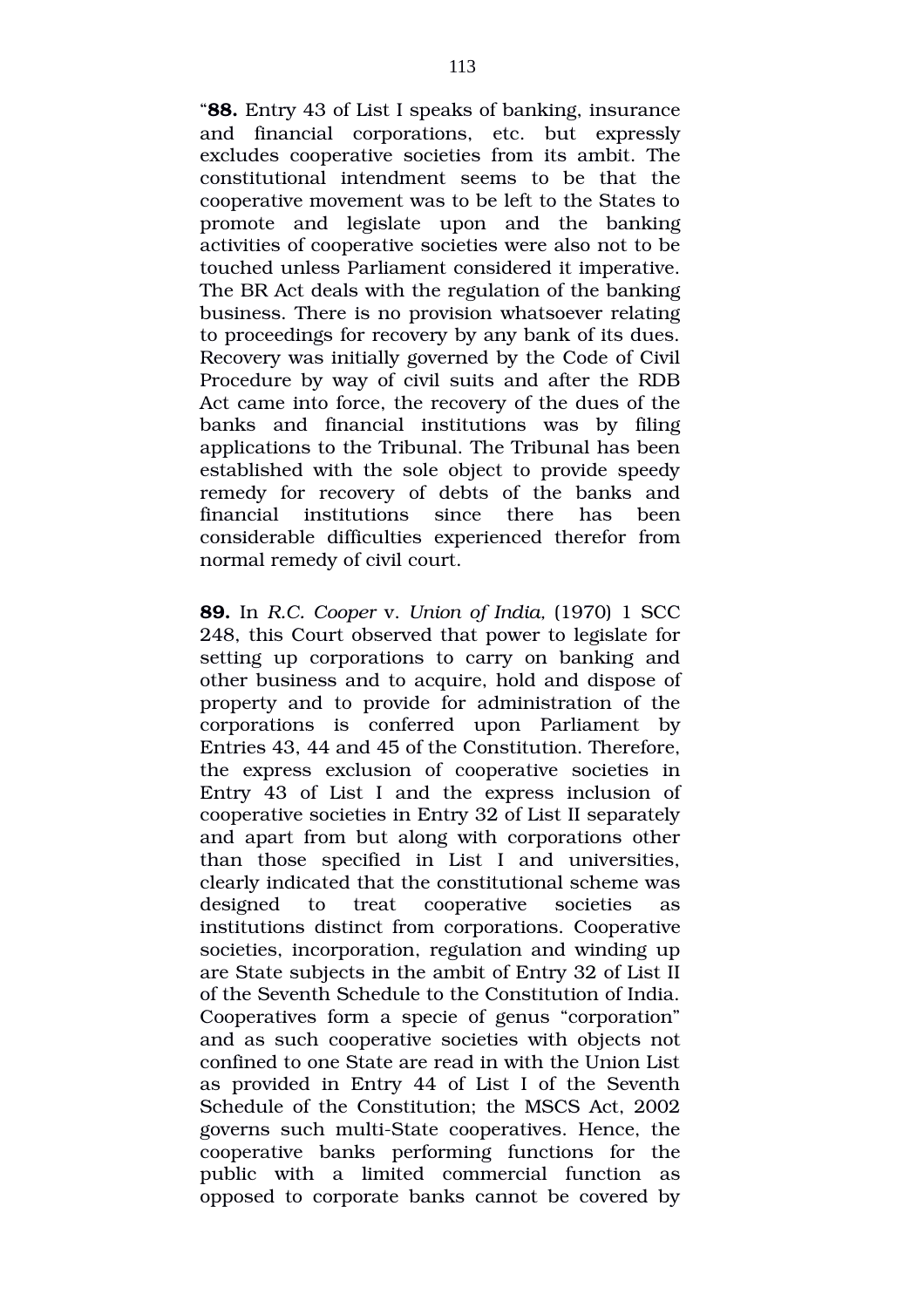Entry 45 of List I dealing with "banking". The subject of cooperative societies is not included in the Union List rather it is covered under Entry 32 of List II of the Seventh Schedule appended to the Constitution."

The Court distinguished the decision in *Delhi High Court Bar*

*Association* (supra) thus:

"**95.** *Union of India* v. *Delhi High Court Bar Assn.*,  $(2002)$  4 SCC 275, relied upon on behalf of the respondents in support of the judgments and orders of the High Court of Bombay and the High Court of Andhra Pradesh, does not consider the issue of cooperative banks' adjudication and recovery provisions under Entry 32 of List II. The Court was only considering Entry 45, List I vis-à-vis Entry II-A, List III "administration of justice". As such, the decision of this case is of no assistance or of help to the proposition of law involved in the present cases."

<span id="page-113-1"></span><span id="page-113-0"></span>**66.** In *Greater Bombay Coop. Bank Ltd.* (supra), the Court relied upon the decisions in *Sant Sadhu Singh v. State of Punjab[37](#page-113-0) ,* and *Nagpur District* Central *Cooperative Bank Ltd. v. Divisional Joint Registrar, Cooperative Societies[38](#page-113-1)*. In *Sant Sadhu Singh* (supra), the amendment made to the Punjab Co-operative Societies Act, 1961, which curtailed the rights and powers of the shareholders in managing the co-operative society, was under challenge. Thus, the question involved was related to the management aspect of the bank governed by the Co-operative Societies Act for which State had the exclusive legislative competence under Entry 32 of List II. Whereas in *Nagpur District Central Cooperative Bank Ltd.* (supra), the question arose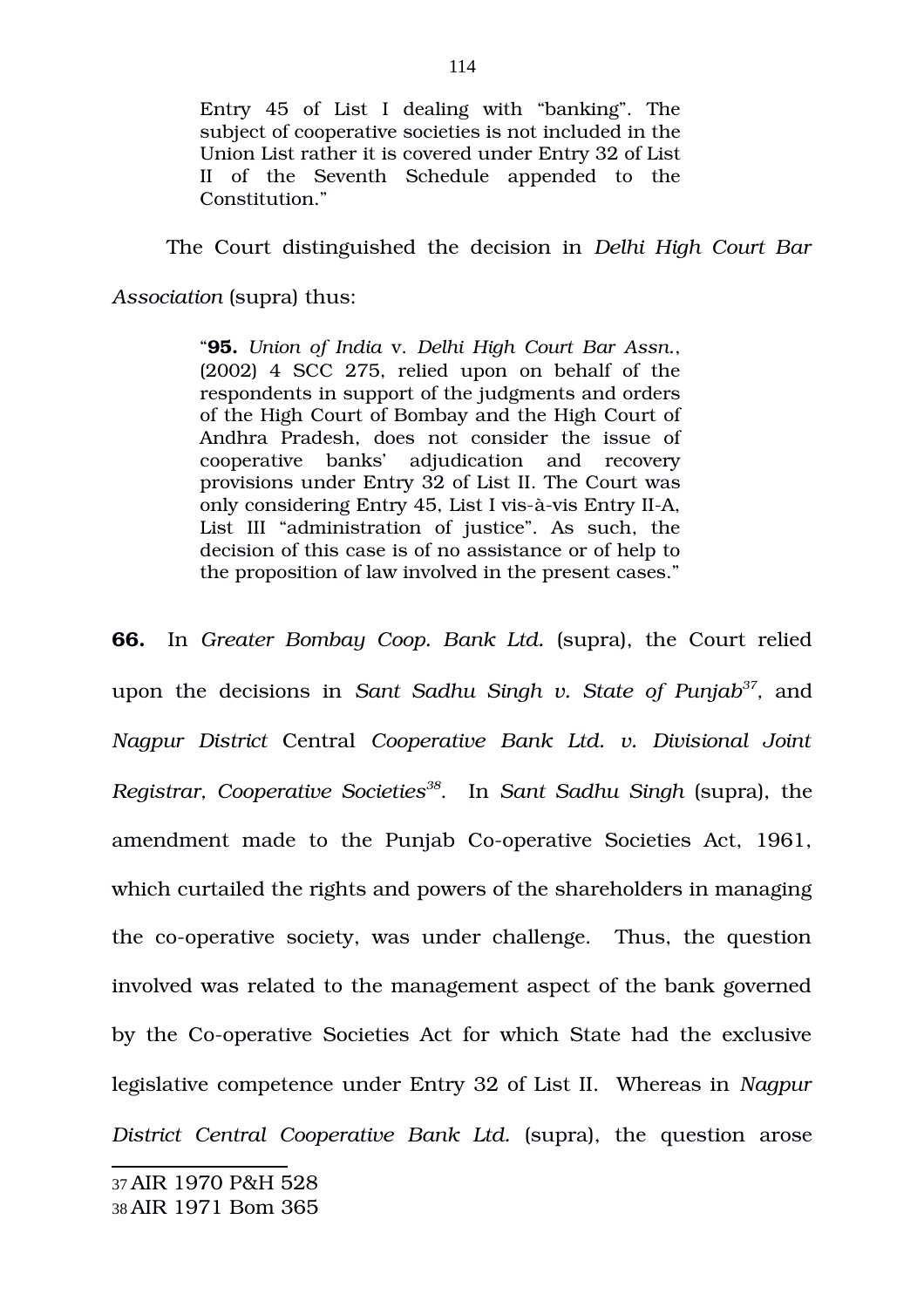whether Registrar had the power under Section 78 of the Maharashtra Co-operative Societies Act to issue show cause notice to any committee of the society or any member of such committee including the Directors in respect of any default or negligence in the performance of the duties imposed on it or him by the Act or the rule or the bye-laws and power of the Registrar to remove the Committee or the members thereof if any such action is called for. The argument was rejected that the co-operative societies indulged in the banking business, hence, the State did not have the legislative competence under Entry 32 of List II, and only the Parliament had the legislative competence under Entry 45 of List I. The question involved as to management was clearly covered under Entry 32 of List II. It was with respect to incorporation, management, and winding up of a society. Thus, both the abovementioned decisions could not be said to be applicable with regard to the aspect of banking and were wrongly relied upon while forming an opinion in *Greater Bombay Coop. Bank Ltd.* (supra).

**67.** At the same time, we are unable to accept the argument raised on behalf of the respondents. The SARFAESI Act is relatable to Entry 6 of List III considering the provisions contained in Sections 69 and 69A of the Transfer of Property Act, 1882. We are of the opinion that it relates to Entry 45 of List I of the Seventh Schedule of the Constitution of India.

115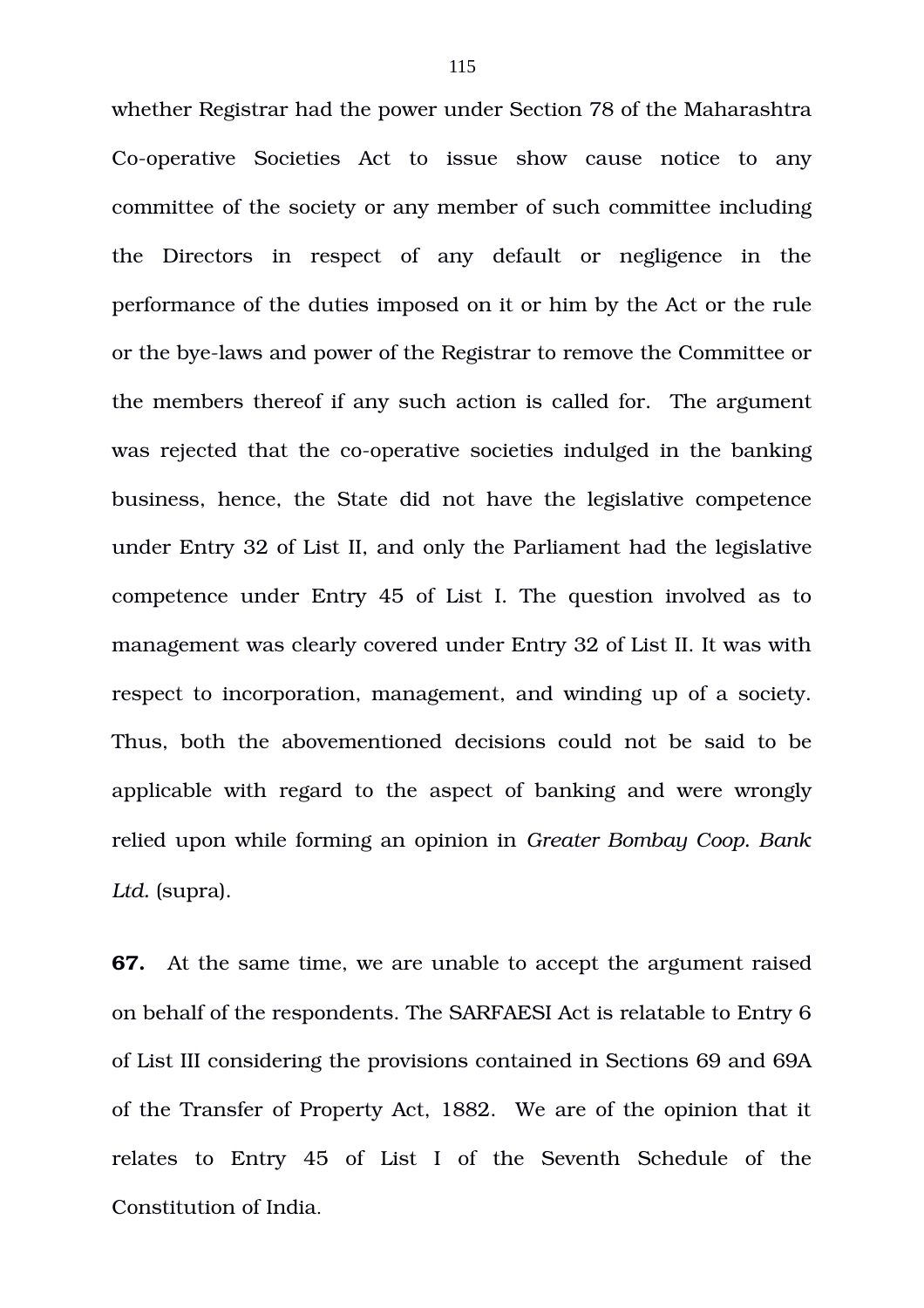**68.** Learned Counsel for the appellants has also placed reliance on *Virendra Pal Singh* (supra), in which the provisions relating to the recruitment, emoluments, terms, and conditions of service, including disciplinary control of employees working in the co-operative societies involved in the banking were considered. Thus, the question of management/regulation of the co-operative societies was involved. The aspect of the banking business of the co-operative banks was not involved. A question was raised as to the legislative competence of the State to enact. In that context, the Court held that, in pith and substance, the U.P. Co-operative Societies Act dealt with incorporation, management and winding up and that if it incidentally trenches upon banking, would not take the legislation beyond the competence of the State Legislature. For the proper financing and effective functioning of co-operative societies, there must also be cooperative societies that do banking business to facilitate the working of other co-operative societies merely because they do banking business, they do not cease to be co-operative societies. It was opined:

> "**10.** We do not think it necessary to refer to the abundance of authority on the question as to how to determine whether a legislation falls under an entry in one list or another entry in another list. Long ago in *Prafulla Kumar Mukherjee* v. *Bank of Commerce Ltd.*, 74 IA 23, the Privy Council was confronted with the question whether the Bengal Money-Lenders Act fell within Entry 27 in List II of the Seventh Schedule to the Government of India Act, 1935, which was "money-lending", in respect of which the provincial legislature was competent to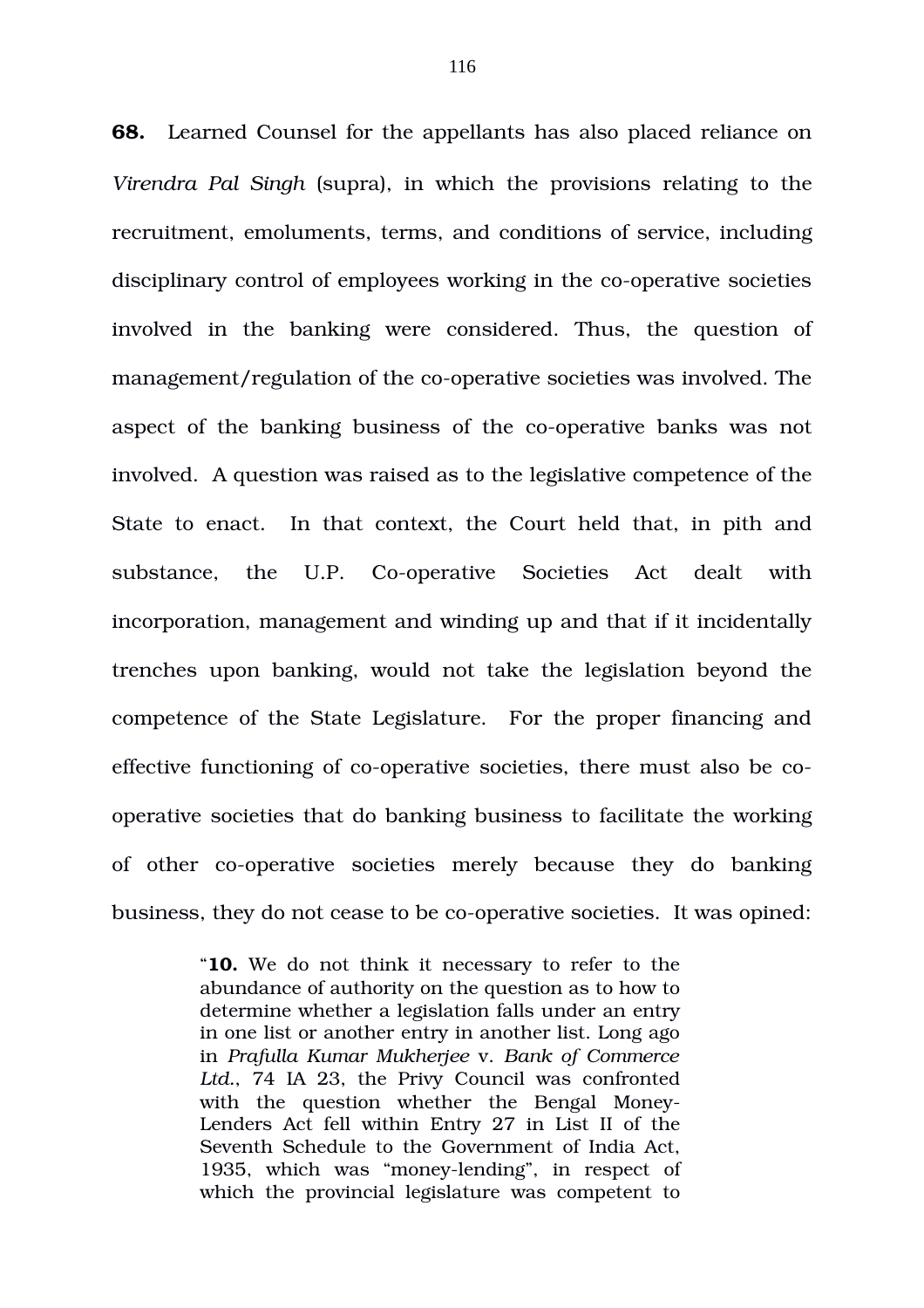legislate, or whether it fell within Entries 28 and 38 in List I which were "promissory notes" and "banking" which were within the competence of the Central Legislature. The argument was that the Bengal Money-Lenders Act was beyond the competence of the provincial legislature insofar as it dealt with promissory notes and the business of banking. The Privy Council upheld the vires of the whole of the Act because it dealt, in pith and substance, with money-lending. They observed:

Subjects must still overlap, and where they do the question must be asked what in pith and substance is the effect of the enactment of which complaint is made, and in what list is its true nature and character to be found. If these questions could not be asked, much beneficent legislation would be stifled at birth, and many of the subjects entrusted to provincial legislation could never effectively be dealt with.

Examining the provisions of the U.P. Cooperative Societies Act in the light of the observations of the Privy Council we do not have the slightest doubt that in pith and substance the Act deals with "cooperative societies". That it trenches upon banking incidentally does not take it beyond the competence of the State Legislature. It is obvious that for the proper financing and effective functioning of cooperative societies there must also be cooperative societies which do banking business to facilitate the working of other cooperative societies. Merely because they do banking business such cooperative societies do not cease to be cooperative societies, when otherwise they are registered under the Cooperative Societies Act and are subject to the duties, liabilities and control of the provisions of the Cooperative Societies Act. We do not think that the question deserves any more consideration and, we, therefore, hold that the U.P. Cooperative Societies Act was within the competence of the State Legislature. This was also the view taken in *Nagpur District Central Cooperative Bank Ltd.* v. *Divisional Joint Registrar, Cooperative Societies*, AIR 1971 Bom 365 and *Sant Sadhu Singh* v. *State of Punjab*, AIR 1970 P & H 528."

In the aforesaid decision, it was held that under the U.P. Cooperative Societies Act, the State was competent under Entry 32 of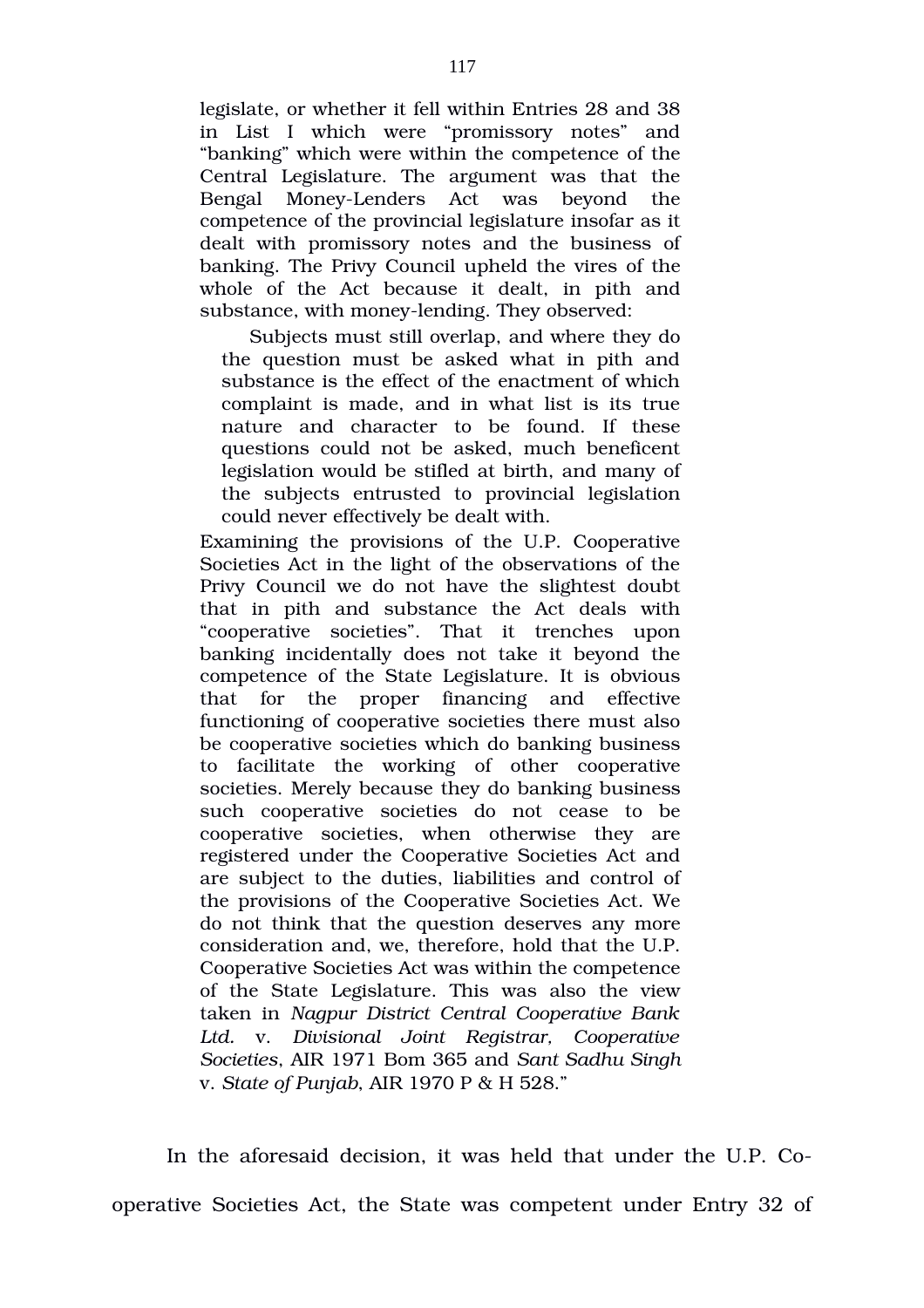List II to deal with incorporation, regulation and winding up of cooperative banks. However, the main aspect of the activity of the cooperative bank relating to banking was covered by the BR Act, 1949, and the Reserve Bank of India Act, which legislations are related to Entries 45 and 38 of List I of the Seventh Schedule. The aspects of 'incorporation, regulation and winding up' are covered under Entry 32 of List II of the Seventh Schedule. In our opinion, the activity of banking by such bankers is covered by Entry 45 of List I considering the Doctrine of Pith and Substance, and also considering the incidental encroachment on the field reserved for State is permissible.

**69.** The concept of regulating non-banking affairs of society and regulating the banking business of society are two different aspects and are covered under different Entries, i.e., Entry 32 of List II and Entry 45 of List I, respectively. The law dealing with regulation of banking is traceable to Entry 45 of List I and only the Parliament is competent to legislate. The Parliament has enacted the SARFAESI Act. It does not intend to regulate the incorporation, regulation, or winding up of a corporation, company, or co-operative  $bank/co$ operative society. It provides for recovery of dues to banks, including co-operative banks, which is an essential part of banking activity. The Act in no way trenches on the field reserved under Entry 32 of List II and is a piece of legislation traceable to Entry 45 of List I. The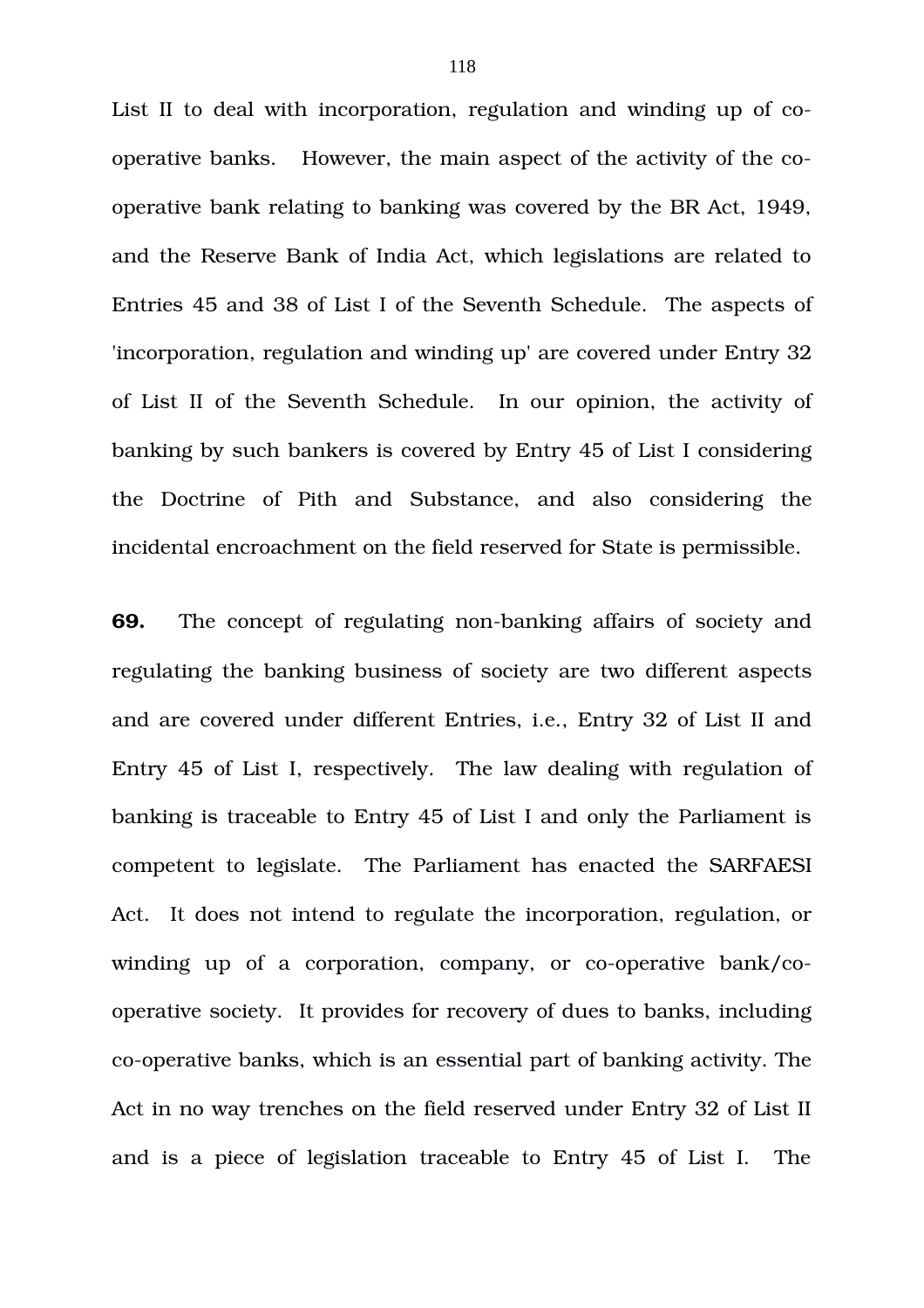decision in *Virendra Pal Singh* (supra) has been rendered regarding service regulations. It does not apply to the instant case concerning the regulation of 'banking' covered under Entry 45 of List I. The Court did not deal with the aspect of the regulation of banking in the said decision as it was not required to be decided. Thus, the ratio of the decision operates in a different field. Moreover, the U.P. Co-operative Services Act was saved on the ground of incidental trenching on the subject of another list, i.e., Entry 45 List I, which is permissible.

#### **IN REFERENCE QUESTION NO.2:**

**70.** The next question is of the effect of Section 56(a) on the definition of 'banking company' as defined in Section 5(1)(b) of the BR Act, 1949. It is necessary to consider the definition of 'banking' as contained in the SARFAESI Act. The term 'bank' has been defined in Section 2(1)(c) to mean 'banking company', a corresponding new bank, a subsidiary bank or a multi-State co-operative bank or such other bank which the Central Government may by notification specify for the Act. The term 'banking company' under Section 2(d) shall have the meaning assigned to it in Section 5(c) of the BR Act, 1949. Thus, the definition of 'banking company' stands incorporated in Section 2(1) (d) of the SARFAESI Act, which came into force on 21.6.2002. Section 56(a) was incorporated in the BR Act, 1949 by Act No.23 of 1965, w.e.f. 1.3.1966. On that date, Section 56(a) became part of the statute. Section 5(c) of the BR Act, 1949 defines 'banking company'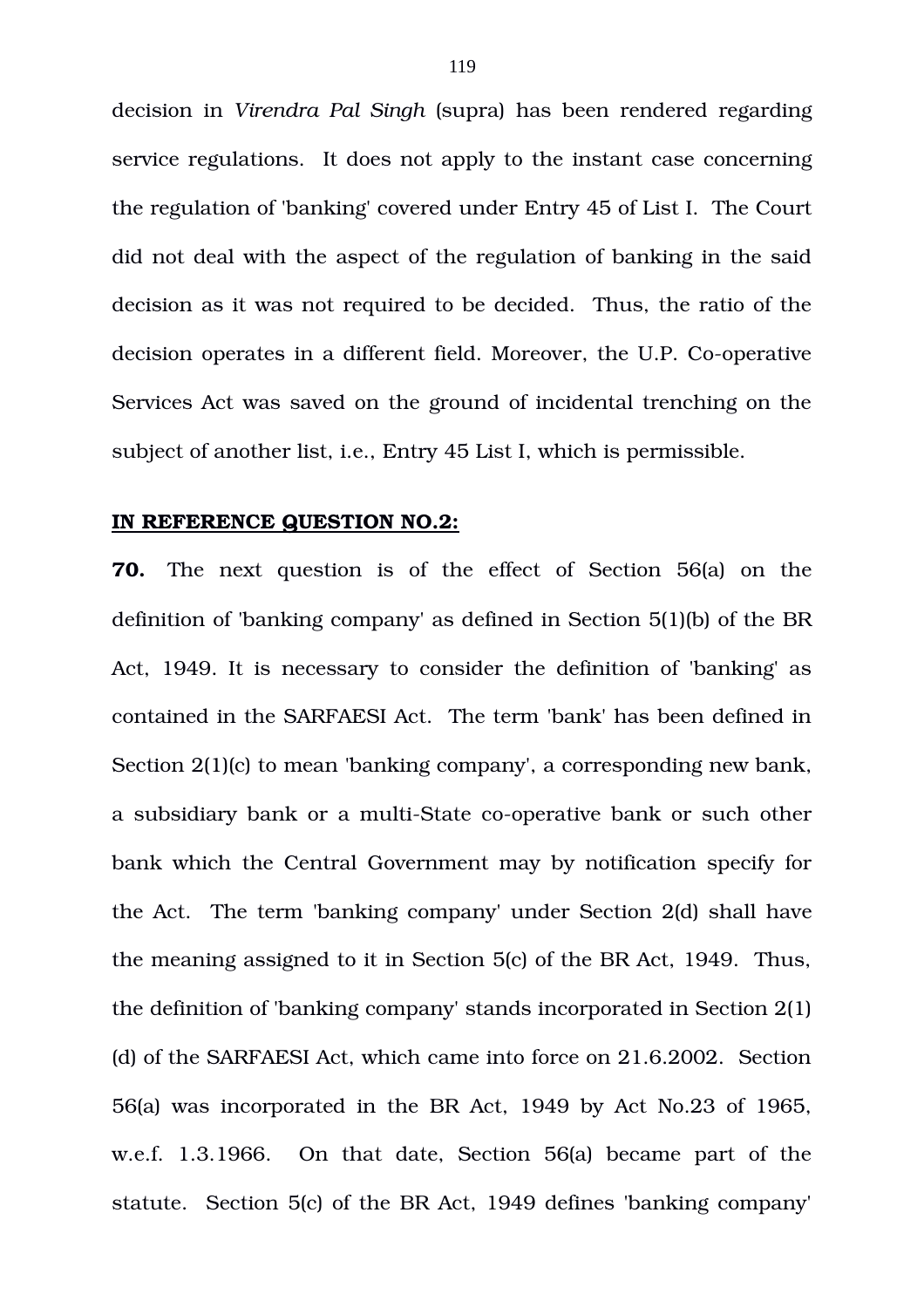means any company which transacts the business of banking. By virtue of Section 56(a), a reference to a 'banking company' or 'the company' or 'such company' shall be construed as references to a cooperative bank for the application of the Act to the co-operative banks. Section 5(c) was not amended, and other provisions were also not amended where they were placed. However, amendments were incorporated by a different Chapter V by way of various provisions incorporated in Section 56 as it was necessary to retain certain provisions in the existing form as they applied to other banks and companies considering that the amendments and certain modifications which were necessary and were extensively required. The provisions in amended form in their application to the cooperative banks were separately provided. When the BR Act, 1949 was applied to the co-operative bank, all the provisions under the Act concerning 'incorporation, regulation and winding up' were omitted insofar as the Act of 1949 is applied to co-operative banks, though they continue to exist in the Act for other entities but not concerning co-operative banks. It was mentioned in the advice given to the President under Article 117 that these matters were specifically not covered under Entry 45 of List I of the Seventh Schedule and formed the subject-matter of Entry 32 of List II. Thus, when we apply the provisions of the Act of 1949 to a co-operative bank, the definition of 'banking company' has to be read to include a co-operative bank.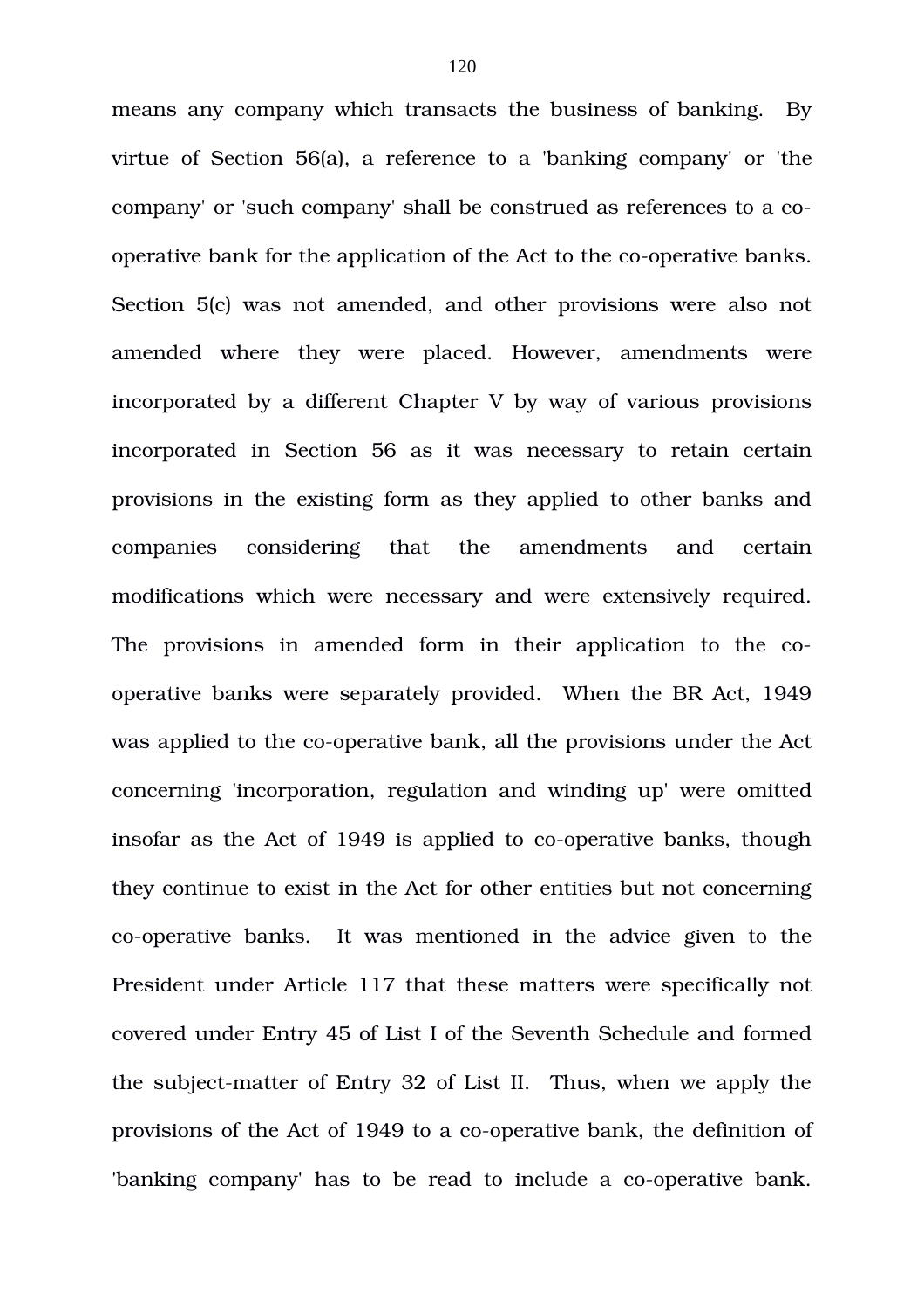Section 56(a) becomes part of Section 5(c), although it is located in a separate place. As only Part V of the Act applies to the co-operative banks, Section 56(a) amends the definition of the 'banking company,' and it becomes an integral part of Section 5(c), as the full effect is required to be given.

**71.** The aspect of incorporation by reference of earlier Act into later has been dealt with in the 'Principles of Statutory Interpretation',  $12<sup>th</sup>$ Edition 2010 by Justice G.P. Singh at pages 318-320 thus:

> "Incorporation of an earlier Act into a later Act is a legislative device adopted for the sake of convenience in order to avoid verbatim reproduction of the provisions of the earlier Act into the later. $39$ When an earlier Act or certain of its provisions are incorporated by reference into a later Act, the provisions so incorporated become part and parcel of the later Act as if they had been "bodily transposed into it". $40$  The effect of incorporation is admirably stated by LORD ESHER, M.R.: "If a subsequent Act brings into itself by reference some of the clauses of a former Act, the legal effect of that, as has often been held, is to write those sections into the new Act as if they had been actually written <u>in it with the pen, or printed in it.</u>"<sup>[41](#page-120-2)</sup> The result is to constitute the later Act along with the incorporated

<span id="page-120-1"></span>40 Ramsarup v. Munshi, AIR 1963 SC 553, p. 558 : 1963 (3) SCR 858 ; Nagpur Improvement Trust v. Amrik Singh, AIR 2002 SC 3499, p. 3512 : (2002) 7 SCC 657.

<span id="page-120-0"></span><sup>39</sup> Mary Roy v. State of Kerala, (1986) 2 SCC 209, p. 216 : AIR 1986 SC 1011; Nagpur Improvement Trust v. Amrik Singh, AIR 2002 SC 3499, p. 3512 : (2002) 7 SCC 657.

<span id="page-120-2"></span><sup>41</sup> Re, Wood's Estate, Ex parte, Works and Buildings Commrs., (1886) 31 Ch D 607, p. 615; Ram Kripal Bhagat v. State of Bihar, AIR 1970 SC 951, p. 957 : (1969) 3 SCC 471; Bolani Ores Ltd. v. State of Orissa, AIR 1975 SC 17, p. 29 : 1975 (2) SCR 138 : (1974) 2 SCC 777 ; Mahindra and Mahindra Ltd. v. Union of India, AIR 1979 SC 798, pp. 810, 811 : (1979) 2 SCC 529 ; Onkarlal Nandlal v. State of Rajasthan, (1985) 4 SCC 404, p. 415 : AIR 1986 SC 2146; Surana Steels Pvt. Ltd. v. Dy. Commissioner of Income-tax, AIR 1999 SC 1455, p. 1459 : (1999) 4 SCC 306 (p. 233 of 7th edition of this book is approvingly quoted).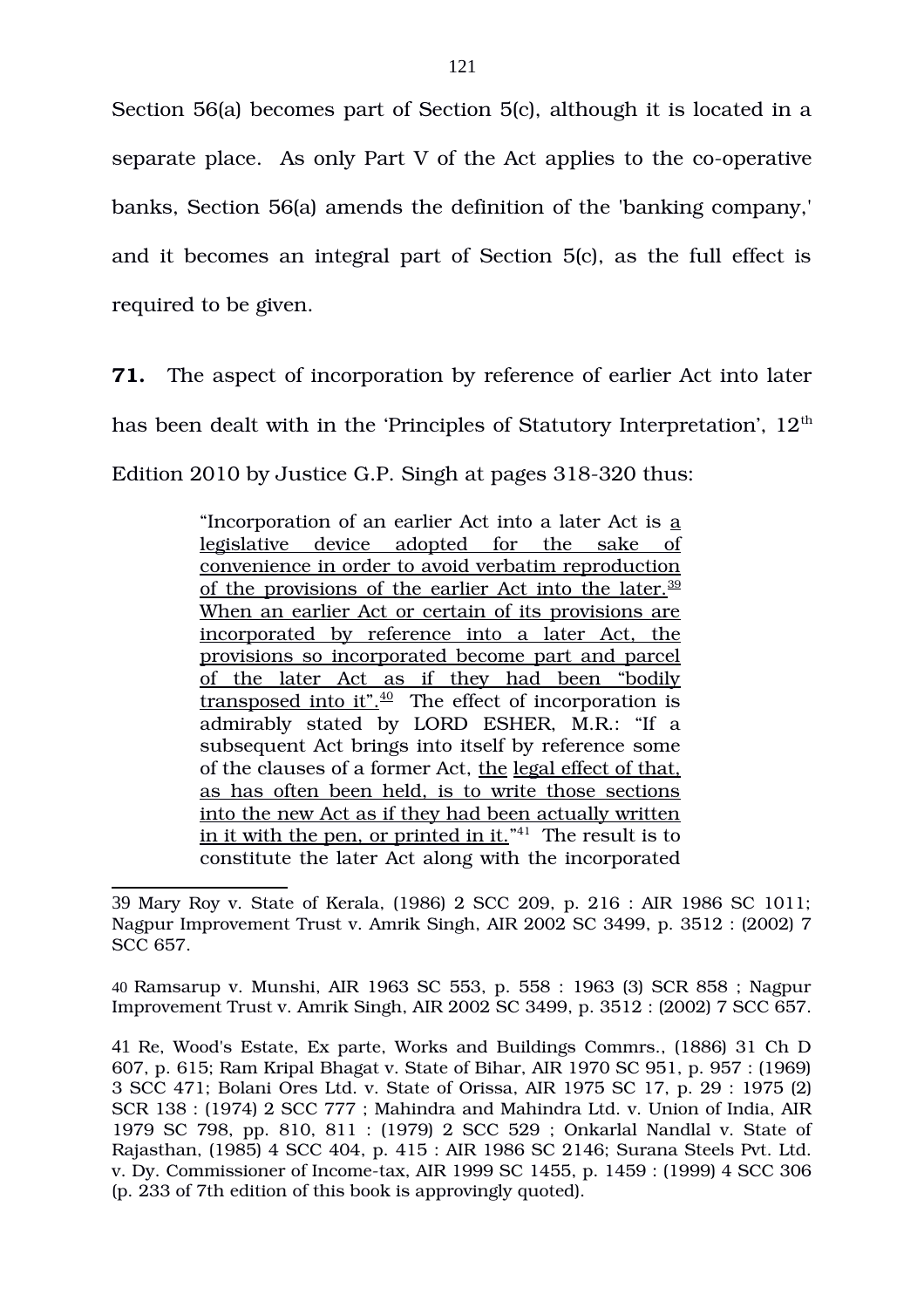provisions of the earlier Act, an independent legislation which is not modified or repealed by a modification or repeal of the earlier Act.<sup>[42](#page-121-0)</sup> As observed by BRETT, J.: "Where a statute is incorporated, by reference, into a second statute, the repeal of the first statute by a third does not affect the second."<sup>[43](#page-121-1)</sup> To the same effect is the statement by SIR GEORGE LOWNDES: "It seems to be no less logical to hold that where certain provisions from an existing Act have been incorporated into subsequent Act, no addition to the former Act, which is not expressly made applicable to the subsequent Act, can be deemed to be incorporated in it, at all events if it is possible for the subsequent Act to function, effectually without the addition.<sup>[44](#page-121-2)</sup> Ordinarily if an Act is incorporated in a later Act, the intention is to incorporate the earlier Act, with all the amendments made in it up to the date of incorporation. $45$  The rule that the repeal or amendment of the Act which is incorporated by reference in a later Act is not applicable for purposes of the later Act is subject to qualifications and exceptions.[46](#page-121-4) A distinction is in this context drawn between incorporation and mere reference of an earlier Act into a later  $Act<sup>47</sup>$  $Act<sup>47</sup>$  $Act<sup>47</sup>$  Further, a

<span id="page-121-0"></span>42 Narottamdas v. State of M.P., AIR 1964 SC 1667, p. 1670 : (1964) 7 SCR 820; Bolani Ores Ltd. v. State of Orissa, supra; Mahindra and Mahindra Ltd. v. Union of India, supra; Nagpur Improvement Trust v. Amrik Singh, supra ; Sneh Enterprises v. Commr. of Customs, (2006) 7 SCC 714 (para 13) : (2006) 8 JT 587 : (2006) 7 SLT 615 (passage from 10th edition of this book is approvingly quoted).

<span id="page-121-1"></span>43 Clarke v. Bradlaugh, (1881) 8 QBD 63, p. 69; referred to in Ramsarup v. Munshi, AIR 1963 SC 553, p. 558 : (1963) 3 SCR 858; Collector of Customs, Madras v. Nathelal Sampathu Chetty, AIR 1962 SC 316, p. 334 : (1962) 3 SCR 786. **See further** Jethanand Betab v. State of Delhi, AIR 1960 SC 89, pp. 91, 92 : (1960) 1 SCR 755; Bolani Ores Ltd. v. State of Orissa, supra; Mahindra and Mahindra Ltd. v. Union of India, supra; Nagpur Improvement Trust v. Amrik Singh, supra .

<span id="page-121-2"></span>44 Secretary of State v. Hindustan Co-operative Insurance Society Ltd., AIR 1931 PC 149, p. 152. Referred to in Chairman of the Municipal Commrs. of Howrah v. Shalimar Wood Products (Private) Ltd., AIR 1962 SC 1691, p. 1694 : 1963 (1) SCR 47; Bolani Ores Ltd. v. State of Orissa, AIR 1975 SC 17, p. 29 : 1974 (2) SCC 777 ; Mahindra and Mahindra Ltd. v. Union of India, AIR 1979 SC 798, pp. 810, 811 : (1979) 2 SCC 529.

<span id="page-121-3"></span>45 State of Maharashtra v. Madhavrao Damodar Patil, AIR 1968 SC 1395, p. 1400 : 1968 (3) SCR 712.

<span id="page-121-4"></span>46 See text and notes 9-41, pp. 324-332.

<span id="page-121-5"></span>47 See text and notes 14-21, pp. 326-328.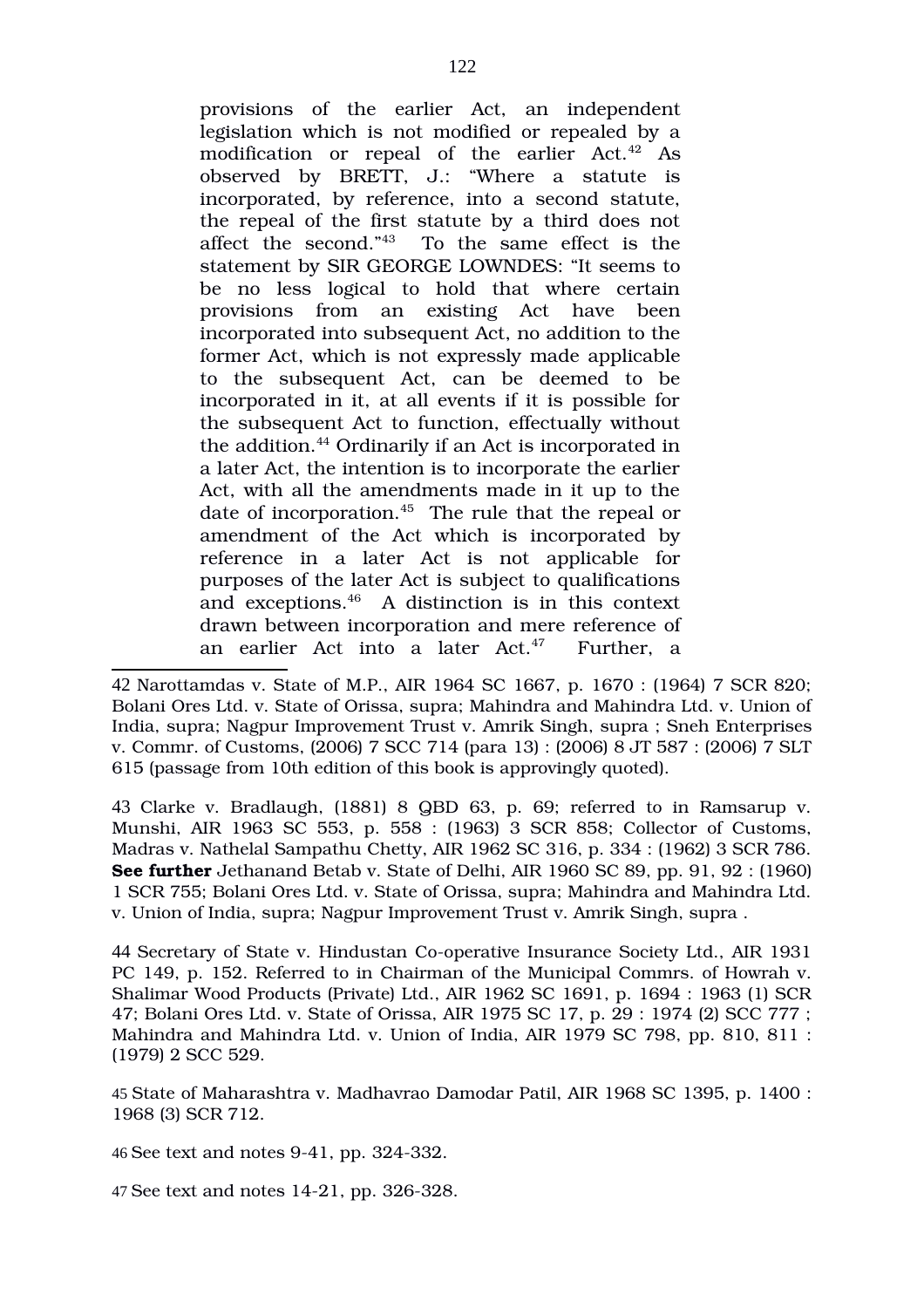distinction is also drawn when what is referred to is not an earlier Act or any provision from it but law on a subject in general.<sup>[48](#page-122-0)</sup> There is, however, no controversy on the point that when any Act or rules are adopted in any later Act or rules, such adoption normally whether by incorporation or mere reference takes in all the amendments in the earlier Act or rules till the date of adoption.<sup>[49](#page-122-1)</sup>"

The present one is a case of incorporation by reference in the same Act by a subsequent amendment in the application to cooperative banks. When we apply the provisions of Section 5(c) to the co-operative banks, we have to read the co-operative banks as part and parcel of said definition as mandated statutorily. In case a company is not taken as a reference to the co-operative societies/banks in Section 5(c), several problems as to the interpretation of Section 56 would arise. It would have become necessary to amend all the provisions wherever words 'banking' company' occur in the BR Act, 1949 in the application to co-operative banks.

**72.** With respect to legislative device of incorporation by reference in *Mary Roy, etc. v. State of Kerala and Ors.[50](#page-122-2) ,* the Court held:

> "**7.** … The legislative device of incorporation by reference is a well-known device where the legislature instead of repeating the provisions of a particular statute in another statute incorporates

<span id="page-122-0"></span><sup>48</sup> See text and notes 10-13, pp. 325, 326.

<span id="page-122-1"></span><sup>49</sup> Rajasthan State Road Transport Corporation Jaipur v. Poonam Pahwa, AIR 1997 SC 2951, p. 2957 : 1997 (6) SCC 100. **Also see** text and note 80, supra.

<span id="page-122-2"></span>**<sup>[</sup>For convenience, citations have been renumbered.]**  50 AIR 1986 SC 1011: (1986) 2 SCC 209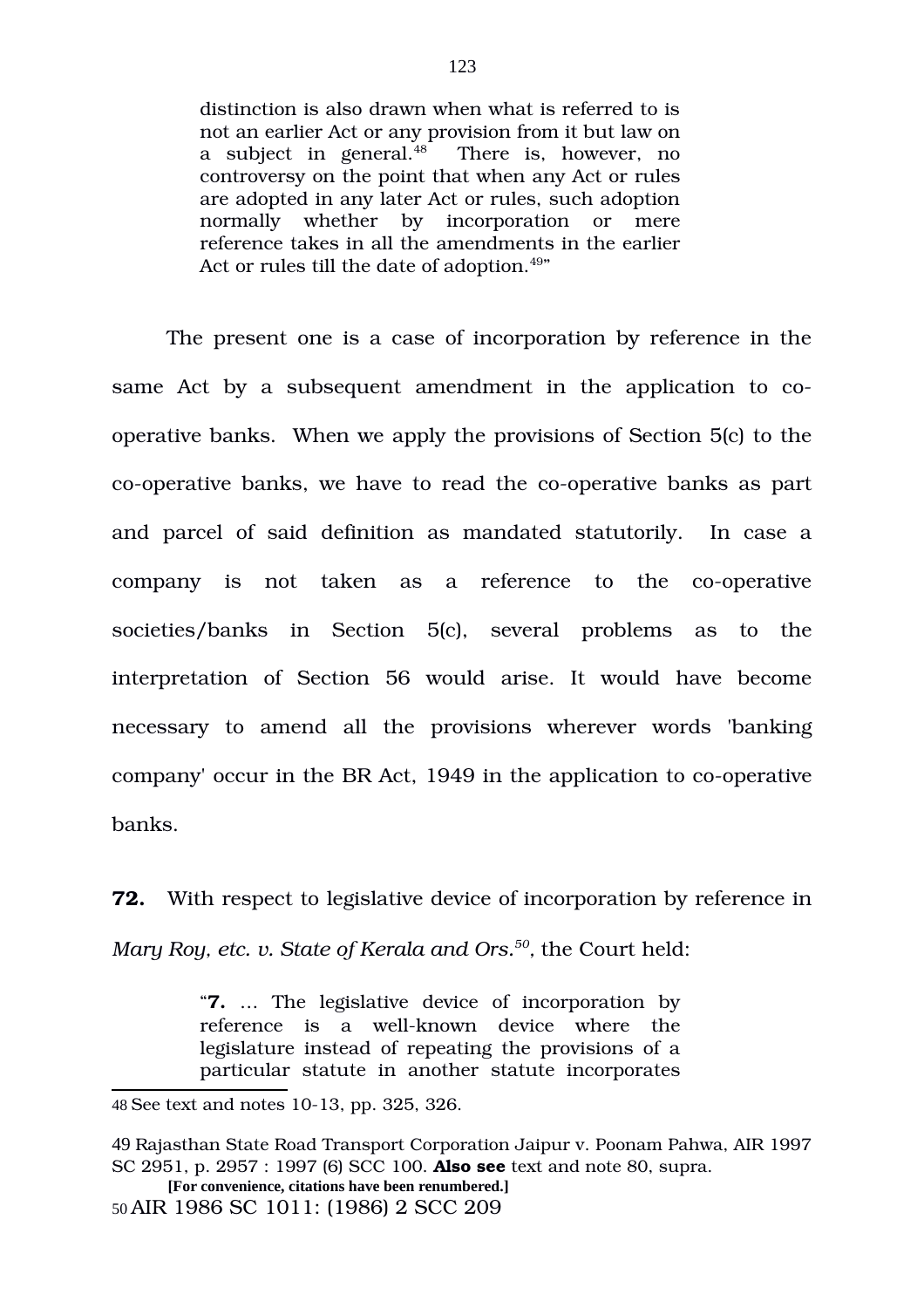such provisions in the latter statute by reference to the earlier statute. It is a legislative device adopted for the sake of convenience in order to avoid verbatim reproduction of the provisions of an earlier statute in a later statute. But when the legislature intends to adopt this legislative device the language used by it is entirely distinct and different from the one employed in  $S.29$  sub-sec.(2) of the Indian Succession Act, 1925. The opening part of S.29 subsec. (2) is intended to be a qualificatory or excepting provision and not a provision for incorporation by reference. We have no hesitation in rejecting this contention urged on behalf of the respondents."

# **73.** In *U.P. Avas Evam Vikas Parishad v. Jainul Islam and Anr.[51](#page-123-0) ,* it

was observed:

"The determination if a legislation was by way of incorporation or reference is more a matter of construction by the Courts keeping in view the language employed by the Act, the purpose of referring or incorporating provision of an existing Act and the effect of it on the day-to-day working. Reason for it is the Courts prime duty to assume that any law made by the Legislature is enacted to serve public interest."

# **74.** In *Portsmouth Corporation v. Smith[52](#page-123-1) ,* it was opined:

"Where a single section of an Act of Parliament is introduced into another Act, I think, it must be read in the sense which it bore in the original Act from which it is taken, and that consequently it is perfectly legitimate to refer to all the rest of that Act in order to ascertain what the section meant, though those other sections are not incorporated in the new Act."

Lord Blackburn further observed thus:

<span id="page-123-1"></span><span id="page-123-0"></span>"I do not mean that if there was in the original Act a section not incorporated, which came by way of a proviso or exception on that which is incorporated, that should be referred to, but all others, including the interpretation clause, if there be one, may be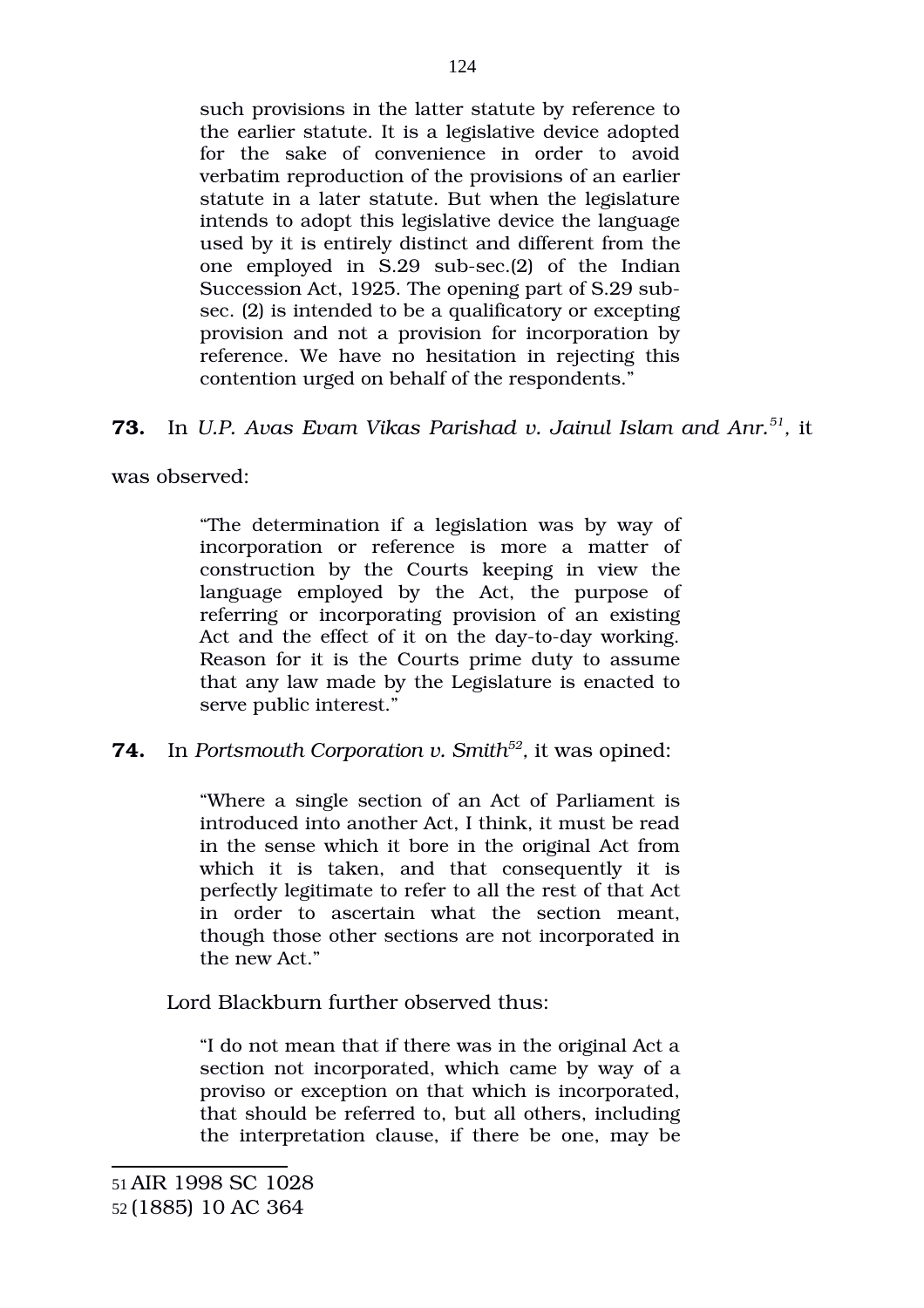referred to. It is dangerous mode of draftsmanship to incorporate a section from a former Act, for unless the draftsman has a much clearer recollection of the whole of the former Act than can always be excepted, there is great risk that something may be expressed which was not intended.""

**75.** In *Surana Steels Pvt. Ltd. v. Dy. Commissioner of Income Tax and*

Ors.<sup>[53](#page-124-0)</sup>, it was held that provision is bodily listed and stands incorporated and plain rule of interpretation to be applied:

> "12. Once we have ascertained the object behind the legislation and held that the provisions of Section 205 quoted hereinabove stand bodily lifted and incorporated into the body of Section 115J of the Income Tax Act, all that we have to do is to read the provisions plainly and apply rules of interpretation if any ambiguity survives. Section 205(1) first proviso Clause (b), of the Companies Act brings out the unabsorbed portion of the amount of depreciation already provided for computing the loss for the year. The words "the amount provided for depreciation" and "arrived at in both cases after providing for depreciation" make it abundantly clear that in this clause "loss" refers to the amount of loss arrived at after taking into account the amount of depreciation provided in the profit and loss account."

> > (emphasis supplied)

**76.** In *Secretary of State v. Hindustan Cooperative Insurance Society*

*Ltd.[54](#page-124-1) ,* the Privy Council held:

<span id="page-124-1"></span><span id="page-124-0"></span>"..........In this country it is accepted that where a statute is incorporated by reference into a second statute, the repeal of the first statute does not affect the second: see the cases collected in "Craies on Statute Law". This doctrine finds expression in a common form section which regularly appears in the Amending and Repealing Acts which are passed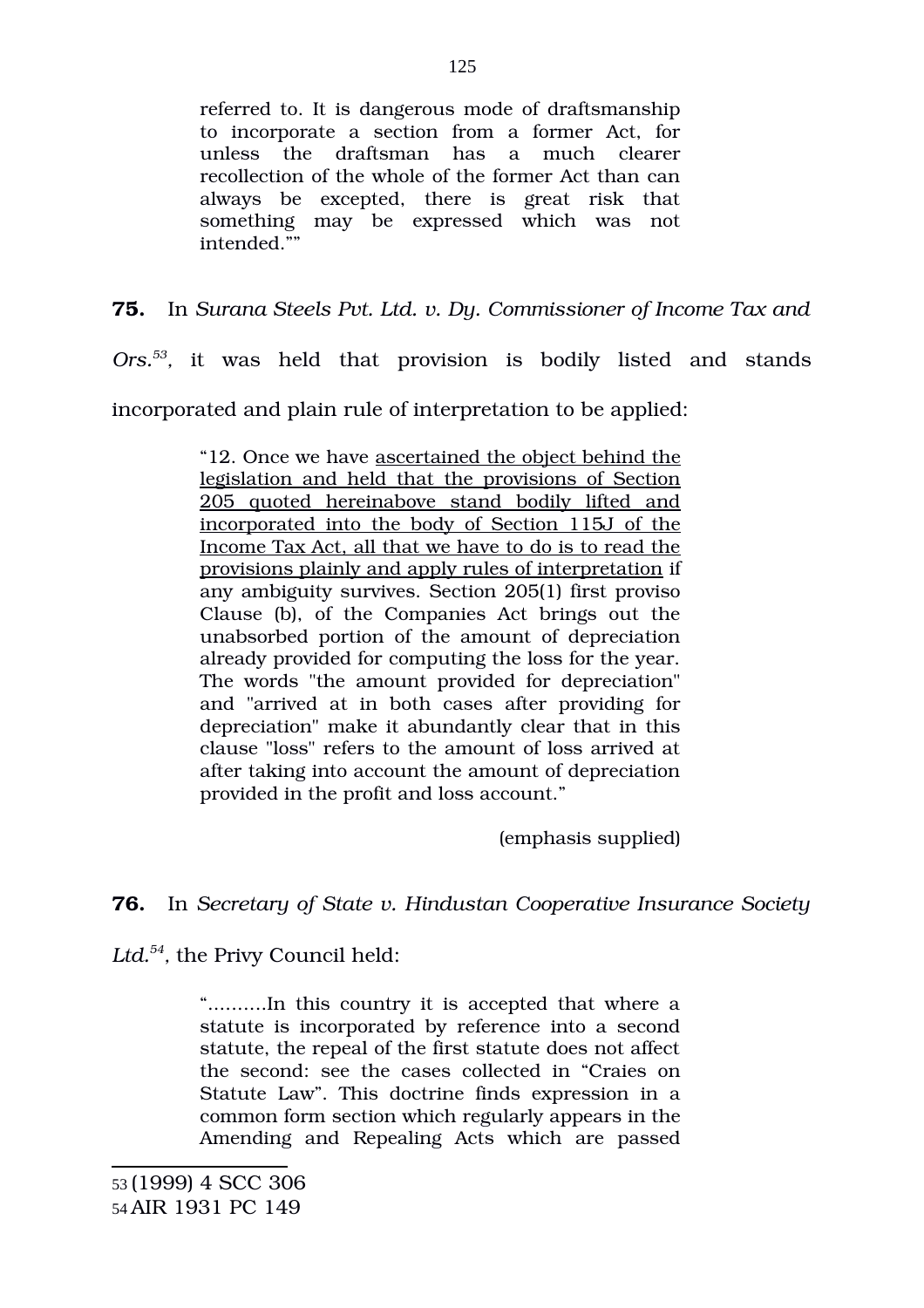from time to time in India. The section runs.

"The repeal by this Act of any enactment shall not affect any Act in which such enactment has been applied, incorporated or referred to;"

The independent existence of the two Acts is therefore recognized, despite the death of the parent Act, its offspring survives in the incorporating Act. Though no such saving clause appears in the General Clauses Act, their lordships think that the principle involved is as applicable in India as it is in this country.

It seems to be no less logical to hold that where certain provisions from an existing Act have been incorporated into a subsequent Act which is not expressly made applicable to the subsequent Act, can be deemed to be incorporated in it, at all events if it is possible for the subsequent Act to function effectually without the addition."

## **77.** In *Ram Sarup and Ors. v. Munshi and Ors.[55](#page-125-0) ,* it was opined:

"(11) The problem here raised is dependent upon the construction which the several provisions which we have set out earlier would bear after the repeal of the Punjab Alienation of Land Act, 1900. One thing is clear and that is that the authority which enacted the repeal of the Punjab Alienation of Land Act did not consider that Punjab Act 1 of 1913 had itself to be repealed. We shall now consider the effect of the repeal of the Punjab Alienation of Land Act with reference to each of the provisions:—

(1) Definition of 'agricultural land' under S. 3(1):

Where the provisions of an Act are incorporated by reference in a later Act the repeal of the earlier Act has, in general, no effect upon the construction or effect of the Act in which its provisions have been incorporated. The effect of incorporation is stated by Brett, L.J. in *Clarke* v *Bradlugh,* (1881) 8 QBD 63:

<span id="page-125-0"></span>"Where a statute is incorporated, by reference, into a second statute the repeal of the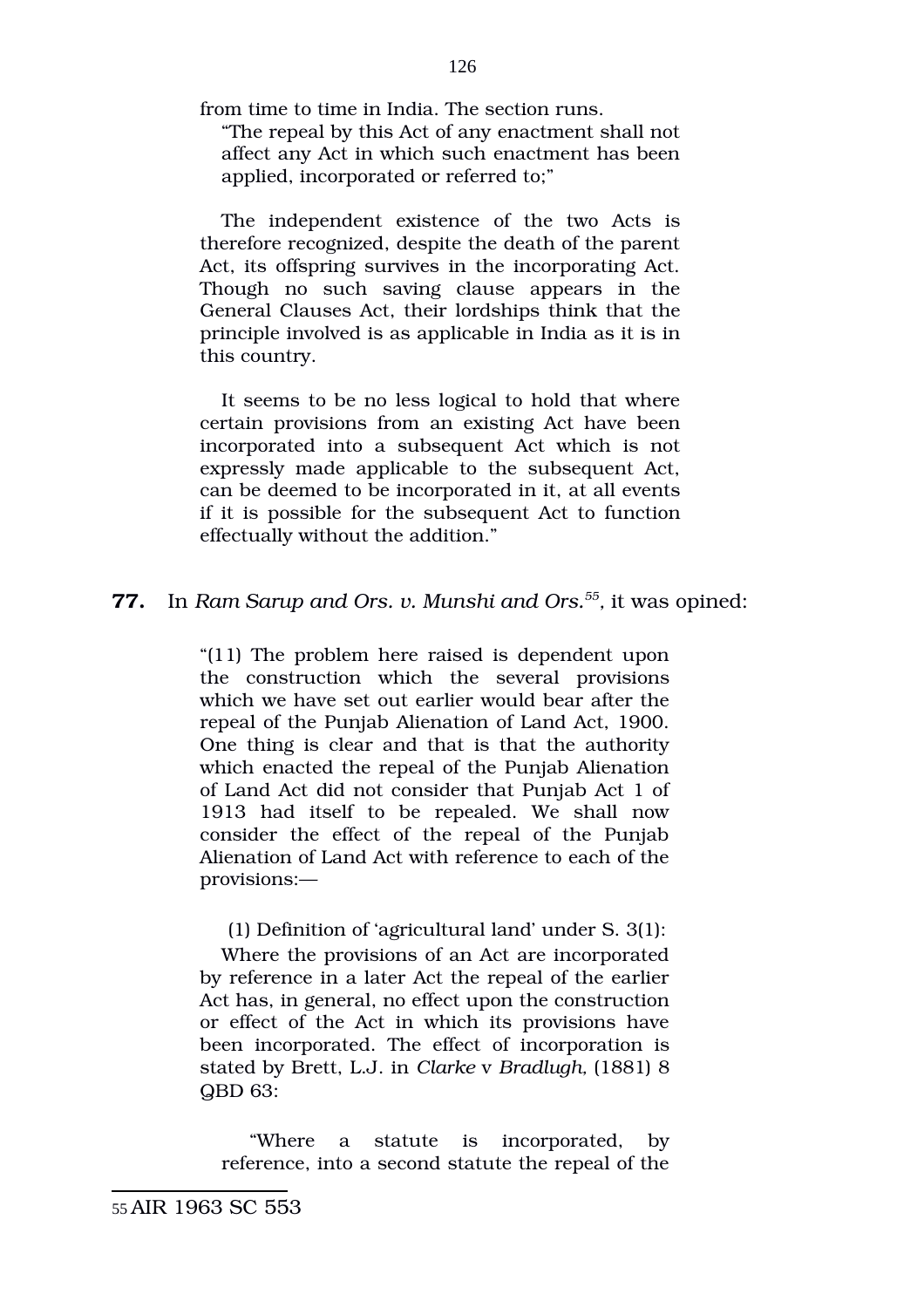first statute by a third does not affect the second<sup>"</sup>

In the circumstances, therefore, the repeal of the Punjab Alienation of Land Act of 1900 has no effect on the continued operation of the Pre-emption Act and the expression 'agricultural land' in the later Act has to be read as if the definition in the Alienation of Land Act had been bodily transposed into it. Section 2 of the Punjab Alienation of Land Act, 1900, as amended by Act 1 of 1907 defined 'land' as follows:

"The expression 'land' means land which is not occupied as the site of any building in a town or village and is occupied or let for agricultural purposes or for purposes subservient to agriculture or for pasture, and includes.................................................. ……………………….."

It is not in dispute that the land concerned in the claim for pre-emption made in the appeal satisfies this definition."

**78.** It is apparent that in order to avoid verbatim reproduction of the earlier provisions, which did not apply to a co-operative bank, a device was carved out in Section 56(a) to read 'company' as 'banking company' or 'the company' or 'such company' as references to a cooperative bank. If the definition in Section 5(c) and interpretation clause are not read as incorporated and having been amended, the interpretation clause and the entire amendment of Part V will become unworkable. It was not practical to amend the entire Act of 1949 as it dealt with 'incorporation, regulation and winding up' of other entities relatable to List I, as such the provisions were required to be retained, and such matters concerning co-operative societies/banks, relatable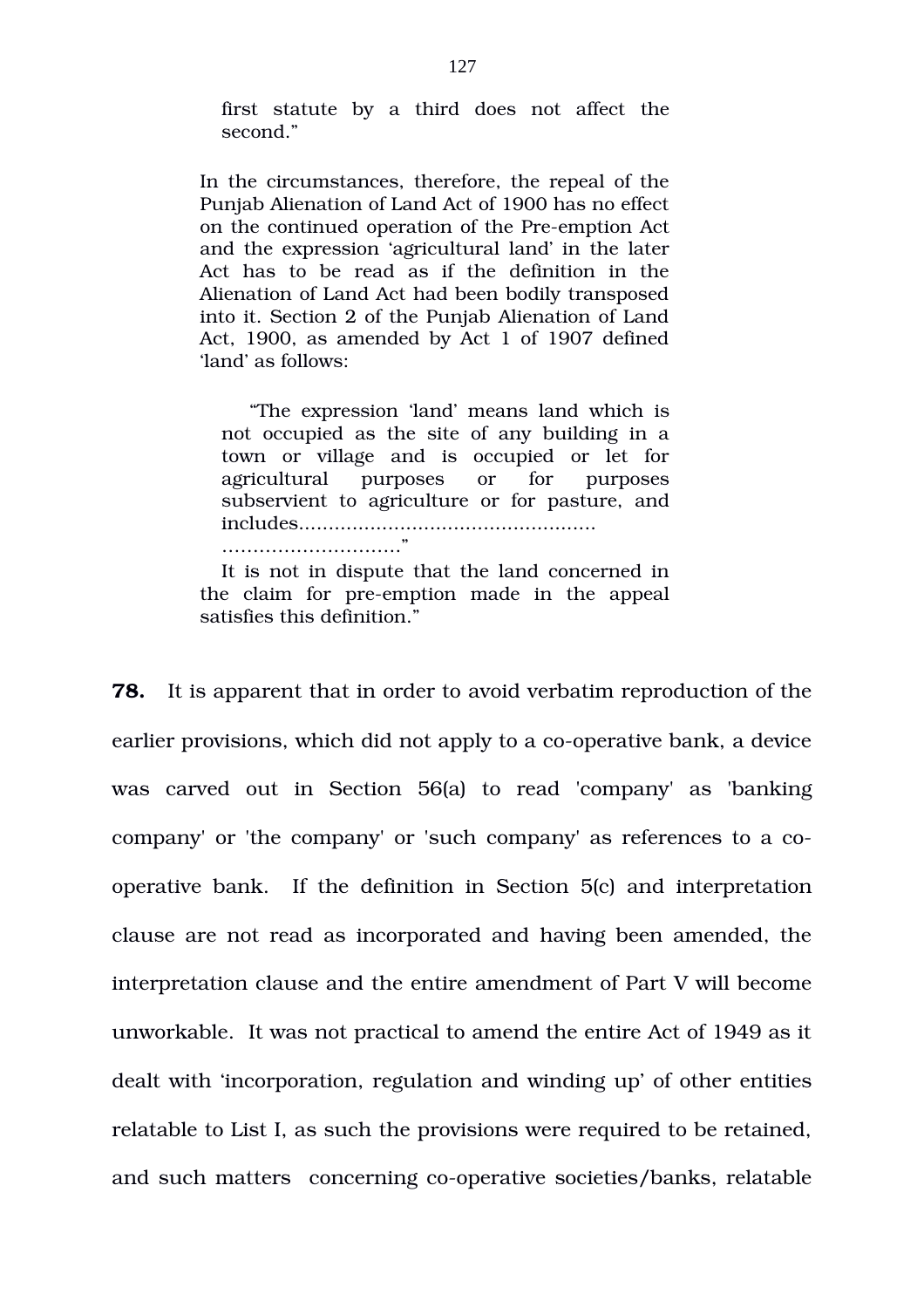subject-matter under Entry 32 of List I of the Seventh Schedule of the Constitution of India, were to be excluded. As various provisions were to be omitted in their application to the co-operative societies and other provisions were to apply in a modified form, the amendments were made in the provisions in their application to the co-operative banks by providing a separate Chapter. Thus, it was not considered necessary nor would have been appropriate to amend the definition of Section 5(c) where it existed, in fact it was so amended in Section 56(a). Entire Chapter V was enacted concerning the application of the Act to the co-operative banks and has to be given full effect. Merely because the procedure for recovery of dues is provided in the Cooperative Societies Act, could not have come in the way of interpretation of that expression 'co-operative bank' which was included in the definition and interpretation clause of Section 5 of the BR Act, 1949. It was open to the Parliament to deal with the subject of 'banking' in Entry 45 of List I and this Court in *Greater Bombay Coop. Bank Ltd.* (supra) itself opined that the BR Act, 1949 applies to co-operative banks which is the enactment related to Entry 45 of List I and third proviso to Article 243ZL(1) of the Constitution of India also provides that the BR Act shall also apply. Thus, the Parliament considered it appropriate to provide additional remedy for speedy recovery which is an alternative even if there is an incidental encroachment on the field reserved for the State under Entry 32 of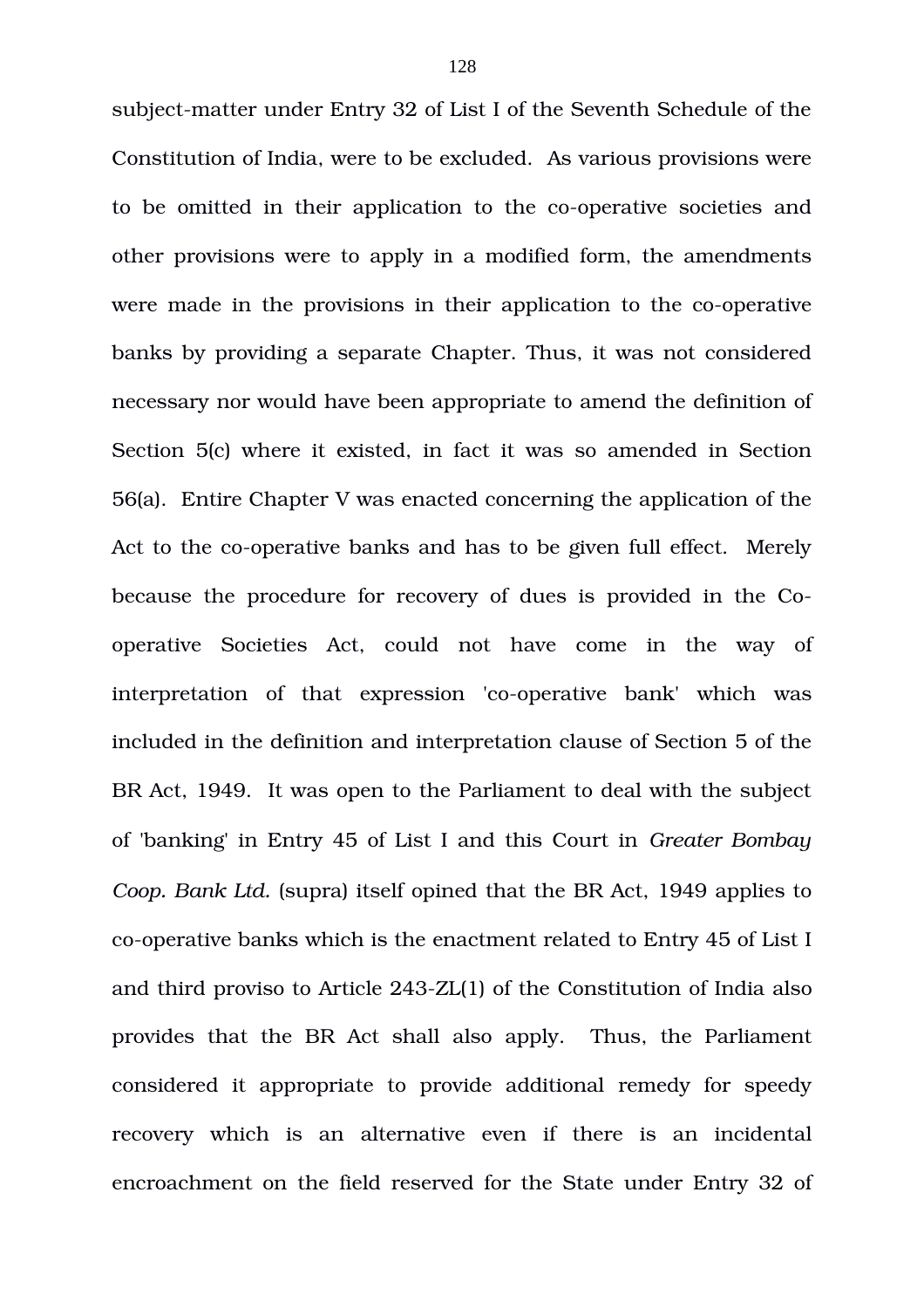List II, as in pith and substance, the 'banking' is part of Entry 45 of List I and recovery procedure is covered within the ken of Entry 45 of List I. Thus, considering the Doctrine of Pith and Substance and incorporation by amendment made, we are of the considered opinion that co-operative banks are included in the definition of 'bank' and 'banking company' under Section 2(1)(c) and 2(1)(d) of the SARFAESI Act.

### **79.** In *Greater Bombay Coop. Bank Ltd.* (supra) concerning the BR

Act, 1949, it was held:

"**39.** Chapter V of the BR Act was inserted by Act 23 of 1965 w.e.f. 1-3-1966. Section 56 of the Act provides that the provisions of this Act, as in force for the time being, shall apply to, or in relation to, banking companies subject to the following modifications, namely:

"56. (*a*) throughout this Act, unless the context otherwise, requires,—

(i) references to a 'banking company' or 'the company' or 'such company' shall be construed as references to a cooperative bank;

 $(ii)*$  \* \* \*

The purpose and object of modifications were to regulate the functioning of the cooperative banks in the matter of their business in banking. The provisions of Section 56 itself start with the usual phrase "unless the context otherwise requires" is to make the regulatory machinery provided by the BR Act to apply to cooperative banks also. The object was not to define a cooperative bank to mean a banking company, in terms of Section 5(*c*) of the BR Act. This is apparent from the fact that instead of amending the original clause (*c*) of Section 5 separate clause (*cci*) was added to cover the "cooperative bank" to mean "a State cooperative bank, a Central cooperative bank and a primary cooperative bank". In clause (*ccv*) "primary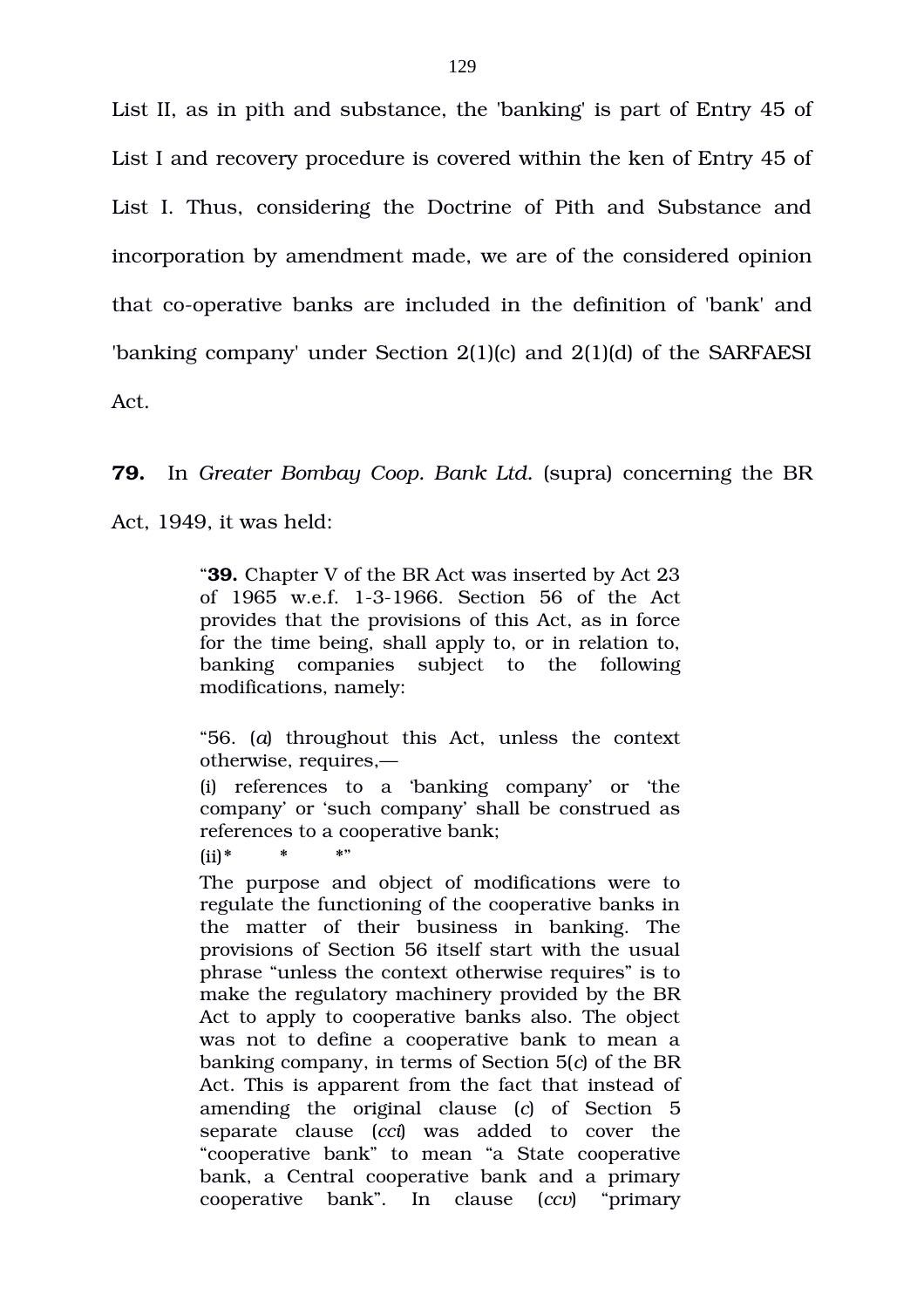cooperative bank" means "a cooperative society, other than a primary agricultural credit society". The primary object or principal business of the "cooperative bank" should be the transaction of banking business.

**40.** The modifications given in clause (*a*) of Section 56 are apparently suitable to make the regulatory machinery provided by the BR Act to apply to cooperative banks also in the process of bringing the cooperative banks under the discipline of Reserve Bank of India and other authorities. A cooperative bank shall be construed as a banking company in terms of Section 56 of the Act. This is because the various provisions for regulating the banking companies were to be made applicable to cooperative banks also. Accordingly, Section 56 brought cooperative banks within the machinery of the BR Act but did not amend or expand the meaning of "banking company" under Section 5(*c*). On a plain reading of every clause of Section 56 of the BR Act, it becomes clear that what is contained therein is only for the purpose of application of provisions that regulate banking companies to cooperative societies. According to the expression "cooperative societies" used in Section 56 means a "cooperative society", the primary object or principal business of which is the transaction of banking business. In other words, first it is a cooperative society, but carrying on banking business having the specified paid-up share capital. Other definitions also make it clear that the entities are basically cooperative societies."

(a) Concerning the SARFAESI Act, following observations were

made:

"**41.** Parliament had enacted the Securitisation and Reconstruction of Financial Assets and Enforcement of Security Interest Act, 2002 ("the Securitisation Act") which shall be deemed to have come into force on 2162002. In Section 2(*d*) of the Securitisation Act same meaning is given to the words "banking company" as is assigned to it in clause (*e*) of Section 5 of the BR Act. Again the definition of "banking company" was lifted from the BR Act but while defining "bank", Parliament gave five meanings to it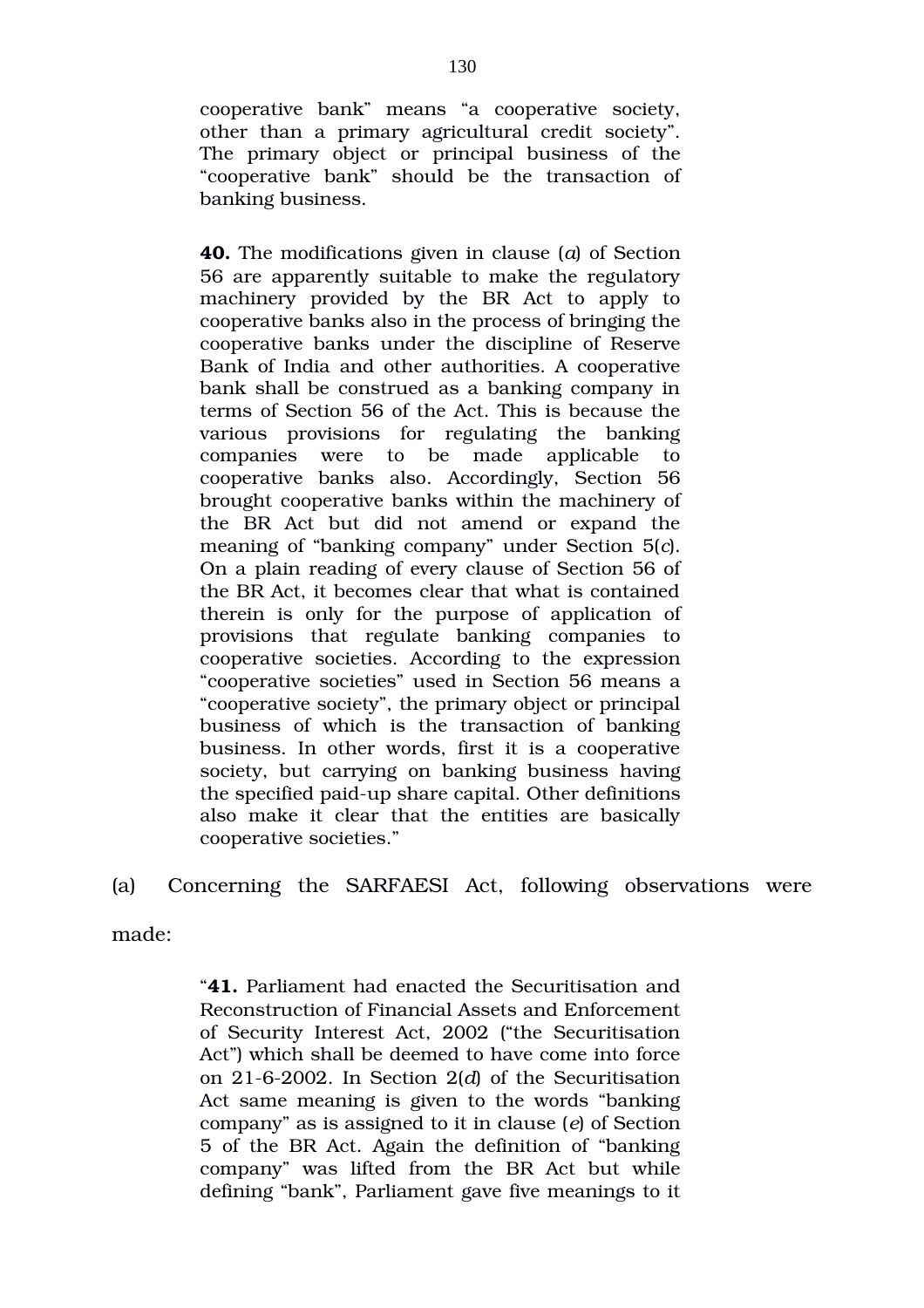under Section 2(*c*) and one of which is "banking company". The Central Government is authorised by Section  $2(c)(v)$  of the Act to specify any other bank for the purpose of the Act. In exercise of this power, the Central Government by notification dated 28-1-2003, has specified "cooperative bank" as defined in Section 5(*cci*) of the BR Act as a "bank" by lifting the definition of "cooperative bank" and "primary cooperative bank" respectively from Section 56, clauses 5(*cci*) and (*ccv*) of Part V. Parliament has thus consistently made the meaning of "banking" company" clear beyond doubt to mean "a company engaged in banking, and not a cooperative society engaged in banking" and in Act 23 of 1965, while amending the BR Act, it did not change the definition in Section 5(*c*) or even in Section 5(*d*) to include cooperative banks; on the other hand, it added a separate definition of "cooperative bank" in Section 5(*cci*) and "primary cooperative bank" in Section 5(*ccv*) of Section 56 of Part V of the BR Act. Parliament while enacting the Securitisation Act created a residuary power in Section 2(*c*)(*v*) to specify any other bank as a bank for the purpose of that Act and in fact did specify "cooperative banks" by notification dated 28-1-2003.

**42.** The context of the interpretation clause plainly excludes the effect of a reference to banking company being construed as reference to a cooperative bank for three reasons: firstly, Section 5 is an interpretation clause; secondly, substitution of "cooperative bank" for "banking company" in the definition in Section 5(*c*) would result in an absurdity because then Section 5(c) would read thus: "cooperative bank" means any company, which transacts the business of banking in India; thirdly, Section 56(*c*) does define "cooperative bank" separately by expressly deleting/inserting clause (*cci*) in Section 5. Parliament in its wisdom had not altered or modified the definition of "banking" company" in Section 5(*c*) of the BR Act by Act 23 of 1965.

43. As noticed above, "cooperative bank" was separately defined by the newly inserted clause (*cci*) and "primary cooperative bank" was similarly separately defined by clause (*ccv*). The meaning of "banking company" must, therefore, necessarily be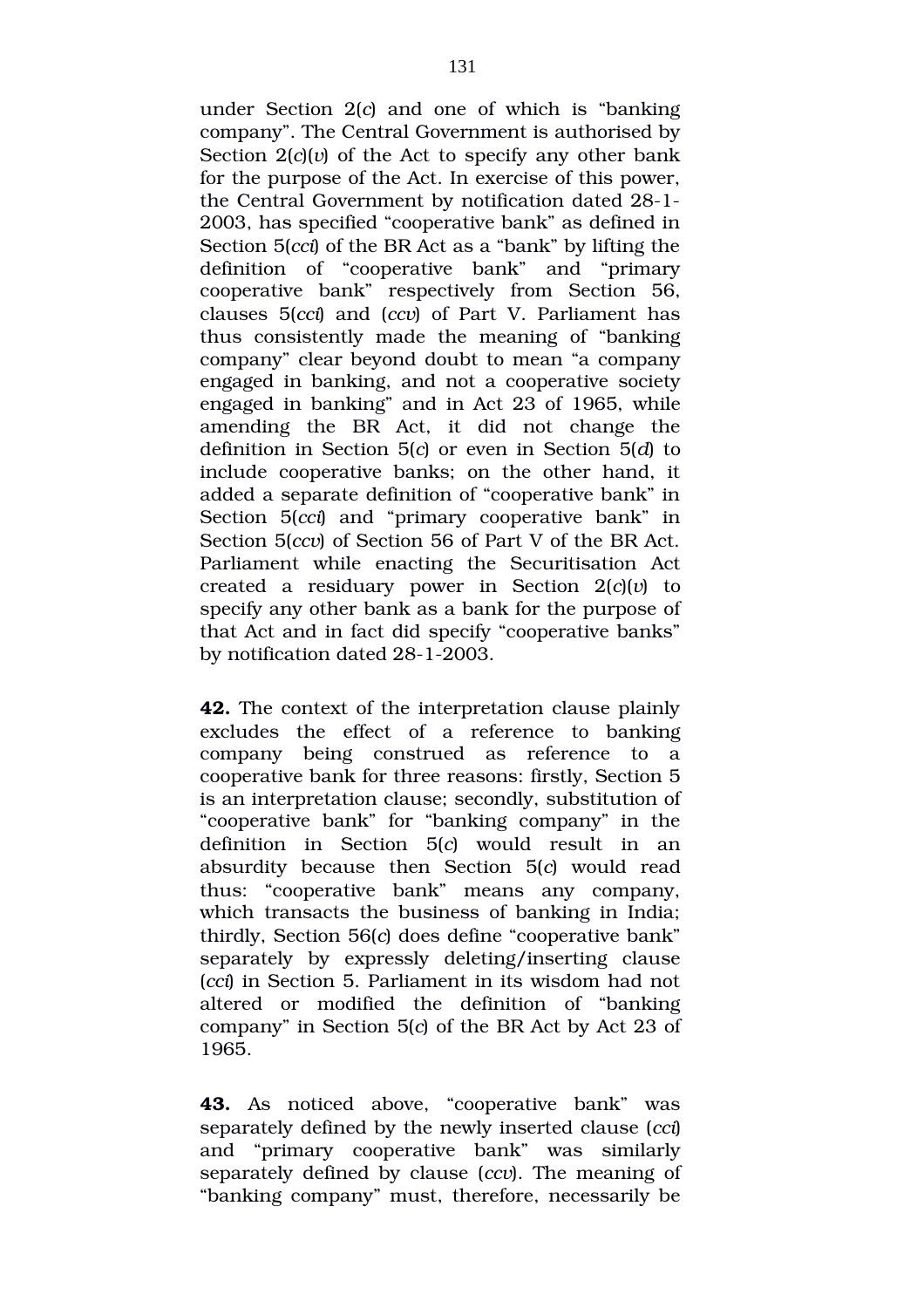strictly confined to the words used in Section 5(*c*) of the BR Act. If the intention of Parliament was to define the "cooperative bank" as "banking company", it would have been the easiest way for Parliament to say that "banking company" shall mean "banking company" as defined in Section 5(*c*) and shall include "cooperative bank" and "primary cooperative bank" as inserted in clauses (*cci*) and (*ccv*) in Section 5 of Act 23 of 1965."

(b) Concerning incorporation by reference to Section 56 (a) of the BR

Act, 1949, it was opined:

"**70.** The dues of cooperatives and recovery proceedings in connection therewith are covered by specific Acts, such as the MCS Act, 1960 and the APCS Act, 1964, which are comprehensive and selfcontained legislations. Similarly, for multi-State cooperatives there is a specific enactment in the form of the MSCS Act, 2002 comprehensively providing the legal framework in respect to issues pertaining to such cooperatives. Therefore, when there is an admittedly existing legal framework specifically dealing with issues pertaining to cooperatives and especially when the cooperative banks are, in any case, not covered by the provisions of the RDB Act specifically, there is no justification of covering the cooperative banks under the provisions of the RDB Act by invoking the *doctrine of incorporation*."

(c) Regarding the definition of 'banking company' in the BR Act,

1949, it was observed:

"**73.** The RDB Act was passed in 1993 when Parliament had before it the provisions of the BR Act as amended by Act 23 of 1965 by addition of some more clauses in Section 56 of the Act. Parliament was fully aware that the provisions of the BR Act apply to cooperative societies as they apply to banking companies. Parliament was also aware that the definition of "banking company" in Section 5(*c*) had not been altered by Act 23 of 1965 and it was kept intact, and in fact additional definitions were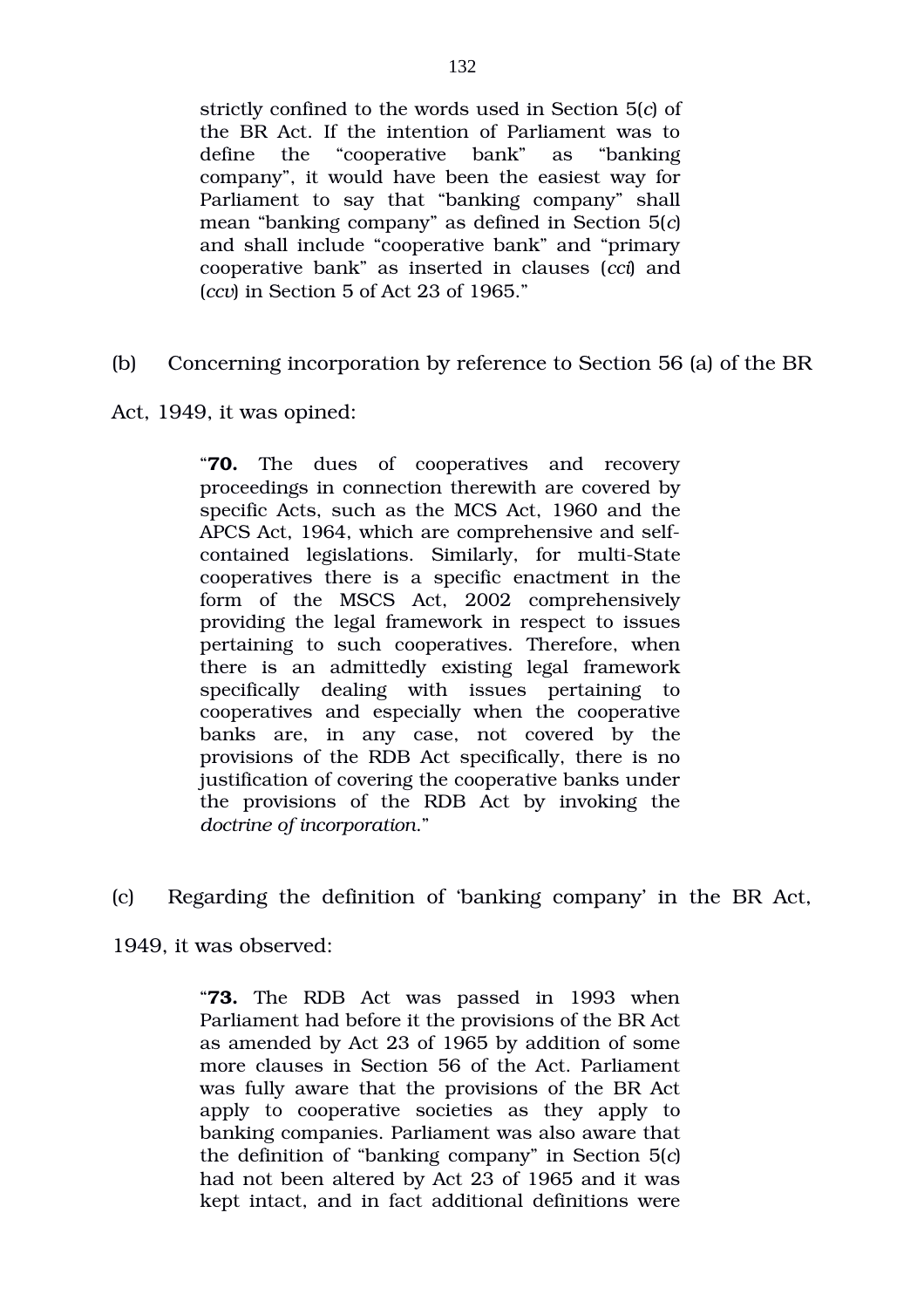added by Section 56(*c*). "Cooperative bank" was separately defined by the newly inserted clause (*cci*) and "primary cooperative bank" was similarly separately defined by clause (*ccv*). Parliament was simply assigning a meaning to words; it was not incorporating or even referring to the substantive provisions of the BR Act. The meaning of "banking company" must, therefore, necessarily be strictly confined to the words used in Section 5(*c*) of the BR Act. It would have been the easiest thing for Parliament to say that "banking company" shall mean "banking company" as defined in Section 5(*c*) and shall include "cooperative bank" as defined in Section 5 (*cci*) and "primary cooperative bank" as defined in Section 5(*ccv*). However, Parliament did not do so. There was thus a conscious exclusion and deliberate omission of cooperative banks from the purview of the RDB Act. The reason for excluding cooperative banks seems to be that cooperative banks have comprehensive, selfcontained and less expensive remedies available to them under the State Cooperative Societies Acts of the States concerned, while other banks and financial institutions did not have such speedy remedies and they had to file suits in civil courts.

**80.** As already pointed out, the RDB Act is consistent with the general banks and their creditors/loanees while the MCS Act, 1960, the APCS Act, 1964 and the MSCS Act, 2002 are concerned with the regulation of societies only. The language of the sections in these enactments defining "banking company" is plain, clear and explicit. It does not admit any doubtful interpretation as the intention of the legislature is clear as aforesaid. It is well settled that the language of the statutes is to be properly understood. The usual presumption is that the legislature does not waste its words and it does not commit a mistake. It is presumed to know the law, judicial decisions and general principles of law. The elementary rule of interpretation of the statute is that the words used in the section must be given their plain grammatical meaning. Therefore, we cannot afford to add any words to read something into the section, which the legislature had not intended.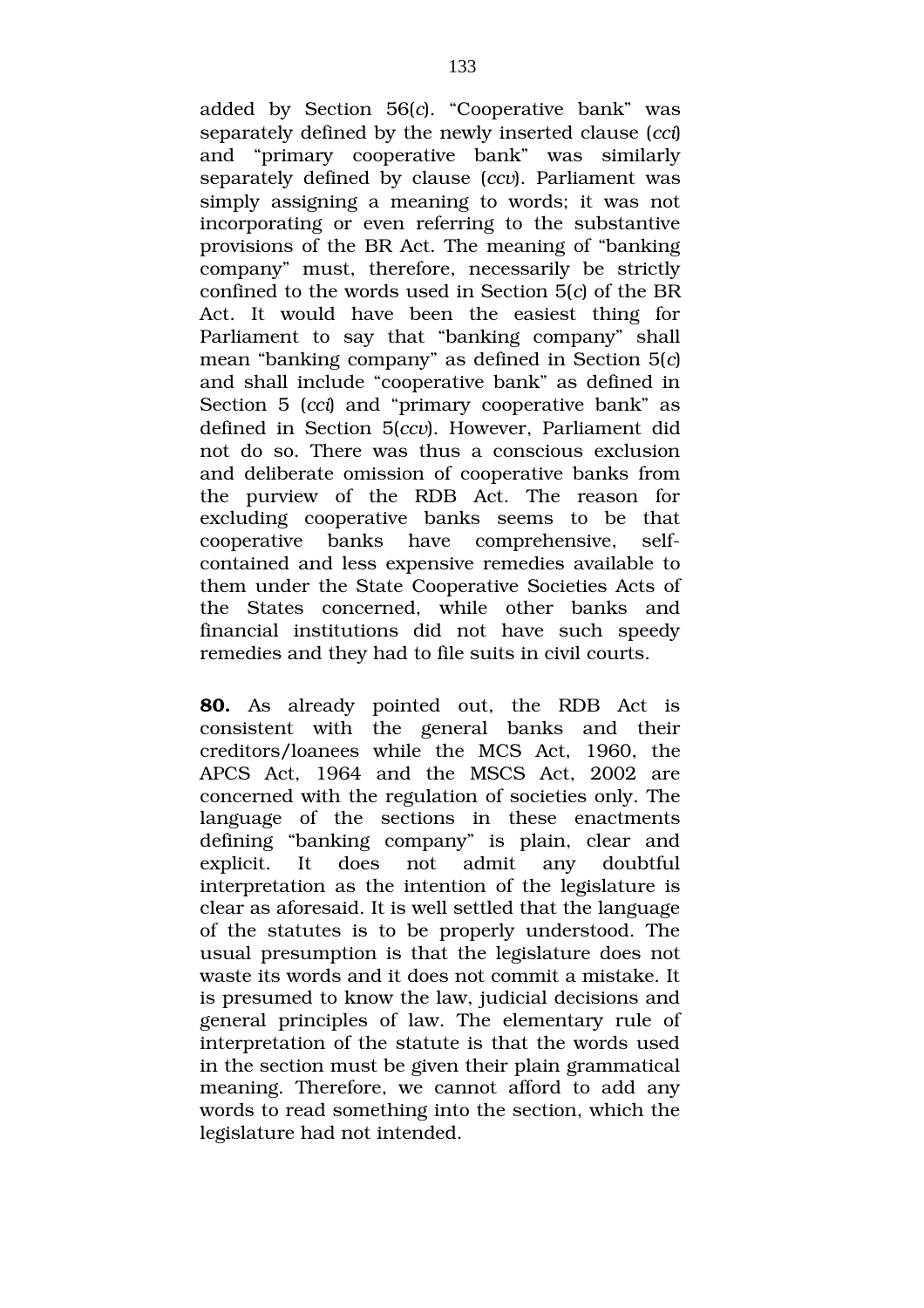**81.** Finally, it could not be said that amendments in Chapter V, Section 56 of the BR Act by Act 23 of 1965 inserting "cooperative bank" in clause (*cci*) and "primary cooperative bank" in clause (*ccv*) either expressly or by necessary intendment (*sic* make the RDB Act) apply to the cooperative banks transacting business of banking."

(d) The questions were answered thus:

"**97.** For the reasons stated above and adopting pervasive and meaningful interpretation of the provisions of the relevant statutes and Entries 43, 44 and 45 of List I and Entry 32 of List II of the Seventh Schedule of the Constitution, we answer the reference as under:

"Cooperative banks" established under the Maharashtra Cooperative Societies Act, 1960 (the MCS Act, 1960), the Andhra Pradesh Cooperative Societies Act, 1964 (the APCS Act, 1964), and the Multi-State Cooperative Societies Act, 2002 (the MSCS Act, 2002) transacting the business of banking, do not fall within the meaning of "banking company" as defined in Section 5(*c*) of the Banking Regulation Act, 1949 (the BR Act). Therefore, the provisions of the Recovery of Debts Due to Banks and Financial Institutions Act, 1993 (the RDB Act) by invoking the *doctrine of incorporation* are not applicable to the recovery of dues by the cooperatives from their members."

No doubt about it that certain observations made in the aforesaid decision support the case set up by the appellants.

**80.** Before we deal with the decision, in *Greater Bombay Coop. Bank Ltd.* (supra), it was noted that 'cooperative bank' was defined in Section 56(cci) of the BR Act, 1949; thus, the object was not to define co-operative bank to mean banking company; that is why the original Section 5(c) was not amended. Another ground employed concerning the definition of the 'co-operative bank' was that the modifications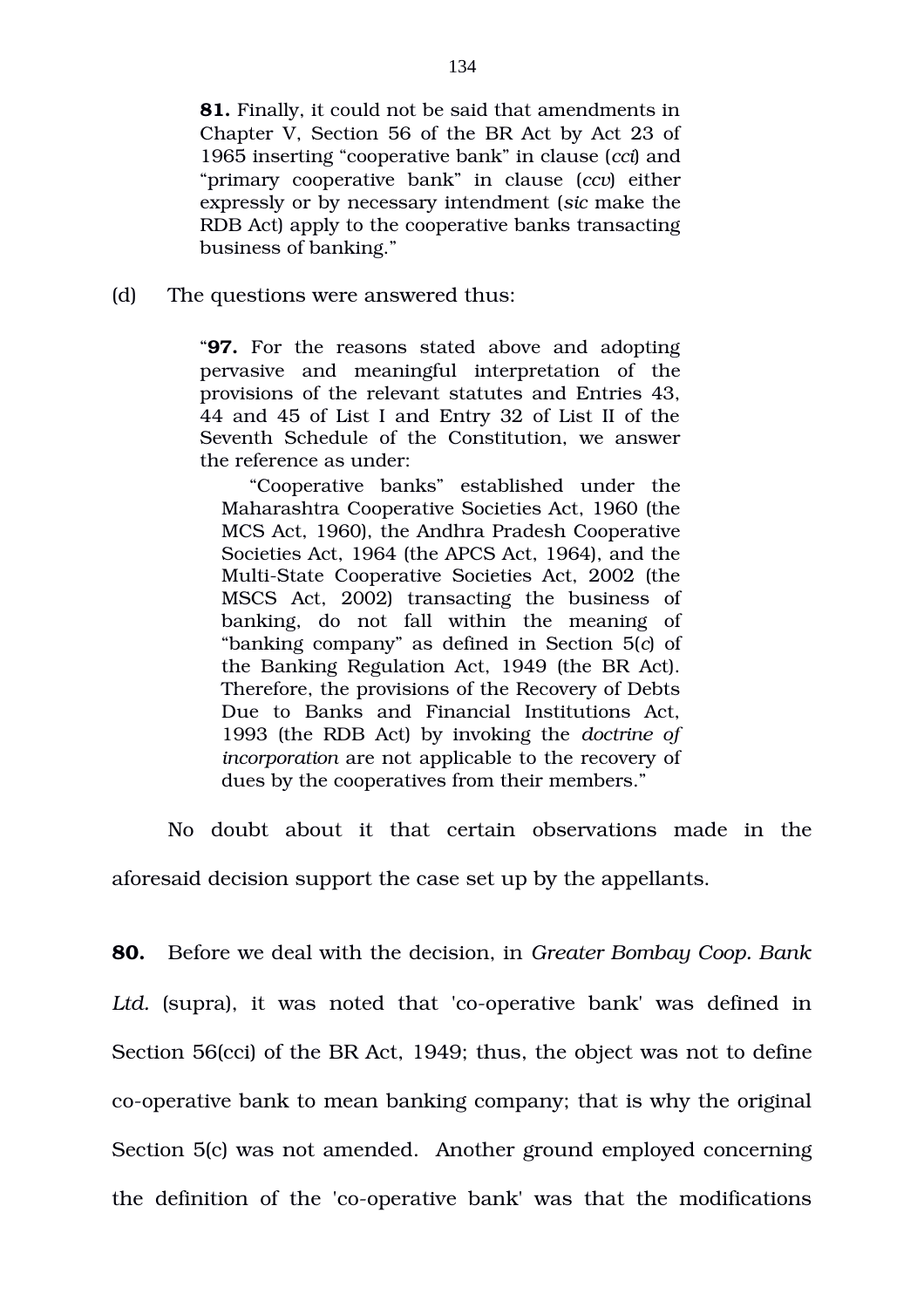made by way of Section 56 were apparently suitable to make the regulatory machinery provided by the BR Act, 1949, to apply to cooperative banks also. It was opined that a co-operative bank to be construed as a banking company in terms of Section 56 of the BR Act, 1949, because various provisions were made applicable to co-operative banks also. At the same time, it was held that Section 56 brought cooperative banks within the machinery of the BR Act, 1949, but it did not amend or expand the meaning of 'banking company' under Section 5(c). It was further observed that the entities doing banking are basically co-operative societies. Regarding the SARFAESI Act, it was observed in paragraph 41 of the decision quoted above that meaning of 'banking company' is a company engaged in banking and not a 'cooperative society' engaged in banking. The Parliament did not alter or modify the meaning of 'banking company' under Section 5(c) of the BR Act, 1949 by Act No.23 of 1965. The meaning of 'banking company' has to be confined to the words used in Section 5(c) of the BR Act, 1949. It was emphasised that there was already a procedure prescribed for recovery of dues by banks under the Co-operative Societies Act. The RDB Act, 1993, refers to the transfer of 'every suit or other proceeding pending before any court.' The word 'court' in the context of the RDB Act, 1993, signifies 'civil court.' It is clear that the Registrar or an officer designated by him or an arbitrator under Sections 61, 62, 70, and 71 of the Andhra Pradesh Co-operative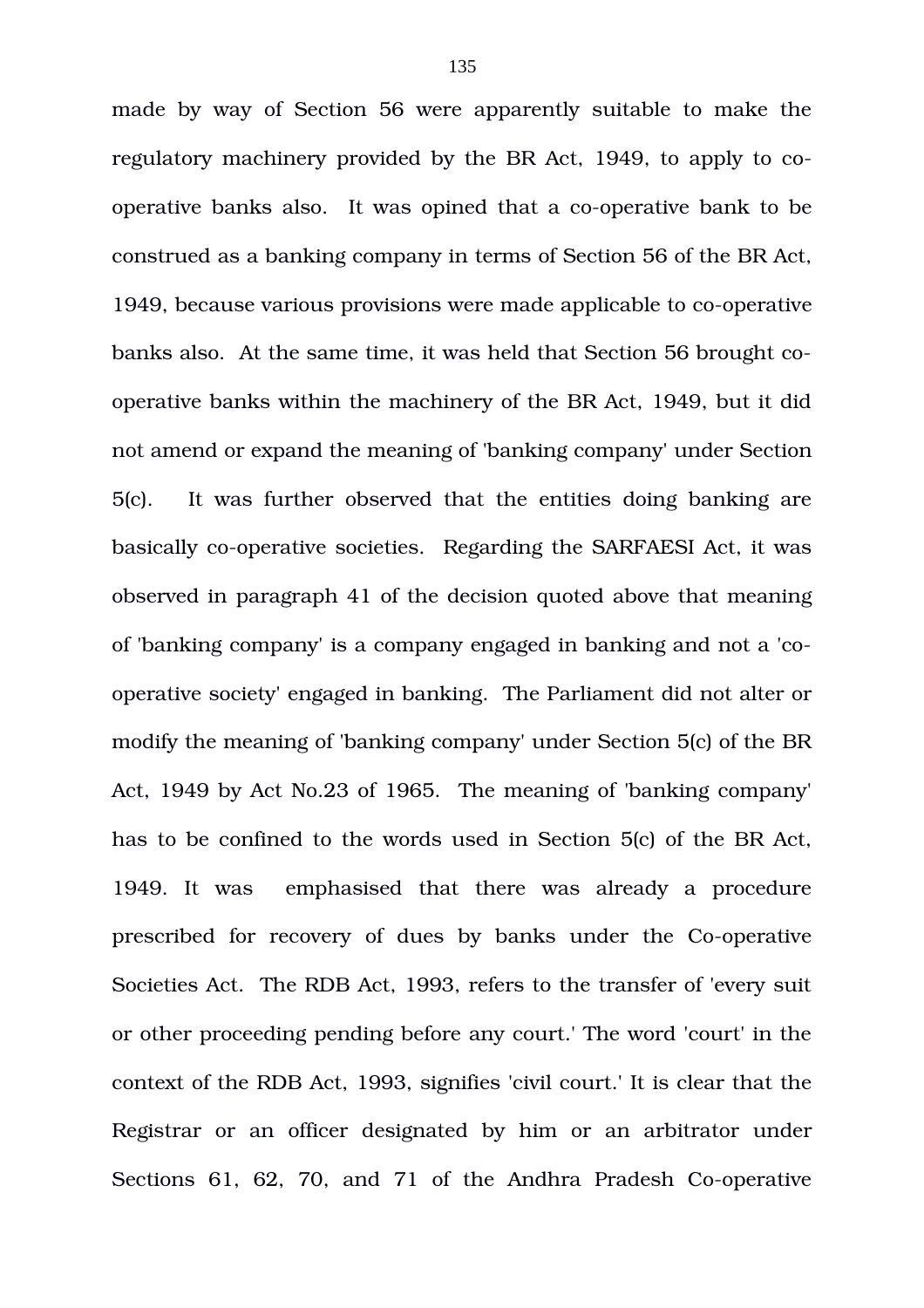Societies Act, 1964 and under Section 91 and other provisions of Maharashtra Co-operative Societies Act, 1960 are not 'civil courts.' Thus, it was opined that the RDB Act, 1993 is consistent with the general banks and their creditors/loaners where the Maharashtra Cooperative Societies Act, 1960; the Andhra Pradesh Co-operative Societies Act, 1964 and the MSCS Act are concerned with the regulation of co-operative societies only. Due to the amendments in Chapter V of the BR Act, 1949 inserting 'co-operative bank' in clause (cci) to Section 56 and 'primary co-operative bank' in clause (ccv) to Section 56 it could not be said that RDB Act, 1993 applies to the cooperative banks transacting the business of banking.

**81.** In *Greater Bombay Coop. Bank Ltd.* (supra), the provisions of the BR Act, 1949 were simply noted; there was no in-depth consideration of the various provisions and, more particularly of those contained in Section 56 of the Act. The main issue was whether the court had jurisdiction or Debts Recovery Tribunal to recover the amount from the debtor. In that connection, the question of application of RDB Act, 1993 to the co-operative societies constituted under MSCS Act as well as State Co-operative Acts arose and also whether the State legislature was competent to enact legislation concerning co-operative societies incidentally transacting the business of banking in the light of Entry 32 of List II. The findings were recorded on various aspects with which we are unable to agree. The discussion on various issues was not in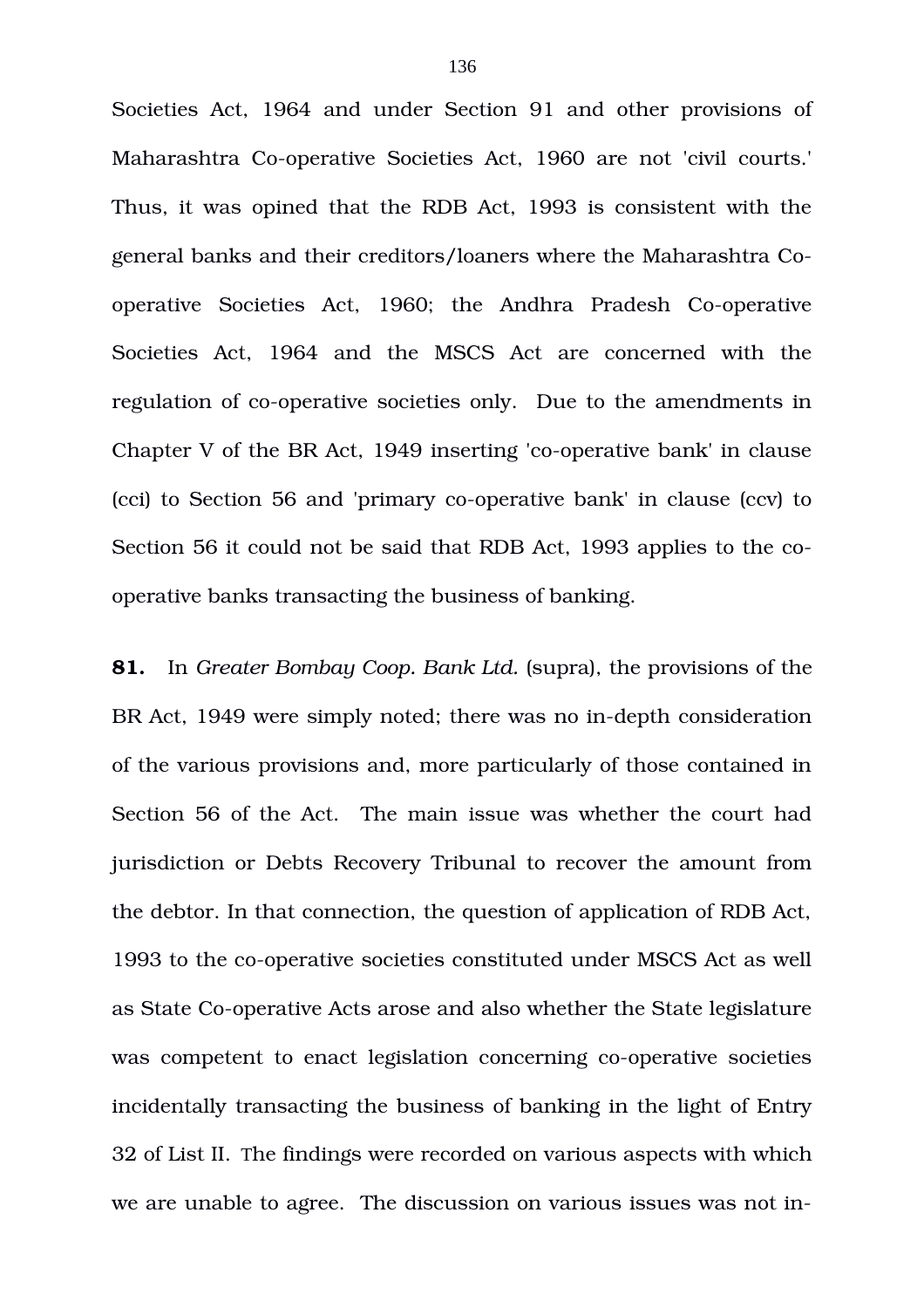depth, could not be said to be binding. We have dealt with the various questions with the help of various decisions of this Court, and we find ourselves unable to agree with the conclusions recorded therein. The co-operative banks are doing the banking business, it could not be said to be an incidental activity but main and only activity. We are unable to subscribe to the view taken in *Greater Bombay Coop. Bank* Ltd. (supra) as the provisions were not correctly appreciated.

**82.** The reason is given in *Greater Bombay Coop. Bank Ltd.* (supra) that comprehensive machinery is provided in the State Act, could not have come in the way of Parliament enacting a law as to recovery within the purview of 'banking' in Entry 45 of List I as the same is its essential part. Even incidental trenching upon other fields cannot invalidate legislation. Equally futile is the argument that the Parliament did not amend Section 5(c) of the BR Act, 1949; in fact, the Parliament did so under Section 56(a) concerning its application to cooperative banks. A large number of provisions added in Chapter V by way of amending Section 56 cannot be ignored and set at naught. The extensive amendments made in Part V of the BR Act, 1949, have to be given full effect. In case co-operative banks are kept outside the purview of the BR Act, 1949, and other legislation under Entry 45 and RBI Act, no licence can be granted, and they cannot do banking as that is not permissible without compliance of various provisions as provided in the BR Act, 1949. They would have to close down and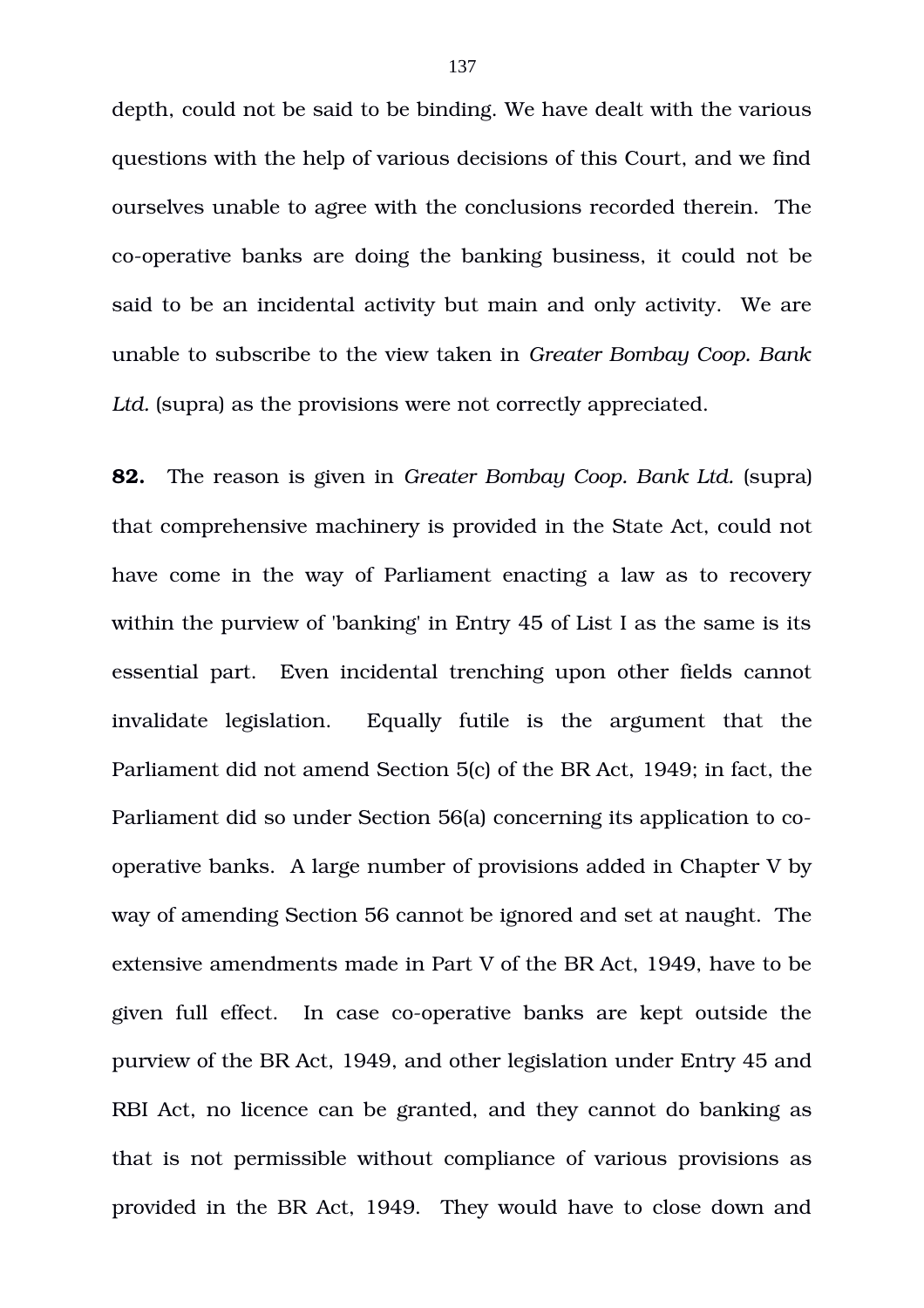stop the business forthwith.

**83.** The co-operative banks, which are governed by the BR Act, 1949, are involved in banking activities within the meaning of Section 5(b) thereof. They accept money from the public, repayable on demand or otherwise and withdrawal by cheque, draft, order or otherwise. Merely by the fact that lending of money is limited to members, they cannot be said to be out of the purview of banking. They perform commercial functions. A society shall receive deposits and loans from members and other persons. They give loans also, and it is their primary function. Thus, they are covered under 'banking' in Entry 45 of List I.

#### **IN REFERENCE QUESTION NOS. 3(a) AND 3(b)**

**84.** Learned Counsel appearing on behalf of appellants argued that securitisation is not a banking business. The SARFAESI Act is to regulate securitisation and reconstruction of financial assets. Emphasis was laid on the financial assets and financial assistance. The definition of 'debt' in Section 2(1)(ha) of the SARFAESI Act is the same as defined in Section 2(g) of the RDB Act, 1993, the 'debt' is defined as any liability which is claimed as due during any business activity undertaken by the bank or the financial institution. In our opinion, the submission ignores and overlooks the purpose of the SARFAESI Act, i.e., enforcement of security interest, and that is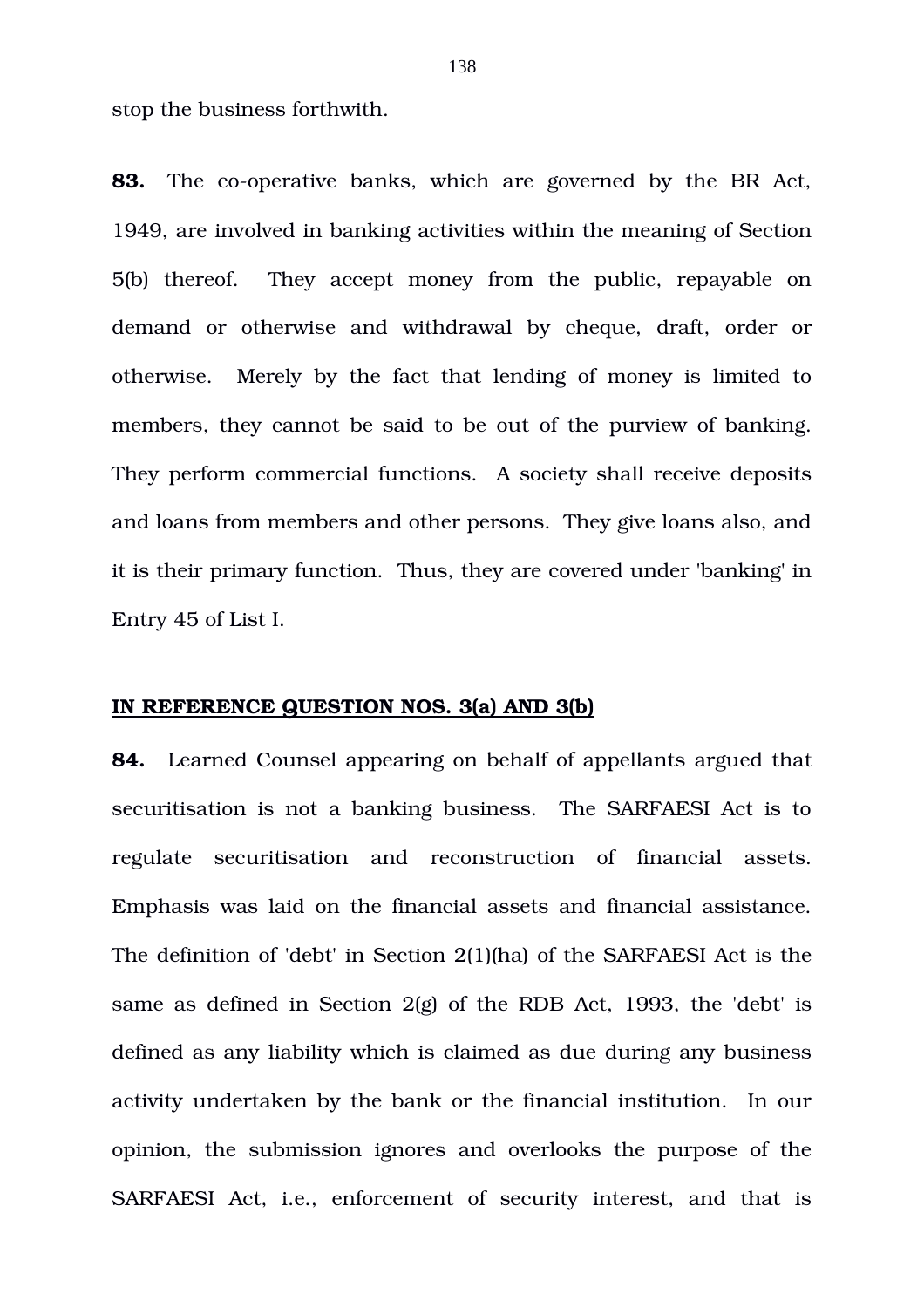precisely sought to be achieved by Section 13 without the intervention of the court. Since the activity of a co-operative bank is banking regulated by the law enacted within the relatable Entry 45 of List I, we find no reason as to why the Parliament lacked the competence to enact the SARFAESI Act and to provide a procedure for the speedy recovery of dues. The SARFAESI Act also covers the activities undertaken by the co-operative banks. The co-operative banks are doing banking business under Section 5(b) of the BR Act, 1949, and the exclusion of the co-operative societies from Entry 43 of List I, does not have any bearing regarding the interpretation of Entry 45 of List I.

**85.** Even assuming for the time being that definition of 'bank' in Section 5(c) of the BR Act, 1949 did not cover the co-operative banks; the expression 'bank' has been defined in the SARFAESI Act under Section  $2(1)(c)$ , and the provisions contained in Section  $2(1)(c)(v)$ authorises the Central Government to specify 'such other bank' for that Act. Thus, the notification issued on 28.1.2003 notifying 'cooperative bank' as the 'bank' is covered by Entry 45 of List I as they are regulated by the BR Act, 1949, and the RBI Act. For the 'banking' activity under Entry 45 of List I, the Parliament had the power to enact such a provision defining 'bank' to authorise and prescribe the recovery procedure for such a bank as provided in Section 13 of the SARFAESI Act; However, we are of the view that co-operative societies/banks stand included by incorporation in Section 5(1)(c) of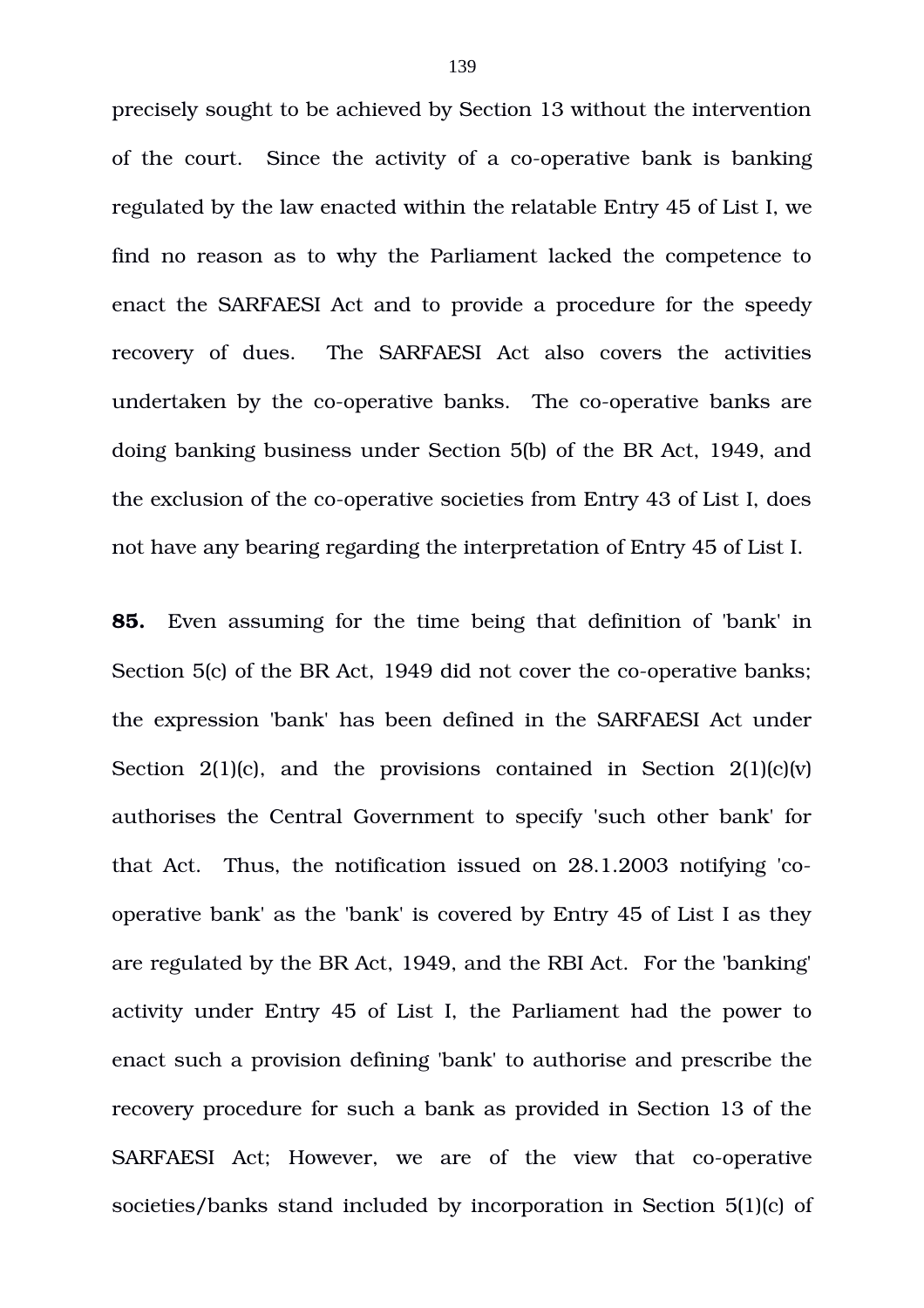the BR Act and the notification was issued *ex abundanti cautela*. By virtue of Section  $56(a)$ , co-operative banks, as defined in Section 56(cci) of the BR Act, 1949, are included in Section 5(1)(c). Similarly, multi-State co-operative banks were also covered.

**86.** The earlier procedure for recovery of dues was differently provided for general banks and the co-operative banks through the Civil Court or Tribunal. In the SARFAESI Act, a procedure has been prescribed under Section 13 without the intervention of the court/tribunal to keep pace with the time. Thus, the malady of inordinate delay with which the order of civil court suffered as well as of the co-operative tribunals or summary procedure under the Cooperative Societies Act, was sought to be redressed. Apart from that, it is permissible for the Parliament to enact the law to provide recovery procedures for bank dues that have been done by providing speedy recovery of secured interest without intervention of the court/tribunal.

<span id="page-139-0"></span>**87.** In *Soma Suresh Kumar v. Government of Andhra Pradesh and* Ors.<sup>[56](#page-139-0)</sup>, it was observed that there were several occasions when the laws enacted by the State as well as by the banking regulation carved out by Central Government acted in their field. This Court considered the Andhra Pradesh Protection of Depositors of Financial Establishments Act, 1999, and the effects of the BR Act, 1949. It was held that ambit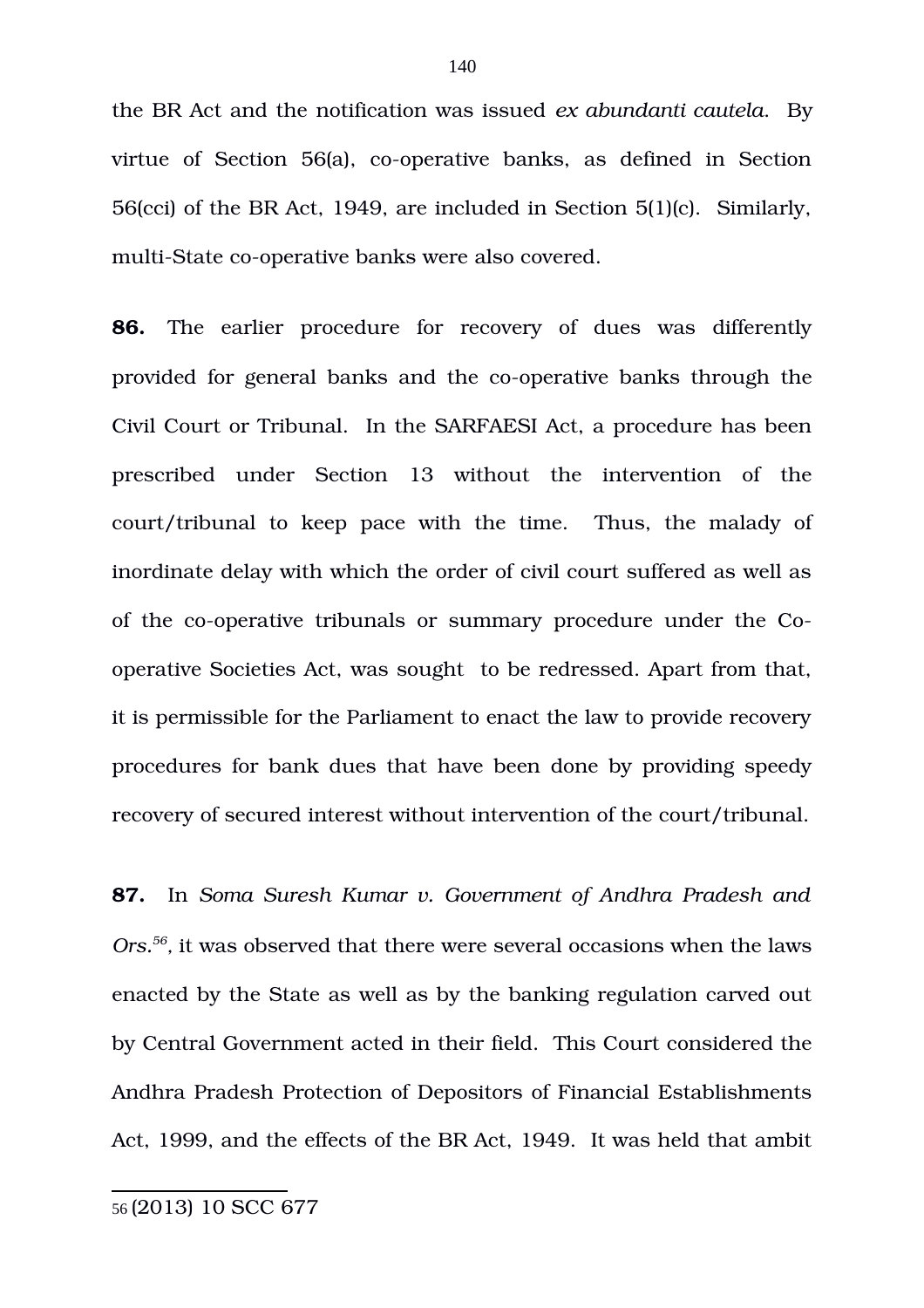of respective Acts and field covered is required to be considered and it was permissible for the State legislature also to enact the provisions notwithstanding the BR Act, 1949 with respect to the matters which were not covered by the said Act to protect the interest of the investors. It was held that Andhra Pradesh Protection of Depositors of Financial Establishments Act, 1999, did not create any repugnancy to any Central law. It was observed:

> "**6.** Further, it is also pointed out that the Banking Regulations Act, enacted by the Central Government, to regulate the operation of banking companies or organisations, enables RBI to give licence to banking companies to carry out the functions of the Bank. It was pointed out that it covered different areas which are not common to the area covered by the Andhra Act. Further, it was pointed out that both the Acts have applicability to different aspects of refund to the depositors. The Banking Regulations Act, it is pointed out, was enacted to regulate the functioning of the banking companies, including Vasavi Cooperative Urban Bank Ltd. and that the petitioners have approached this Court challenging the validity of the Act so as to wriggle out of the clutches of law."

**88.** In *K.K. Baskaran v. State Represented by its Secretary, Tamil Nadu, and Ors.<sup>[57](#page-140-0)</sup>, the question arose concerning T.N. Protection of* Interests of Depositors (in Financial establishments) Act, 1997. The said Act provided for a remedy to evils caused by fraudulent activities of financial establishments for which no redressal mechanism was provided in Central enactments. It was held that T.N. Protection of Interests of Depositors (in Financial establishments) Act, 1997, did not

<span id="page-140-0"></span><sup>57</sup> (2011) 3 SCC 793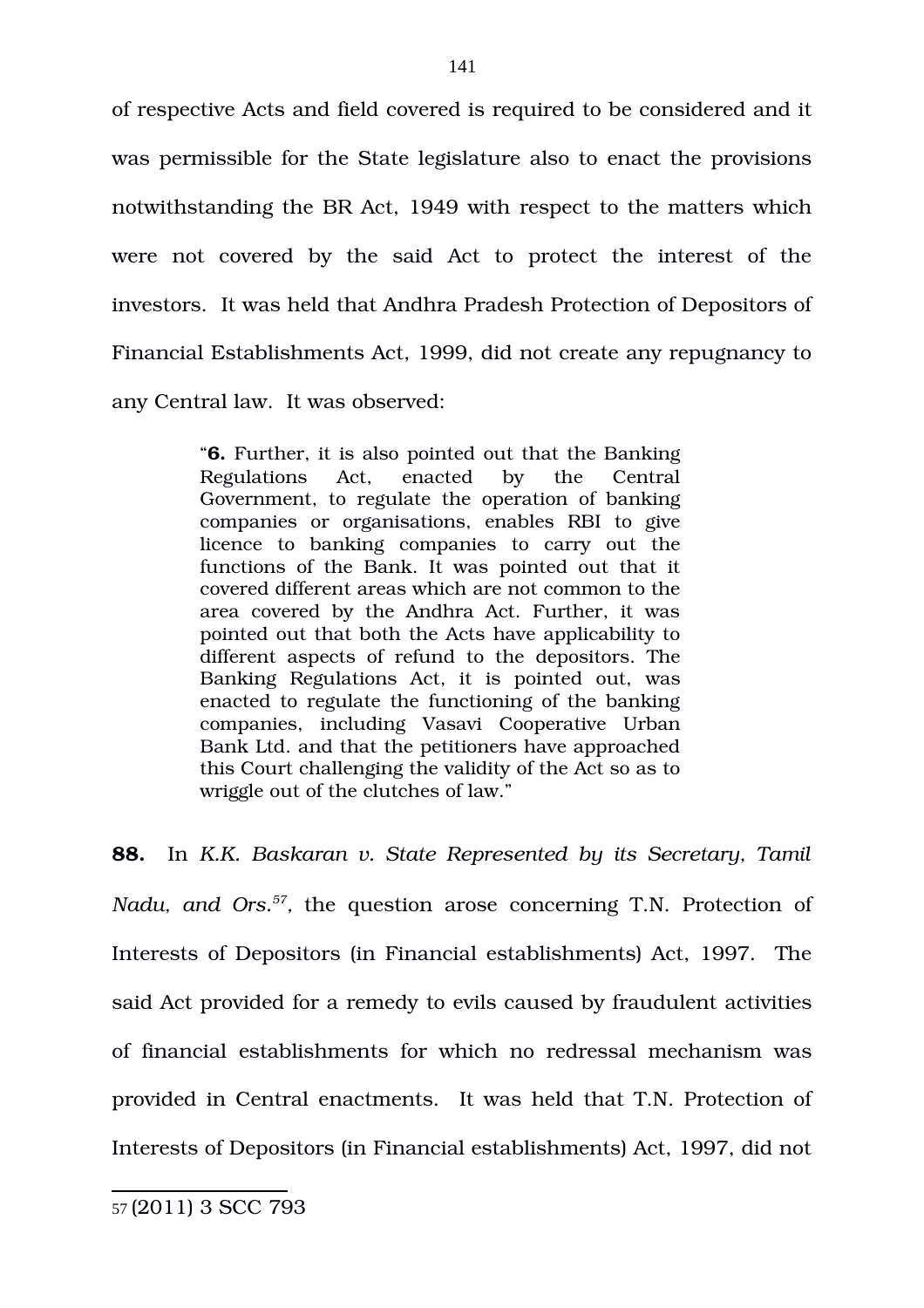entrench the field occupied by Section 58A of Companies Act, 1956 as the object of the 1997 Act was completely different. The Doctrine of Pith and Substance and its effect on the overlapping of fields occupied by Central and State Lists was considered. The relevant discussion is extracted hereunder:

> "**18.** It often happens that a legislation overlaps both List I as well as List II of the Seventh Schedule. In such circumstances, the doctrine of pith and substance is applied. We are of the opinion that in pith and substance the impugned State Act is referable to Entries 1, 30 and 31 of List II of the Seventh Schedule and not Entries 43, 44 and 45 of List I of the Seventh Schedule.

> **19.** It is well settled that incidental trenching in exercise of ancillary powers into a forbidden legislative territory is permissible vide the Constitution Bench decision of this Court in *State of W.B.* v. *Kesoram Industries Ltd.*, (2004) 10 SCC 201 [vide SCC paras 31(4), (5) & (6) and 129(5)]. Sharp and distinct lines of demarcation are not always possible and it is often impossible to prevent a certain amount of overlapping vide *ITC Ltd.* v. *State of Karnataka*, 1985 Supp SCC 476 (SCC para 17). We have to look at the legislation as a whole and there is a presumption that the legislature does not exceed its constitutional limits.

> **21.** The doctrine of pith and substance means that an enactment which substantially falls within the powers expressly conferred by the Constitution upon a legislature which enacted it cannot be held to be invalid merely because it incidentally encroaches on matters assigned to another legislature. The Court must consider what constitutes in pith and substance the true subjectmatter of the legislation. If on such examination it is found that the legislation is in substance one on a matter assigned to the legislature then it must be held to be valid even though it incidentally trenches on matters beyond its legislative competence, vide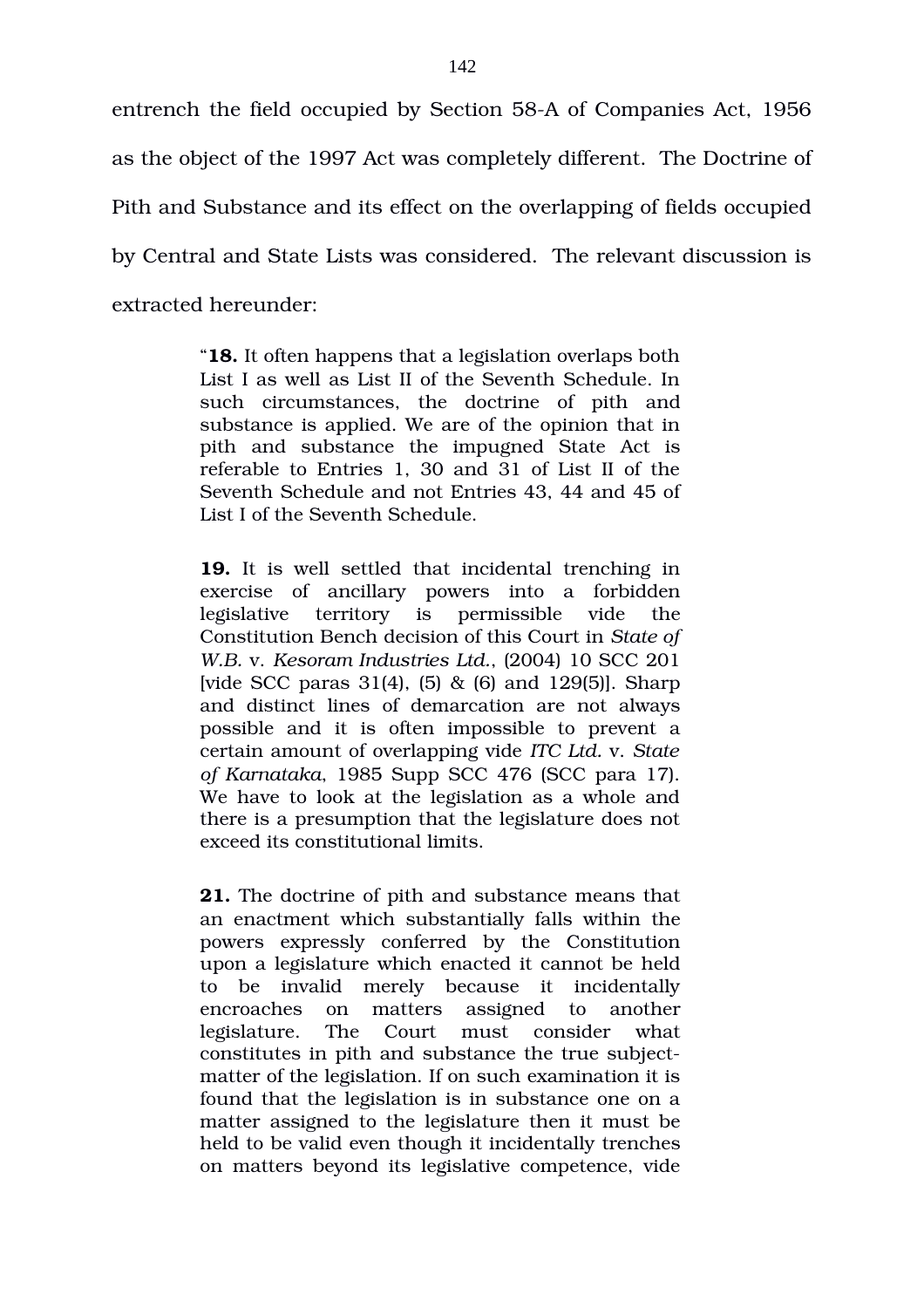*Union of India* v. *Shah Goverdhan L. Kabra Teachers' College*, (2002) 8 SCC 228 (SCC para 7).

**22.** For applying the doctrine of pith and substance regard is to be had to the enactment as a whole, its main objects and the scope and effect of its provisions vide *Special Reference No. 1 of 2001, In re*, (2004) 4 SCC 489 (SCC para 15). For this purpose the language of the entries in the Seventh Schedule should be given the widest scope of which the meaning is fairly capable, vide *State of W.B.* v. *Kesoram Industries Ltd*., (2004) 10 SCC 201, [SCC para 31(4)], *Union of India* v. *Shah Goverdhan L. Kabra Teachers' College,* (2002) 8 SCC 228 (SCC para 6) and *ITC Ltd.* v. *State of Karnataka,* 1985 Supp SCC 476 (SCC para 17)."

**89.** In *M/s. Ujagar Prints and Ors. (II) v. Union of India and Ors.[58](#page-142-0) ,* it

was laid down that entries in the State legislature should be liberally

construed and the Doctrine of Pith and Substance was considered

thus:

"**48.** Entries to the legislative lists, it must be recalled, are not sources of the legislative power but are merely topics or fields of legislation and must receive a liberal construction inspired by a broad and generous spirit and not in a narrow pedantic sense. The expression "with respect to" in Article 246 brings in the doctrine of "Pith and Substance" in the understanding of the exertion of the legislative power and wherever the question of legislative competence is raised the test is whether the legislation, looked at as a whole, is substantially "with respect to" the particular topic of legislation. If the legislation has a substantial and not merely a remote connection with the entry, the matter may well be taken to be legislation on the topic."

**90.** In *Keshavlal Khemchand and Sons Private Limited and Ors. v.*

<span id="page-142-0"></span><sup>58</sup> (1989) 3 SCC 488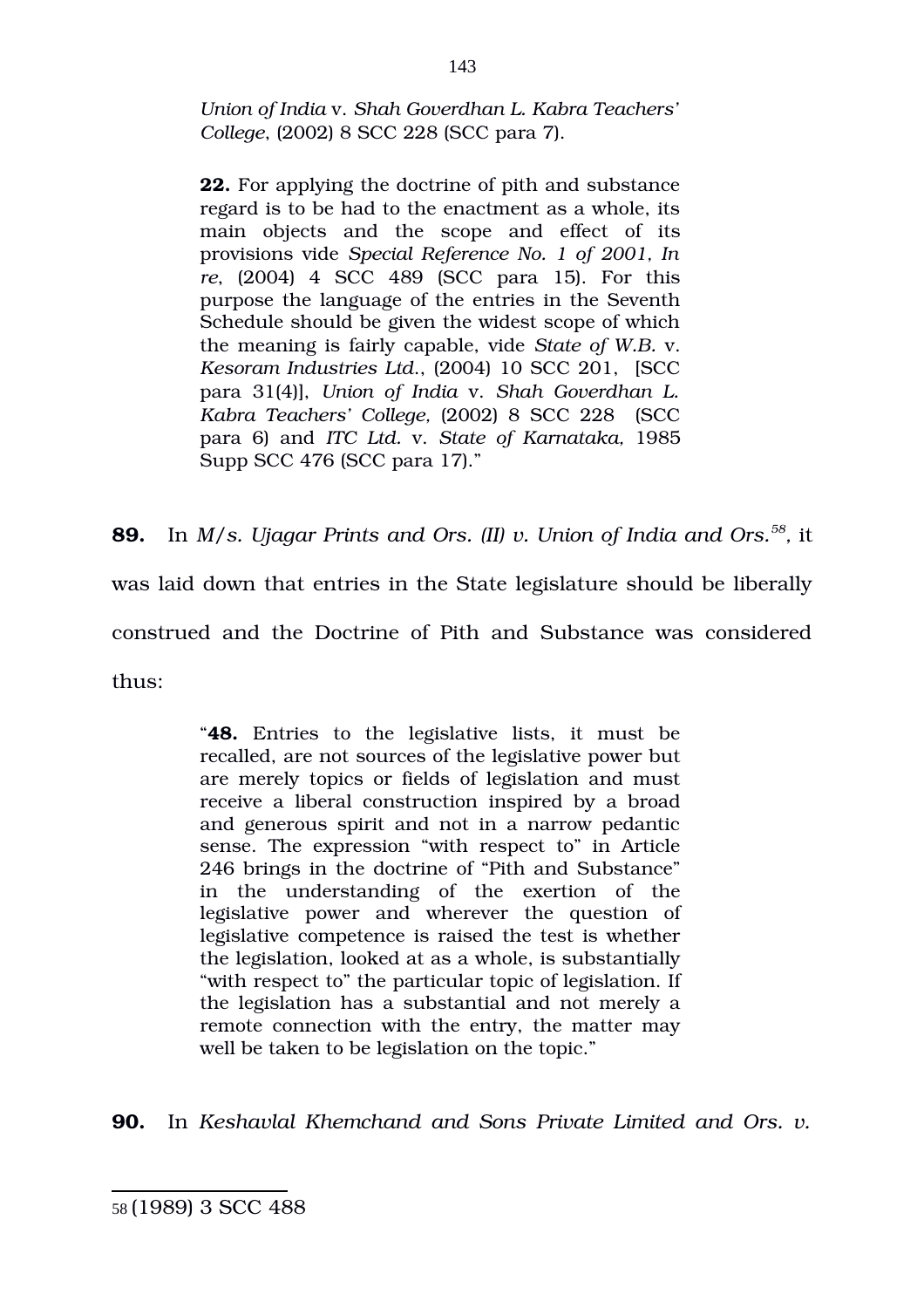Union of India and Ors.<sup>[59](#page-143-0)</sup>, the object of the SARFAESI Act was

explained thus:

"**30.** The person advancing the money is generally called a creditor and the person receiving the money is generally called a borrower. The most simple form of a loan transaction is a contract by which the borrower agrees to repay the amount borrowed on demand by the creditor with such interest as stipulated under the agreement. Such a loan transaction may be attended by any arrangement of a security like a mortgage or pledge, etc. depending upon the agreement of the parties.

**31.** The Act provides for a mode of speedy recovery of the monies due from the borrowers to one class of creditors who are banks and financial institutions (creditors). Advances/Loans made by creditors to businessmen and industrialists are generally not repayable on demand but repayable in accordance with a fixed time schedule agreed upon by the parties known as "term loans":

"*Term loans*.—A loan may be made for a specified period (a term loan). In such a case repayment is due at the end of the specified period and, in the absence of any express provision or implication to the contrary, no further demand for repayment is necessary."

— *Chitty on Contracts*, Vol. II, 30th Edn., p. 913.

In other words, such loans are repayable in instalments over a period of time the terms of which are evidenced by a written agreement between the parties. A default in the repayment (in terms of the agreed schedule) generally provides a cause of action for the creditor to initiate legal proceedings for the recovery of the entire amount due and outstanding from the borrower. Normally such term loans are also accompanied by some "security interest" in a "secured asset" of the borrower. Such a recovery is to be made normally by instituting a suit for recovery of the amounts by enforcing the "security interest". The Recovery of Debts Due to Banks and Financial Institutions Act, 1993 created an exclusive forum for a speedy ascertainment of the amounts actually due from the defaulting

<span id="page-143-0"></span><sup>59</sup> (2015) 4 SCC 770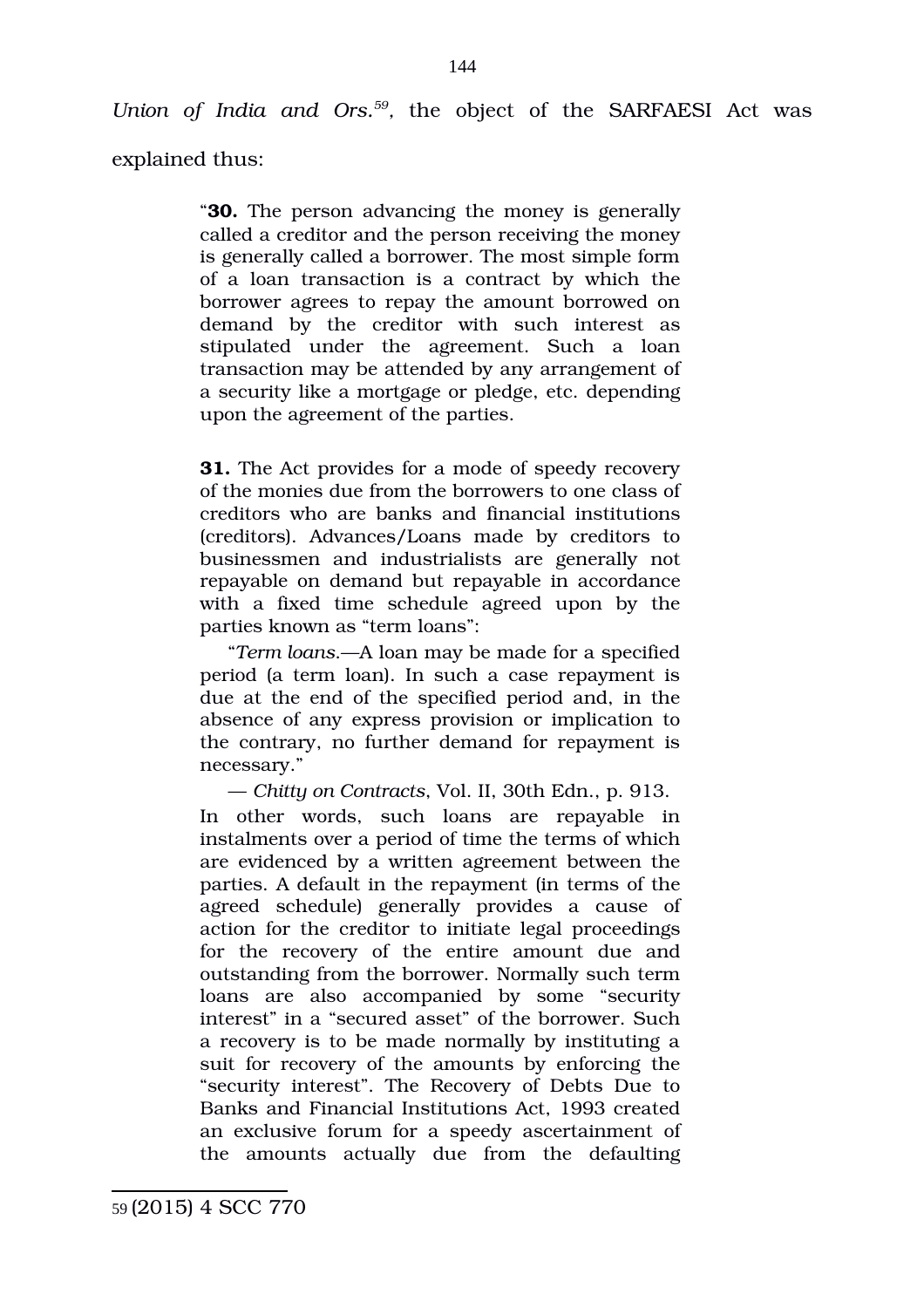borrower and also provided for a mechanism for speedy recovery of the amounts so ascertained from such borrowers.

**32.** Since such a system was also found to be inadequate for the speedy recovery of the monies due from the borrowers to the creditors, Parliament made the Act under which the process of ascertainment of the amounts due from a borrower by an independent adjudicatory body is dispensed with. The secured creditor is made the sole judge of the amount due and outstanding from a borrower subject to an appeal under Section 17 of the Act. Be that as it may, such an ascertainment of amount due and outstanding is not the only criterion on the basis of which the secured creditor is entitled to initiate proceedings under Section 13(4) of the Act, but the secured creditor is also required to classify the account of the borrower (asset of the creditor) as an NPA. Dehors the Act, when the borrower of a term loan defaults in the repayment, the creditor can initiate legal proceeding straightaway for recovery of the amounts due and outstanding from the borrower. The Act places an additional legal obligation on the creditor to examine and decide whether the account of the borrower has become an NPA before initiating action under the Act."

**91.** The Bombay High Court in *The Majoor Sahakari Bank Ltd.* (supra) considered the question whether co-operative society carrying on the banking business, considering its activity, could be termed as industry to which Bombay Industrial Disputes Act would apply. Though co-operative society was doing the business of banking, it was submitted that nonetheless, it was a co-operative society to which the provisions of the Bombay Industrial Disputes Act could not apply. Considering the activity and definition of the 'company' as defined in Halsbury's Laws of England as an association of a number of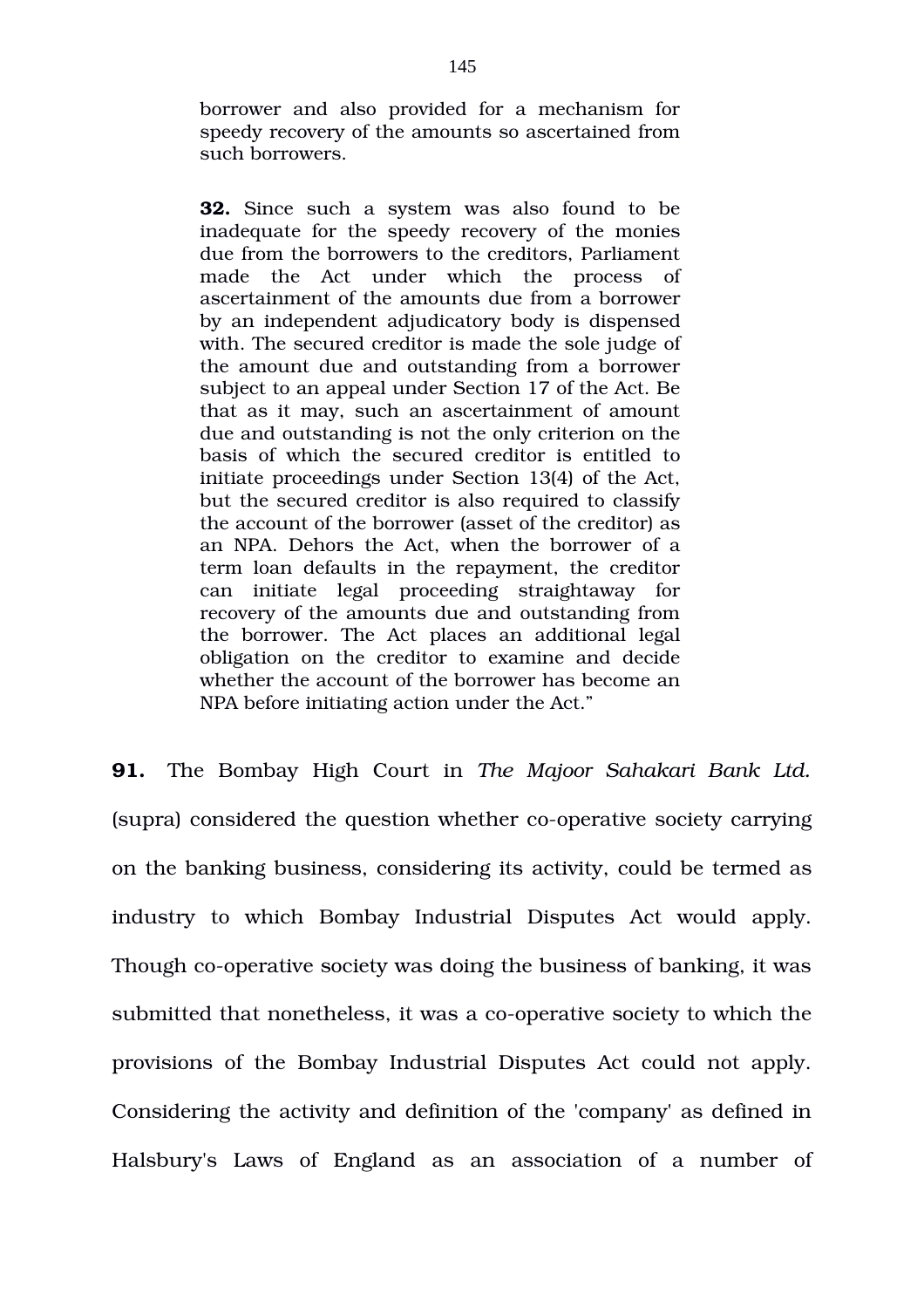individuals formed with a common purpose. The High Court opined that in the wide and proper legal sense, the petitioners were a company although they may choose to call themselves a society or even if Co-Operative Societies Act requires that they should call themselves a society. However, in the eye of the law, they are a company when they were doing the business of banking. Though registered as a co-operative society, the provisions of industrial law were held to be applicable. The High Court also observed that there was no special charm or magic in a company registered under the Companies Act or the Co-operative Societies Act as far as the result of registration is concerned. The High Court observed:

> "(4) Now turning to the language of the notification what is urged by Mr. Parpia is that the notification only contemplates the Indian Companies Act and Acts similar to that Act. In our opinion, there is no reason why such a limited interpretation should be put upon the general words used in the notification. If the intention of the State Government was, that the notification should only apply to the companies registered under the Indian Companies Act or Acts corresponding to Indian Companies Act nothing was easier than for the Government to have stated so. If the intention was to exclude the banking companies registered under the Co-operative Societies Act that also could have been set out in the notification itself. Neither counsel has been able to draw our attention to any Indian Legislation under which an association doing banking business can be registered other than the Indian Companies Act and the Co-operative Societies Act. Therefore, nothing was simpler or easier than for the State Government to have stated "doing business of Banking" Companies registered under enactments other than the Co-operative Societies Act". When a Court is called upon to interpret a notification which is capable of more than one meaning it is not amiss to consider the reason and principle underlying the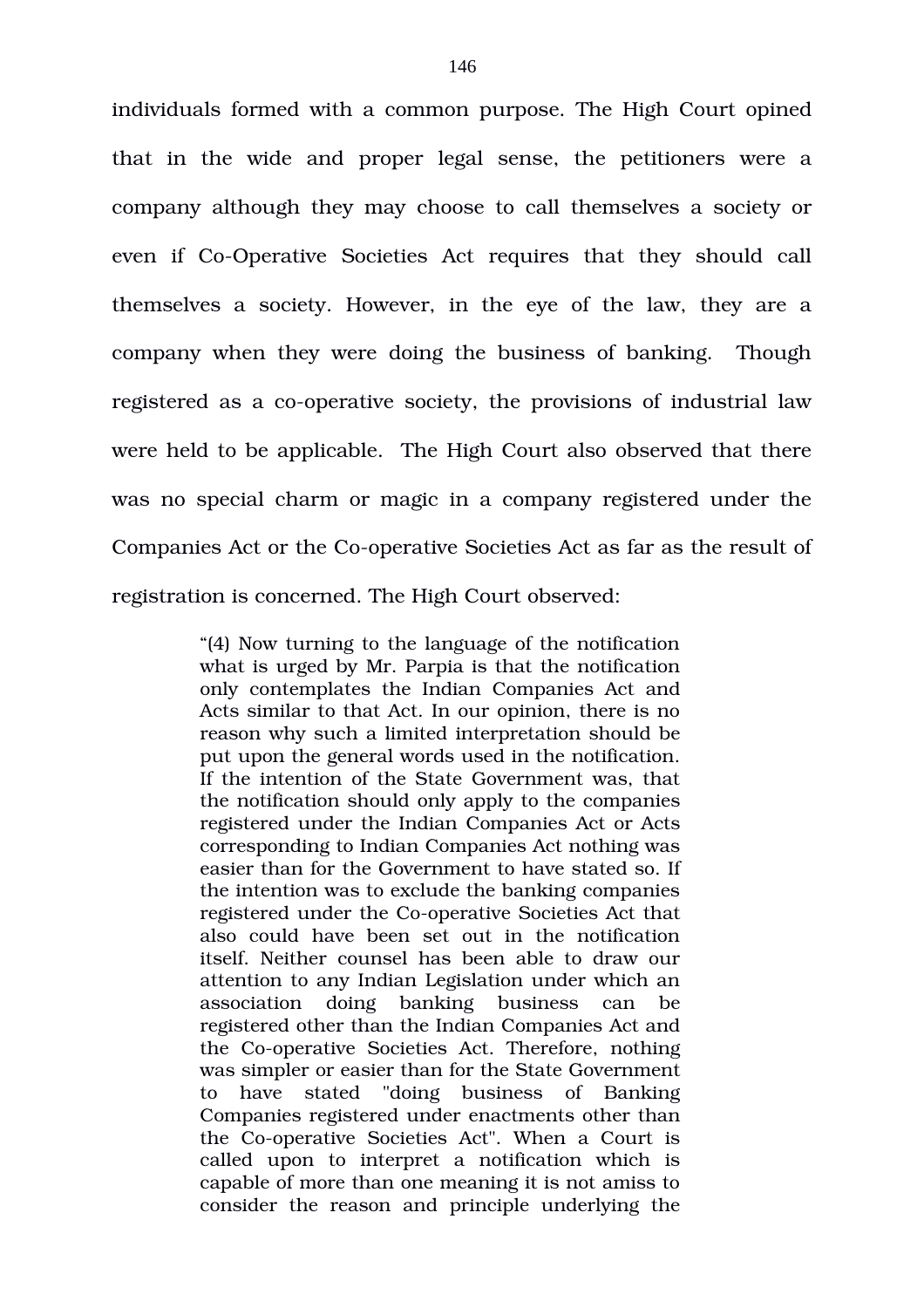notification. There is no reason or principle why a co-operative society doing banking business should be put on a different footing with regard to industrial law from other companies doing identical business. There is no reason why a co-operative banking society should treat its employees otherwise than as laid down under the industrial law. If we were satisfied that there was some reason or principle which would lead us to put upon this notification the interpretation which Mr. Parpia suggests we might have put such an interpretation on the notification, but all the considerations are in favour of the interpretation suggested by Mr. Rane. There is nothing in the notification which prevents us from giving the interpretation which we have ultimately decided to give to this notification. Therefore, we are of the opinion that the petitioners are doing business of Banking and are registered under an enactment relating to companies, which is the Co-operative Societies Act. The learned Judge was right in taking the view that he had jurisdiction to deal with the matter. The petition fails and is dismissed with costs."

**92.** In Jayant Verma and Ors. v. Union of India and Ors. $^{60}$  $^{60}$  $^{60}$ , the question arose concerning the applicability of Section 21A of the B.R. Act, 1949. In that context, the provisions of the B.R. Act, 1949, were considered and it was held that enactment to be relatable to Entry 45 of List I and has to be given a wide meaning. It was observed:

> <span id="page-146-0"></span>"**16.** There can be no doubt that the Banking Regulation Act deals with the subject "banking" insofar as it licenses banking companies, as defined, and cooperative banks, and seeks to regulate them. Section 21-A, though by way of amendment, is undoubtedly an integral part of the aforesaid Act relating to the interdict on the reopening of loan transactions between a banking company and its debtor, on the ground that the rate of interest charged is excessive. There can be no doubt that a law relating to indebtedness of a debtor to a banking company and the interdict against a court reopening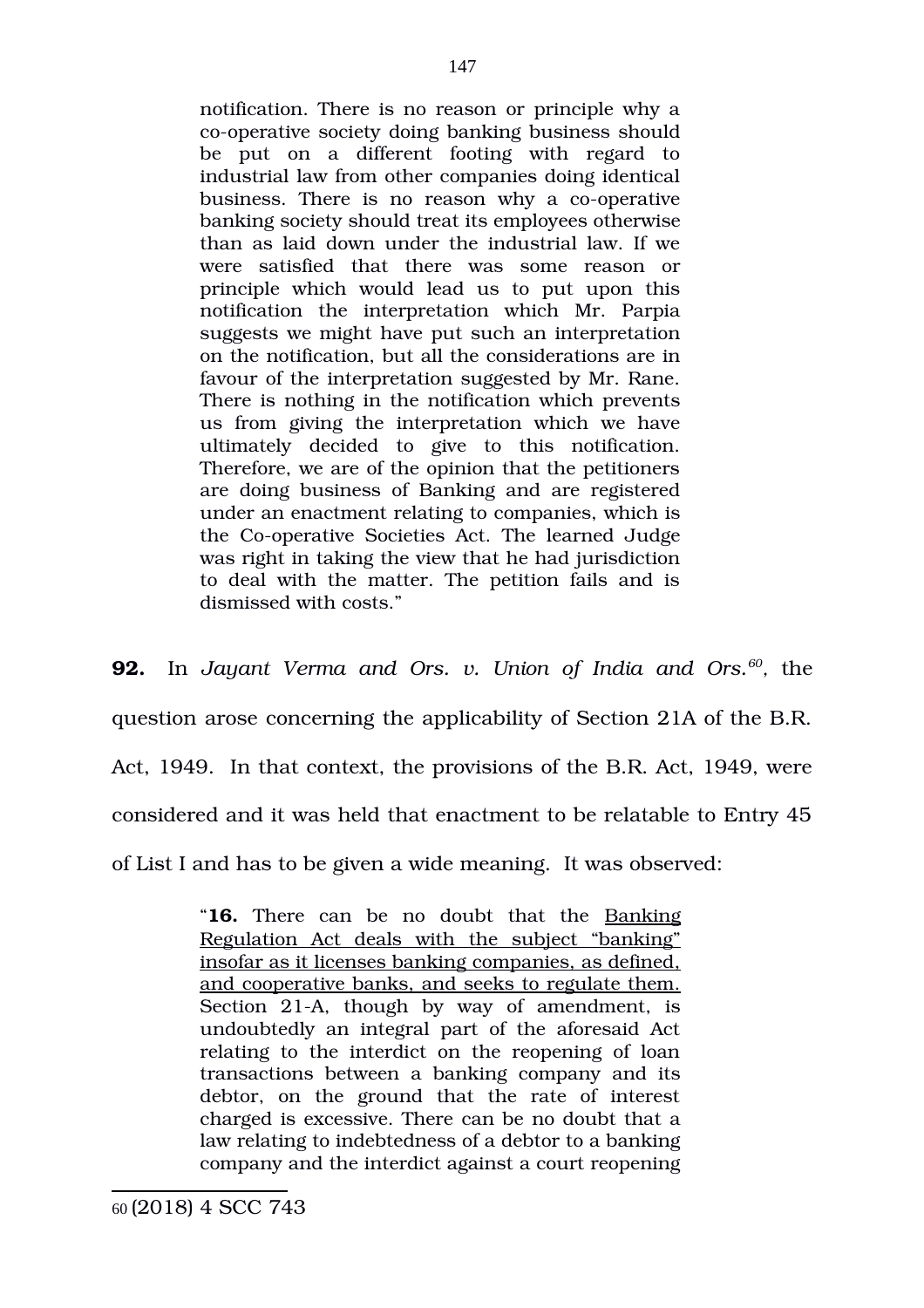any such transaction, on the ground that interest charged by the banking company is excessive, would relate to the business of banking. We must not forget that the entries in the Lists to the Seventh Schedule have to be read in the widest possible manner, and we have seen from the judgments quoted by us above that the expression "banking" contained in List I Entry 45 is to be given a wide meaning. There can be no doubt that the statute as a whole and the aforesaid section does fall within List I Entry 45."

(emphasis supplied)

**93.** In *Federation of Hotel & Restaurant Association of India, etc. v. Union of India and Ors.*<sup>[61](#page-147-0)</sup>, the question of overlapping of the law was considered with respect to a subject which might incidentally affect another subject in some way or the other and held that that is not the same thing as the law being on the latter subject. The same transaction may involve two or more taxable events in its different aspects.

**94.** In *Apex Cooperative Bank of Urban Bank of Maharashtra & Goa* Ltd. (supra) the question arose concerning licensing of co-operative societies by the Reserve Bank of India to carry on banking business under the provisions of the BR Act, 1949. It was held that cooperative banks, which are not State co-operative banks or Central cooperative banks or primary co-operative banks as defined in Section 56(cci) of B.R. Act, 1949, were not eligible for licensing. The grant of licence by Reserve Bank of India to co-operative banks, which were

<span id="page-147-0"></span><sup>61</sup> (1989) 3 SCC 634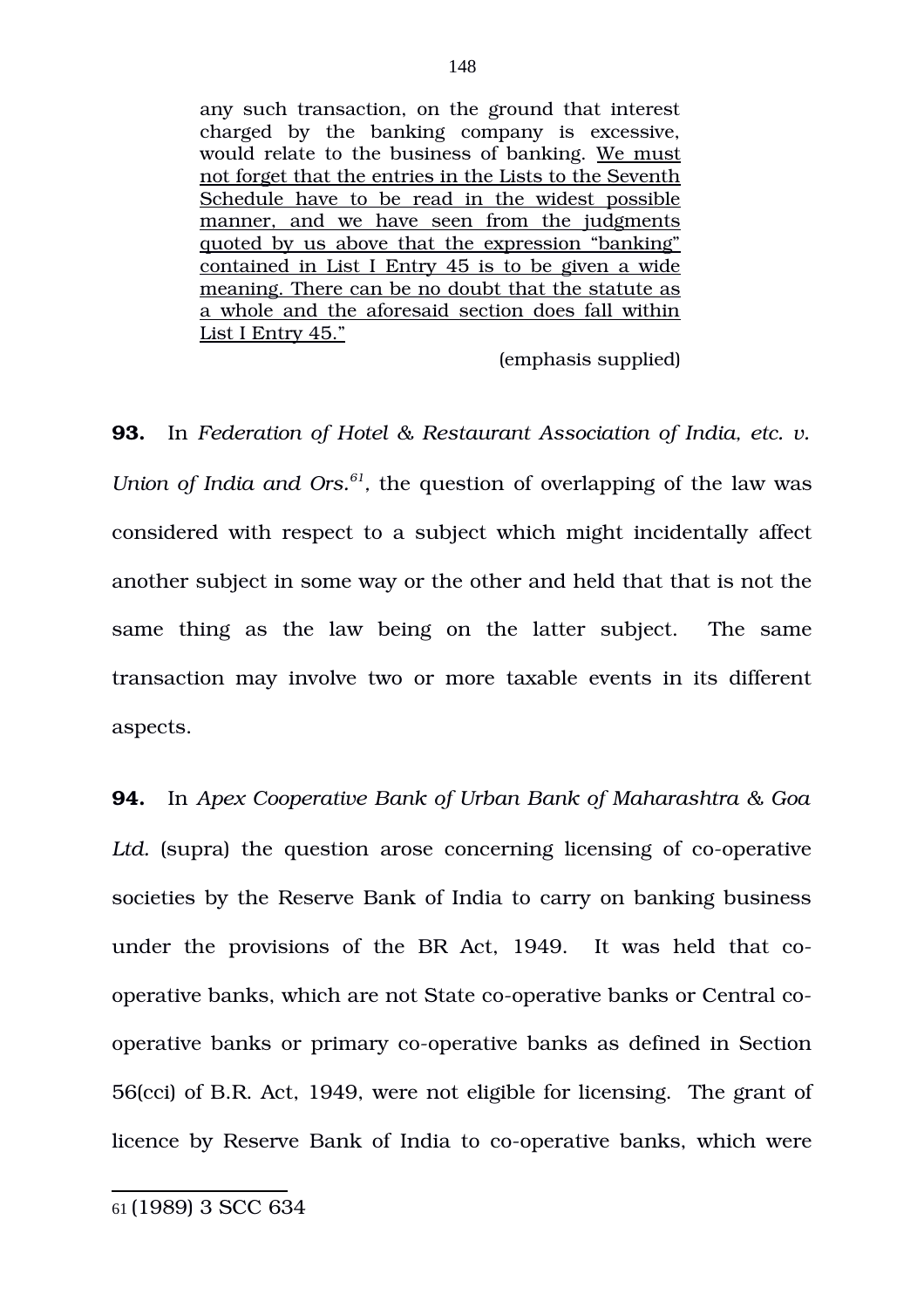not registered under the Multi-State Co-operative Societies Act, 1984, was not justified. The powers of Reserve Bank of India under the Multi-State Co-operative Societies Act were exercisable only for cooperative banks, not to any other co-operative societies not doing business of banking. It was opined:

> "**25.** Another aspect which must be noticed is that in the Constitution of India, the subject pertaining to co-operative societies is in the State List *i.e.* Entry 32 of List II of Schedule VII. The Union List has Entry 44 of List I of Schedule VII which deals with corporations. In this case we are not concerned with the validity of a Central legislation and thus do not deal with that aspect. For purpose of the judgment we will take it that a co-operative society with objects not confined to one State would fall within the term corporation, and thus a Central legislation may be saved. However, from the constitutional provisions it is clear that matters pertaining to cooperative societies are in the State List. Thus many States have enacted laws relating to co-operative societies. We have not seen other Acts. However, as this case concerns a society in Maharashtra, the Maharashtra Cooperative Societies Act was shown to us. Significantly, this law does not define a cooperative society. It did not need to, as a society registered under it would be automatically covered. The need to define a co-operative society arises only in a Central legislation which does not cover all cooperative societies and thus needs to indicate to which society it applies."

<span id="page-148-0"></span>**95.** In *Bharat Coop. Bank (Mumbai) Ltd. v. Coop. Bank Employees* Union<sup>[62](#page-148-0)</sup>, the question arose concerning the Industrial Disputes Act, 1947 and the B.R. Act, 1949. There was a reference in Section 2(bb) of Industrial Disputes Act, 1947, to the definition of 'banking company' as defined in Section 5 of the B.R. Act, 1949. It was held 62 (2007) 4 SCC 685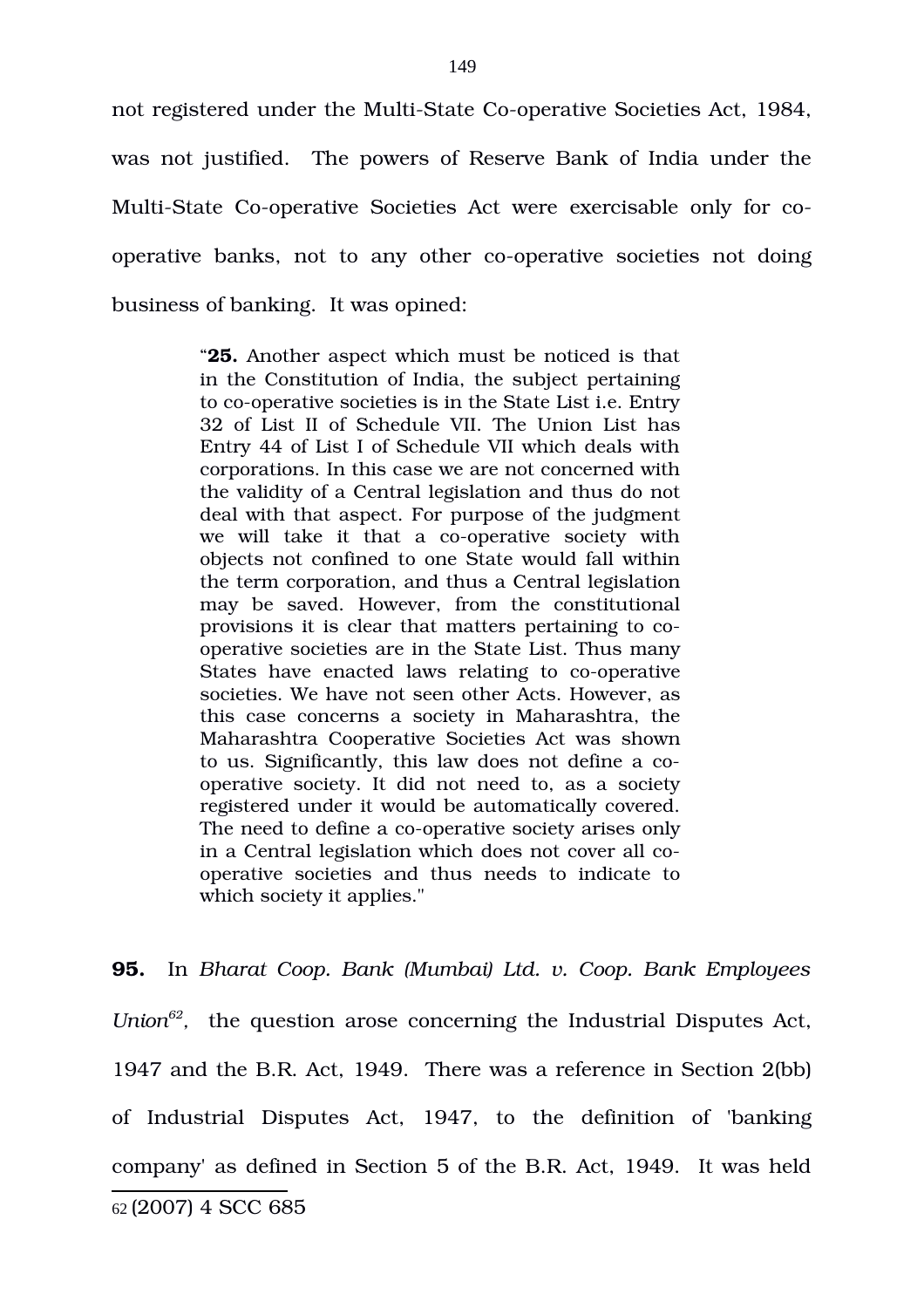that same was instance of legislation by incorporation and not legislation by reference. It was further opined that amendment to BR Act, 1949 after Section 5 was incorporated in Section 2(bb), would not have any effect on the expression 'banking company'. This Court further held that the I.D. Act was a complete and self-contained code in itself, and its working was not dependent on the BR Act, 1949.

**96.** In *Reserve Bank of India v. M. Hanumaiah and Ors.[63](#page-149-0) ,* the question arose of supersession of the Committee of the management of Co-operative Bank. There was a written requisition from the Reserve Bank of India to the Registrar, Co-operative Societies, to supersede the management under Section 30(5) of the Karnataka Co-operative Societies Act, 1959. It was held that principles of natural justice were not applicable, and the Committee of the management had no right of hearing. Thus, there are various instances where the Central legislation has controlled co-operative societies' aspects relating to banking.

**97.** In *State of Gujarat and Anr. v. Shri Ambica Mills Ltd.,* Ahmedabad, and Anr.<sup>[64](#page-149-1)</sup>, the definition clause in a provision when it is under inclusion and over-inclusive was considered, thus:

> "**54**. A reasonable classification is one which includes all who are similarly situated and none who are not. The question then is: what does the

<span id="page-149-0"></span><sup>63</sup> (2008) 1 SCC 770

<span id="page-149-1"></span><sup>64</sup> (1974) 4 SCC 656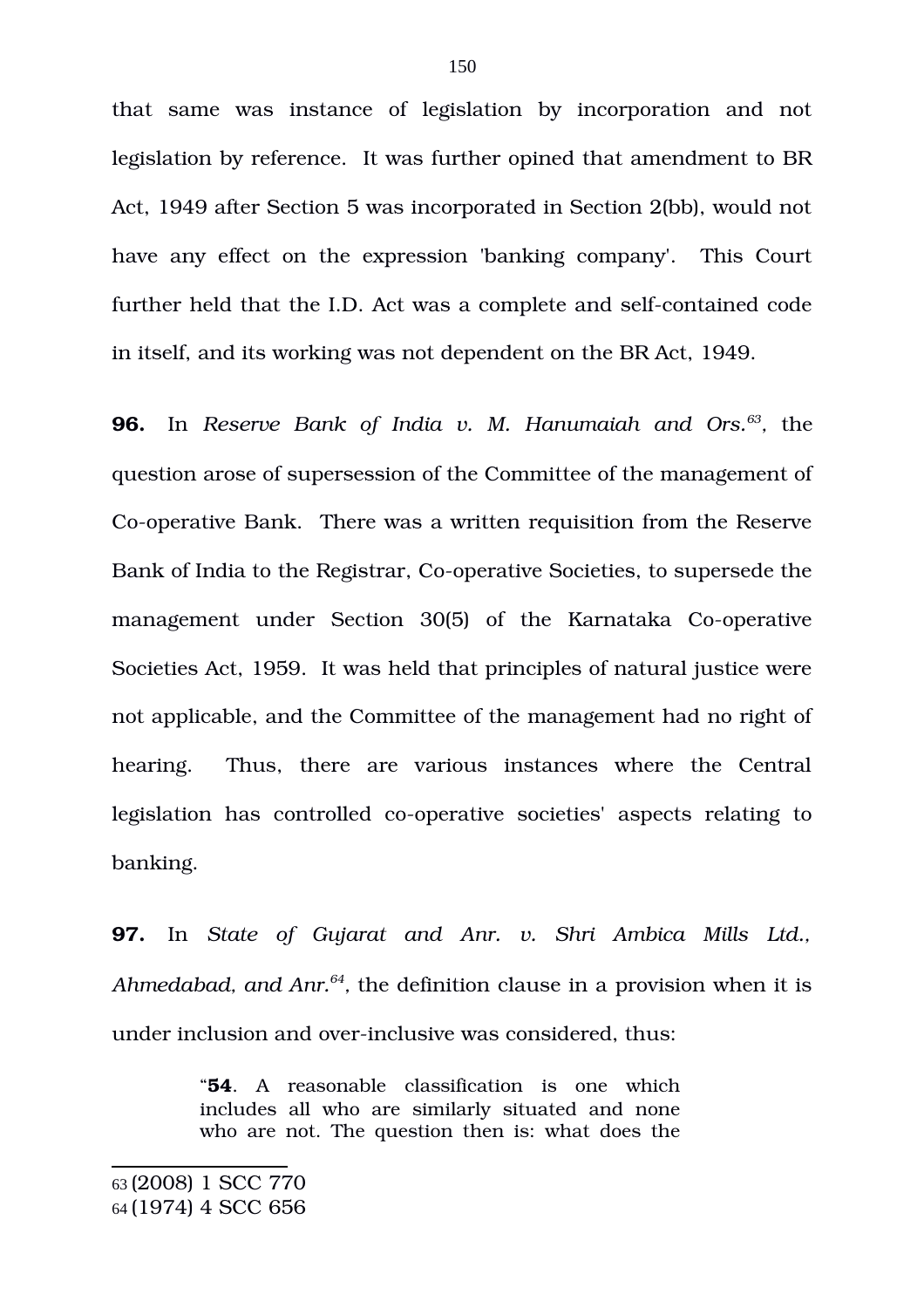phrase "similarly situated" mean? The answer to the question is that we must look beyond the classification to the purpose of the law. A reasonable classification is one which includes all persons who are similarly situated with respect to the purpose of the law. The purpose of a law may be either the elimination of a public mischief or the achievement of some positive public good.

**55**. A classification is under-inclusive when all who are included in the class are tainted with the mischief but there are others also tainted whom the classification does not include. In other words, a classification is bad as under-inclusive when a State benefits or burdens persons in a manner that furthers a legitimate purpose but does not confer the same benefit or place the same burden on others who are similarly situated. A classification is over-inclusive when it includes not only those who are similarly situated with respect to the purpose but others who are not so situated as well. In other words, this type of classification imposes a burden upon a wider range of individuals than are included in the class of those attended with mischief at which the law aims. Herod ordering the death of all male children born on a particular day because one of them would some day bring about his downfall employed such a classification."

**98.** In Girnar Traders (3) v. State of Maharashtra and Ors.<sup>[65](#page-150-0)</sup>, the

question of incorporation by reference and Doctrine of Pith and

Substance were considered thus:

"**87.** However, since this aspect was argued by the learned counsel appearing for the parties at great length, we will proceed to discuss the merit or otherwise of this contention without prejudice to the above findings and as an alternative plea. These principles have been applied by the courts for a considerable period now. When there is general reference in the Act in question to some earlier Act but there is no specific mention of the provisions of the former Act, then it is clearly considered as legislation by reference. In the case of legislation by

<span id="page-150-0"></span>65 (2011) 3 SCC 1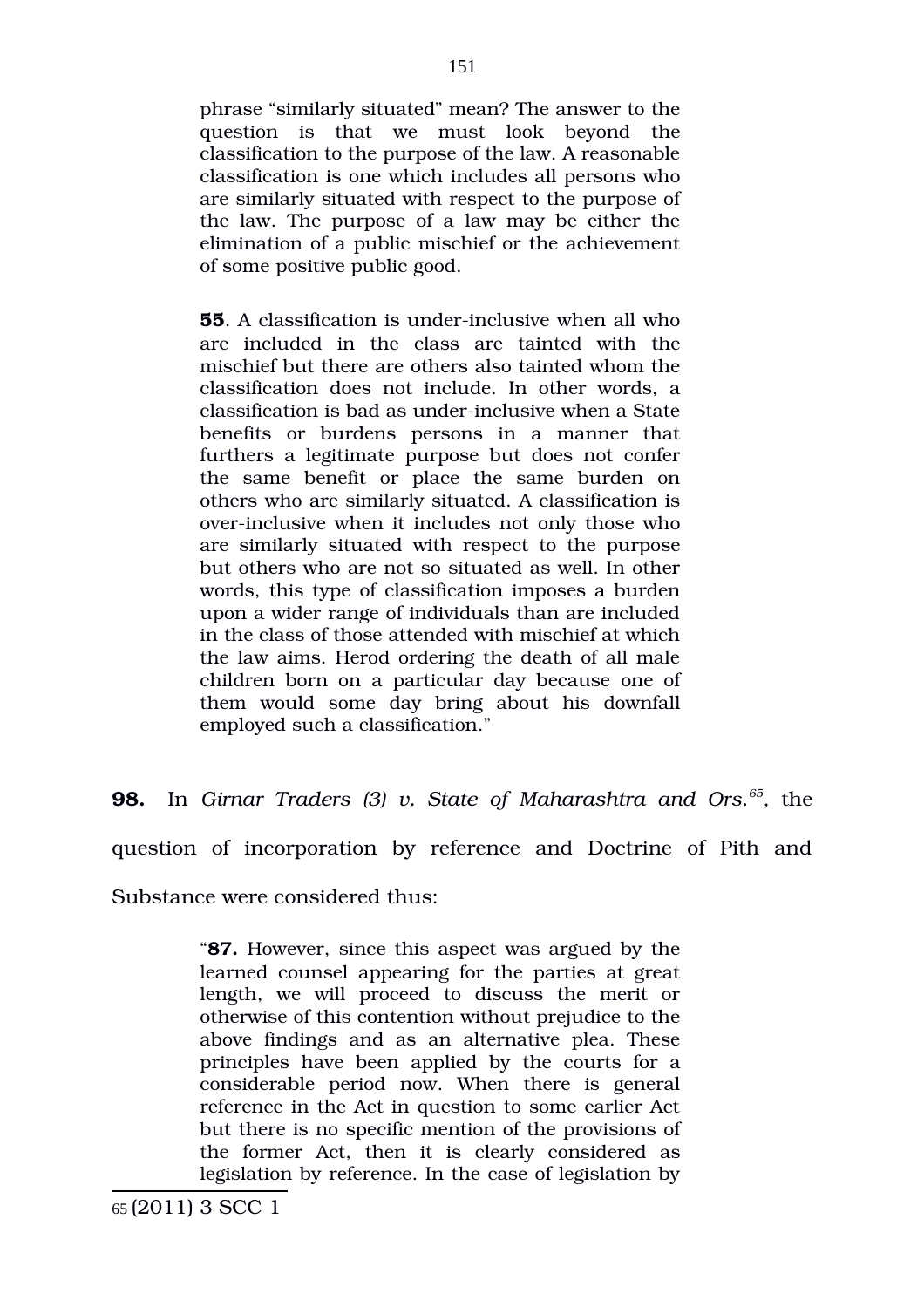reference, the amending laws of the former Act would normally become applicable to the later Act; but, when the provisions of an Act are specifically referred and incorporated in the later statute, then those provisions alone are applicable and the amending provisions of the former Act would not become part of the later Act. This principle is generally called legislation by incorporation. General reference, ordinarily, will imply exclusion of specific reference and this is precisely the fine line of distinction between these two doctrines. Both are referential legislations, one merely by way of reference and the other by incorporation. It, normally, will depend on the language used in the later law and other relevant considerations. While the principle of legislation by incorporation has welldefined exceptions, the law enunciated as of now provides for no exceptions to the principle of legislation by reference. Furthermore, despite strict application of doctrine of incorporation, it may still not operate in certain legislations and such legislation may fall within one of the stated exceptions.

**88.** In this regard, the judgment of this Court in *M.V. Narasimhan*, (1975) 2 SCC 377, can be usefully noticed where the Court after analysing various judgments, summed up the exceptions to this rule as follows: (SCC p. 385, para 15)

"(*a*) where the subsequent Act and the previous Act are supplemental to each other;

(*b*) where the two Acts are in pari materia;

(*c*) where the amendment in the previous Act, if not imported into the subsequent Act also, would render the subsequent Act wholly unworkable and ineffectual; and

(*d*) where the amendment of the previous Act, either expressly or by necessary intendment, applies the said provisions to the subsequent Act."

**148.** Having perused and analysed the various judgments cited at the Bar we are of the considered view that this rule is bound to have exceptions and it cannot be stated as an absolute proposition of law that wherever legislation by reference exists, subsequent amendments to the earlier law shall stand implanted into the later law without analysing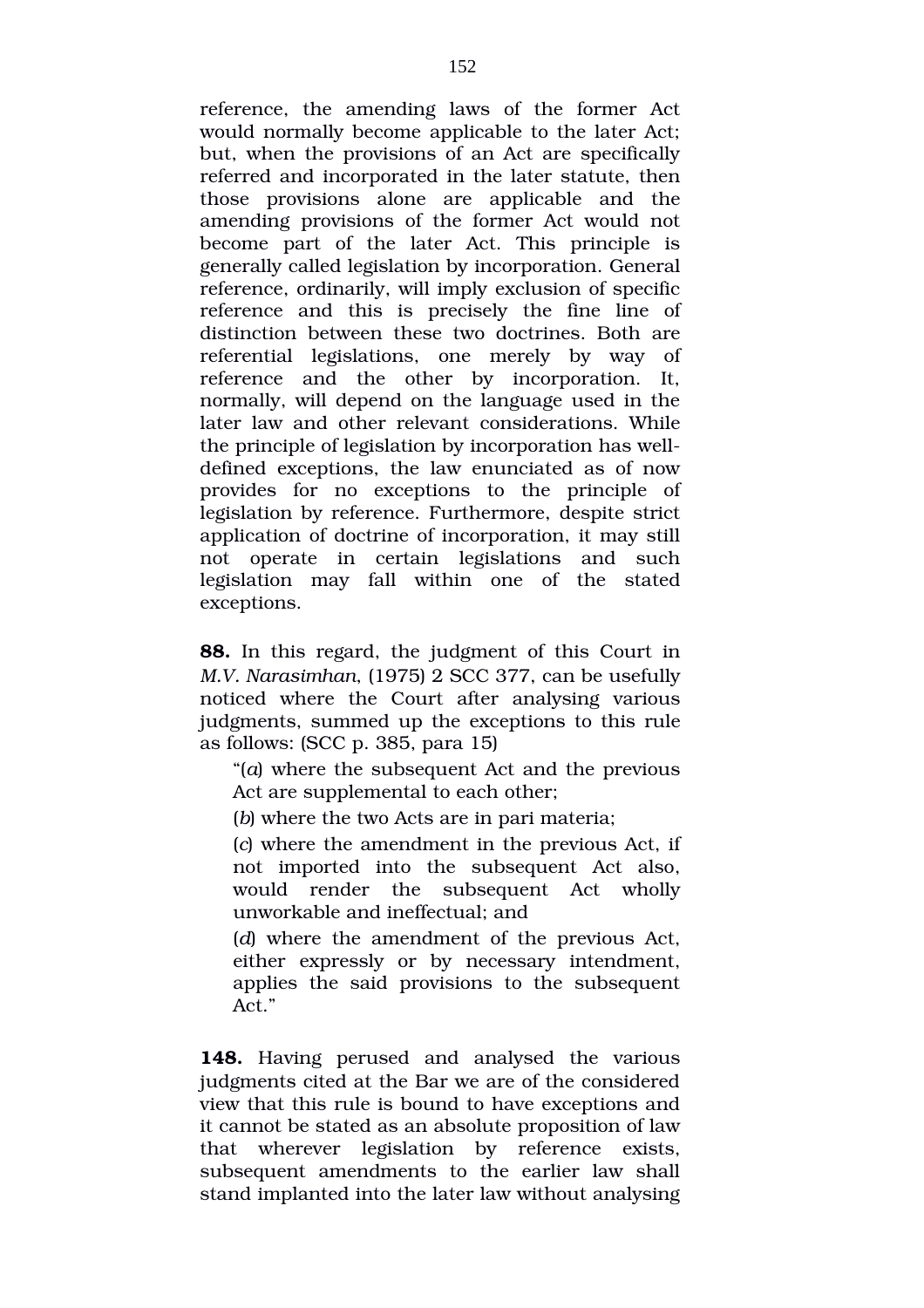the impact of such incorporation on the object and effectuality of the later law. The later law being the principal law, its object, legislative intent and effective implementation shall always be of paramount consideration while determining the compatibility of the amended prior law with the later law as on relevant date.

**173.** The doctrine of pith and substance can be applied to examine the validity or otherwise of a legislation for want of legislative competence as well as where two legislations are embodied together for achieving the purpose of the principal Act. Keeping in view that we are construing a federal Constitution, distribution of legislative powers between the Centre and the State is of great significance. Serious attempt was made to convince the Court that the doctrine of pith and substance has a very restricted application and it applies only to the cases where the court is called upon to examine the enactment to be ultra vires on account of legislative incompetence.

**174.** We are unable to persuade ourselves to accept this proposition. The doctrine of pith and substance finds its origin from the principle that it is necessary to examine the true nature and character of the legislation to know whether it falls in a forbidden sphere. This doctrine was first applied in India in *Prafulla Kumar Mukherjee* v. *Bank of Commerce Ltd.,* (194647) 74 IA 23 : AIR 1947 PC 60. The principle has been applied to the cases of alleged repugnancy and we see no reason why its application cannot be extended even to the cases of present kind which ultimately relates to statutory interpretation founded on source of legislation."

**99.** We find that 'banking' relating to co-operatives can be included within the purview of Entry 45 of List I, and it cannot be said to be over inclusion to cover provisions of recovery by co-operative banks in the SARFAESI Act. It cannot be said to be overinclusion on the anvil of the principles laid down by this Court.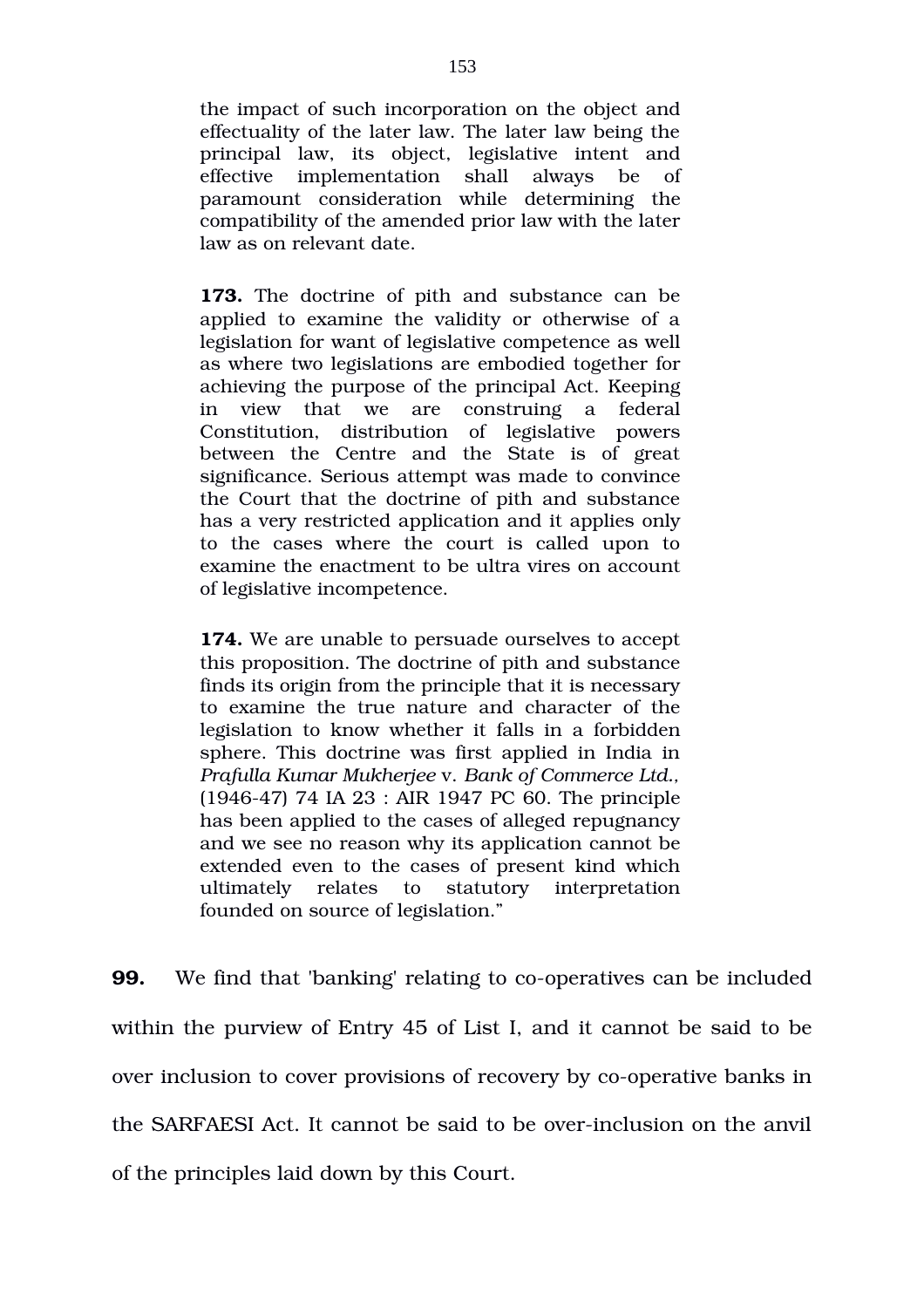**100.** Learned Counsel on behalf of appellants argued that notification dated 28.1.2003 is *ultra vires* and beyond the purview of the parent statute, *i.e.*, the SARFAESI Act.The amendment is colourable legislation, and it encroaches upon a field outside its scope and is also an indirect method of achieving the result of bringing 'co-operative banks' within the purview of the SARFAESI Act and RDB Act, 1993 and is an attempt to regulate entities expressly excluded by Entry 43 of List I. Reliance has been placed on *K.C. Gajapati Narayan Deo* (supra), in which it was held:

> "(9) It may be made clear at the outset that the doctrine of colourable legislation does not involve any question of 'bona fides' or 'mala fides' on the part of the legislature. The whole doctrine resolves itself into the question of competency of a particular legislature to enact a particular law. If the legislature is competent to pass a particular law, the motives which impelled it to act are really irrelevant. On the other hand, if the legislature lacks competency, the question of motive does not arise at all. Whether a statute is constitutional or not is thus always a question of power Vide Cooley's Constitutional Limitations, Vol. 1, p.379. A distinction, however, exists between a legislature which is legally omnipotent like the British Parliament and the laws promulgated by which could not be challenged on the ground of incompetence, and a legislature which enjoys only a limited or a qualified jurisdiction.

> If the Constitution of a State distributes the legislative powers amongst different bodies, which have to act within their respective spheres marked out by specific legislative entries, or if there are limitations on the legislative authority in the shape of fundamental rights, questions do arise as to whether the legislature in a particular case has or has not, in respect to the subject-matter of the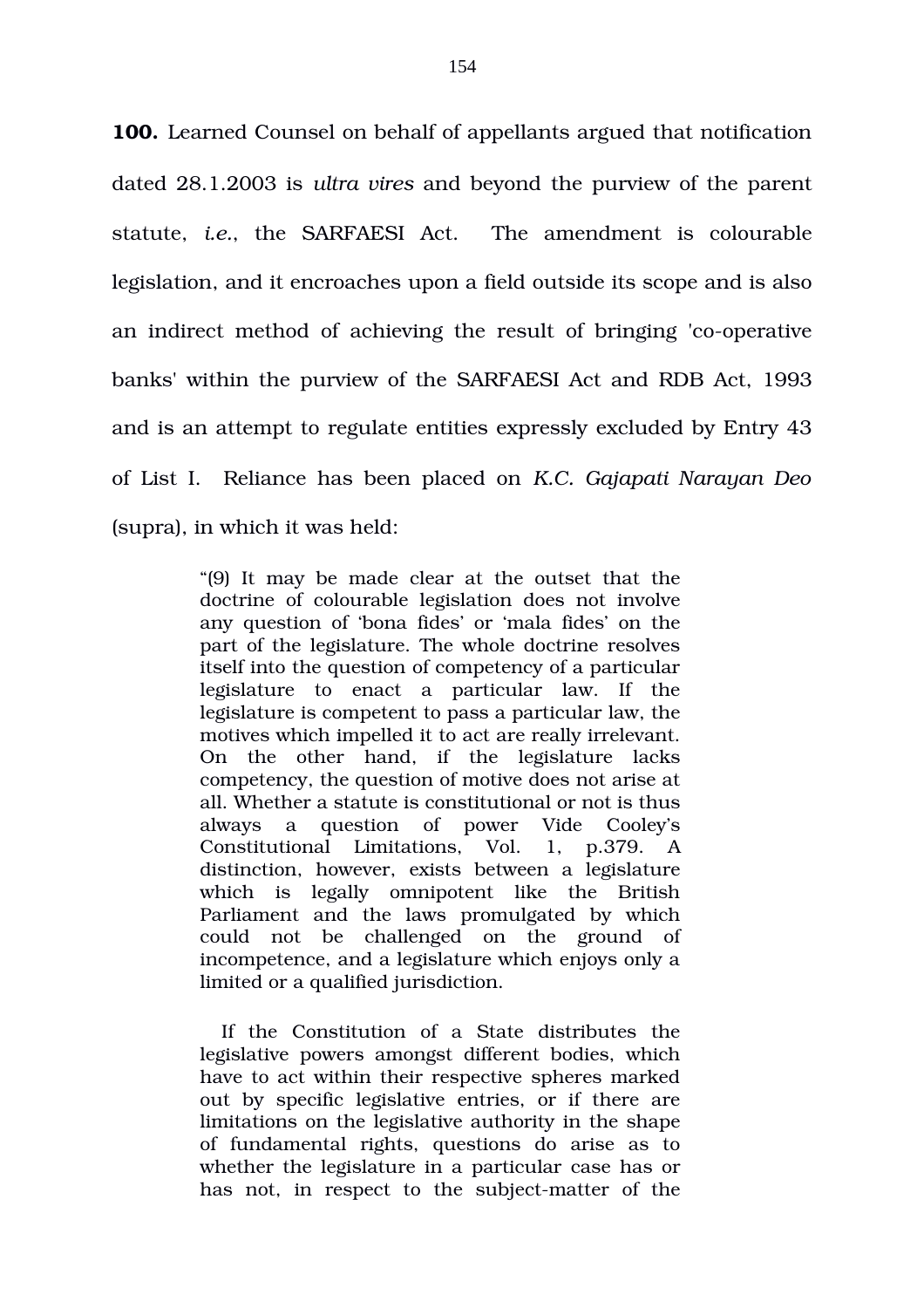statute or in the method of enacting it, transgressed the limits of its constitutional powers. Such transgression may be patent, manifest or direct, but it may also be disguised, covert and indirect and it is to this latter class of cases that the expression "colourable legislation" has been applied in certain judicial pronouncements. The idea conveyed by the expression is that although apparently a legislature in passing a statute purported to act within the limits of its powers, yet in substance and in reality it transgressed these powers, the transgression being veiled by what appears, on proper examination, to be a mere pretence or disguise. As was said by Duff, J. in  $-$  'Attorney-General for Ontario v. Reciprocal *Insurers'*, 1924 A C 328 at p. 337 (B):

"Where the law making authority is of a limited or qualified character it may be necessary to examine with some strictness the substance of the legislation for the purpose of determining what is that the legislature is really doing."

In other words, it is the substance of the Act that is material and not merely the form or outward appearance, and if the subject-matter in substance is something which is beyond the powers of that legislature to legislate upon, the form in which the law is clothed would not save it from condemnation. The legislature cannot violate the constitutional prohibitions by employing an indirect method. In cases like these, the enquiry must always be as to the true nature and character of the challenged legislation and it is the result of such investigation and not the form alone that will determine as to whether or not it relates to a subject which is within the power of the legislative authority — 'Vide 1924 A C  $328$  p.  $337$  (B)'. For the purpose of this investigation the court could certainly examine the effect of the legislation and take into consideration its object, purpose or design — 'Vide Attorney-General for Alberta v. Attorney-General for Canada'. 1939 A C 117 at p. 130 (C). But these are only relevant for the purpose of ascertaining the true character and substance of the enactment and the class of subjects of legislation to which it really belongs and not for finding out the motives which induced the legislature to exercise its powers.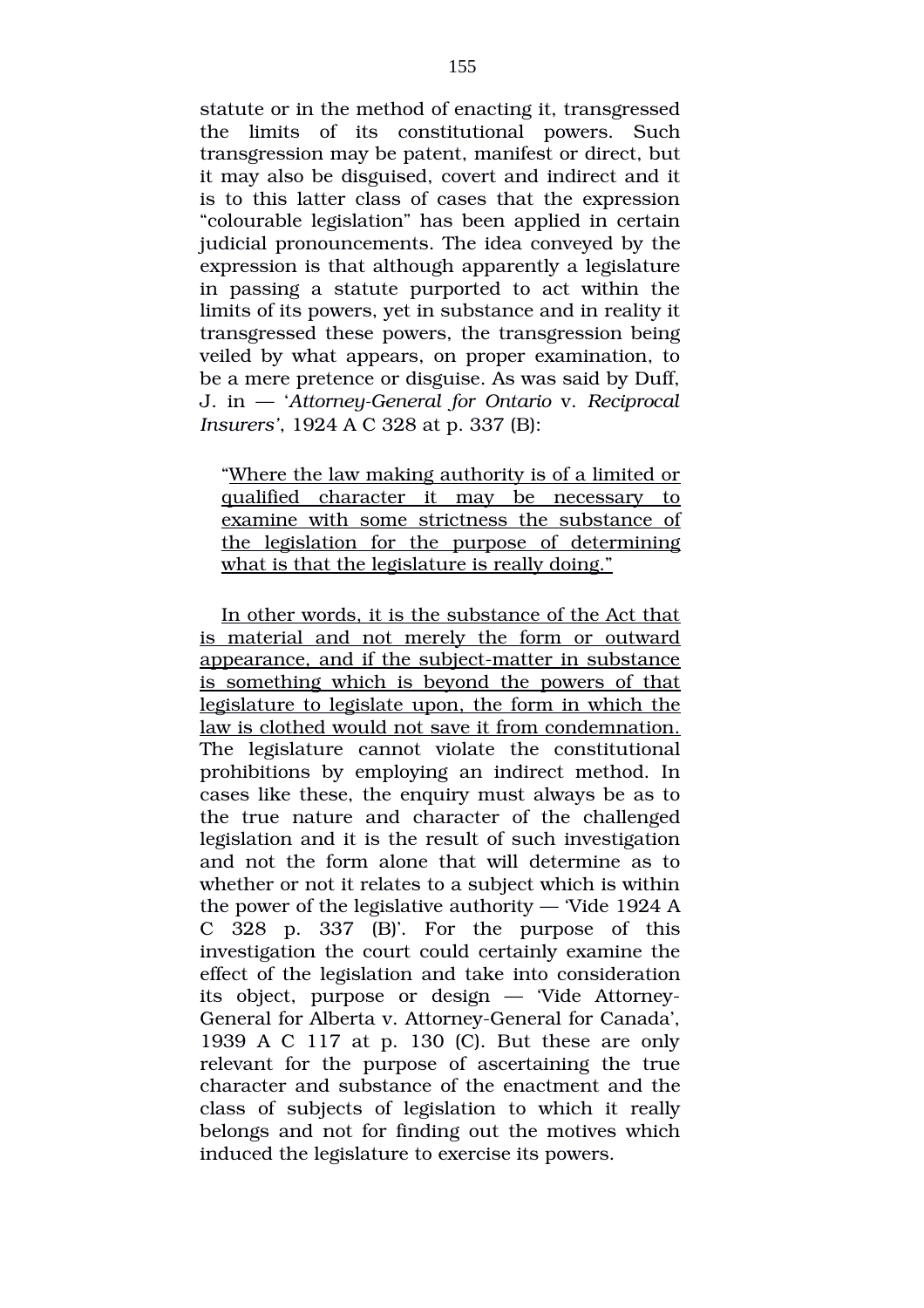It is said by Lefroy in his well-known work on Canadian Constitution that even if the legislature avow on the face of an Act that it intends thereby to legislate in reference to a subject over which it has no jurisdiction, yet if the enacting clauses of the Act bring the legislation within its powers, the Act cannot be considered 'ultra vires' See Lefroy on Canadian Constitution page 75."

(emphasis supplied)

By applying the aforesaid principle, the provision in question/notification cannot be said to be colourable legislation.

**101.** In *State of Tamil Nadu and Ors. v. K. Shyam Sunder and Ors.[66](#page-155-0) ,* the concept of colourable legislation was considered and it was observed that the doctrine of malafides does not involve any question of bonafide or malafide on the part of the legislature, and the Court is concerned with a limited issue of competence of the particular legislature to enact a particular law. The motive of the legislature while enacting a law is inconsequential. It was observed:

> <span id="page-155-0"></span>"**37.** It has consistently been held by this Court that the doctrine of mala fides does not involve any question of bona fide or mala fide on the part of legislature as in such a case, the Court is concerned to a limited issue of competence of the particular legislature to enact a particular law. If the legislature is competent to pass a particular enactment, the motives which impelled it to an act are really irrelevant. On the other hand, if the legislature lacks competence, the question of motive does not arrive at all. Therefore, whether a statute is constitutional or not is, thus, always a question of power of the legislature to enact that statute. Motive of the legislature while enacting a statute is inconsequential: "Malice or motive is beside the point, and it is not permissible to suggest parliamentary incompetence on the score of mala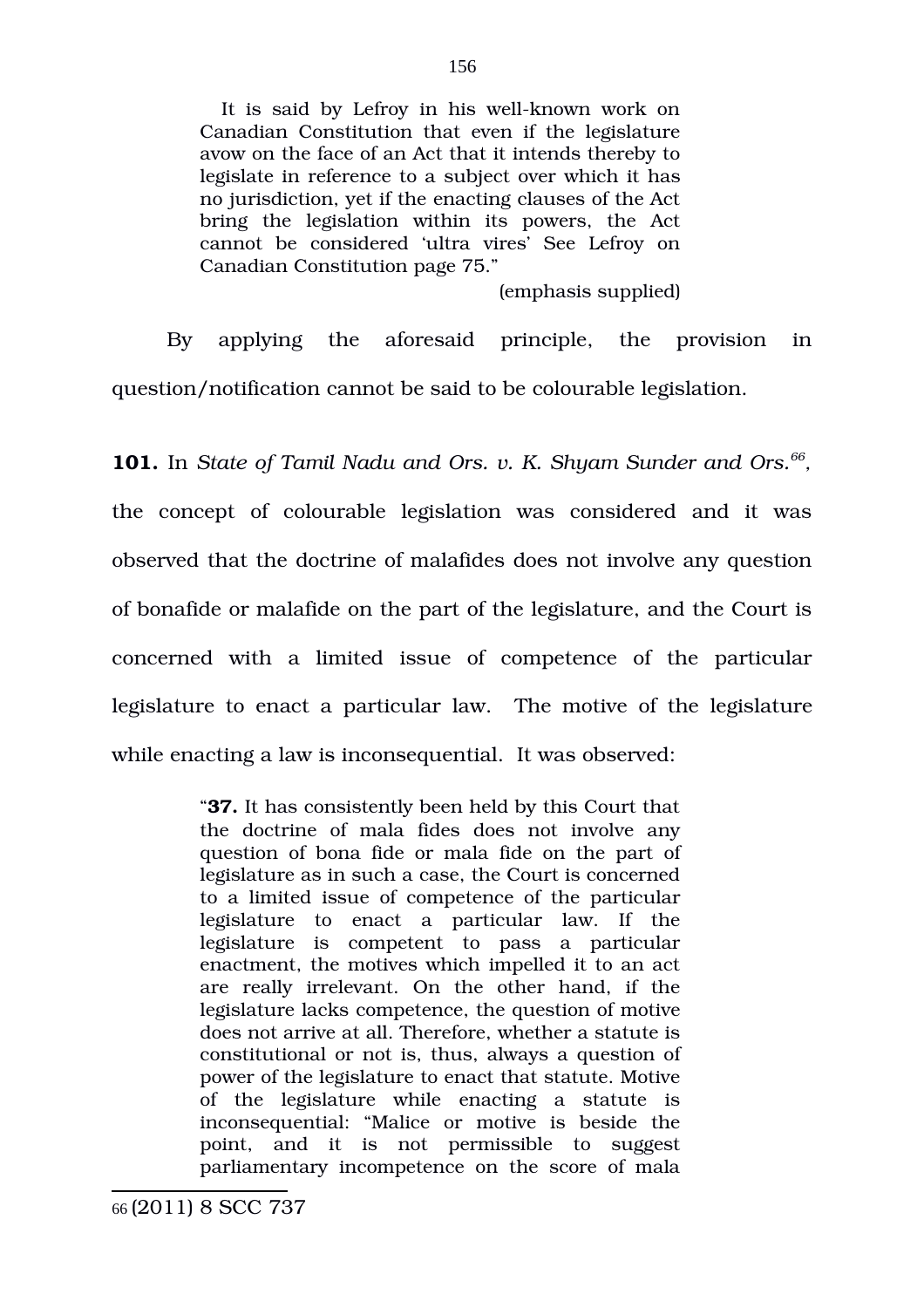fides." The legislature, as a body, cannot be accused of having passed a law for an extraneous purpose. This kind of "transferred malice" is unknown in the field of legislation. (See *K.C. Gajapati Narayan Deo* v. *State of Orissa*, AIR 1953 SC 375, *STO* v. *Ajit Mills* Ltd., (1977) 4 SCC 98, SCC p. 108, para 16, *K. Nagaraj* v. *State of A.P*., (1985) 1 SCC 523, *Welfare Assn., A.R.P.* v. *Ranjit P. Gohil,* (2003) 9 SCC 358 and *State of Kerala* v. *Peoples Union for Civil Liberties*, (2009) 8 SCC 46)."

We find that the SARFAESI Act qualifies the test of legislative competence, as well as the definition, cannot be said to be colourable piece or over-inclusive or beyond the competence of the Parliament.

**102.** Resultantly, we answer the reference as under:

 $(1)(a)$  The co-operative banks registered under the State legislation and multi-State level co-operative societies registered under the MSCS Act, 2002 with respect to 'banking' are governed by the legislation relatable to Entry 45 of List I of the Seventh Schedule of the Constitution of India.

(b) The co-operative banks run by the co-operative societies registered under the State legislation with respect to the aspects of 'incorporation, regulation and winding up', in particular, with respect to the matters which are outside the purview of Entry 45 of List I of the Seventh Schedule of the Constitution of India, are governed by the said legislation relatable to Entry 32 of List II of the Seventh Schedule of the Constitution of India.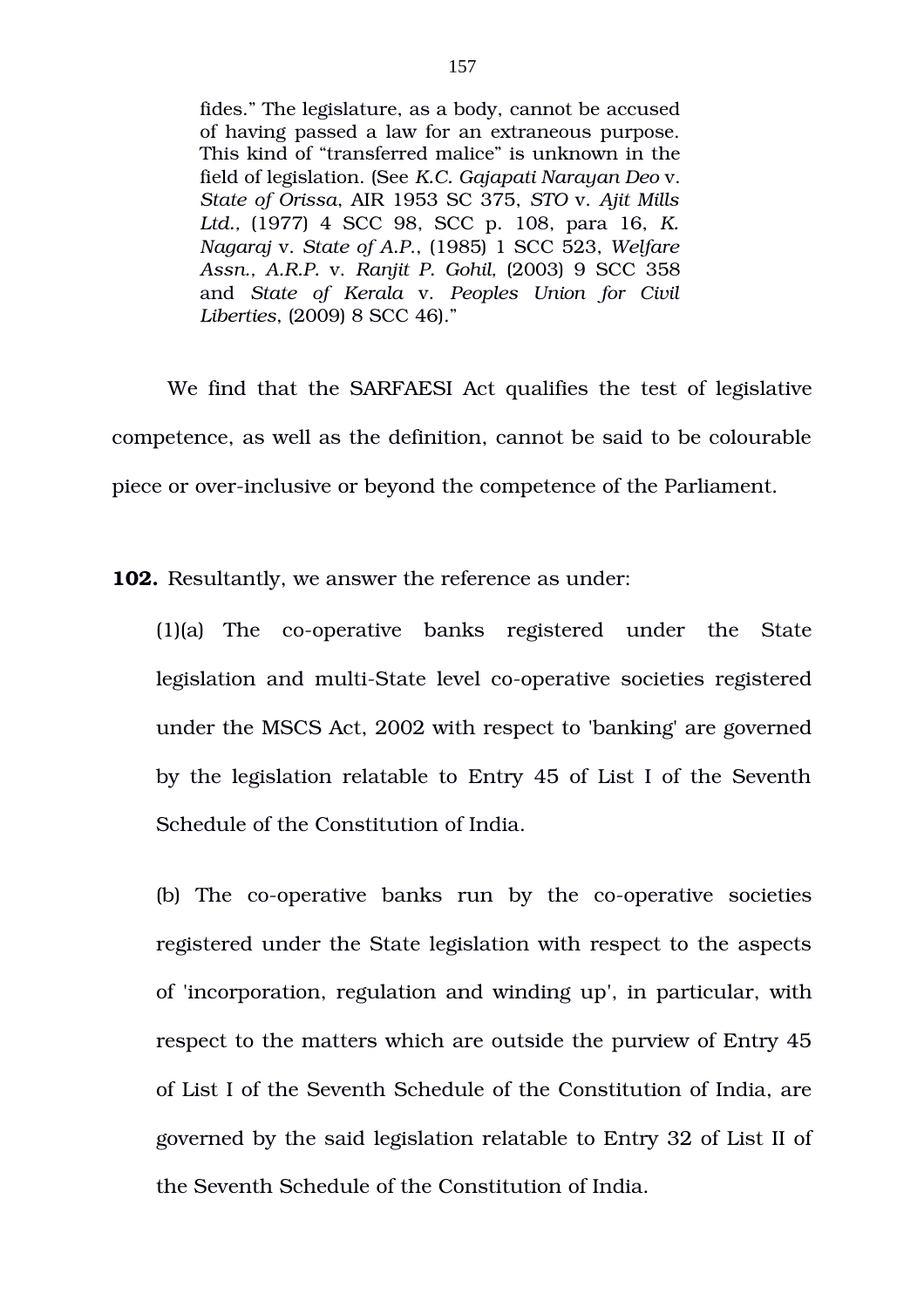(2) The co-operative banks involved in the activities related to banking are covered within the meaning of 'Banking Company' defined under Section 5(c) read with Section 56(a) of the Banking Regulation Act, 1949, which is a legislation relatable to Entry 45 of List I. It governs the aspect of 'banking' of co-operative banks run by the co-operative societies. The co-operative banks cannot carry on any activity without compliance of the provisions of the Banking Regulation Act, 1949 and any other legislation applicable to such banks relatable to 'Banking' in Entry 45 of List I and the RBI Act relatable to Entry 38 of List I of the Seventh Schedule of the Constitution of India.

(3)(a) The co-operative banks under the State legislation and multi-State co-operative banks are 'banks' under section  $2(1)(c)$  of Securitisation and Reconstruction of Financial Assets and Enforcement of Security Interest Act, 2002. The recovery is an essential part of banking; as such, the recovery procedure prescribed under section 13 of the SARFAESI Act, a legislation relatable to Entry 45 List I of the Seventh Schedule to the Constitution of India, is applicable.

(3)(b) The Parliament has legislative competence under Entry 45 of List I of the Seventh Schedule of the Constitution of India to provide additional procedures for recovery under section 13 of the